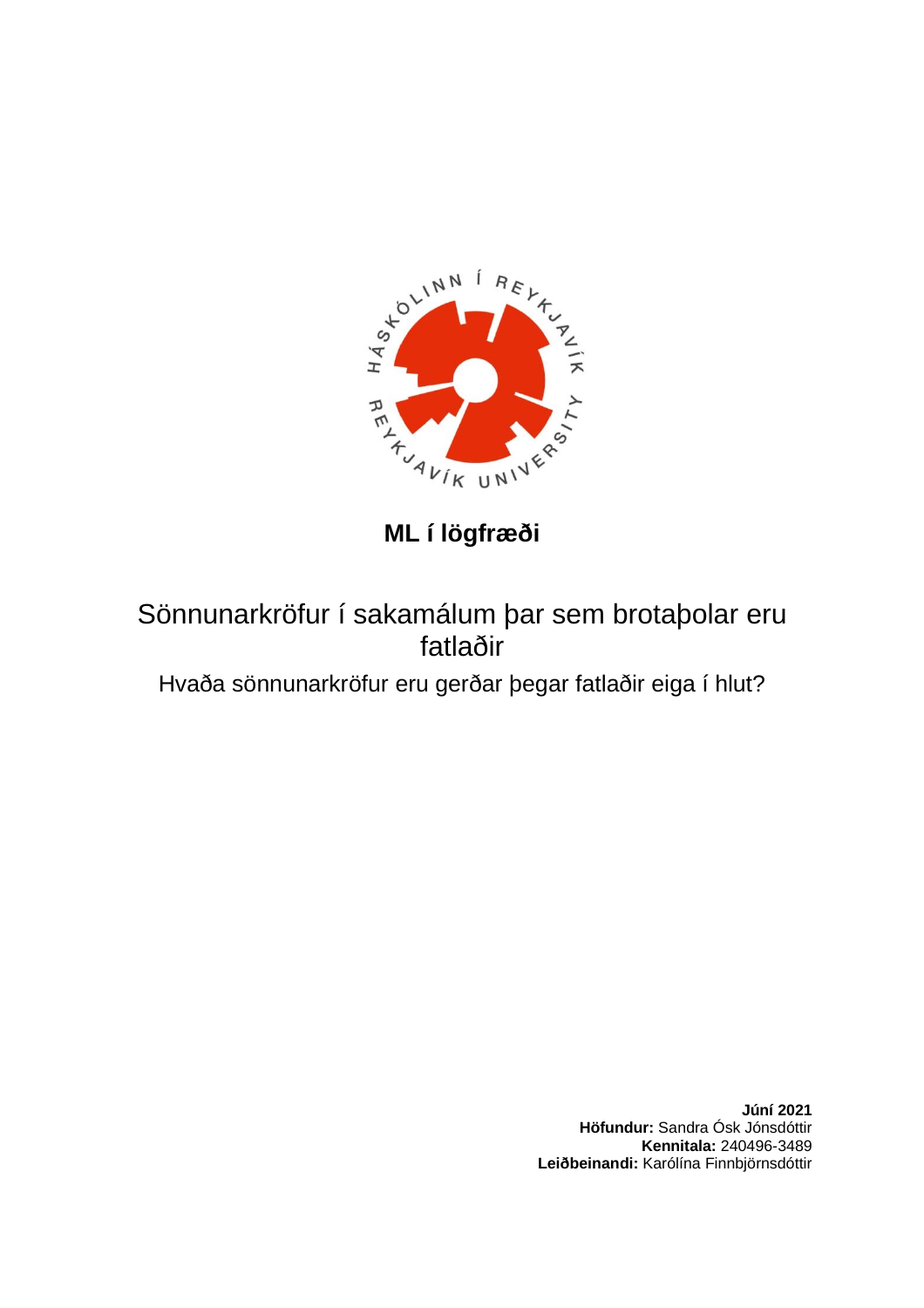# **Útdráttur**

Ritgerð þessi ber heitið "Sönnunarkröfur í sakamálum þar sem brotaþolar eru fatlaðir: Hvaða sönnunarkröfur eru gerðar þegar fatlaðir eiga í hlut?" Viðfangsefni ritgerðarinnar er því ætlað að skýra betur hvaða sönnunarkröfur eru gerðar í þeim tilvikum þar sem brotaþoli er fatlaður. Í byrjun ritgerðarinnar er gerð grein fyrir helstu meginreglum sakamálaréttarfars þegar kemur að sönnun og sönnunargögnum. Síðan er fjallað almennt um fötlun og hugtakið skilgreint. Gerð er ítarleg grein fyrir ákveðnum tegundum fatlana sem eru þess eðlis að hafa mikil áhrif á stöðu og skilning brotaþola þegar kemur að rannsókn og meðferð sakamála fyrir dómi. Í framhaldinu er gerð ítarleg grein fyrir rannsókn sakamála með sérstöku tilliti til þess þegar brotaþoli er með einhvers konar fötlun og til að fá skýrari sýn á efnið var litið til framkvæmdar á Norðurlöndunum. Því næst eru gerð ítarleg skil á sönnunarkröfum í sakamálum þar sem fjallað er um hugtakið sjálft, tilgang þess og mismunandi sönnunarkröfur eftir brotaflokkum. Hryggjarstykki ritgerðarinnar er síðan dómarannsókn þar sem leitast var við að svara hvaða sönnunarkröfur eru gerðar í sakamálum þegar um er að ræða fatlaða brotaþola, hvort gerðar séu sömu kröfur til fatlaðra og ófatlaðra, eða hvort slakað hafi verið á sönnunarkröfum þegar fatlaðir eiga í hlut. Í meginatriðum leiddi rannsóknin í ljós að ekki hafi verið slakað á sönnunarkröfum í málum af þessum toga svo nokkru muni. Loks er fjallað um það hvort rök standi til þess að gera vægari sönnunarkröfur þegar um ræðir fatlaða brotaþola. Höfundur komst að þeirri niðurstöðu að ekki sé endilega ástæða til þess að gera vægari sönnunarkröfur heldur sé eðli þessara mála á þann veg að líta þurfi sérstaklega til ákveðinna sérfræðigagna við úrlausn málanna og veita þeim ákveðið vægi. Grundvallarniðurstaða ritgerðarinnar er að koma þarf til móts við fatlaða á öllum stigum réttarkerfisins.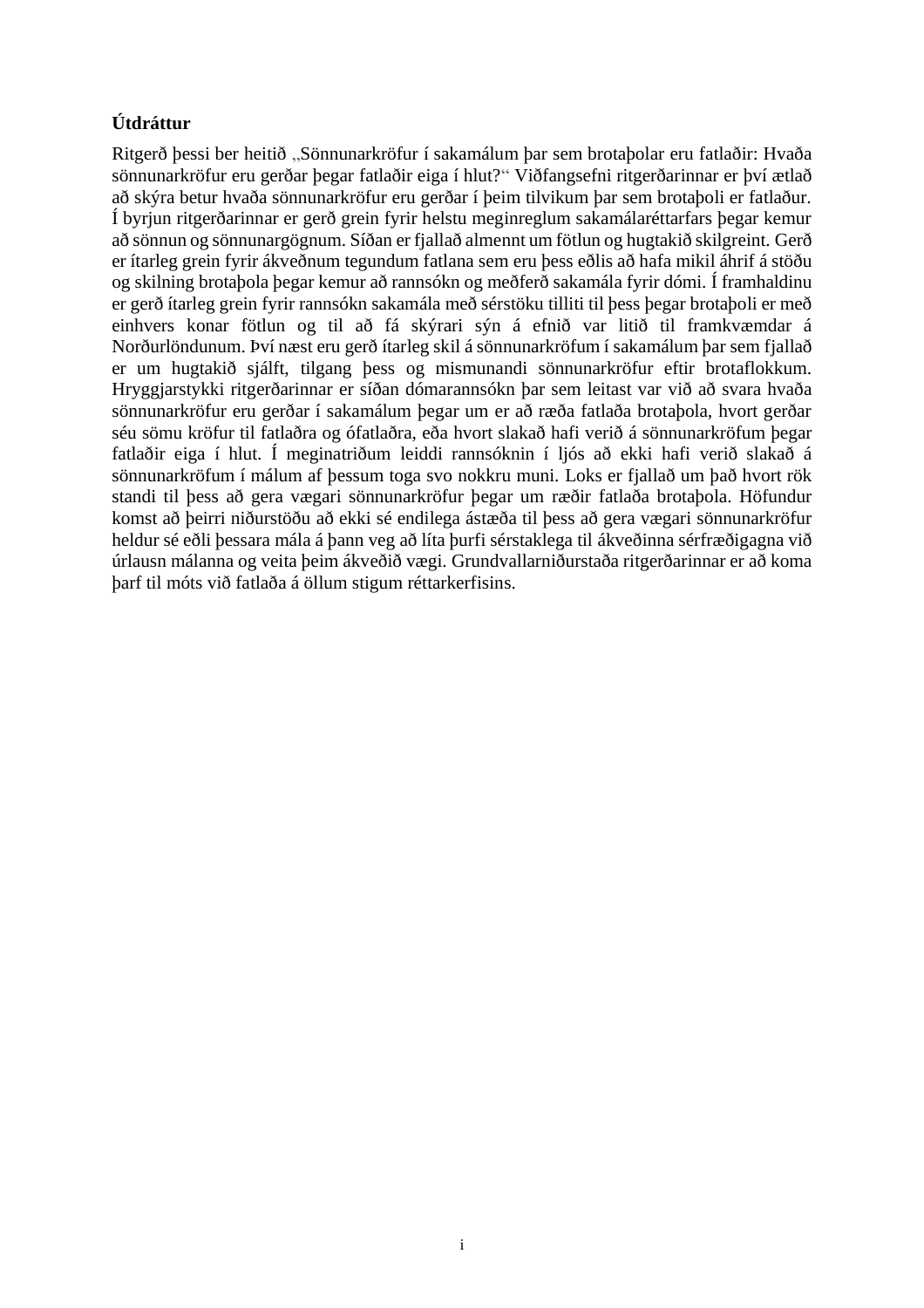#### **Abstract**

This thesis is entitled . The quantum of evidence in criminal cases in which victims are disabled: What are the quantum of evidence for the disabled?" The subject of this thesis is intended to give insight to what quantum of evidence is required in cases in which the victim is disabled. In the beginning of the thesis the main principles of criminal procedure about proof and evidence are explained. Disability is then generally discussed and the term is defined. Certain types of disabilities are described in greater detail which have substantial impact on the position and understanding when it comes to the investigation and handling of criminal cases in court. In addition, there is a discussion about criminal investigations and how they are implemented when victims are disabled, and in order to gain proper comprehension of the matter, the implementation in the Nordic countries were examined. Furthermore there is detailed discussion of the quantum of evidence in criminal cases where the concept itself, its purpose and different quantum of evidence by nature of crime are discussed. The essence of this thesis is a judicial study in which an answer is sought about what quantum of evidence is required in criminal cases where victims are disabled, whether the requirements are the same for disabled and non-disabled people, or whether the quantum of evidence have been relaxed when disabled people are involved. In essence, the judicial study revealed that quantum of evidence have not been relaxed in criminal cases where victims are disabled to any great extent. At last there is a discussion on whether there are grounds for making lesser quantum of evidence in the case of disabled victims. In conclusion, the authors result is that there is not necessarily a reason to make lesser quantum of evidence, nonetheless the nature of these cases call for specific evidence from experts to be taken into account and given certain weight in the courts decisions. The general conclusion of the thesis is that the disabled need to be accommodated at all stages of the legal system.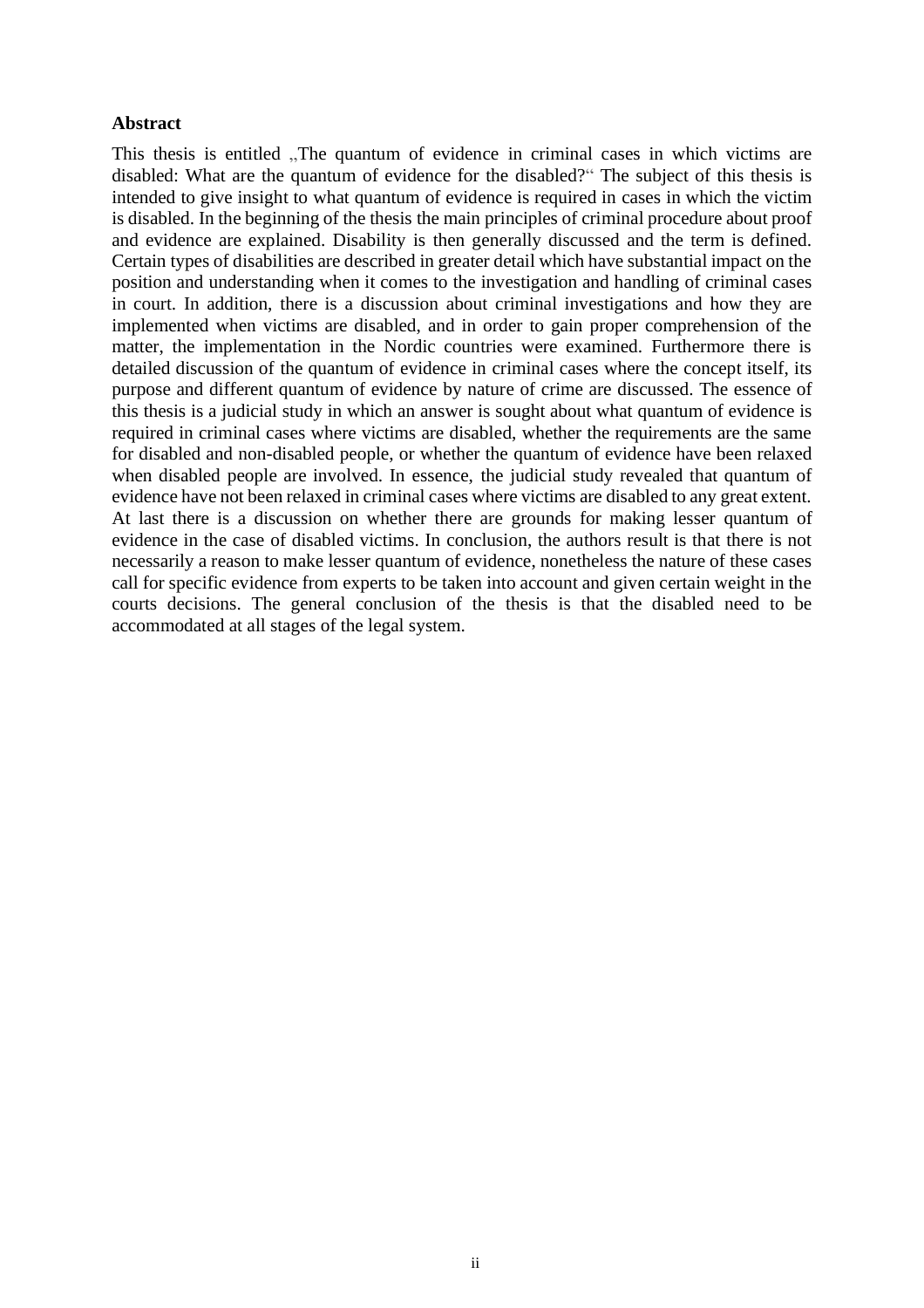## **Formáli**

Ritgerð þessi er lokaverkefni mitt til meistaraprófs í lögfræði við Háskólann í Reykjavík. Þegar kemur að lögfræði þá liggur áhugasvið mitt aðallega á sviði sakamálaréttarfars en sá áhugi kviknaði vorið 2019 þegar ég sat áfangan sakamálaréttafar. Ritgerðin var unnin undir leiðsögn Karólínu Finnbjörnsdóttur, stundakennara við Lagadeild Háskólans í Reyjavík. Vil ég þakka henni sérstaklega fyrir gagnlegar ábendingar og góða leiðsögn í gegnum ritgerðarskrifin. Ég kann henni mínar bestu þakkir fyrir gott samstarf.

Þá vil ég einnig þakka Elís Kjartanssyni, lögreglufulltrúa á Suðurlandi, Báru Brynjólfsdóttur og Ölmu Ýr Ingólfsdóttur, lögfræðingum hjá Öryrkjabandalagi Íslands, Kolbrúnu Benediktsdóttur varahéraðssaksóknara og Jóni Þorsteini Sigurðssyni, yfirmanni réttindagæslumanna fatlaðs fólks, fyrir að gefa sér tíma til að veita gagnlegar upplýsingar í þágu ritgerðarinnar. Sérstakar þakkir til Árna Múla Jónassonar, framkvæmdastjóra Þroskahjálpar, fyrir yfirlestur á efnislegum hluta ritgerðarinnar og gagnlegar ábendingar.

Að lokum vil ég þakka fjölskyldu minni, sambýlismanni og tengdaforeldrum fyrir ómetanlegan stuðning í gegnum námið og ritgerðarskrifin. Þá vil ég sérstaklega þakka frænku minni, Maríu Ásu Ásþórsdóttur, frænda mínum, Hafliða Herði Hafliðasyni og tengdamóður minni, Jóhönnu Kolbrúnu Alexandersdóttur, fyrir yfirlestur á ritgerðinni. Einnig vil ég þakka vinkonu minni, Guðbjörgu Ósk Einarsdóttur, fyrir veitta aðstoð við lokafrágang á ritgerðinni.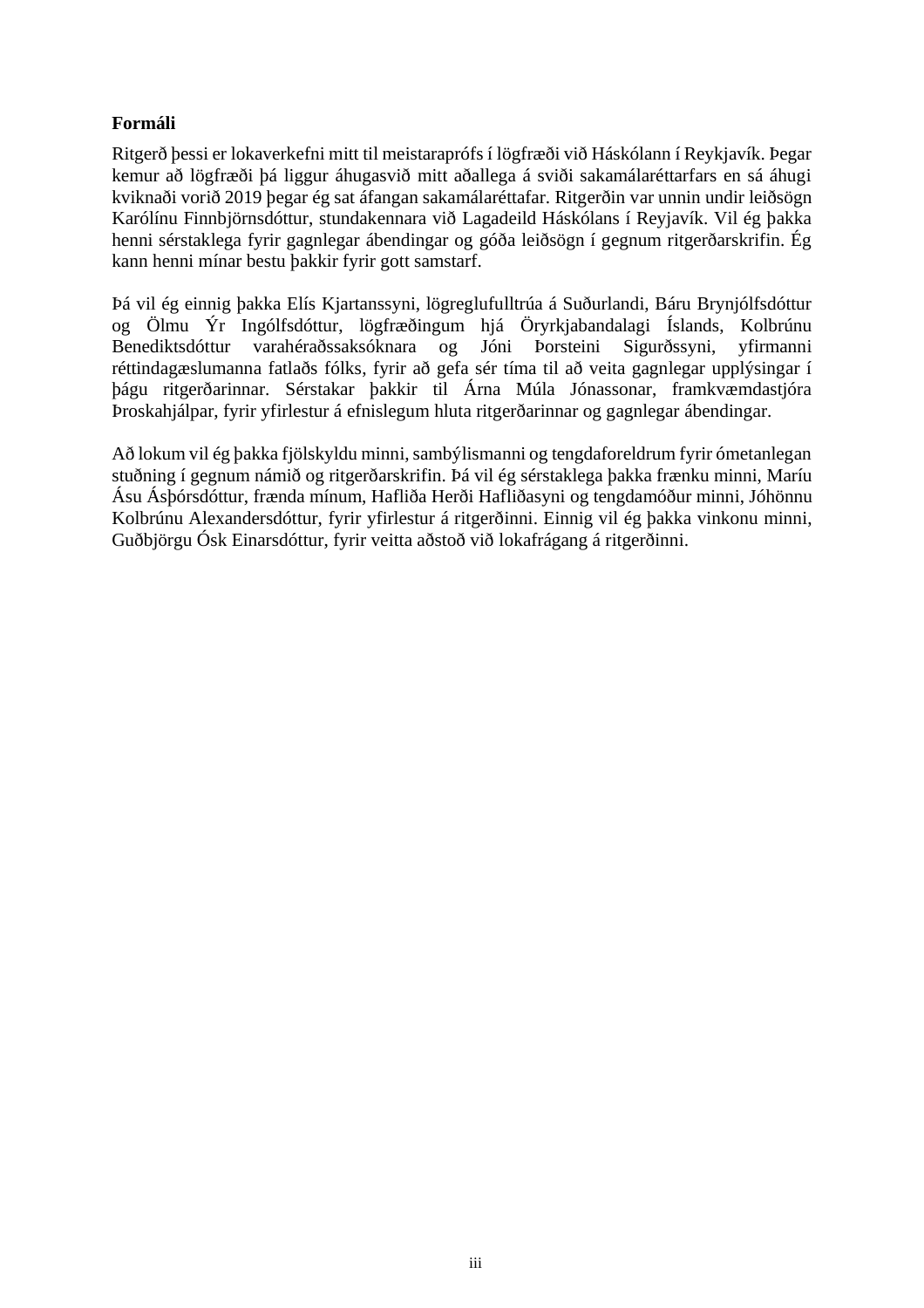# Efnisyfirlit

| 5.3 Verklag lögreglunnar við rannsókn sakamála þegar fatlaðir eiga í hlut33 |  |
|-----------------------------------------------------------------------------|--|
|                                                                             |  |
|                                                                             |  |
|                                                                             |  |
|                                                                             |  |
|                                                                             |  |
|                                                                             |  |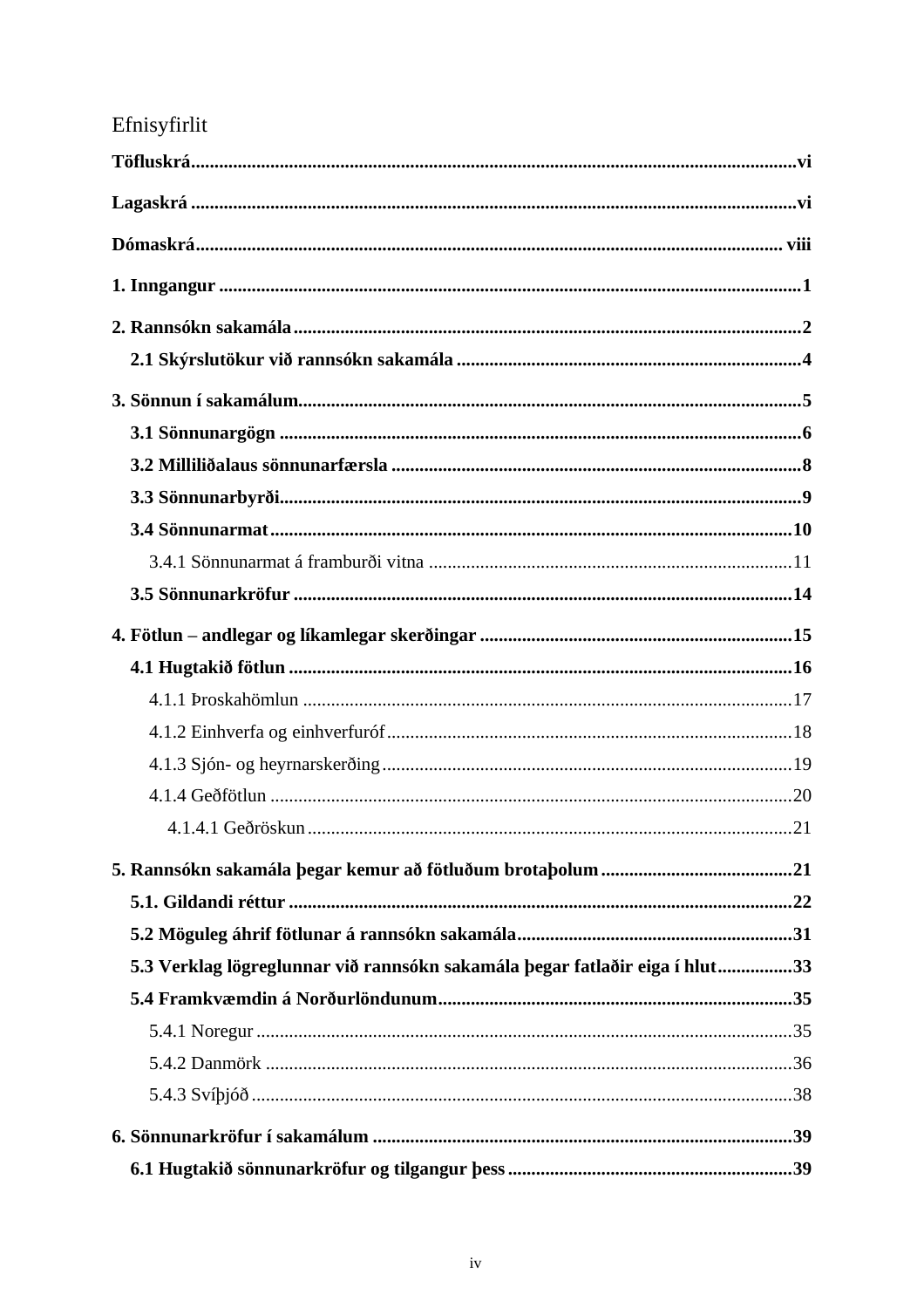| 7.1.2.3 Framburður brotabola hefur ekki næga stoð í sönnunargögnum og dugir ekki    |  |
|-------------------------------------------------------------------------------------|--|
|                                                                                     |  |
|                                                                                     |  |
| 7.2 Standa rök til þess að gera vægari sönnunarkröfur þegar fatlaðir eiga í hlut?67 |  |
|                                                                                     |  |
|                                                                                     |  |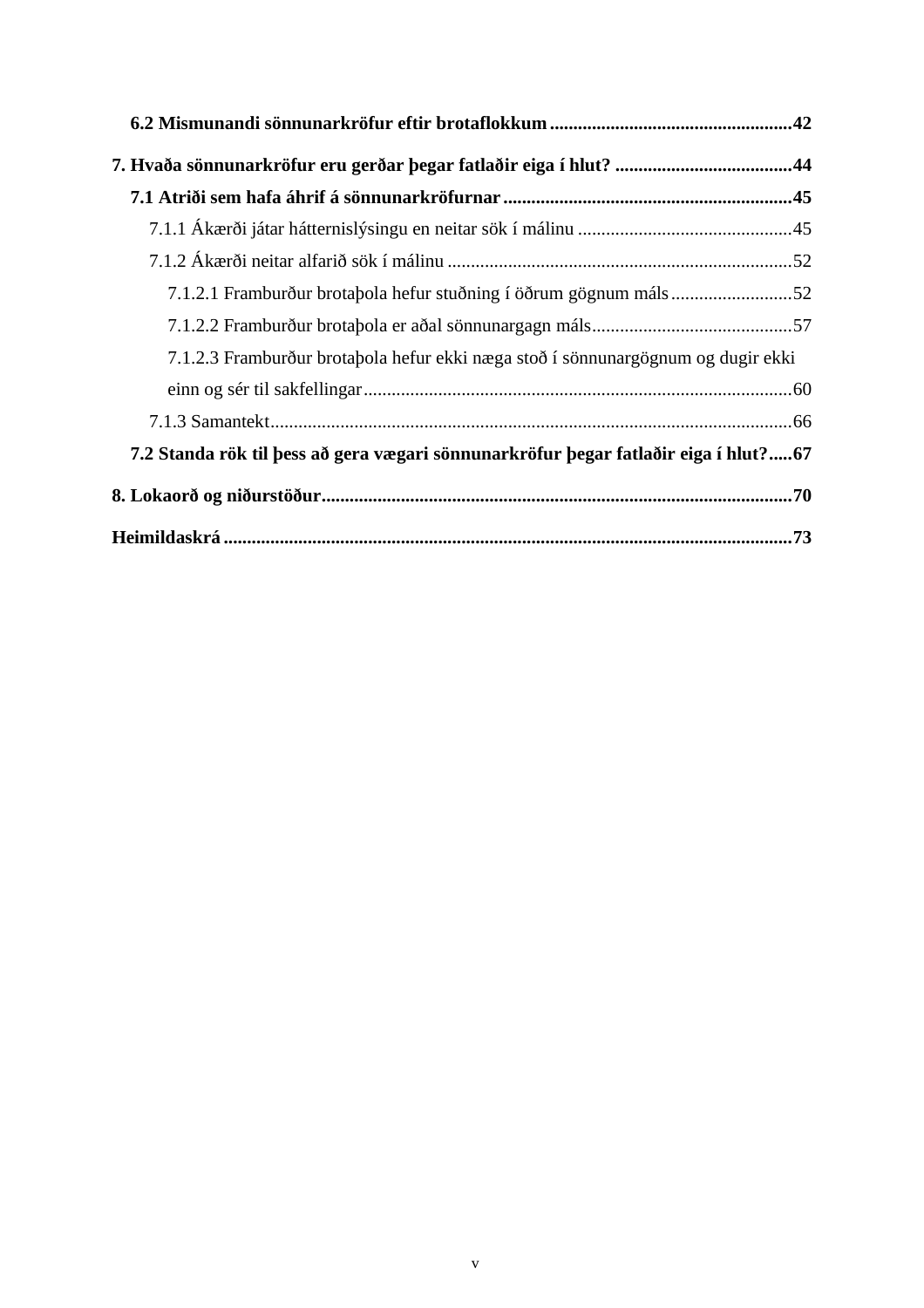# **Töfluskrá**

Tafla 1 - ICD 10 flokkunarkerfi Alþjóðaheilbrigðismálastofnunarinnar

# **Lagaskrá**

# **Íslensk lög**

Almenn hegningarlög nr. 19/1940 Lög um breytingu á lögum um meðferð opinberra mála nr. 19/1991, með síðari breytingum, nr. 36/1999 Lög um mannréttindasáttmála Evrópu nr. 62/1994 Lög um meðferð opinberra mála nr. 19/1991 Lög um meðferð sakamála nr. 88/2008 Lög um réttindagæslu fyrir fatlað fólk nr. 88/2011 Lög um þjónustu við fatlað fólk með langvarandi stuðningsþarfir nr. 38/2018 Lögreglulög nr. 90/1996 Stjórnarskrá lýðveldisins Íslands nr. 33/1944 Stjórnsýslulög nr. 37/1993

# **Norsk lög**

Lov om rettergangsmåten i straffesaker (Straffeprosessloven) nr. 5/1981

## **Dönsk lög**

Retsplejeloven nr. 1445/2020

**Sænsk lög**  Rättegångsbalken nr. 1942:740

# **Stjórnvaldsfyrirmæli**

*Íslensk stjórnvaldsfyrirmæli*

Reglugerð nr. 651/2009 um réttarstöðu handtekinna manna, yfirheyrslur hjá lögreglu o.fl. *Dönsk stjórnvaldsfyrirmæli* Bekendtgørelse nr. 20 af 15.11.2017 om rettigheder for personer med handicap

# **Alþingistíðindi**

Alþt. 2007-2008, A- deild, þskj. 252- 233. mál Alþt. 2015-2016, A- deild, þskj. 1637- 865. mál Alþt. 2015-2016, A- deild, þskj. 1693- 865. mál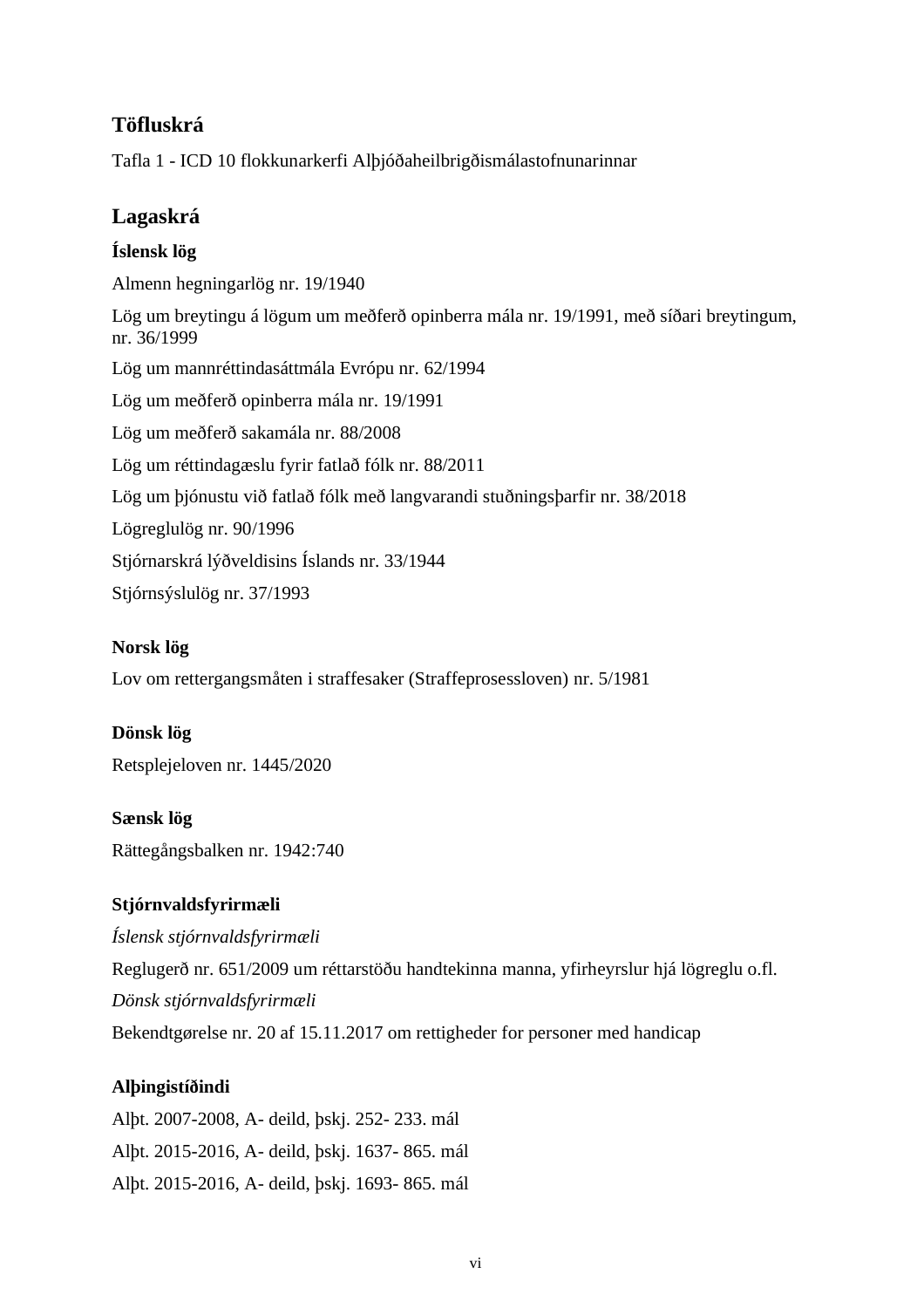Alþt. 2018-2019, A- deild, þskj. 1690- 21. mál

Alþt. 2020-2021, A- deild, þskj. 960- 568. mál

Alþt. 2020-2021, A- deild, þskj. 1402- 568. mál

Alþt. 2020-2021, A- deild, þskj. x- x. mál. Drög að frumvarpi til laga um breytingu á lögum um meðferð sakamála (réttarstaða brotaþola, fatlaðra og aðstandenda)

## **Alþjóðasamningar**

Samningur Sameinuðu þjóðanna um réttindi fatlaðs fólks frá 13. desember 2006

## **Reglur, fyrirmæli og almennar athugasemdir**

Fyrirmæli ríkissaksóknara um meðferð kynferðisbrotamála þegar um fatlaðan sakborning og/eða brotaþola er að ræða, nr. RS: 3/2018

United Nations Committee on the Rights of Persons with Disabilities, "General comment No. 1 (2014): Article 12: Equal recognition before the law" UN CRPD 11th session (19. maí 2014) UN doc CRPD/C/G<C/1

Rigsadvokatmeddelelsen om videoafhøring, CIR1H nr. 9208 frá 7. apríl 2021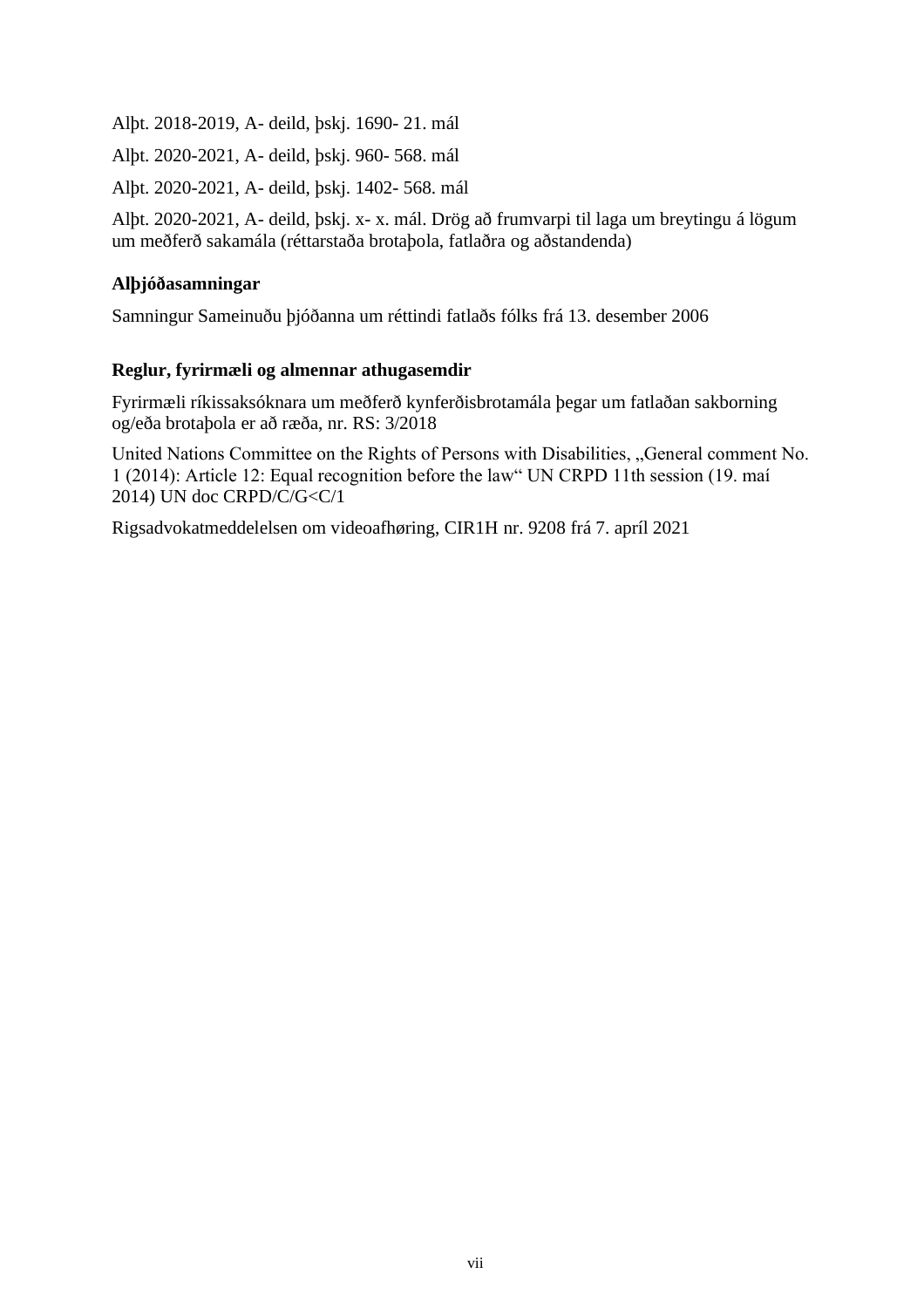## **Dómaskrá**

#### **Dómar Hæstaréttar**

Dómur Hæstaréttar Íslands frá 22. maí 2003 í máli nr. 11/2003 Dómur Hæstaréttar Íslands frá 28. maí 2003 í máli nr. 47/2003 Dómur Hæstaréttar Íslands frá 9. október 2003 í máli nr. 112/2003 Dómur Hæstaréttar Íslands frá 26. maí 2005 í máli nr. 56/2005 Dómur Hæstaréttar Íslands frá 20. október 2005 í máli nr. 148/2005 Dómur Hæstaréttar Íslands frá 19. október 2006 í máli nr. 420/2006 Dómur Hæstaréttar Íslands frá 26. október 2006 í máli nr. 220/2006 Dómur Hæstaréttar Íslands frá 9. nóvember 2006 í máli nr. 244/2006 Dómur Hæstaréttar Íslands frá 31. maí 2007 í máli nr. 666**/**2006 Dómur Hæstaréttar Íslands frá 22. maí 2008 í máli nr. 545/2007 Dómur Hæstaréttar Íslands frá 11. desember 2008 í máli nr. 284/2008 Dómur Hæstaréttar Íslands frá 1. október 2009 í máli nr. 141/2009 Dómur Hæstaréttar Íslands frá 3. desember 2009 í máli nr. 312/2009 Dómur Hæstaréttar Íslands frá 17. desember 2009 í máli nr. 54/2009 Dómur Hæstaréttar Íslands frá 11. febrúar 2010 í máli nr. 479/2009 Dómur Hæstaréttar Íslands frá 20. maí 2010 í máli nr. 448/2009 Dómur Hæstaréttar Íslands frá 7. apríl 2011 í máli nr. 504/2010 Dómur Hæstaréttar Íslands frá 7. apríl 2011 í máli nr. 570/2010 Dómur Hæstaréttar Íslands frá 19. maí 2011 í máli nr. 571/2010 Dómur Hæstaréttar Íslands frá 24. október 2013 í máli nr. 316/2013 Dómur Hæstaréttar Íslands frá 31. október 2013 í máli nr. 526/2013 Dómur Hæstaréttar Íslands frá 23. nóvember 2013 í máli nr. 293/2013 Dómur Hæstaréttar Íslands frá 23. október 2014 í máli nr. 388/2014. Dómur Hæstaréttar Íslands frá 13. nóvember 2014 í máli nr. 355/2014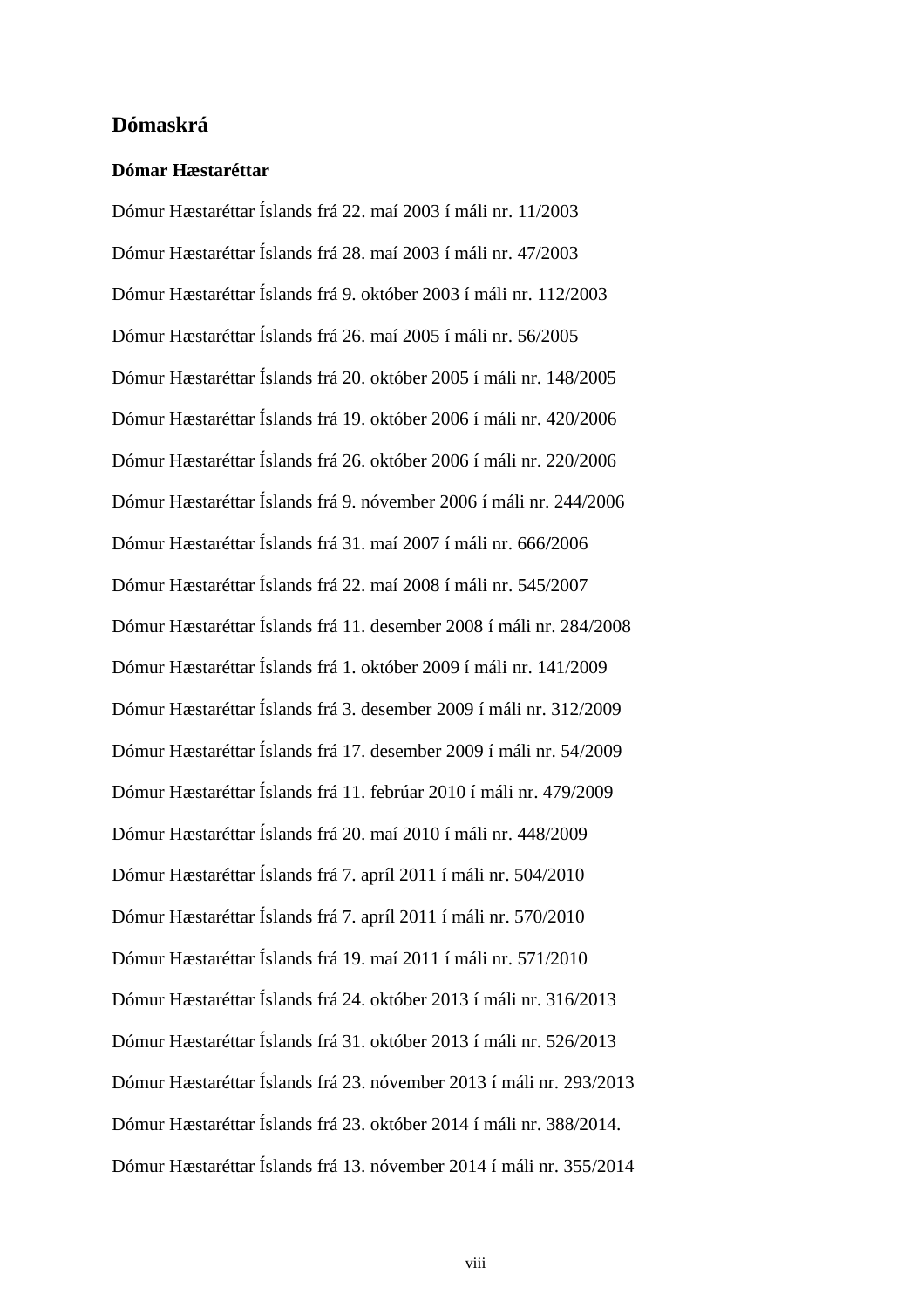Dómur Hæstaréttar Íslands frá 13. maí 2015 í máli nr. 65/2015 Dómur Hæstaréttar Íslands frá 16. febrúar 2016 í máli nr. 113/2016 Dómur Hæstaréttar Íslands frá 14. apríl 2016 í máli nr. 608/2015 Dómur Hæstaréttar Íslands frá 12. maí 2016 í máli nr. 463/2015 Dómur Hæstaréttar Íslands frá 8. september 2016 í máli nr. 615/2016 Dómur Hæstaréttar Íslands frá 15. júní 2017 í máli nr. 433/2016 Dómur Hæstaréttar Íslands frá 18. febrúar 2021 í máli nr. 30/2020

#### **Dómar Landsréttar**

Dómur Landsréttar frá 31. maí 2019 í máli nr. 141/2018

Dómur Landsréttar frá 10. júní 2020 í máli nr. 654/2018

Dómur Landsréttar frá 11. desember 2020 í máli nr. 759/2019

Dómur Landsréttar frá 5. febrúar 2021 í máli nr. 862/2018

Dómur Landsréttar frá 5. mars 2021 í máli nr. 128/2020

#### **Danskir dómar**

UfR 2012.437 L frá 27. október 2011

UfR 2005.779/2 L frá 11. nóvember 2004

#### **Dómar Mannréttindadómstóls Evrópu**

Salabiaku gegn Frakklandi nr. 10519/83 frá 7. október 1988

Telfner gegn Austurríki App nr. 33501/96 (ECtHR, 20. mars 2001)

#### **Ákvarðanir eftirlitsnefndarinnar Committe on the rights of persons with disabilities**

UN Committee on the Rights of Persons with Disabilities, "Views adopted by the Committee under article 5 of the Optional Protocol, concerning communication No. 11/2013" (25. maí 2016) CRPD/C/15/D/11/2013

UN Committee on the Rights of Persons with Disabilities, "Views adopted by the Committee under article 5 of the Optional Protocol, concerning communication No. 7/2012" (10. október 2016) CRPD/C/16/D/7/2012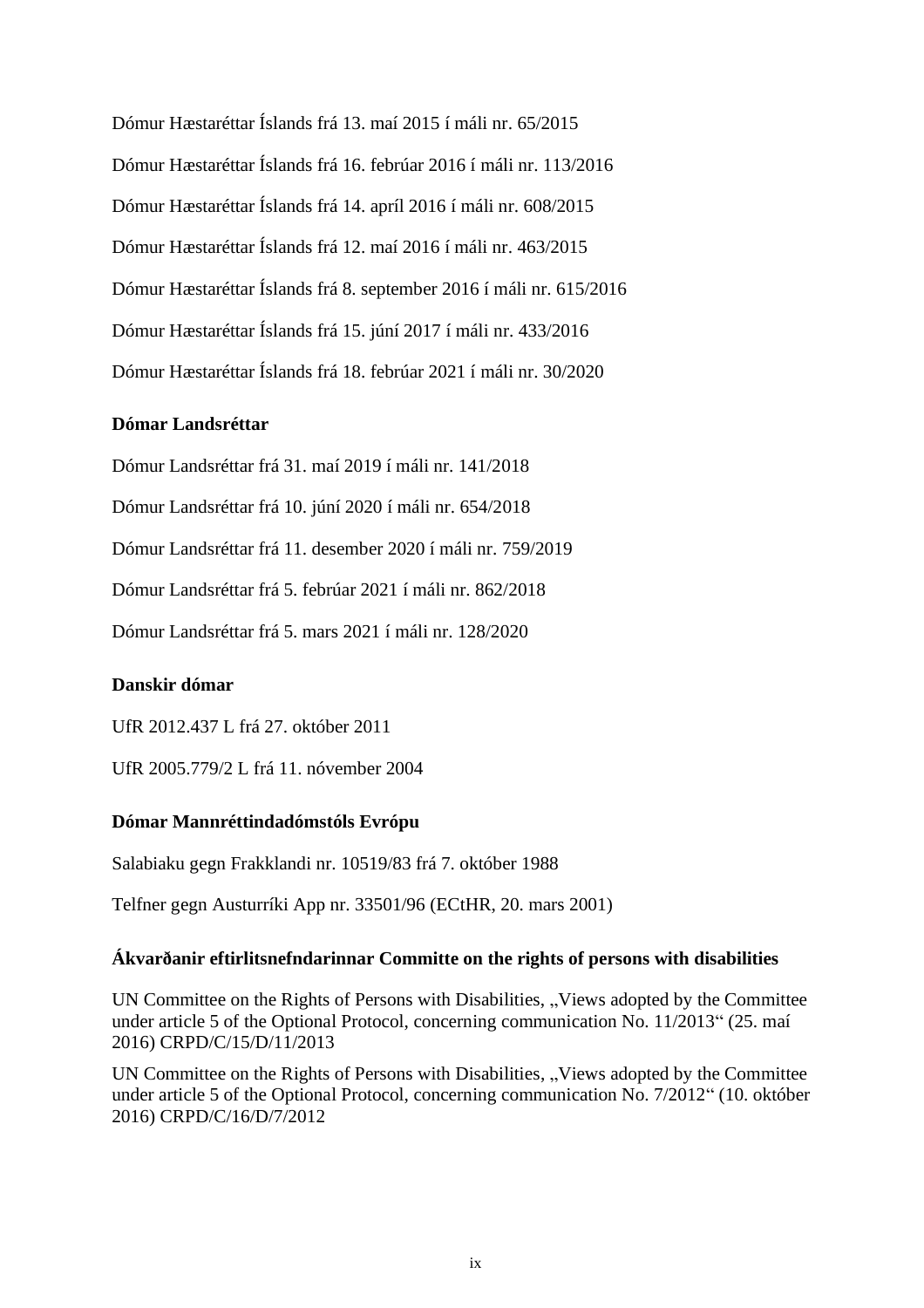## **1. Inngangur**

Við meðferð sakamála er leitast eftir því að skera úr um hvort menn hafi gerst sekir um refsiverða háttsemi, er þeim er gefin að sök, auk þess að ákvarða viðeigandi viðurlög fyrir þá sem teljast sekir.<sup>1</sup> Ákveðnar réttarfarsreglur gilda um rannsókn og meðferð sakamála fyrir dómstólum sem og um skipan og hlutverk ákæruvaldsins.<sup>2</sup> Þær meginreglur sem gilda um meðferð sakamála snúa margar hverjar að mannréttindum þeirra sem bornir eru sökum um refsiverða háttsemi, og koma í veg fyrir að þau séu skert að óþörfu eða að saklausir einstaklingar verði fundnir sekir.<sup>3</sup> Meginreglurnar er að finna í lögum um meðferð sakamála, nr. 88/2008<sup>4</sup>, Stjórnarskrá lýðveldisins Íslands, nr. 33/1944<sup>5</sup> og Mannréttindasáttmála Evrópu sem var lögfestur með lögum, nr. 62/1994.<sup>6</sup>

Í þessari ritgerð er umfjöllunarefnið sönnunarkröfur í sakamálum þegar um er að ræða fatlaða brotaþola. Fatlað fólk er viðkvæmur hópur og er þar af leiðandi í sérstökum áhættuhópi þar sem algengt er að fatlaðir verði fyrir ofbeldisbrotum.<sup>7</sup> Helstu birtingarmyndir ofbeldis gegn fötluðum eru kynferðisofbeldi, líkamlegt og andlegt ofbeldi, fjárhagslegt ofbeldi, kerfismisnotkun, stofnanaofbeldi og að lokum lagaleg þvingun.<sup>8</sup> Undanfarin misseri hefur nokkuð borið á þeirri umræðu meðal lögfróðra manna að lítill hluti þessara mála rati inn í réttarvörslukerfið. Samkvæmt nýrri skýrslu sem unnin var af greiningardeild ríkislögreglustjóra er talið að ástæðan sé sú að þessi viðkvæmi hópur njóti ekki sömu réttinda og aðrir í réttarkerfinu.<sup>9</sup> Ákveðin vakning hefur því orðið í tengslum við þetta málefni sem verður að teljast skref í rétta átt.

<sup>1</sup> Eiríkur Tómasson, *Meginreglur opinbers réttarfars. Handrit til kennslu við lagadeild Háskóla Íslands.* (Úlfljótur 1999) 1.

<sup>2</sup> Stefán Már Stefánsson, *Um sönnun í sakamálum* (2. útgáfa, Codex 2013) 9.

<sup>3</sup> Eiríkur Tómasson, *Meginreglur opinbers réttarfars. Handrit til kennslu við lagadeild Háskóla Íslands.* (n. 1) 2.

 $4$  Skammstafað hér eftir sem "sml."

 $5$  Skammstafað hér eftir sem "stjskr."

 $6$  Skammstafað hér eftir sem "MSE"

 $7$  Ríkislögreglustjóri, greiningardeild, "Ofbeldi gegn fötluðum á Íslandi." (2020) 3

<sup>&</sup>lt;https://www.logreglan.is/wp-content/uploads/2021/01/Ofbeldi-gegn-fotludum-2020.pdf>; Karen Hughes, o.fl., "Prevalence and risk of violence against adults with disabilities: a systematic review and meta-analysis of observational studies" [2012] The lancet.

<sup>&</sup>lt;sup>8</sup> Rannveig Traustadóttir og Hrafnhildur Snæfríðar- og Gunnarsdóttir, "Hvað er vitað um kynferðisofbeldi gegn fötluðu fólki?" (Málstofa á Grand Hóteli, nóvember 2014)

<sup>&</sup>lt;https://www.throskahjalp.is/static/files/Malstofa/1rannveigtr.pdf>.

<sup>9</sup> Sunna Karen Sigurþórsdóttir, "Lítill hluti ofbeldismála á hendur fötluðu fólki ratar inn í réttarvörslukerfið" *Vísir* (19. janúar 2021) <https://www.visir.is/g/20212062528d/litill-hluti-ofbeldismala-a-hendur-fotludu-folkiratar-inn-i-rettarvorslukerfid>.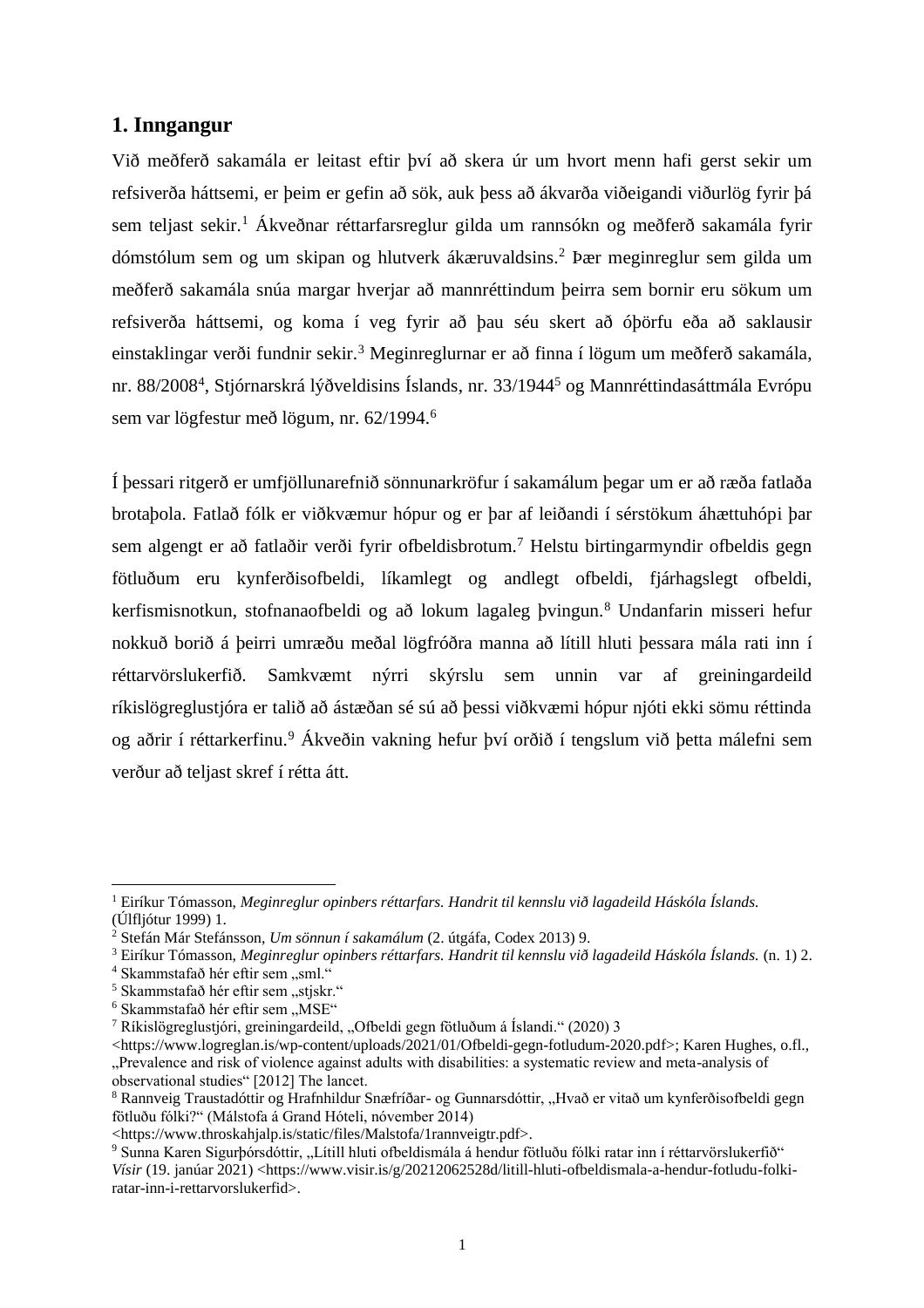Rannsóknarefni ritgerðarinnar er það lögfræðilega álitaefni hvaða sönnunarkröfur eru gerðar í sakamálum þegar um er að ræða fatlaða brotaþola. Kannað verður hvaða sönnunarkröfur eru gerðar í sakamálum þegar brotaþoli er fatlaður, hvort gerðar séu sömu kröfur og almennt þegar ófatlaðir eiga í hlut, hvort slakað hafi verið á sönnunarkröfum og þá að hvaða marki eða hvort rök standi til þess. Gerð var athugun á dómum Landsréttar og Hæstaréttar Íslands er vörðuðu ofbeldisbrot gegn fötluðum frá 10. mars 1999 til apríl 2021. Í ritgerðinni verða dómar bornir saman og skoðaðar þær kröfur sem gerðar eru til sönnunar.

## **2. Rannsókn sakamála**

Í VII. kafla sml. er kveðið á um þær almennu reglur sem gilda frá upphafi rannsóknar til enda. Í 1. mgr. 52. gr. sml. er kveðið á um að rannsókn sakamála sé í höndum lögreglu og undir stjórn héraðssaksóknara eða lögreglustjóra, nema öðruvísi sé mælt fyrir um í lögum. Í 2. mgr. sama ákvæðis er síðan lögð skylda á lögreglu að hefja rannsókn hvenær sem þess er þörf vegna vitneskju eða gruns um að refsivert brot hafi verið framið hvort sem henni hefur borist kæra eður ei.

Markmið rannsóknar sakamála er að afla allra nauðsynlegra gagna til þess að ákæranda sé fært að ákveða að rannsókn lokinni hvort sækja skuli mann til sakar, svo og að afla gagna til undirbúnings málsmeðferðar fyrir dómi, sbr. 1. mgr. 53. gr. sml. Í ákvæðinu er einnig að finna þrjár meginreglur er gilda um rannsókn sakamála en þær eru hlutlægnisreglan, málshraðareglan og að lokum reglan um að gæta skuli meðalhófs þegar kemur að framkvæmd rannsóknar.<sup>10</sup> Vert er að taka fram að ýmsar aðrar meginreglur gilda þegar kemur að rannsókn sakamála þó þær komi ekki fram í 53. gr. sml., svo sem lögmætis- og jafnræðisreglan.

Hlutlægnisreglan birtist í 2. mgr. ákvæðisins og felur í sér að þeir sem annast rannsókn sakamála skulu ávallt gæta hlutlægni í störfum sínum, sem þýðir að lögreglan skal gæta jafnt að þeim atriðum er horfa til sýknu og sektar. Undir þetta fellur í raun sannleiksreglan, sem snýr að því að leiða hið sanna og rétta í ljós.<sup>11</sup>

Reglan um hraða málsmeðferð kemur skýrt fram í 2. málsl. 2. mgr. 53. gr. sml. og tryggir að meðferð sakamála sé hraðað eins og kostur er. Regla þessi á sér í raun stoð í ákvæðum 1. mgr.

<sup>10</sup> Eiríkur Tómasson, *Sakamálaréttarfar: rannsókn - þvingunarráðstafanir* (Codex 2012) 47.

 $11$  sama heimild 53–54.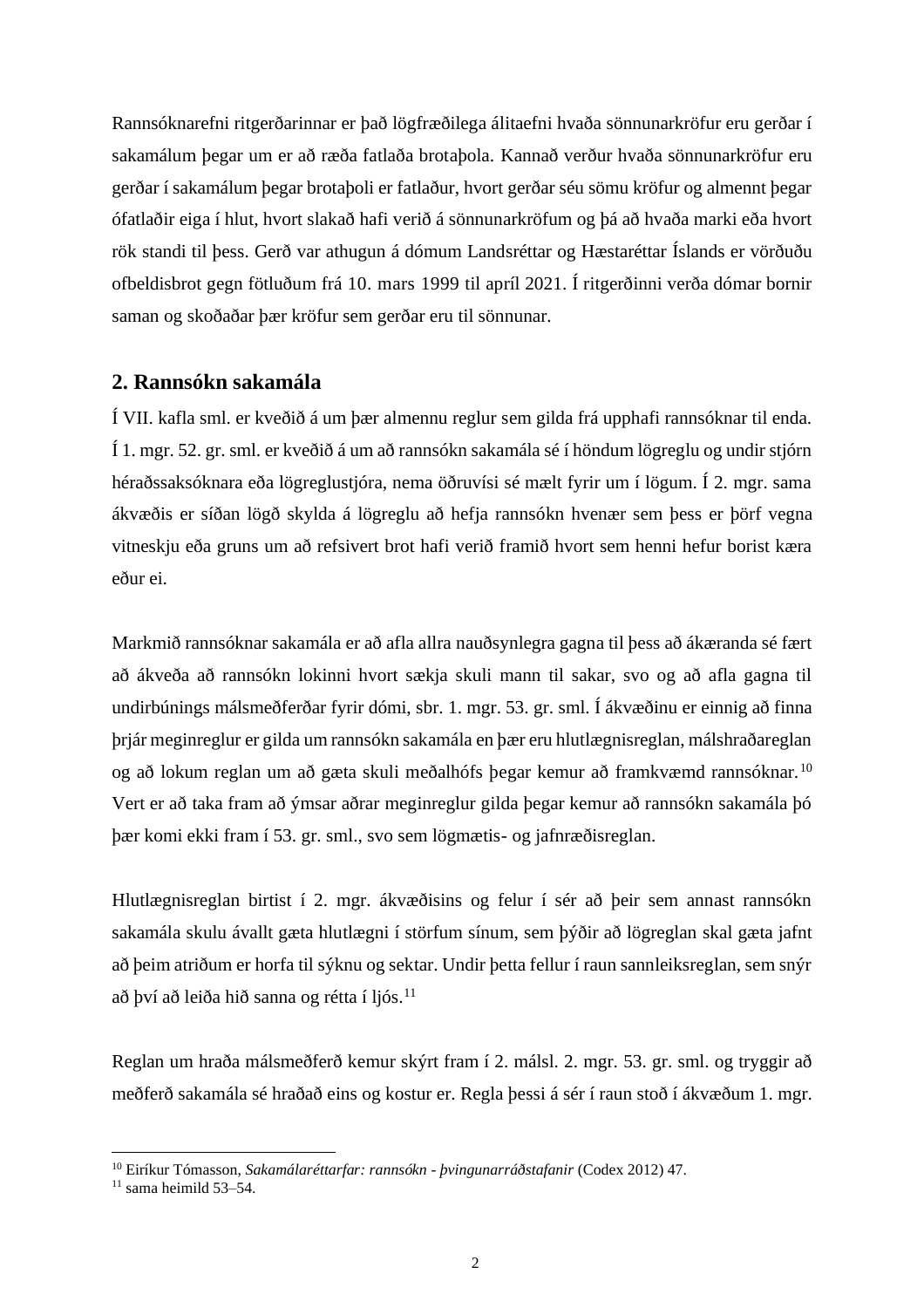70. gr. stjskr. og 1. mgr. 6. gr. MSE. Samkvæmt orðanna hljóðan taka ákvæðin aðeins til meðferðar mála fyrir dómi en í dómaframkvæmd hafa þau verið skýrð á þann veg að þau ná einnig til málsmeðferðar á rannsóknarstigi.<sup>12</sup> Það er því stjórnarskrárvarinn réttur einstaklings, sem borinn er sökum um refsiverða háttsemi, að rannsókn á máli hans verði hraðað svo því ljúki sem allra fyrst. Þá reynir sérstaklega á regluna í þeim tilvikum þar sem sakborningur sætir frelsissviptingu á borð við gæsluvarðhald. Önnur sjónarmið mæla einnig með því að rannsókn sé hraðað eins og kostur er, svo sem af tilliti til brotaþola sem og almannahagsmunir. Loks má nefna að erfiðara er að afla sönnunargagna eftir því sem rannsókn dregst á langinn auk þess sem brot geta hreinlega fyrnst.<sup>13</sup>

Meðalhófsreglan birtist í 3. mgr. 53. gr. sml. en þar kemur fram að þeir sem rannsaka sakamál skulu gæta þess að mönnum verði ekki gert meira tjón, óhagræði eða miski en óhjákvæmilegt er eftir því sem á stendur. Einnig kemur fram að þeir megi ekki beita sakborning eða aðra harðræði umfram það sem lög heimila og nauðsynlegt er til að vinna bug á mótþróa þeirra gegn lögmætum aðgerðum, né á annan hátt beita þá ólögmætri þvingun í orði eða verki, svo sem með hótunum. Hliðstæða reglu er að finna í 2. mgr. 13. gr. lögreglulaga, nr. 90/1996. Þessar meðalhófsreglur eru nátengdar meðalhófsreglu 12. gr. stjórnsýslulaga, nr. 37/1993 sem kveður á um að stjórnvald eigi aðeins að taka íþyngjandi ákvörðun þegar lögmætu markmiði, sem að er stefnt, verður ekki náð með öðru og vægara móti og að gæta verði þess að ekki sé farið strangar í sakirnar en nauðsyn ber til.<sup>14</sup>

Í samræmi við meginmarkmið rannsóknar sakamála er síðan kveðið á um það í 54. gr. sml. hvað skuli rannsaka við rannsókn sakamála, en þar kemur fram að rannsaka skuli allt það sem tengist verknaðinum sjálfum sem um ræðir, svo sem stað og stund og öll nánari atvik, sem ætla megi að skipti máli, vettvang og leita þess sem grunaður er. Einnig skal rannsaka atriði sem varða sakborninginn sjálfan, til dæmis aldur, persónulegar aðstæður, menntun, störf, hegðun hans og fyrri brot. Rannsaka þarf líka hugarfar sakbornings sem og hvatir hans til brots, það er hvort brot hafi verið framið af ásetningi eða eftir atvikum gáleysi.

<sup>&</sup>lt;sup>12</sup> Sem dæmi um þetta má líta til dóm Hæstaréttar Íslands frá 9. október 2003 í máli nr. 112/2003 þar sem dómurinn taldi rannsókn málsins hafa tekið of langan tíma í ljósi þess að ekki var um að ræða flókna né umfangsmikla rannsókn og að á henni höfðu orðið löng hlé. Þessi dráttur var talinn í andstöðu við 70. gr. stjskr. og 1. mgr. 6. gr. MSE og leiddi þetta til vægari refsingar.

<sup>13</sup> Eiríkur Tómasson, *Sakamálaréttarfar: rannsókn - þvingunarráðstafanir* (n. 10) 62–63.

 $14$  sama heimild 69–70.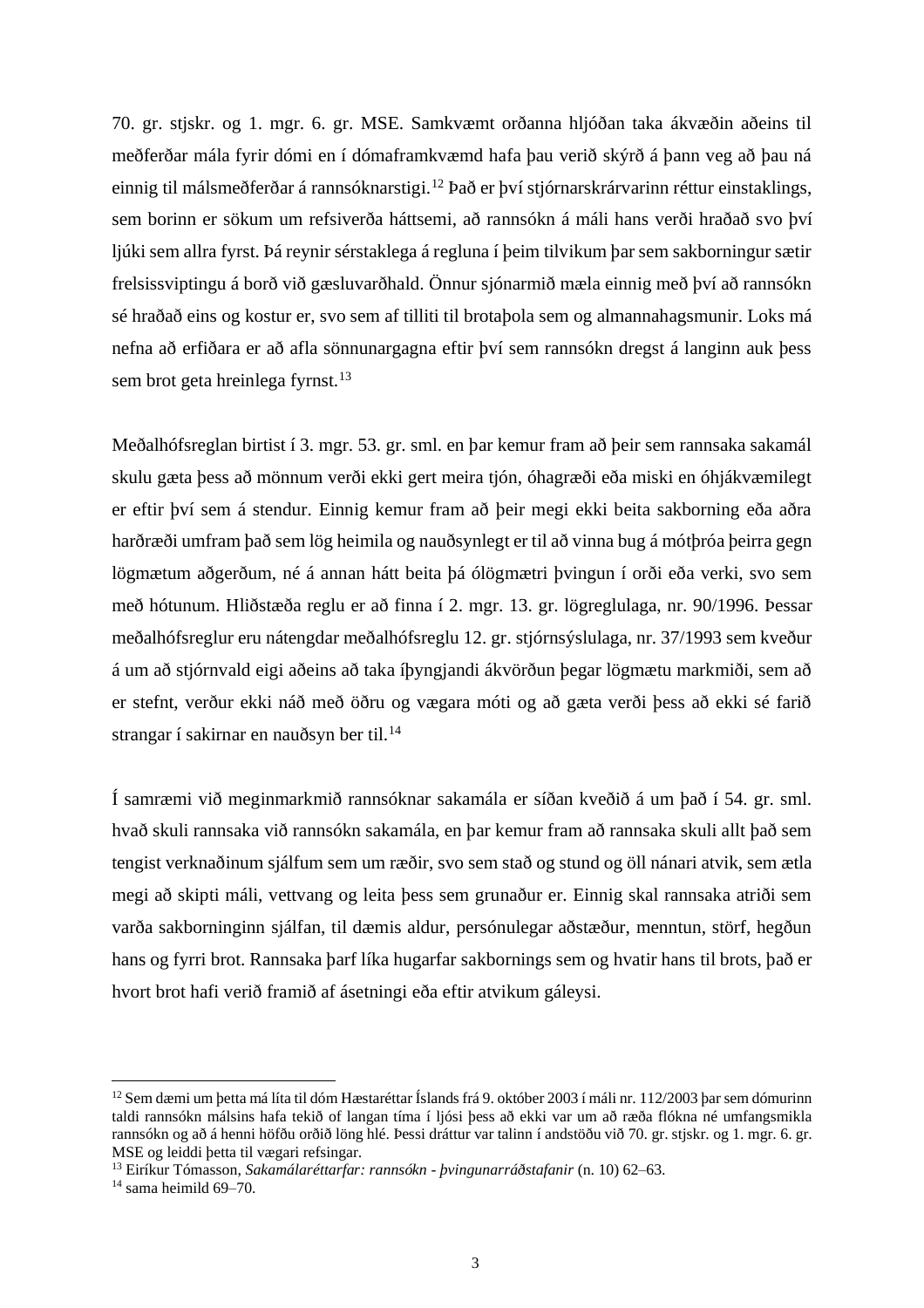Lögreglan hefur við margvíslegar rannsóknaraðferðir að styðjast þegar kemur að því að upplýsa mál sem er til rannsóknar. Sumar aðferðir eru þess eðlis að þær kunna að vera íþyngjandi fyrir þá sem rannsókn beinist að, á meðan aðrar eru það ekki. Athafnir og aðgerðir í þágu rannsóknar verða að byggja á skýrum lagaheimildum ef þær skerða réttindi borgara á einhvern hátt, en þetta leiðir af lögmætisreglunni.<sup>15</sup> Sú regla felur í sér að ákvarðanir stjórnvalda verða að eiga sér stoð í settum lögum auk þess sem þau mega ekki vera í andstöðu við lög.<sup>16</sup> Sem dæmi um aðgerðir sem taldar eru skerða réttindi borgara eru svonefndar þvingunarráðstafanir sem mælt er fyrir um í IX.-XIV. kafla sml. Auk þessara ráðstafana, eru aðgerðir og rannsóknaraðferðir á borð við skýrslutökur af sakborningum og vitnum og síðan það sem kallast sérstakar eða óhefðbundnar rannsóknaraðferðir, svo sem notkun tálbeitu, uppljóstrara og flugumanna, afhendingu undir eftirliti og skyggingu, sbr. 89. gr. sml.<sup>17</sup>

Þar sem hryggjarstykki ritgerðarinnar varðar sönnunarkröfur í sakamálum verður fjallað nánar um rannsóknaraðferðina skýrslutökur á rannsóknarstigi, enda gríðarlega mikilvægur þáttur við rannsókn lögreglu. Við skýrslutökur reynir á aðkomu rannsakenda og skýrslugjafa og við mat á sönnun og sönnunargildi framburðar skiptir skýrleiki, samræmi og trúverðugleiki framburðar hvað mestu.

#### **2.1 Skýrslutökur við rannsókn sakamála**

Fyrirferðamesti þátturinn í ferli rannsóknar sakamáls er venjulega að hafa uppi á sakborningum og vitnum og síðan taka af þeim skýrslur.<sup>18</sup> Skýrslutökur eru og munu eflaust um ókomna tíð vera sú rannsóknaraðferð sem oftast nær skiptir hvað mestu þegar kemur að því að leiða hið sanna í ljós, þrátt fyrir að ýmsar rannsóknaraðferðir hafi á síðustu árum tekið stakkaskiptum vegna vísinda- og tækniframfara.<sup>19</sup> Um skýrslutöku við rannsókn sakamála er sérstaklega fjallað í VIII. kafla sml. Þar eru að finna almenn ákvæði sem kveða á um það með hvaða hætti skýrslutökur eigi að fara fram ásamt ákveðnum réttindum og skyldum sakborninga og vitna. Ítarlegri reglur um skýrslutökur og yfirheyrslur eru svo að finna í reglugerð nr. 651/2009, um réttarstöðu handtekinna manna, yfirheyrslur hjá lögreglu o.fl.

<sup>15</sup> sama heimild 87.

<sup>16</sup> sama heimild 72.

<sup>17</sup> sama heimild 87–88.

<sup>18</sup> Björg Thorarensen og fleiri. Ritstjóri Róbert R. Spanó, *Um lög og rétt: helstu greinar íslenskrar lögfræði* (Codex 2006) 208.

<sup>19</sup> Eiríkur Tómasson, *Sakamálaréttarfar: rannsókn - þvingunarráðstafanir* (n. 10) 88.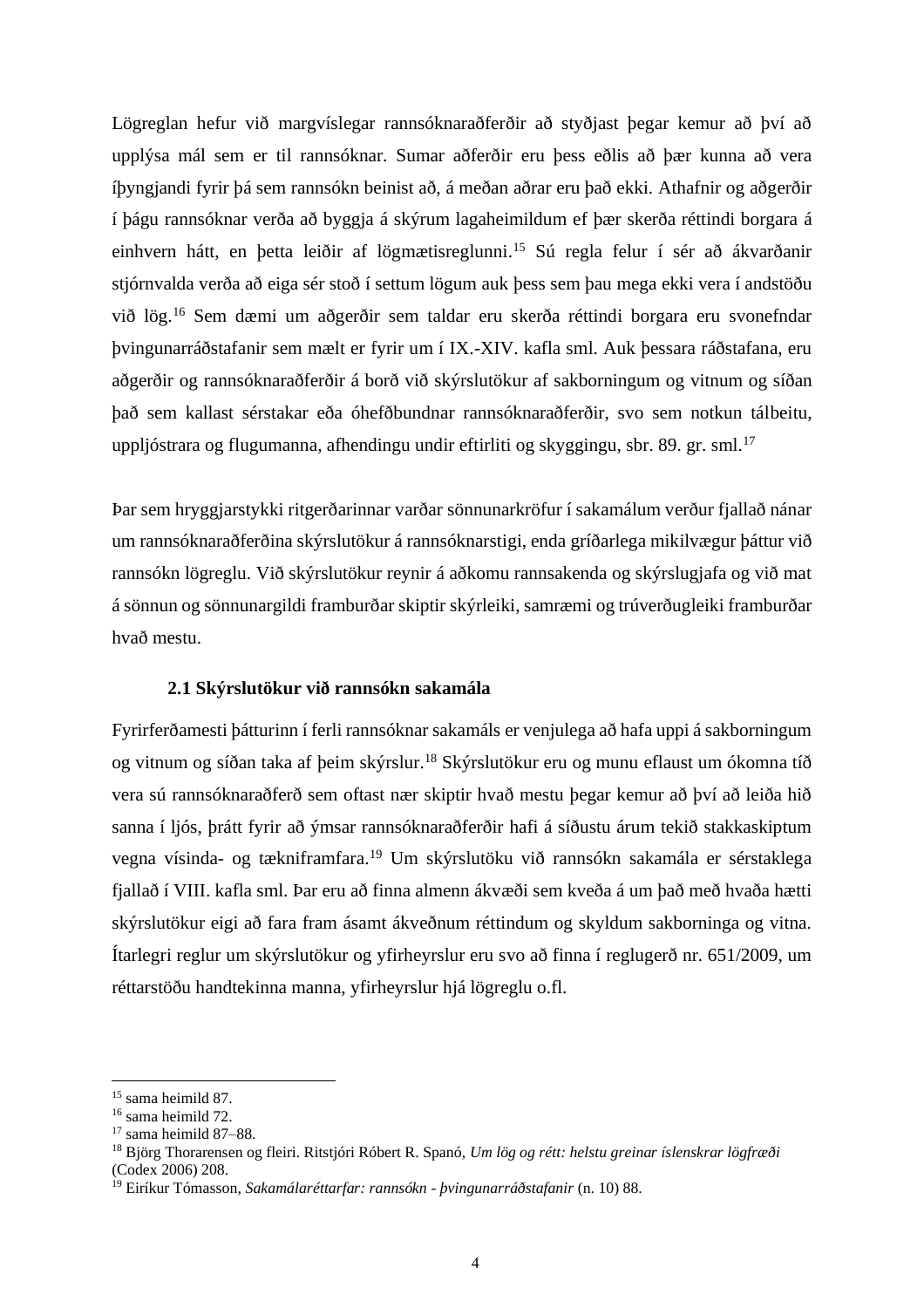Eins og fram hefur komið er rannsókn sakamála í höndum lögreglu og þar af leiðandi tekur lögreglan yfirleitt skýrslur af sakborningum og vitnum á rannsóknarstigi. Á þessu eru þó nokkrar undantekningar, en þær eru meðal annars að finna í 1. mgr. 59. gr. sml. Það ákvæði kveður á um að skýrslutaka fari fram fyrir dómi á meðan rannsókn stendur í ákveðnum tilvikum; í fyrsta lagi ef taka á skýrslu af brotaþola sem ekki hefur náð 15 ára aldri þegar rannsókn máls hefst og rannsókn lögreglu beinist að kynferðisbroti, sbr. XXII. kafli almennra hegningarlaga nr. 19/1940. <sup>20</sup> Í öðru lagi ef taka þarf skýrslu af sakborningi, brotaþola eða öðrum vitnum til þess að upplýsa mál áður en verjandi fær aðgang að einstökum skjölum eða öðrum gögnum þess. Í þriðja lagi ef taka þarf skýrslu af brotaþola eða öðrum vitnum þar sem þau neita að mæta til skýrslutöku hjá lögreglu eða neita að svara spurningum hennar, ætla má að þau komist ekki fyrir dóm við meðferð málsins eða það er talið æskilegt með tilliti til hagsmuna þeirra, svo sem ef um börn er að ræða. Einnig er vikið frá þeirri meginreglu að lögreglan taki skýrslu í 2. og 3. mgr. 106. gr. sml. Það er því að jafnaði tekin skýrsla af sakborningi fyrir dómi ef um er að ræða meðferð kröfu um gæsluvarðhald eða aðrar ráðstafanir samkvæmt XIV. kafla laganna, sbr. 2. mgr. ákvæðisins. Einnig er skýrsla gefin fyrir dómi við meðferð rannsóknarmáls, sem rekið er samkvæmt XV. kafla laganna, ef annar aðili málsins krefst þess, sbr. 3. mgr. ákvæðisins.

## **3. Sönnun í sakamálum**

Reglur um sönnun í sakamálum eru gríðarlega þýðingarmiklar, sérstaklega með tilliti til mannréttindasjónarmiða, en þær fjalla um ýmis atriði varðandi öflun, meðferð og mat á sönnunargögnum.<sup>21</sup> Almennar reglur um sönnun í sakamálum er að finna í XVI. kafla sml. Auk þess sem allur þriðji þáttur laganna fjallar um sönnun og sönnunargögn í sakamálum.

Hugtakið sönnun hefur allt aðra merkingu í lögfræði en í öðrum fræðigreinum, líkt og rökfræði og stærðfræði. Helsti greinarmunurinn er sá að sönnun í dómsmáli getur verið breytileg, það er einn daginn telst staðreynd sönnuð en svo mögulega ósönnuð í ljósi nýrra upplýsinga í málinu sem afsanna staðreyndina. Á meðan að í öðrum fræðigreinum fæst niðurstaða sem telst sönnuð ekki breytt. 22

<sup>20</sup> Skammstafað hér eftir sem hgl.

<sup>21</sup> Stefán Már Stefánsson (n. 2) 9.

 $^{22}$  Eiríkur Tómasson, "Sönnun og sönnunarbyrði. Fyrri hluti" [1987] Úlfljótur 246.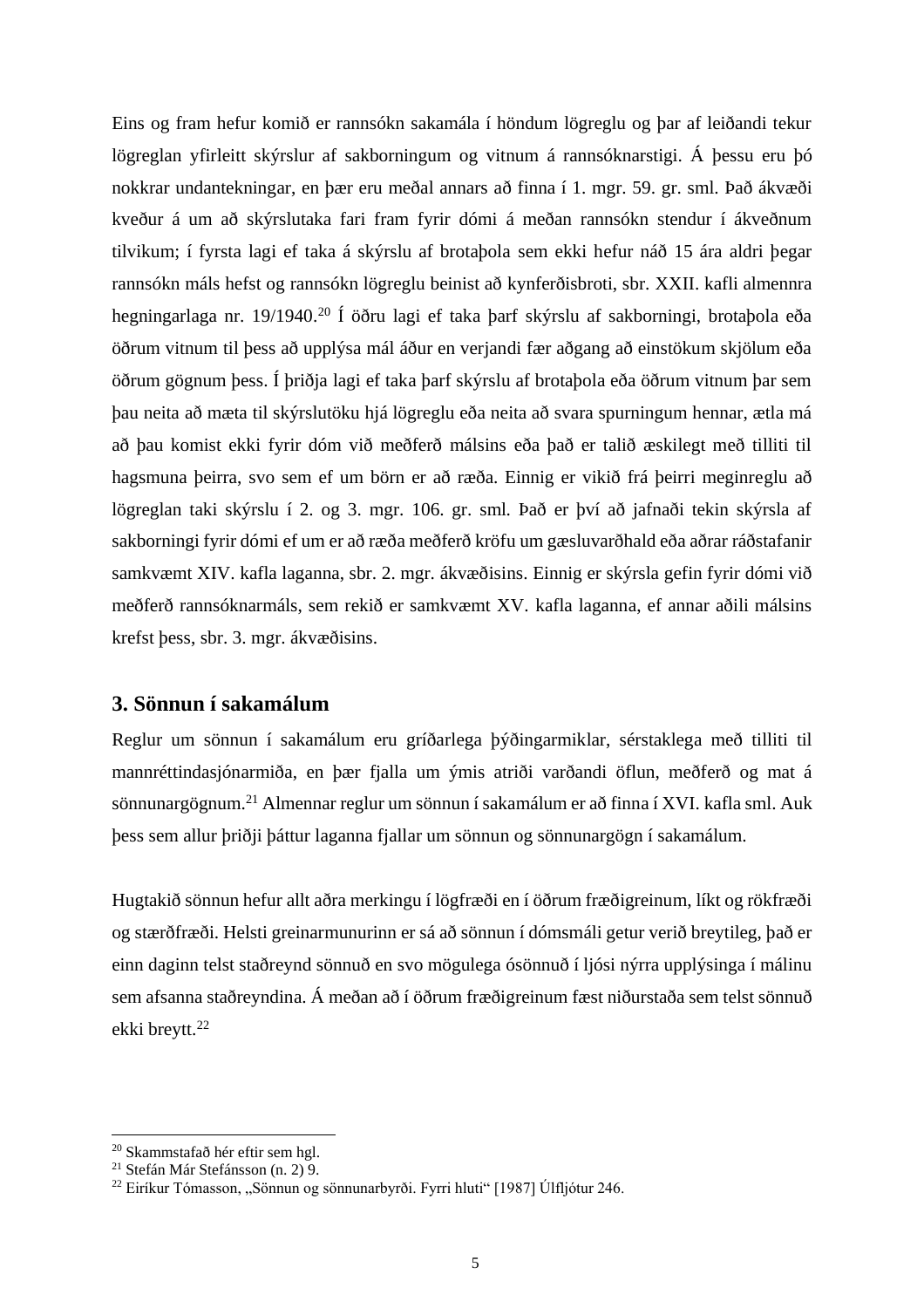Markmið með höfðun sakamáls er að leiða hið rétta og sanna í ljós um þá refsiverðu háttsemi sem tekist er á um.<sup>23</sup> Sönnun hefur því mikið vægi í sakamálum, en hún getur leitt til sýknu eða sektar sakbornings og haft áhrif á refsiþyngd. Í sakamálum hvílir sönnunarfærslan á ákæruvaldinu og því hlutverk þeirra að afla sönnunargagna til að færa fyrir dóminn. Við það getur ákæruvaldið beitt ýmiss konar sönnunaraðferðum og byggt á margvíslegum sönnunargögnum.<sup>24</sup> Dómsmáli verður ekki vísað frá á þeim grundvelli að málsatvik liggi ekki nægilega skýr fyrir, enda er dómstólum skylt að leysa úr þeim ágreiningi sem færður er fyrir þá. Atvik máls eru leidd fyrir dómara og er það hans hlutverk að komast að því hverjar þær staðreyndir sem færðar eru fram í málinu séu raunverulegar. Staðhæfing telst svo sönnuð þegar dómari telur, eftir heilbrigðri skynsemi og mannlegri reynslu, að svo góð rök hafi verið færð fram um staðreynd að hún sé rétt.<sup>25</sup>

Í köflunum hér á eftir verður gerð nánari grein fyrir þeim reglum er varða sönnun í sakamálum. Fyrst verður fjallað stuttlega um sönnunargögn.

#### **3.1 Sönnunargögn**

Hér á landi er hugtakið sönnunargagn skilgreint vítt. Byggir það á meginreglunni um frjálst mat sönnunargagna sem þýðir að almennt megi sanna málsatvik með hverri þeirri aðferð og gögnum sem kostur er, þó með þeim áskilnaði að rökrétt samband sé á milli þeirra sönnunargagna sem lögð eru fram og sönnunaratriðis. Sönnunargögn eru þau gögn sem hægt er að leiða rökrétta ályktun af um staðreynd. Þessi gögn geta verið ýmiss konar, svo sem skjöl, matsgerðir eða vitnaleiðslur auk þess sem þeirra getur verið aflað með mismunandi aðferðum. 26

Unnt er að flokka sönnunargögn með ýmsum hætti en algengast er þó að flokka þau eftir tegund þeirra sem skipar þá þrjá flokka; í fyrsta lagi eru munnleg eða persónubundin sönnunargögn. Þar undir falla skýrslur af ákærða, vitnum og sérfróðum mönnum. Í öðru lagi eru sýnileg og efnisleg sönnunargögn en dæmi um slík sönnunargögn eru morðvopn eða ummerki á brotavettvangi, svo sem fingraför eða skóför. Í þriðja lagi eru skjöl, sem hafa þá ekki orðið til vegna rannsóknar málsins sem um ræðir. Hér undir falla til dæmis fölsuð skuldaskjöl, hótunarbréf og önnur skjöl sem hafa að geyma upplýsingar um hlut ákærða í refsiverðum

 $^{23}$  Eiríkur Tómasson, "Meginreglur sakamálaréttarfars" [2009] Úlfljótur 7.

<sup>&</sup>lt;sup>24</sup> Eiríkur Tómasson, "Sitt er hvað, sönnunarbyrði og sönnunarmat: umfjöllun um dóm Hæstaréttar 20. október 2005 í máli nr. 148/2005" [2007] Úlfljótur 487.

<sup>&</sup>lt;sup>25</sup> Eiríkur Tómasson, "Sönnun og sönnunarbyrði. Fyrri hluti" (n. 22) 246.

<sup>26</sup> Stefán Már Stefánsson (n. 2) 10.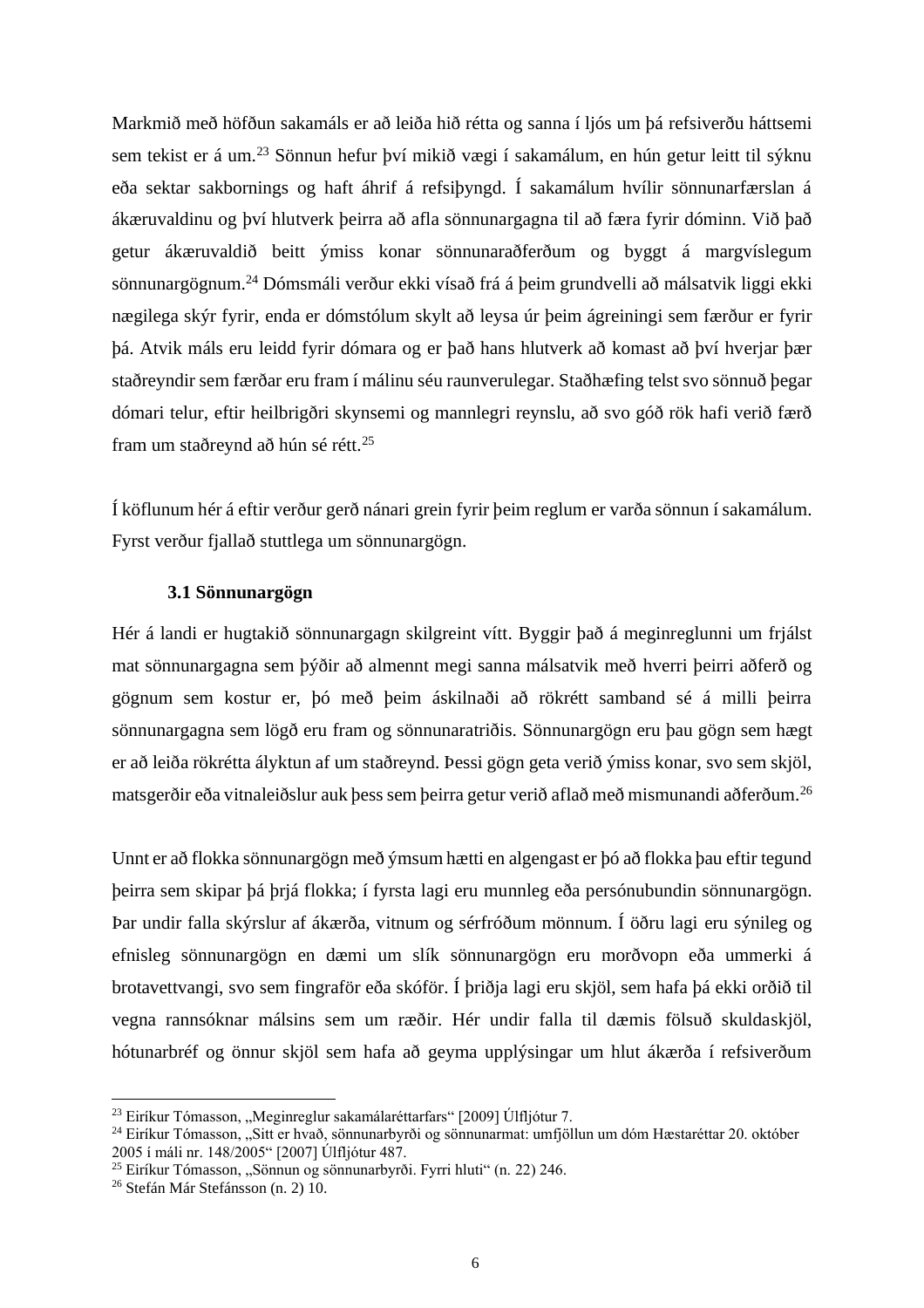verknaði eða um verknaðinn sjálfan. Nánast hvað sem er getur orðið sönnunargagn í máli.<sup>27</sup> Það ræðst þó af mati dómara í hverju tilviki hvert sönnunargildi hvers sönnunargagns er, sbr. 1. og 2. mgr. 109. gr. sml.

Sönnun getur bæði verið bein eða óbein. Fjallað er um beina sönnun í 1. mgr. 109. gr. sml. en þar segir að dómari í sakamáli meti hverju sinni hvort nægileg sönnun, sem ekki verði vefengd með skynsamlegum rökum, sé fram komin um hvert það atriði sem varðar sekt ákærða og ákvörðun viðurlaga við broti, þar á meðal hvaða sönnunargildi skýrslur ákærða hafi sem og vitnisburðir, mats- og skoðunargerðir, skjöl og önnur sýnileg sönnunargögn. Bein sönnunargögn eru þau gögn er snúa að því sönnunaratriði sem sanna þarf um hinn meinta refsiverða verknað. Þessi gögn eru að öllu jöfnu milliliðalaus, til dæmis morðvopn eða framburður vitnis, sem varð vitni að þeirri refsiverðu háttsemi sem ákærði er borinn sökum um að hafa framið. 28

Reglan um óbeina sönnun kemur fram í 2. mgr. 109. gr. sml. en í ákvæðinu er kveðið á um að dómari meti hvert sönnunargildi þær staðhæfingar hafa sem varða ekki beinlínis það atriði sem sanna skal en ályktanir má leiða af um það. Þegar um óbeina sönnun er að ræða er ávallt einum lið fleira í sönnunarkeðjunni heldur en þegar sönnun er bein.<sup>29</sup> Óbein sönnunargögn hafa alla jafna ekki eins ríkt sönnunargildi og bein sönnunargögn, en algengt er að óbein sönnunargögn séu notuð til að styðja við önnur gögn sem liggja fyrir í málinu.<sup>30</sup> Það hefur þó verið mikið deilt um sönnunargildi óbeinna sönnunargagna þar sem fræðimenn eru oft og tíðum ekki sammála um túlkunina á ákvæði 2. mgr. 109. gr. sml. Deilt er þá um það hvort dómstólar hafi slakað á sönnunarkröfum og veitt óbeinum sönnunargögnum of mikið vægi. Í þessu sambandi má nefna ritdeilu Jón Steinars Gunnlaugssonar og Eiríks Tómassonar í kjölfar dóm Hæstaréttar Íslands frá 20. október 2005 í máli nr. 148/2005, þar sem þeir voru ósammála um hvernig dómurinn mat sönnunargögn í málinu og hversu mikið vægi þau ættu að hafa.<sup>31</sup> Með óbeinni sönnun er ákveðin staðreynd, önnur en sú sem sanna á, talin sönnuð, en frá henni er síðan ályktað með meiri eða minni vissu til þeirrar staðreyndar sem sanna á í málinu.<sup>32</sup> Óbein

 $27$  Bogi Nilsson, "Um sönnunargögn og sönnunarfærslu í sakamálum." [1991] Úlfljótur 343–344.

<sup>28</sup> Stefán Már Stefánsson (n. 2) 10.

<sup>29</sup> Einar Arnórsson, *Meðferð opinberra mála* (Háskóli Íslands 1919) 99.

<sup>30</sup> Alþt. 2007-2008, A- deild, þskj. 252- 233. mál, athugasemdir við 109. gr.

<sup>&</sup>lt;sup>31</sup> Eiríkur Tómasson, "Sitt er hvað, sönnunarbyrði og sönnunarmat: umfjöllun um dóm Hæstaréttar 20. október 2005 í máli nr. 148/2005" (n. 24).

<sup>32</sup> Einar Arnórsson (n. 29) 99.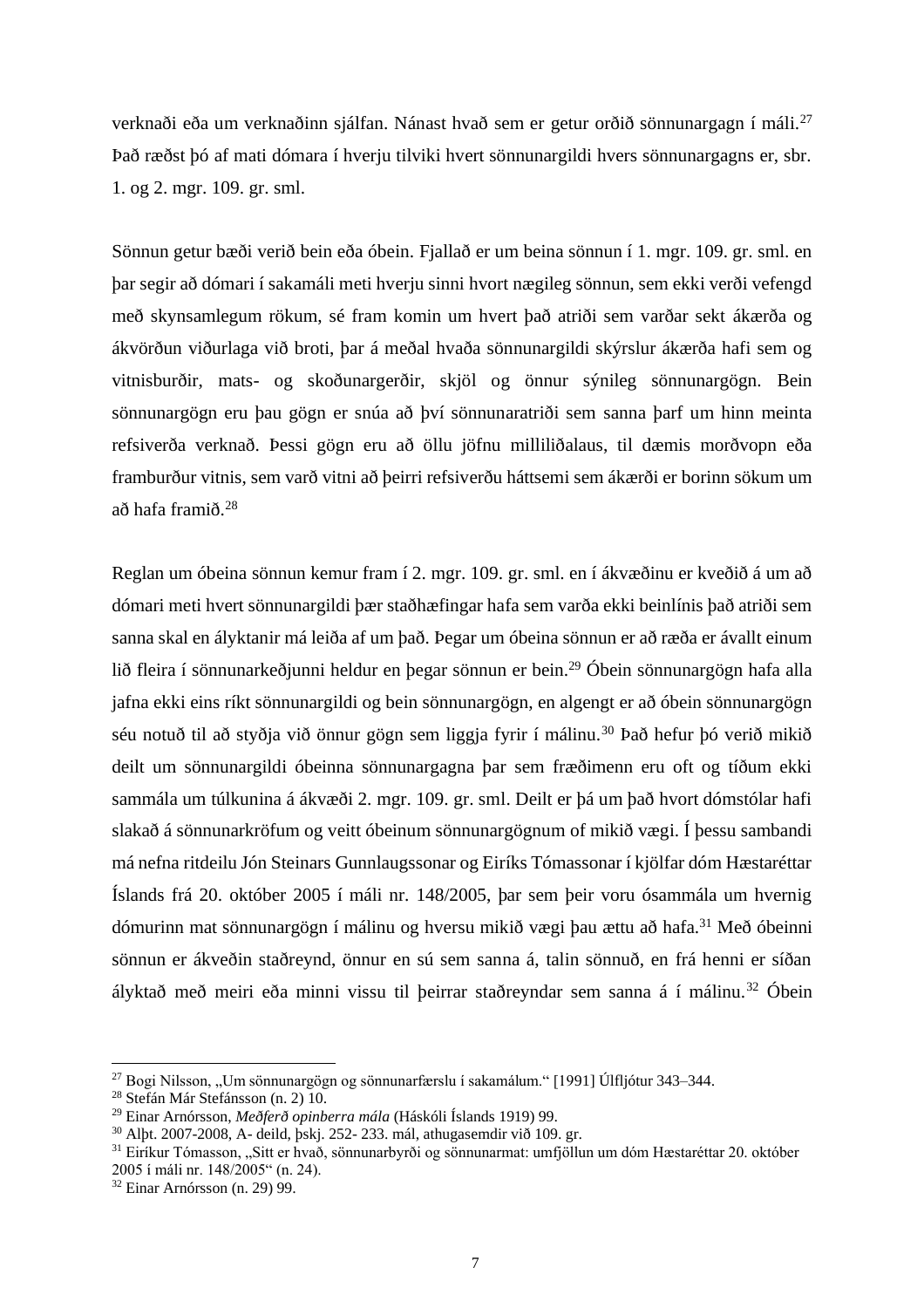sönnunargögn tefla því aðeins fram ákveðnum líkum á að staðreynd í málinu sé sönnuð.<sup>33</sup> Sönnunargögn sem eru óbein geta verið ýmis konar, til dæmis framburður vitnis um annað en sjálfan atburðinn sem deilt er um í málinu<sup>34</sup> eða ummerki á vettvangi líkt og löng hemlaför sem geta veitt vísbendingu um hraða bifreiðar. 35

#### **3.2 Milliliðalaus sönnunarfærsla**

Reglan um milliliðalausa sönnunarfærslu kemur með skýrum hætti fram í 1. mgr. 111. gr. og 112. gr. sml. Fyrrnefnda ákvæðið kveður á um að dómur skuli reistur á sönnunargögnum sem færð eru fram við meðferð máls fyrir dómi. Það síðarnefnda kveður síðan á um að öflun sönnunargagna skuli að jafnaði fara fram fyrir þeim dómara sem fer með málið og kveður upp dóm í því. Markmið reglunnar er að dómari kynnist þeim sönnunargögnum sem fyrir liggja í málinu af eigin raun, einnig þegar um skýrslutökur eru að ræða, en þá getur dómari betur lagt mat á framburð viðkomanda og trúverðugleika hans.<sup>36</sup> Reglan um milliliðalausa sönnunarfærslu stuðlar þannig að vandaðri málsmeðferð sem leiðir til þess að dómsniðurstaða um sekt eða sýknu verði frekar efnislega rétt.<sup>37</sup> Meginreglan er þannig snar þáttur í réttlátri málsmeðferð og á sér stoð í 1. mgr. 70. gr. stjskr., sbr. 1. mgr. 6. gr. MSE.

Af þessum reglum leiðir að öll skjöl sem og önnur sýnileg sönnunargögn eiga að vera lögð fyrir þann dómara sem mun leggja dóm á málið. Auk þessa skal sami dómari taka skýrslur af ákærða og vitnum.<sup>38</sup> Þó eru undantekningar á þessu, en þær má finna í 2. og 3. mgr. 111. gr. sml. Þar er annars vegar að finna heimild dómara til að taka til greina sem sönnunargögn skýrslur sem teknar hafa verið af ákærða, brotaþola, eða öðrum vitnum fyrir dómi á rannsóknarstigi, sbr. 2. mgr. ákvæðisins, og hins vegar heimild dómara til að leggja mat á sönnunargildi vitnaskýrslu hjá lögreglu eða öðrum stjórnvöldum á rannsóknarstigi sé þess ekki kostur að leiða viðkomandi vitni fyrir dóminn við aðalmeðferð málsins, sbr. 3. mgr. ákvæðisins. Þessar undantekningar gefa dómara örlítið svigrúm til að nota slíkar skýrslur sem sönnunargögn ef vitni er til dæmis alvarlega veikt, horfið eða óvíst er hvar það er niður komið. Sönnunargögn sem byggja á þessum undantekningarheimildum hafa þó sjaldnast jafn ríkt sönnunargildi og skýrslur sem teknar eru milliliðalaust fyrir sama dómara og dæmir í málinu.

<sup>&</sup>lt;sup>33</sup> Eiríkur Tómasson, "Sönnun og sönnunarbyrði. Fyrri hluti" (n. 22) 247.

<sup>34</sup> Stefán Már Stefánsson (n. 2) 10.

 $35$  Arnljótur Björnsson, "Sönnun í skaðabótamálum" [1991] Tímarit Lögfræðinga 5.

<sup>36</sup> Stefán Már Stefánsson (n. 2) 23.

<sup>37</sup> Alþt. 2007-2008, A- deild, þskj. 252- 233. mál, athugasemdir við 112. gr.

<sup>&</sup>lt;sup>38</sup> Eiríkur Tómasson, "Sönnun og sönnunarbyrði. Fyrri hluti" (n. 22) 249.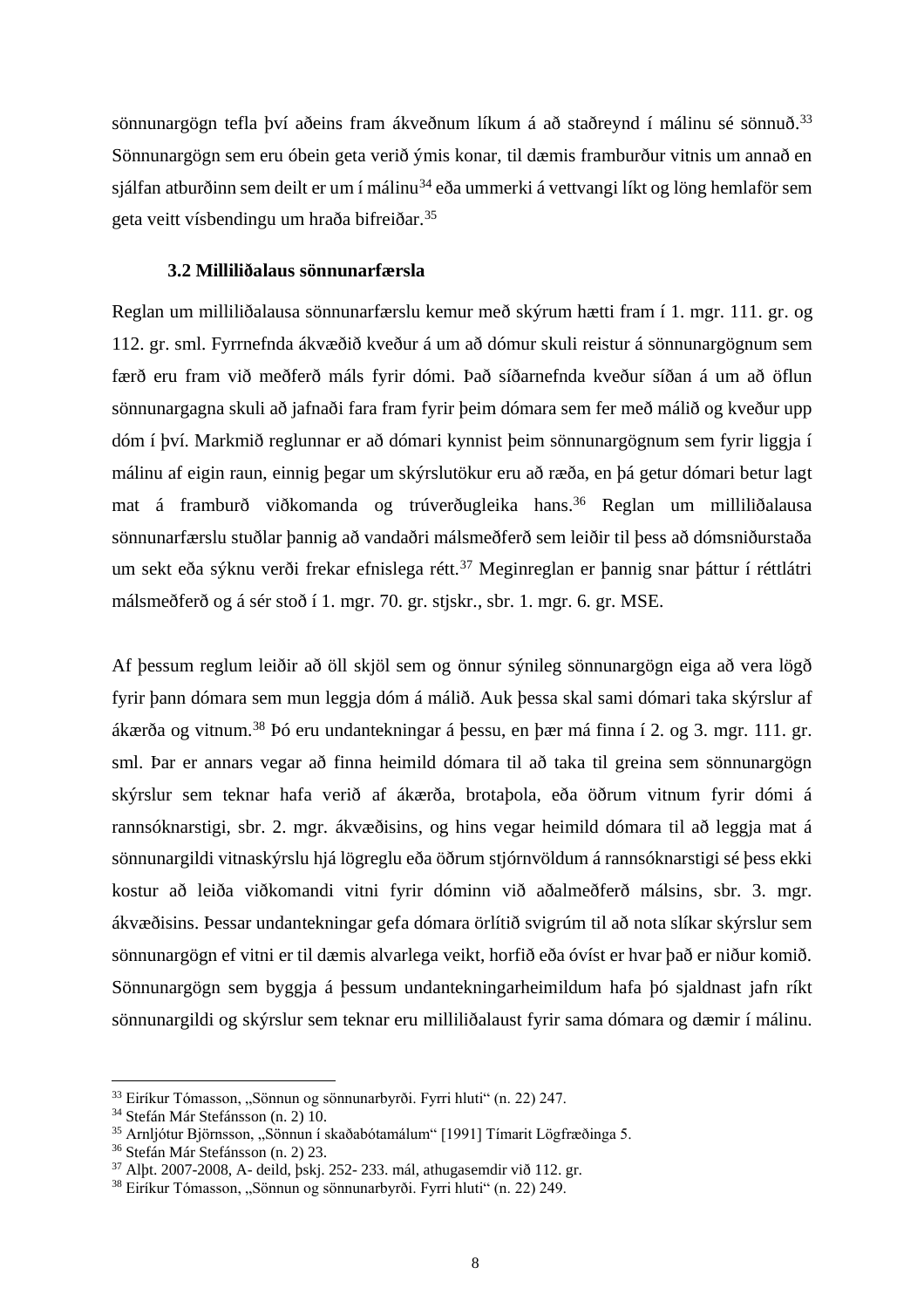Í því sambandi skiptir meðal annars máli hvort til sé myndbandsupptaka af skýrslutökunni svo og hvort verjandi hafi verið viðstaddur skýrslutöku.<sup>39</sup>

Meginreglan um milliliðalausa sönnunarfærslu snýr þannig sérstaklega að sönnunarþættinum í málsmeðferð og er í raun þannig einn hluti af reglunni um milliliðalausa málsmeðferð. Sú regla er víðtækari, en í henni felst að sami dómari skuli leysa úr máli allt frá upphafi máls til enda, það er frá því ákæra er gefin út og þar til dómsuppkvaðning fer fram.<sup>40</sup>

## **3.3 Sönnunarbyrði**

Í sakamálum hvílir sönnunarbyrðin ávallt á ákæruvaldinu. Reglan kemur með skýrum hætti fram í 108. gr. sml., þar sem kveðið er á um að sönnunarbyrði um sekt ákærða og atvik, sem telja má honum í óhag, hvíli á ákæruvaldinu. Þessi meginregla er í samræmi við fyrirmæli 2. mgr. 70. gr. stjskr., um að hver sá sem er borinn sökum um refsiverða háttsemi skuli talinn saklaus þar til sekt hans hefur verið sönnuð, sbr. einnig 2. mgr. 6. gr. MSE.<sup>41</sup> Ljóst er af þessum ákvæðum að allan vafa skuli skýra ákærða í hag. Í þessu sambandi má nefna dóm Mannréttindadómstóls Evrópu í máli Telfner gegn Austurríki nr. 33501/96 frá 20. mars 2001 en þar kom skýrt fram að það sé brot gegn 2. mgr. 6. gr. MSE að láta ákærða axla sönnunarbyrðina í stað ákæruvalds.<sup>42</sup> Þar sem sönnunarbyrðin hvílir á ákæruvaldinu ber það hallann af því ef um sönnunarskort er að ræða sem þá leiðir til sýknu ákærða. 43

Það er hlutverk ákæruvaldsins að sanna að efnisleg skilyrði brots séu fyrir hendi auk þess að færa sönnur á að huglæg afstaða brotamannsins til brotsins uppfylli skilyrði laganna.<sup>44</sup> Það er því í höndum ákæruvaldsins að afla allra nauðsynlegra sönnunargagna og leggja þau fram fyrir dóminn. Ákæruvaldinu ber að vinna að því að leiða hið sanna og rétta í ljós og gæta jafnt að atriðum sem leiða til sýknu eða sektar sakbornings, sbr. 3. mgr. 18. gr. sml.

Engin skylda hvílir á ákærða um að aðstoða við að upplýsa sakamál, enda væri það óeðlilegt.<sup>45</sup> Ákærði hefur þó ætíð rétt til að leggja fram sönnunargögn, ef hann svo kýs, sbr. 1. mgr. 110.

<sup>39</sup> Alþt. 2007-2008, A- deild, þskj. 252- 233. mál, athugasemdir við 111. gr.

<sup>&</sup>lt;sup>40</sup> Dóms- og kirkjumálaráðuneytið, "Álit nefndarinnar um milliliðalausa sönnunarfærslu í sakamálum" (október 2008) <https://www.stjornarradid.is/media/innanrikisraduneyti-media/media/frettir/Skyrsla\_17.10.08.pdf>.

<sup>41</sup> Alþt. 2007-2008, A- deild, þskj. 252- 233. mál, athugasemdir við 108. gr.

<sup>42</sup> Telfner gegn Austurríki App nr. 33501/96 (ECtHR, 20. mars 2001).

<sup>43</sup> Stefán Már Stefánsson (n. 2) 29.

<sup>44</sup> sama heimild.

<sup>45</sup> Eiríkur Tómasson, "Sitt er hvað, sönnunarbyrði og sönnunarmat: umfjöllun um dóm Hæstaréttar 20. október 2005 í máli nr. 148/2005" (n. 24) 489.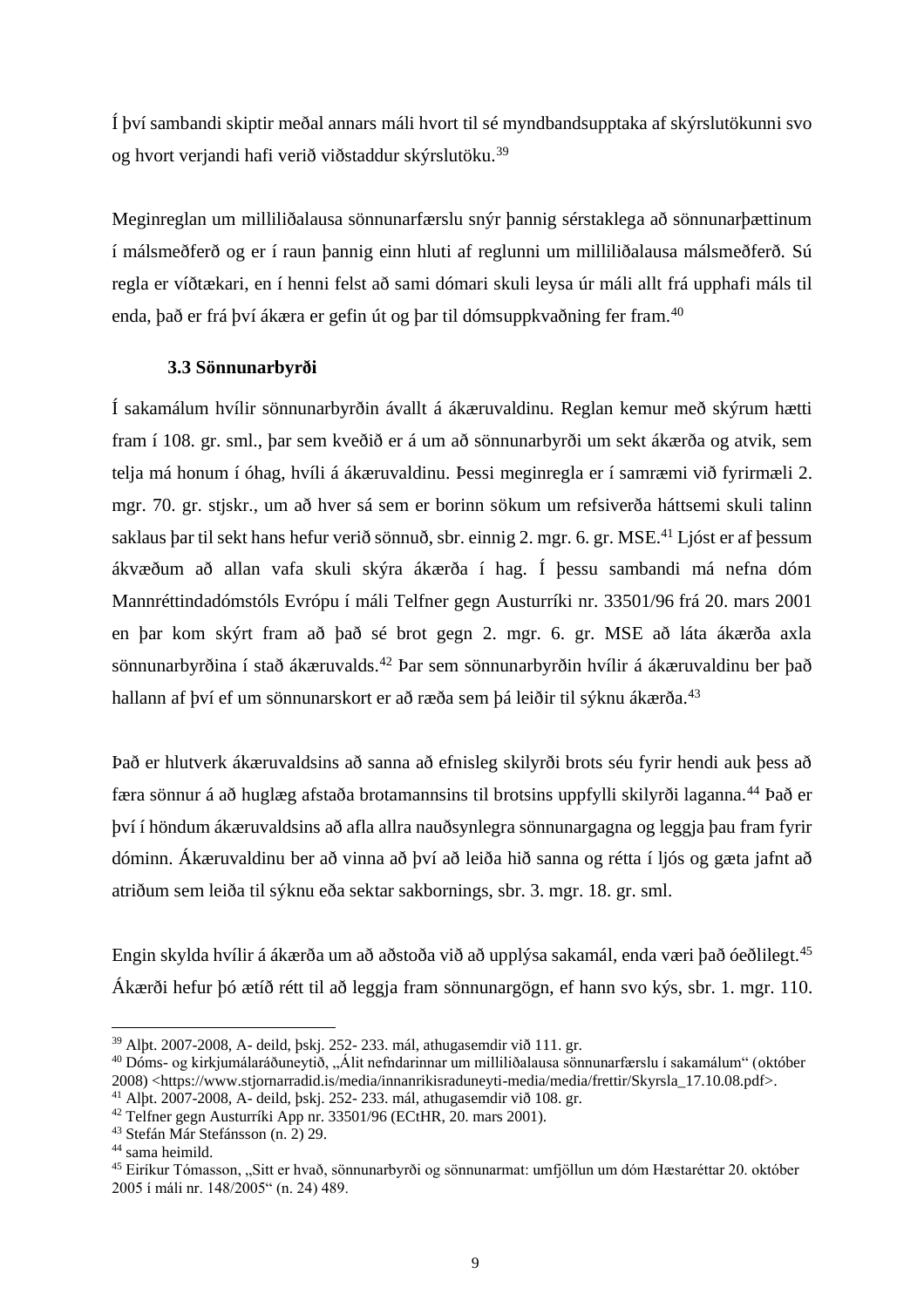gr. sml. Ef ákæruvaldið hins vegar býr yfir svo sterkri sönnunarstöðu að hún nægir til sakfellingar þá skapast sú staða að ákærði eða verjandi hans þurfa að bregðast við með framlagningu sönnunargagna til að forða ákærða frá sakaráfalli.<sup>46</sup> Ef ákærði getur lagt fram sennilegar skýringar á atriðum er varða hina refsiverðu háttsemi þá leiðir það yfirleitt til þess að sönnunarbyrðin verður erfiðari fyrir ákæruvaldið.<sup>47</sup>

## **3.4 Sönnunarmat**

Í flest öllum sakamálum er um einhver vafaatriði að ræða og kemur það í hlut dómara að meta og taka afstöðu til þess hvað þykir rétt og hvort ákærði sé sekur eða saklaus af þeirri háttsemi sem honum er gefin að sök.<sup>48</sup> Hérlendis gildir því meginreglan um frjálst sönnunarmat dómara en í þeirri reglu felst að dómari metur hvert sönnunargildi einstakra gagna málsins er og hvort það heildarmat nægi til sakfellingar.<sup>49</sup> Þessi regla kemur fram með skýrum hætti í 1. mgr. 109. gr. sml. og fjallað var um hér að framan. Dómari hefur því frjálsar hendur þegar kemur að því að meta hvað telst sannað í hverju máli og er því ekki bundinn af neinum fyrir fram ákveðnum reglum sem segja til um það hvernig sönnunarmatið eigi að fara fram.<sup>50</sup> Það sem reynir helst á við mat dómara á sönnun, er hvaða sönnunarkröfur eigi að gera í hverju tilviki. Líkt og fram kemur í fyrrgreindu ákvæði 109. gr. sml. mega ekki liggja fyrir skynsamleg rök sem vefengja það að ákærði hafi gerst sekur um þann verknað sem honum er gefin að sök.<sup>51</sup>

Markmiðið með reglunni um frjálst sönnunarmat dómara er að komast að niðurstöðu sem er efnislega rétt og hið sanna í málinu. Þrátt fyrir að um sé að ræða frjálst sönnunarmat dómara eru honum settar ákveðnar skorður.<sup>52</sup> Mat dómara á sönnunaratriðum verður að vera hlutlægt auk þess sem það verður að byggjast á málefnalegum rökum. Dómari má ekki byggja mat sitt á persónulegum skoðunum eða öðrum ómálefnalegum sjónarmiðum.<sup>53</sup> Þá má dómari ekki byggja niðurstöðu um sekt eða sýknu ákærða á öðrum gögnum en þeim sem teflt hefur verið fram í málinu.<sup>54</sup>

<sup>46</sup> sama heimild.

<sup>47</sup> Stefán Már Stefánsson (n. 2) 29.

<sup>48</sup> Bogi Nilsson (n. 27) 342.

<sup>49</sup> Stefán Már Stefánsson (n. 2) 33.

<sup>&</sup>lt;sup>50</sup> Eiríkur Tómasson, "Sitt er hvað, sönnunarbyrði og sönnunarmat: umfjöllun um dóm Hæstaréttar 20. október 2005 í máli nr. 148/2005" (n. 24) 490.

<sup>51</sup> sama heimild.

<sup>52</sup> Stefán Már Stefánsson (n. 2) 33.

<sup>53</sup> sama heimild 33–34.

<sup>&</sup>lt;sup>54</sup> Eiríkur Tómasson, "Meginreglur sakamálaréttarfars" (n. 23) 28.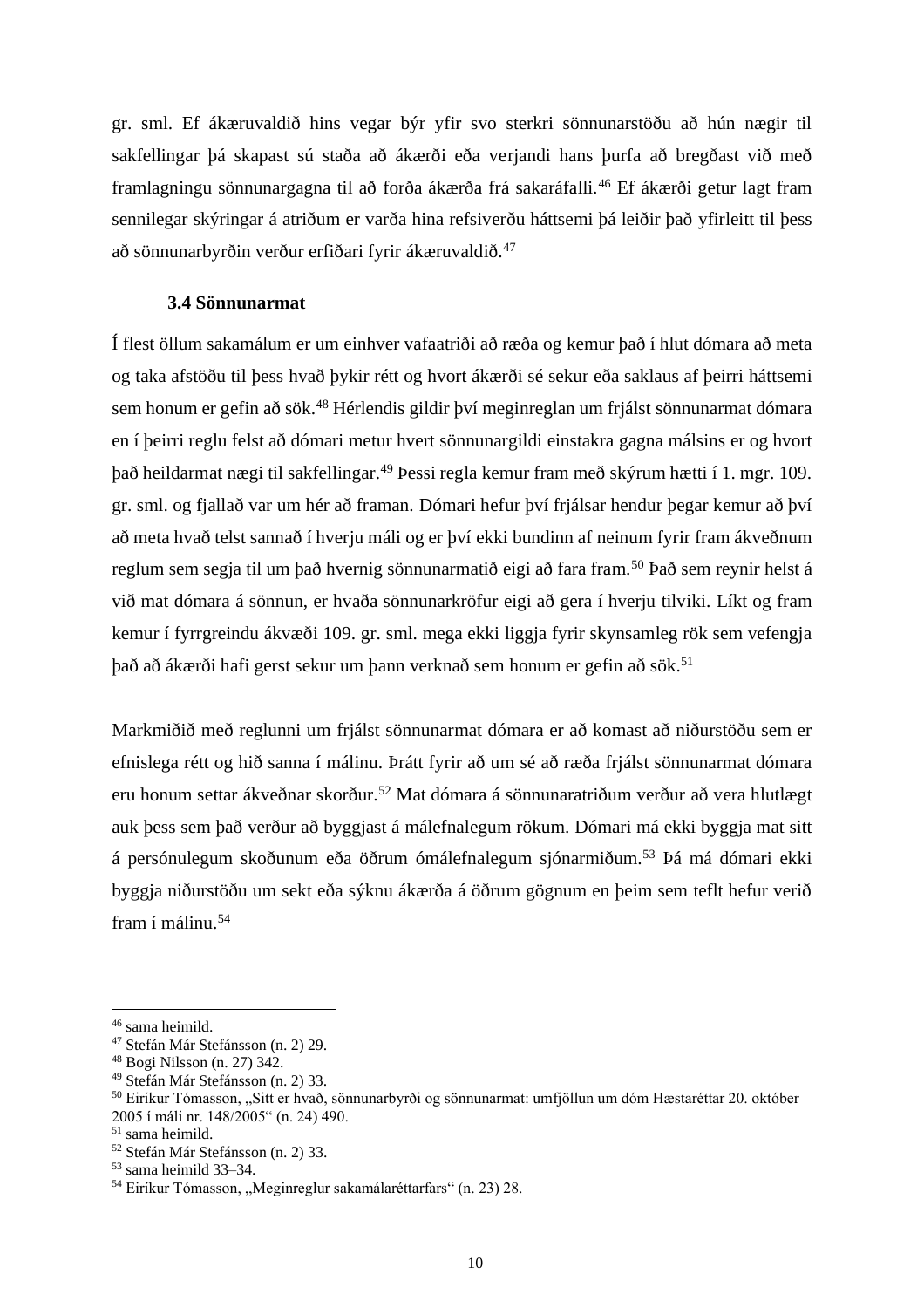#### **3.4.1 Sönnunarmat á framburði vitna**

Líkt og fram kom í kafla 3.4 hér að framan, þar sem fjallað er um sönnunarmat dómara, þá er það í höndum dómarans að leggja mat á það hvort nægileg sönnun sé fram komin í sérhverju máli og hvort sönnunarkröfum sé uppfyllt. Það er þar af leiðandi hlutverk dómara að meta sönnunargildi framburðar vitnis, sbr. 126. gr. sml., en ákvæðið segir eftirfarandi:

Dómari metur sönnunargildi vitnisburðar við úrlausn máls. Í því sambandi skal meðal annars hugað að afstöðu vitnis til ákærða og eftir atvikum brotaþola, hagsmunum þess af málsúrslitum, þroska þess, áreiðanleika skynjunar þess á atvikum, minni, ástandi og hegðun þess við skýrslugjöf, öryggi þess og skýrleika í svörum og samræmi í frásögn.

Ákvæðið telur upp í dæmaskyni nokkur atriði sem dómara ber að líta til við mat á sönnunargildi framburðar og eru sum þeirra harla matskennd, svo sem að meta ástand og hegðun einstaklings. Telja verður að þau atriði er ákvæðið telur upp hafi áhrif á trúverðugleika framburðar vitnis en með því að leggja mat á trúverðugleika framburðar er verið að reyna að varpa ljósi á sennileika eða áreiðanleika framburðarins.<sup>55</sup> Dómari verður að hafa ýmsa óvissuþætti í huga við mat á sönnunargildi framburðar. Til að mynda getur framburður vitnis hafa stafað af misskilningi eða minni þeirra verið slappt.<sup>56</sup> Í sumum tilvikum er eflaust greinilegt hvort um trúverðugan framburð sé að ræða á meðan að í öðrum tilvikum getur mat á því reynst gríðarlega erfitt, til dæmis þegar framburður er að hluta til trúverðugur en að öðru leyti ótrúverðugur. Niðurstaða dómara varðandi sönnun er þó yfirleitt byggð á heildarmati á framlögðum sönnunargögnum en ekki framburði einum og sér.<sup>57</sup>

Framburður vitnis getur verið mikilvægt sönnunargagn varðandi málsatvik og þá sérstaklega í málum þar sem sakborningur neitar sök.<sup>58</sup> Því er mikilvægt að dómari meti trúverðugleika þess framburðar en í 7. mgr. 122. gr. sml. er lögð sú skylda á dómara að leitast eftir atriðum er geta haft áhrif á trúverðugleika vitnisins. Framburður vitnis er háður þremur atriðum. Í fyrsta lagi réttri skynjun og túlkun á atburði, í öðru lagi hvernig aðili geymir atburðinn í minni sínu þangað til hann gefur skýrslu, og í þriðja lagi framsetningargáfur vitnisins, það er hvernig vitnið nær að tjá minningar sínar varðandi atburðinn.<sup>59</sup>

<sup>55</sup> Ritstj. Páll Sigurðsson, *Lögfræðiorðabók með skýringum.* (Afmælisrit, Codex 2008) 442.

<sup>56</sup> Stefán Már Stefánsson (n. 2) 35.

<sup>&</sup>lt;sup>57</sup> Eiríkur Tómasson, "Endurskoðun á sönnunarmati í sakamálum, m.a. með hliðsjón af Mannréttindasáttmála Evrópu." [2002] Úlfljótur 91.

<sup>58</sup> Johs. Andenæs, *Norsk straffeprosess - samlet utgave ved Tor-Geir Myhrer* (4. útg., Universitetsforlaget 2009) 175.

 $59$  Símon Jóh. Ágústsson, "Framburður vitna" [1961] Úlfljótur 4–6.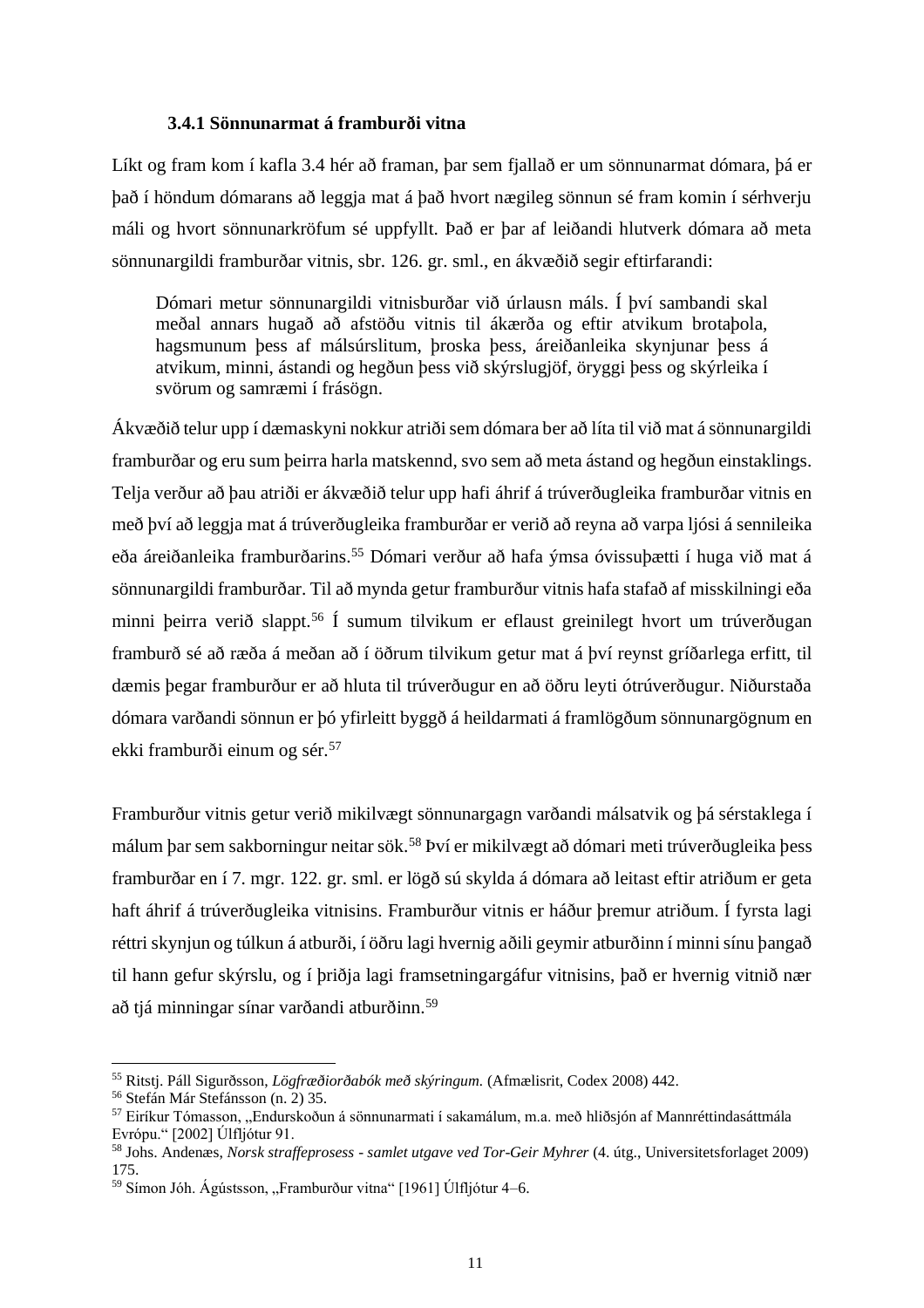Þegar metinn er trúverðugleiki framburðar vitnis er helst litið til tveggja meginþátta. Annars vegar hæfni vitnisins til að láta í té áreiðanlegar upplýsingar. Í því sambandi verður að horfa til ýmissa atriða, til dæmis minni vitnis, vitsmunalegs þroska, svo sem greind, minnisgetu og tilhneigingu þess til að ýkja, persónuleikaeinkenni, svo sem geðnæmi, undirgefni og eftirlátssemi og andlegt ástand, meðal annars kvíða, áfallastreituröskun, sektarkennd og þunglyndi. Hins vegar þarf að líta til vilja vitnisins til að greina satt og rétt frá. Það felur í sér mat á vilja vitnisins til að beita blekkingum, til dæmis með því að leyna eða veita falskar upplýsingar. 60

Sönnunarmat dómara á framburði vitnis má skipta í mat á ytra og innra samræmi. Þessu til skýringar má líta til dóm Hæstaréttar Íslands frá 18. febrúar 2021 í máli nr. 30/2020 en þar kemur þessi skipting skýrt fram, en þar segir:

Af framangreindu leiðir að dómari verður að meta annars vegar innra samræmi framburðar ákærða jafnt sem brotaþola með tilliti til þess hvort mótsagna gætir í frásögn og skýringum hvors um sig og á það jafnt við um innra samræmi í einstökum framburði og samræmi milli framburðar hvors um sig annars vegar hjá lögreglu og hins vegar fyrir dómi. Á sama hátt verður að meta ytra samræmi um hvernig framburður hvors um sig samræmist framburði vitna og öðrum þeim sönnunargögnum og upplýsingum sem komið hafa fram við málsmeðferðina. Á þessum grunni verður metið hversu trúverðugur framburður ákærða og brotaþola er um einstök atriði sem áhrif geta haft við sakarmatið og hvaða áhrif niðurstaða þess mats hefur með tilliti til annarra beinna og óbeinna sönnunargagna sem fyrir liggja í málinu.

Af þessu virtu ber dómara í mati á ytra samræmi að meta það hvort framburður vitnis samræmist þeim sönnunargögnum er liggja til grundvallar í málinu. Þessu til stuðnings má líta til dóms Hæstaréttar Íslands frá 9. nóvember 2006 í máli nr. 244/2006. Í málinu var framburður eins vitnis metinn ótrúverðugur meðal annars í ljósi þess að hann samrýmdist ekki öðrum sönnunargögnum í málinu, þar á meðal vitnisburði varðstjóra og lögregluþjóns sem og frumskýrslu lögreglunnar er varðaði málið.

Varðandi mat á innra samræmi framburðar vitnis þá er sérstaklega kveðið á um það í 126. gr. sml. að samræmi sé eitt af þeim atriðum er dómari eigi að horfa til þegar hann metur trúverðugleika vitnisins. Í þessu sambandi má nefna dóm Hæstaréttar Íslands frá 7. apríl 2011 í máli nr. 504/2010 en þar var einstaklingur ákærður fyrir kynferðisbrot gegn sonardóttur sinni.

<sup>60</sup> Anthony Heaton-Armstrong, Eric Shepherd, Gísli Guðjónsson, og David Wolchover, *Witness Testimony: Psychological, Investigative and Evidential Perspectives.* (Oxford University Press 2006) 62–63.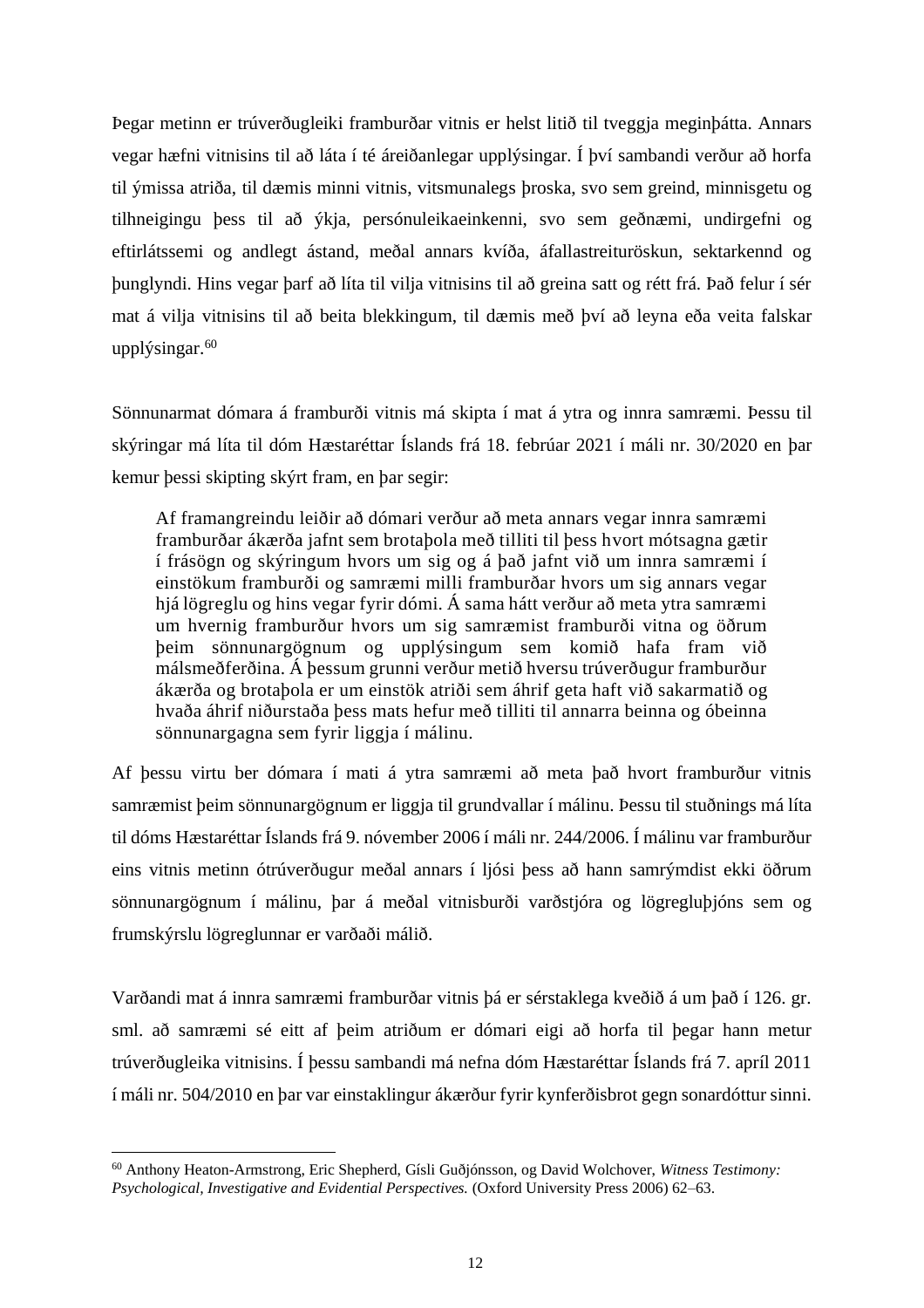Niðurstaða Hæstaréttar var að sýkna ákærða af þessum sakargiftum og vísar hann meðal annars til þess að framburður brotaþola hafi ekki verið stöðugur innbyrðis í skýrslutökum. Þá tekur dómurinn það sérstaklega fram að hún hefði verið þráspurð um atvik og í sumum tilvikum hefðu spurningarnar verið leiðandi. Af þessum dóm leiðir að ósamræmi í frásögn getur haft áhrif á trúverðugleika vitnis. Auk þess sem dómurinn bendir á ytri þætti sem höfðu áhrif á trúverðugleika hennar, það er skýrslutökuna. Einnig er þó vert að benda á annan dóm Hæstaréttar Íslands frá 23. nóvember 2013 í máli nr. 293/2013 en þar var ákærði sakfelldur fyrir kynferðisbrot gegn dótturdóttur sinni. Dómurinn sagði eftirfarandi varðandi framburð brotaþola:

Framburður hennar var skýr og skilmerkilegur miðað við aldur hennar og jafnframt stöðugur og í innbyrðis samræmi, þrátt fyrir að við skýrslutökuna væri farið nokkuð fram og til baka milli atburða. Nokkurs misræmis gætti varðandi ártöl og aldur hennar við hvert brotanna, sem ekki þykir þó til þess fallið að draga úr trúverðugleika framburðar hennar þegar litið er til aldurs hennar.

Einnig stangaðist framburður brotaþola að einhverju leyti á við framburð umsjónarkennara hennar og móður sem og vottorðs frá sálfræðingi brotaþola. Dómurinn taldi þó ósamræmi það lúta að aukaatriði málsins og dró þar af leiðandi ekki úr trúverðugleika framburðar stúlkunnar. Að mati dómsins var ekkert sem benti til þess að stúlkan hafi verið að reyna hagræða framburði sínum heldur þótti ósamræmi þetta skýrast af því að minni stúlkunnar hafi brugðist. Af þessum dómi er það ljóst að það fer eftir því hvert ósamræmið er hvort það hafi áhrif á trúverðugleika vitnisins en það verður að hafa einhver raunveruleg áhrif á úrlausn málsins og er það væntanlega metið í hverju máli fyrir sig.

Breyttur framburður vitnis leiðir ekki endilega sjálfkrafa til þess að hann teljist ótrúverðugur. Skoða þarf í hverju tilviki hvaða ástæður liggja að baki breyttum framburði. Þessu til skýringar má líta til dóms Hæstaréttar Íslands frá 22. maí 2003 í máli nr. 11/2003 þar sem aðili var ákærður fyrir kynferðisbrot gegn fósturdóttir sinni og vinkonu hennar. Ákærði var sýknaður í héraði af þessum sakargiftum meðal annars á grundvelli þess að þær breyttu framburði sínum, ásamt tveimur unglingsdrengjum er voru vitni í málinu. Breyttur framburður brotaþolanna laut að öðrum atriðum en meintu broti en þær ásamt unglingsdrengjunum tóku sig saman um að bera ranglega frá um þau atriði til að komast undan vandræðum gagnvart foreldrum sínum. Meirihluti héraðsdóms taldi breyttan framburð brotaþolanna draga mjög úr trúverðugleika þeirra á meðan minnihlutinn taldi skýringar þeirra á fráhvarfi frá röngum framburði eðlilegar. Auk þess taldi minnihlutinn að atvik sem þetta ætti ekki að hafa áhrif á mat á trúverðugleika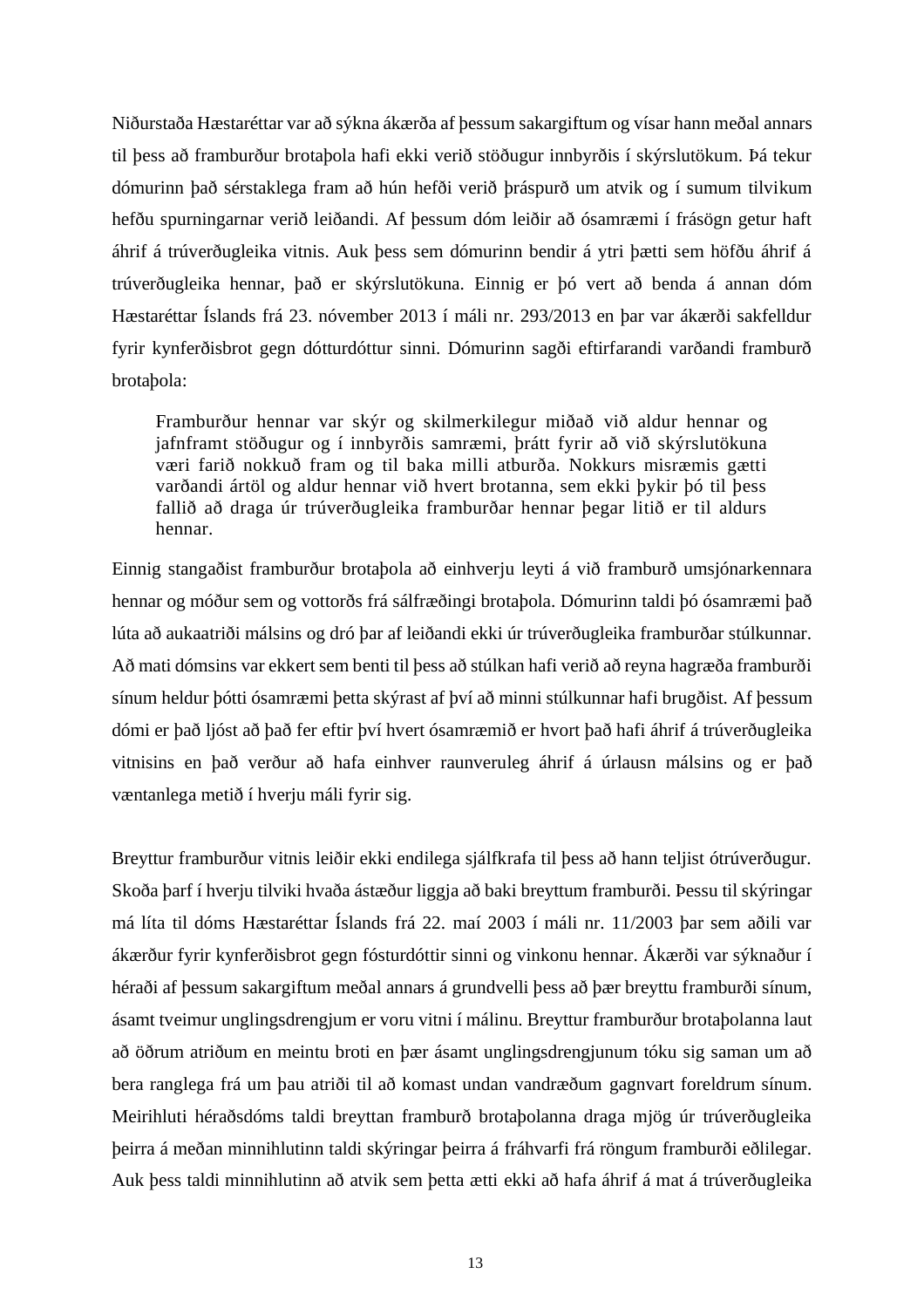framburðar stúlknanna. Niðurstaða Hæstaréttar var á sama veg og hjá minnihluta héraðsdóms, en Hæstiréttur féllst á það með ákæruvaldinu að skýringar brotaþolanna á röngum framburði hafi verið skiljanlegar. Þá taldi Hæstiréttur, gagnstætt mati meirihluta héraðsdóms, að þetta ætti ekki að hafa áhrif á mat á trúverðugleika framburðar þeirra um ákæruatriði málsins. Á þeim grundvelli taldi Hæstiréttur niðurstöðu meirihluta héraðsdóms um sönnunargildi munnlegs framburðar fyrir dómi hafa verið ranga svo einhverju skipti um úrslit málsins. Hæstiréttur taldi því óhjákvæmilegt að ómerkja héraðsdóm og vísaði því málinu heim til munnlegs málflutnings og dómsálagningar að nýju.

Ljóst er að ákveðnar kröfur eru gerðar til gæða á framburði vitna svo hann geti talist trúverðugur. Í 126. gr. sml. er meðal annars kveðið á um að dómari skuli meta trúverðugleika framburðar út frá öryggi og skýrleika vitnis í svörum. Í þessu sambandi má meðal annars benda á dóm Landsréttar frá 5. mars 2021 í máli nr. 128/2020 þar sem aðili var ákærður í þremur ákæruliðum fyrir kynferðisbrot gegn stjúpdóttur sinni. Í málinu var framburður brotaþola talinn vera óstöðugur og misvísandi um tíma, stað og atvik að öðru leyti og fengi ekki stoð í þeim óbeinu sönnunargögnum er lágu fyrir í málinu. Því var ekki hægt að leggja framburð brotaþolans til grundvallar í málinu. Dómurinn taldi að ekki hafi verið komnar fram lögfullar sannanir um þær sakargiftir er ákærði var borinn um og sýknaði þar af leiðandi.

Ljóst er að framburður brotaþola og vitna getur verið gríðarlega mikilvægt sönnunargagn í sakamálum og sérstaklega í málum þar sem lítið sem ekkert er til af öðrum sönnunargögnum til að tefla fram. Til þess að unnt sé að leggja framburð brotaþola eða vitnis til grundvallar við dómsúrlausn þarf framburðurinn að fá eitthvert vægi og til þess þarf hann bæði að vera trúverðugur, stöðugur og skýr. Það kemur síðan ætíð í hlut dómara að meta hvort nægileg sönnun sé fram komin í málinu svo til sakfellingar komi.

## **3.5 Sönnunarkröfur**

Hugtakið sönnunarkröfur hverfist um þann styrkleika sem sönnunargögn verða að búa yfir til þess að hægt sé að leggja tiltekið atvik eða tiltekna atburðarás til grundvallar í sakamáli.<sup>61</sup> Í öllum málum eru því gerðar tilteknar kröfur til sönnunar.<sup>62</sup>

<sup>61</sup> Stefán Már Stefánsson (n. 2) 31; Hans Gammeltoft-Hansen, *Strafferetspleje I* (2. útgáfa, Jurist- og Økonomforbundets Forlag 1998) 90.

<sup>62</sup> Stefán Már Stefánsson (n. 2) 31.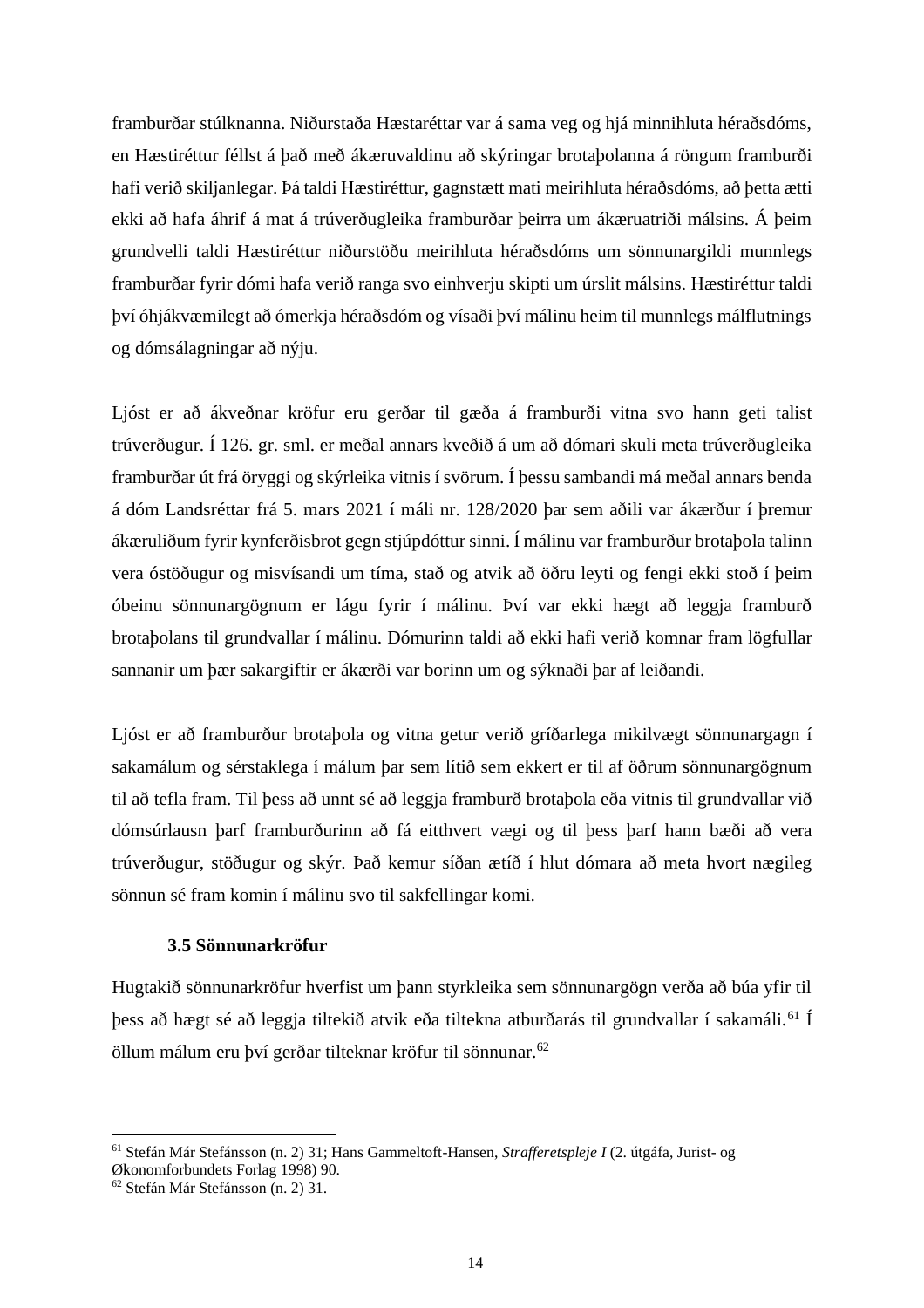Eins og fram kom í kafla 3.3 hvílir sönnunarbyrðin ávallt á ákæruvaldinu, sbr. 108. gr. sml., 2. mgr. 70. gr. stjskr. og 2. mgr. 6. gr. MSE. Ákvæði þessi gera þó engar ákveðnar kröfur til sönnunar. Hérlendis eru kröfur um styrkleika sönnunargagna í sakamálum metnar út frá dómaframkvæmd, fræðiskrifum og meginreglum laga. Sönnunargögn í sakamáli mega því ekki vera með þeim hætti að unnt sé að vefengja með skynsamlegum rökum að ákærði hafi framið þann refsiverða verknað er honum er gefin að sök. Það er því ljóst að ríkar sönnunarkröfur eru gerðar í sakamálum, en þó er ávallt möguleiki á áfellisdómi þótt fyrir liggi einhver vafi um sekt ákærða svo lengi sem sá vafi telst ekki skynsamlegur í samhenginu sem hann er metinn í. Þessar ríku sönnunarkröfur ná til verknaðarins sjálfs sem og huglægrar afstöðu ákærða til hans. Óljóst þykir þó að hvaða marki þessar ríku sönnunarkröfur eigi við um ákvörðun refsingar og réttarfarsatriði en talið er að meginregla þessi standi nema gildar ástæður mæli á móti því.<sup>63</sup>

Þar sem sönnunarkröfur í sakamálum er hryggjarstykki í rannsóknarefni þessarar ritgerðar, verður hér látið staðar numið að sinni í umfjöllun um regluna. Henni verður gerð ítarleg skil í 6. kafla ritgerðarinnar.

## **4. Fötlun – andlegar og líkamlegar skerðingar**

Líkt og ritgerðarheitið gefur til kynna varðar rannsóknarefnið sönnunarkröfur í sakamálum þar sem í hlut eiga fatlaðir brotaþolar. Mikilvægt er því að gera grein fyrir hugtakinu fötlun og skilgreina hvaða skerðingar það eru sem falla undir hugtakið og ritgerðarefnið tekur til. Þessi skilgreiningaratriði munu varpa betur ljósi á það hvaða áhrif þessar skerðingar hafa á getu og skilning fatlaðra þegar kemur að rannsókn sakamála og meðferðar máls fyrir dómi.

Bæði íslenskar sem og erlendar rannsóknir gefa til kynna að fatlað fólk sé í sérstökum áhættuhópi sem þolendur ofbeldis þar sem meiri líkur eru á að fatlað fólk verði fyrir ofbeldi heldur en aðrir.<sup>64</sup> Þar af eru einstaklingar með geðræna erfiðleika og þroskahömlun í mestri áhættu. Þá eru þeir einstaklingar sem eru í aðgreindum þjónustuúrræðum, svo sem á stofnunum, sambýlum, og þeir sem nýta sér ferðaþjónustu fatlaðra í sérstakri áhættu.<sup>65</sup> Ungar fatlaðar konur eru líka enn líklegri til þess að verða fyrir kynferðisbroti heldur en aðrir. Þá benda íslenskar rannsóknir til þess að í meirihluta tilvika eru gerendur ekki sóttir til saka og ekki

<sup>63</sup> sama heimild.

<sup>64</sup> Ríkislögreglustjóri, greiningardeild (n. 7) 3.

<sup>65</sup> Rannveig Traustadóttir og Hrafnhildur Snæfríðar- og Gunnarsdóttir (n. 8).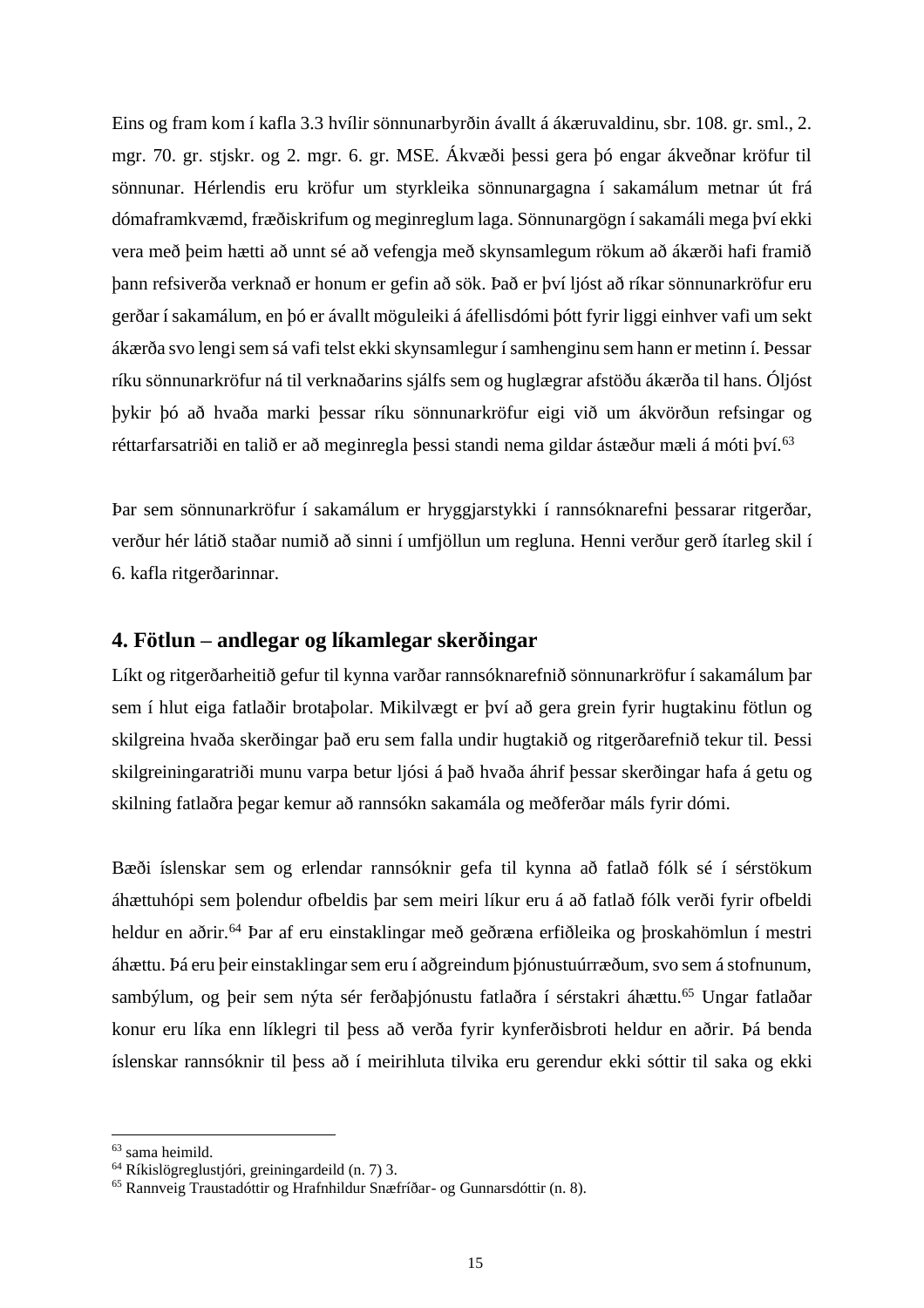dæmdir fyrir ofbeldisbrot sem framin hafa verið gegn fötluðum einstaklingum.<sup>66</sup> Í ljósi þess miðar rannsóknarefni ritgerðarinnar að því að varpa ljósi á hvort sönnunarkröfur í sakamálum er varða fatlaða einstaklinga séu það strangar að þau njóti ekki refsiverndar til jafns við aðra, þar sem sekir komast ætíð hjá því að verða beittir viðurlögum.

## **4.1 Hugtakið fötlun**

Hinn almenni skilningur á hugtakinu fötlun er sá að fatlaður einstaklingur sé hluti af hóp sem er ekki fær um að taka þátt í almennum athöfnum daglegs lífs, vegna líkamlegra eða andlegra skerðinga sem hann býr við. Fötlunarfræði nútímans hefur hafnað þessari skilgreiningu á hugtakinu og vísar á bug því sjónarmiði að fötlun sé einstaklingsbundið vandamál. Þess í stað er talið að ótal þættir í umhverfinu, svo sem félagslegar, efnahagslegar og menningarlegar hindranir, takmarki möguleika fatlaðra til að taka þátt í samfélaginu.<sup>67</sup>

Í 1. gr. samnings Sameinuðu þjóðanna um réttindi fatlaðs fólks<sup>68</sup> er fötlun skilgreind með eftirfarandi hætti:

Til fatlaðs fólks teljast þeir sem eru líkamlega, andlega eða vitsmunalega skertir eða sem hafa skerta skynjun til frambúðar sem kann, þegar víxlverkun verður milli þessara þátta og tálma af ýmsu tagi, að koma í veg fyrir fulla og virka þátttöku þeirra í samfélaginu á jafnréttisgrundvelli.

Þá er einnig að finna skilgreiningar á fötlun í íslenskum lögum, en í 1. tl. 2. gr. laga um þjónustu við fatlað fólk með langvarandi stuðningsþarfir nr. 38/2018, er hugtakið skilgreint á eftirfarandi hátt:

Afleiðing skerðinga og hindrana af ýmsum toga sem verða til í samspili fólks með skerðingar og umhverfis og viðhorfa sem hindra fulla og árangursríka samfélagsþátttöku til jafns við aðra. Skerðingar hlutaðeigandi einstaklings eru langvarandi og hindranirnar til þess fallnar að viðkomandi verði mismunað vegna líkamlegrar, geðrænnar eða vitsmunalegrar skerðingar eða skertrar skynjunar.

Svo er í 2. tl. sama ákvæðis kveðið á um að fatlað fólk séu einstaklingar með langvarandi líkamlega, geðræna eða vitsmunalega skerðingu eða skerta skynjun sem verður fyrir ýmiss konar hindrunum sem geta komið í veg fyrir fulla og árangursríka samfélagsþátttöku til jafns við aðra ef aðstoðar nýtur ekki við.

<sup>66</sup> Ríkislögreglustjóri, greiningardeild (n. 7) 3.

<sup>67</sup> Rannveig Traustadóttir, *Fötlun: hugmyndir og aðferðir á nýju fræðasviði.* (Háskólaútgáfan 2006) 7.

<sup>68</sup> Samningur Sameinuðu þjóðanna um réttindi fatlaðs fólks (samþykktur 13. desember 2006, tók gildi 2008) Stitíð. C.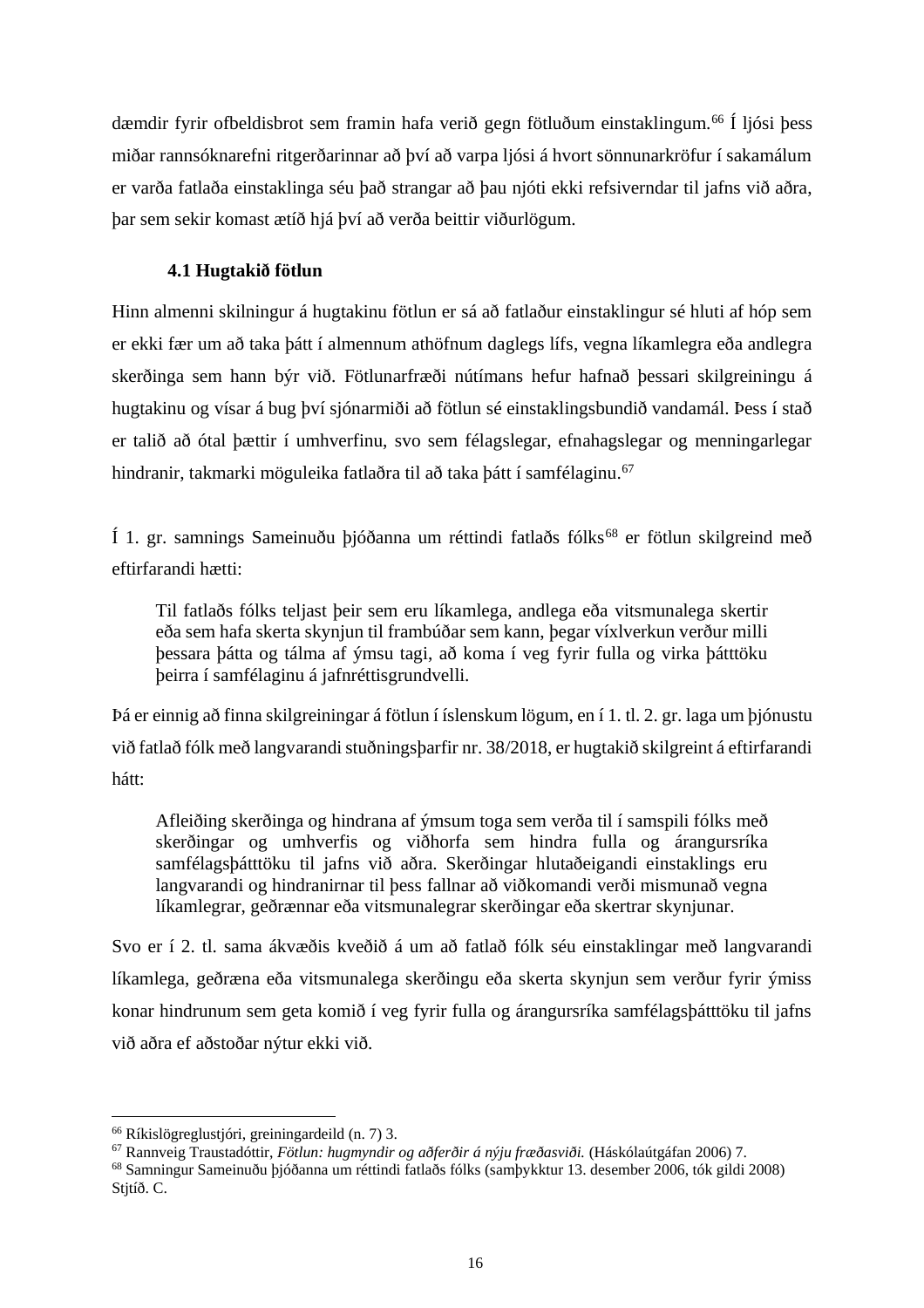Samkvæmt skýrslu sem unnin var af starfshópi ríkissaksóknara árið 2018 um meðferð kynferðisbrotamála þegar um fatlaða sakborninga og/eða brotaþola er að ræða kom fram að það þurfi sérstaklega að taka tillit til einstaklinga með skerðingar á borð við þroskahömlun, einhverfu, sjón- eða heyrnarskerðingu eða geðræna sjúkdóma.<sup>69</sup> Telja verður að svo sé vegna þeirra áhrifa sem fatlanir þessar hafa á stöðu og skilning þeirra þegar kemur að rannsókn og meðferð sakamála fyrir dómi. Þar sem ritgerðin snýr sérstaklega að fötluðum einstaklingum er nauðsynlegt að fjalla nánar um þessar fatlanir og þau áhrif sem þær hafa á einstaklinga.

## 4.1.1 Þroskahömlun

Þroskahömlun einkennist aðallega af skerðingu í vitsmunaþroska og aðlögunarfærni. Mat á þroskahömlun fer fram með stöðluðum greindarprófum og mati á aðlögunarfærni. Hér á landi er stuðst við flokkunarkerfi Alþjóðaheilbrigðismálastofnunarinnar (e. World Health Organization, WHO) þegar kemur að greiningu á þroskahömlun. Flokkunarkerfið, ICD 10, skiptir þroskahömlun í fjögur stig, það er hversu mikil þroskahömlun er, miðað við greindarvísitölu.<sup>70</sup> Sjá töflu.

| Stig broskahömlunar   | Greindarvísitala |
|-----------------------|------------------|
| Væg þroskahömlun      | $50-69$          |
| Miðlungs þroskahömlun | 35-49            |
| Alvarleg broskahömlun | $20 - 34$        |
| Djúp þroskahömlun     | ${<}20$          |

*Tafla 1 – ICD 10 flokkunarkerfi Alþjóðaheilbrigðismálastofnunarinnar.<sup>71</sup>*

Helstu einkenni þroskahömlunar eru seinn hreyfiþroski og málþroski, erfiðleikar í félagslegum samskiptum og miklir námserfiðleikar. Þó er þetta mjög einstaklingsbundið og því mikill munur á milli einstaklinga. Einstaklingar með þroskahömlun hafa alltaf ákveðna styrkleika og veikleika í þroska. Algengt er að þroskahamlaðir einstaklingar greinist einnig með ákveðnar

 $^{69}$  Ríkissaksóknari, "Skýrsla starfshóps um meðferð kynferðisbrotamála begar um fatlaða sakborninga og/eða brotaþola er að ræða." (2018) 18 <https://www.rikissaksoknari.is/media/arsskyrslur/Fatladir-og-kynferdisbrotskyrsla-starfshops-rikissaksoknara.pdf>.

<sup>70</sup> Greiningar- og ráðgjafarstöð ríkisins, "Þroskahömlun" (*Greiningar- og ráðgjafarstöð ríkisins*)

<sup>&</sup>lt;https://www.greining.is/is/fraedsla-og-namskeid/fraedsluefni/throskahamlanir>.

 $71$  sama heimild.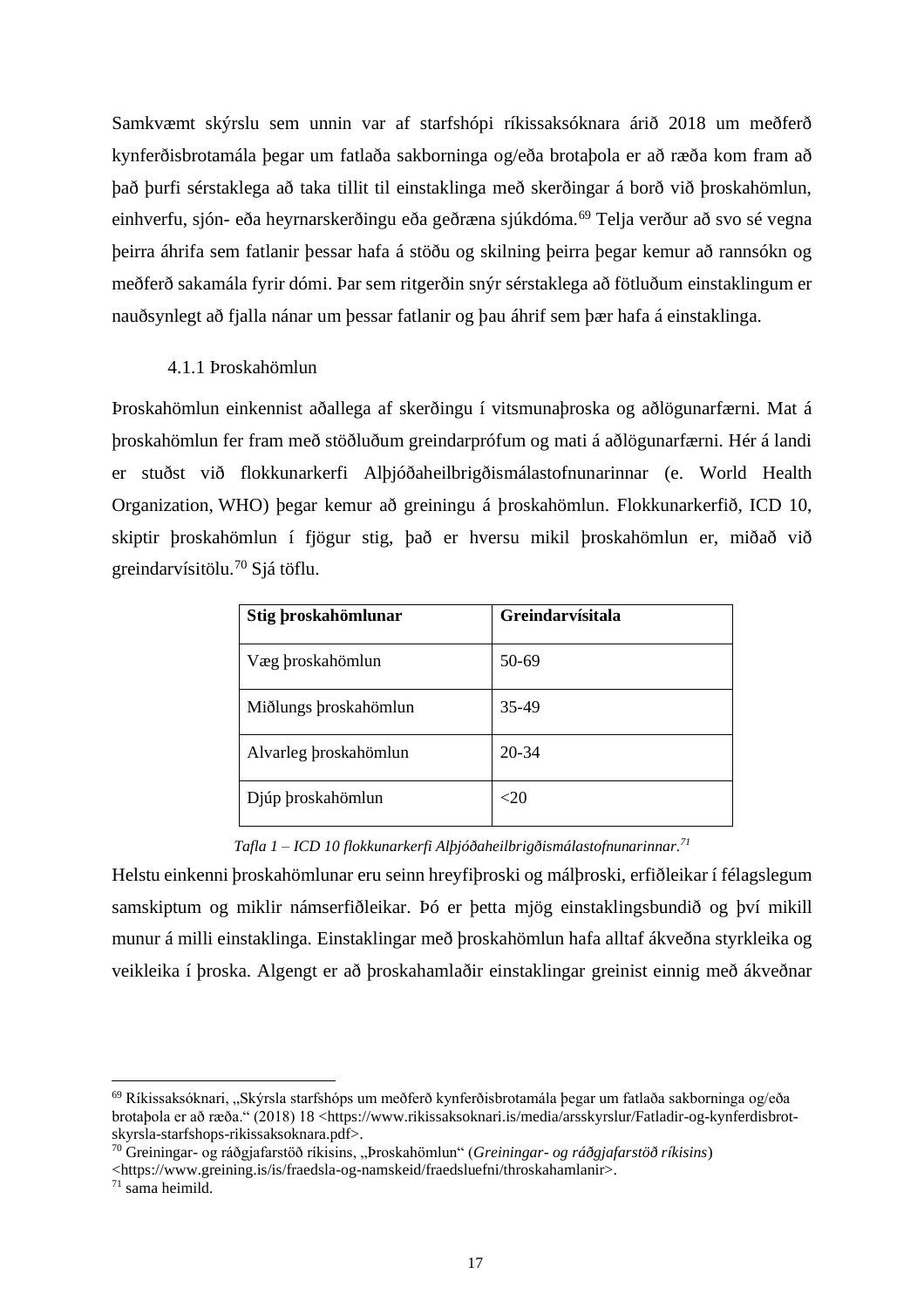fylgiraskanir, svo sem geð- og hegðunarraskanir. Algengustu raskanirnar eru ofvirknisröskun, kvíðaraskanir og þunglyndi.<sup>72</sup>

Þroskahömlun er algengasta fötlunargreiningin en 1-2% barna eru með þroskahömlun. Það þýðir að hérlendis eru 40-90 börn í hverjum árgangi með þroskahömlun en hún getur orsakast af ýmsum ástæðum, en í flestum tilfellum er ekki hægt að finna umrædda orsök. Um líffræðilega vanda getur verið að ræða eða einhvers konar frávik í taugaþroska, erfðir eða litningarfrávik, til dæmis downs-heilkenni en einnig getur þroskahömlun verið afleiðing áfalls, svo sem sjúkdóma eða slysa.<sup>73</sup>

#### 4.1.2 Einhverfa og einhverfuróf

Einhverfa er röskun í taugaþroska og einkennist þannig að heilinn þroskast ekki á dæmigerðan hátt. Oftast nær hefst sú atburðarás á fósturstigi en getur þó haldið áfram eftir fæðingu. Óvenjuleg heilastarfsemi sem þessi getur birst í ákveðinni hegðun sem síðan breytist með þroska sem og aldri.<sup>74</sup>

Algeng einkenni einhverfu er takmörkuð færni í samskiptum og sérstakri skynjun, endurtekningarsöm hegðun og afmörkuð áhugasvið. Þetta birtist þó á margvíslegan og mismunandi hátt milli einstaklinga. Sem dæmi um einkenni varðandi félagslega hlutann er skortur á augnsambandi, sérstök viðbrögð við fólki og áreitum sem koma frá umhverfinu og óvenjuleg svipbrigði. Í boðskiptum skortir oft upp á bendingar og látbragð, ímyndunarleik, eftirhermu og gagnkvæmni í samræðum. Einnig eru oft ákveðin sérkenni í talsmáta einhverfs einstaklings, líkt og sífelldar endurtekningar, fornafnarugl, nýyrðasmíð og jafnvel sérstök máltjáning. Varðandi endurtekningarsama hegðun einhverfs einstaklings þá getur hún til dæmis komið fram í þröngu eða sérstöku áhugasviði, þar sem áhuginn verður oft það ákafur að hann leiðir til hindrana í samskiptum við aðra. Einhverfir einstaklingar vilja oftast hafa óvenjulega föst kerfi fyrir athafnir og getur það leitt til mikils uppnáms fyrir viðkomandi ef slíkt kerfi fer aðeins úr skorðum. Þessir einstaklingar hafa að auki oft óvenjulega skynjun, það er annað hvort ofur mikla næmni eða mjög litla. Til þess að einstaklingur greinist með röskun á einhverfurófi þarf ákveðinn fjölda og styrk einkenna og þau þurfa að vera á þann veg að þau

<sup>72</sup> sama heimild.

<sup>73</sup> sama heimild.

<sup>74</sup> Evald Sæmundsen og Þóra Leósdóttir, "Einhverfa og einhverfuróf" (*Greiningar- og ráðgjafarstöð ríkisins*, 2017) <https://www.greining.is/is/fraedsla-og-namskeid/fraedsluefni/einhverfurofid>.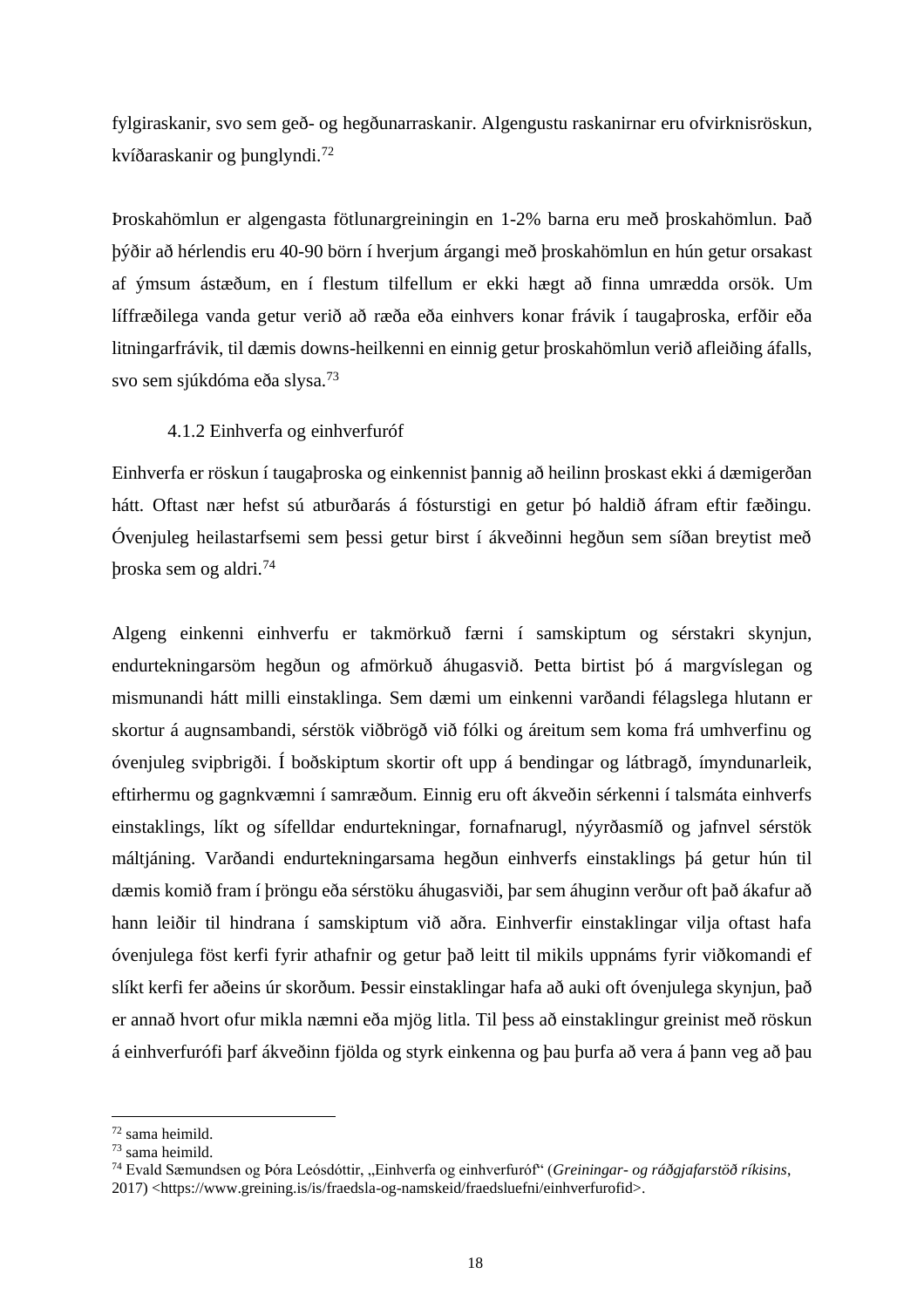eru hamlandi fyrir einstakling í daglegu lífi. Helstu orsök einhverfu skýrast út frá erfðum, en þær geta verið margvíslegar.<sup>75</sup>

Rannsóknir sýna að einhverfa er frekar algeng fötlun og fer algengi hennar yfir 2%. Þá hafa íslenskar rannsóknir sýnt verulega aukningu á einhverfugreiningum hérlendis, en þó ríkir enn óvissa um það hvers vegna aukning þessi á sér stað. Það kann þó að skýrast að einhverju leyti á nýjum skilgreiningum og fleiri flokkum einhverfu ásamt því að nú til dags eru til betri greiningaraðferðir og þekking á einhverfurófi er almennt betri. 76

## 4.1.3 Sjón- og heyrnarskerðing

Sjón- og heyrnarskerðing telst til fötlunar, enda um að ræða skerðingu á skynfærum.<sup>77</sup> Þegar mikilvægustu skynfæri líkamans virka ekki eins og eðlilegt þykir, skerðast lífsgæði sem og hæfni til aðlögunar á ýmsan hátt.<sup>78</sup> Helstu áhrif sjón- og heyrnarskerðingar er minni félagsvirkni sem lýsir sér þannig að einstaklingar með þessa fötlun eru líklegri til þess að einangra sig, verða oft óöruggir og þunglyndir.<sup>79</sup> Einnig eiga þessir einstaklingar oft í samskiptaerfiðleikum, <sup>80</sup> enda samskipti við aðra miklum takmörkunum háð.

Eitt af hverjum þúsund börnum sem fæðast hér á landi eru með galla í augum, sjóntaugum eða sjónstöðvum heilans. Það þýðir að um það bil fimm til sex sjónskert börn fæðast á hverju ári hérlendis og þar af eru eitt til tvö blind. Orsök sjónskerðingar geta verið ólík en skaði eða áverki í miðtaugakerfinu er helsta orsökin hjá þeim börnum sem greinast sjónskert eða blind hérlendis, það er sjónvinnsla í heila er skert en augun eru heil.<sup>81</sup>

Um 10-12% einstaklinga á Íslandi undir fimmtugu eru með heyrnarskerðingu sem veldur þeim einhverjum vandkvæðum. Þetta hlutfall eykst svo verulega með hækkandi aldri. <sup>82</sup> Helstu orsök

<sup>75</sup> sama heimild.

<sup>76</sup> sama heimild.

<sup>77</sup> Gylfi Baldursson, "Heyrnarskerðing" (*Persóna*)

<sup>&</sup>lt;https://persona.is/index.php?template=print&action=articles&method=display&aid=118&pid=18>; Sólveig Sigurðardóttir, "Blinda og sjónskerðing" (*Greiningar- og ráðgjafarstöð ríkisins*, 2011)

<sup>&</sup>lt;https://www.greining.is/is/fraedsla-og-namskeid/fraedsluefni/blinda-og-sjonskerding>.

<sup>78</sup> Tryggvi Sigurðsson, "Blinda og alvarleg sjónskerðing" (*Persóna*)

<sup>&</sup>lt;http://www.persona.is/index.php?action=articles&method=display&aid=119&pid=18>.

<sup>79</sup> sama heimild; Gylfi Baldursson (n. 77).

<sup>&</sup>lt;sup>80</sup> "Einkenni og áhrif heyrnarskerðingar" (*Heyrnartæki*) <https://www.heyrnartaekni.is/frodleikur/einkenni-ogahrif-heyrnarskerdingar/>.

<sup>81</sup> Sólveig Sigurðardóttir (n. 77).

<sup>82</sup> Gylfi Baldursson (n. 77).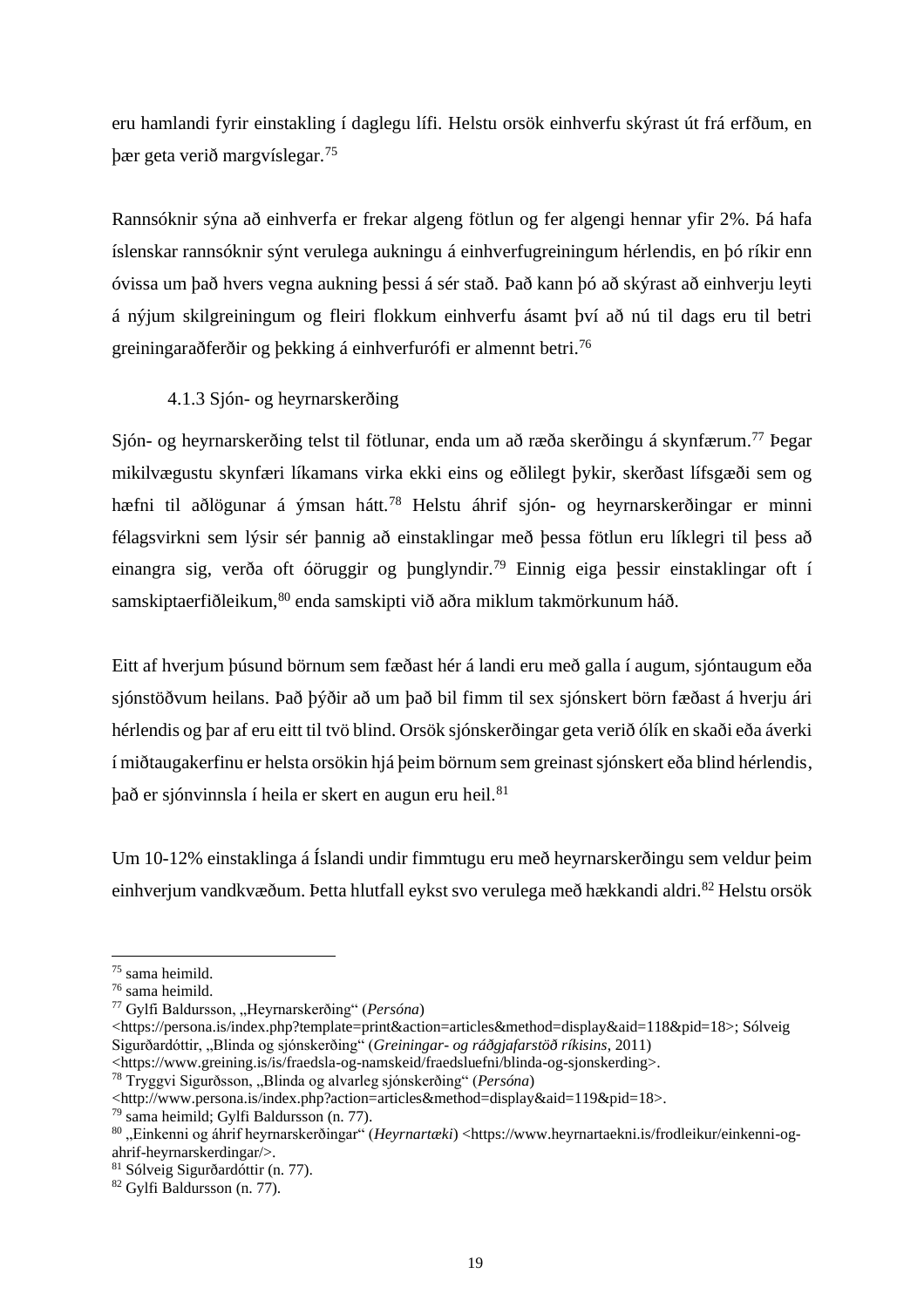heyrnarskerðingar er hækkandi aldur en einnig erfðir og umhverfi. Sumir einstaklingar fæðast með veikbyggðar heyrnarfrumur sem leiðir til þess að þeir verða mjög heyrnarskertir eða jafnvel heyrnarlausir. Umhverfið getur líka haft talsverð áhrif, svo sem hávaði, ýmsir sjúkdómar, sýkingar, ákveðin lyf og áverkar.<sup>83</sup>

#### 4.1.4 Geðfötlun

Engin almenn alþjóðleg skilgreining er til á hugtakinu geðfötlun en einstaklingur sem er með geðfötlun glímir við einhvers konar geðröskun eða geðraskanir sem valda því að viðkomandi þarf talsverðan stuðning til þess að geta tekið virkan þátt í samfélaginu. Þá er geðröskun einstaklings þess eðlis að hún telst til fötlunar.<sup>84</sup> Félagsmálaráðuneytið hefur skilgreint geðfötlun með eftirfarandi hætti:

Með hugtakinu geðfötlun er átt við það ástand sem skapast við langvinna, alvarlega geðröskun og hefur í för með sér skerta færni til sjálfstæðrar búsetu, atvinnu eða virkrar þátttöku í samfélaginu að öðru leyti. Af því leiðir þörf fyrir fjölþætta þjónustu og stuðning sem ætla má að verði í mörgum tilvikum til langframa.<sup>85</sup>

Einstaklingur þarf því að hafa glímt við geðröskun í ákveðið langan tíma svo hann teljist geðfatlaður. Í alþjóðlegum mannréttindasáttmálum sem og íslenskum lögum er kveðið á um ákveðin réttindi fyrir einstaklinga með geðfötlun eða geðraskanir. Ljóst er þó að réttarstaða einstaklinga með geðfötlun er töluvert betri en þeirra sem eru aðeins með geðröskun, en þeir fyrrnefndu eiga rétt á þjónustu samkvæmt lögum um málefni fatlaðra sem og annarra laga sem ná aðeins til fatlaðs fólk. Einstaklingar sem eru með geðröskun eru þó ekki réttindalausir þegar kemur að hinu opinbera en réttindum þeirra er þó ekki til að dreifa í lögum um fatlaða líkt og þegar kemur að réttindum geðfatlaðra.<sup>86</sup> Þar sem geðfötlun er langvinn geðröskun verður hér gerð frekari skil á því hvað telst til geðraskana þar sem skilgreiningin á hugtakinu geðfötlun gefur það ekki til kynna.

<sup>83 &</sup>quot;Heyrnarskerðing" (*Heilsuvera*, 2020) <https://www.heilsuvera.is/markhopar/sjukdomar-fravikeinkenni/heyrnarskerding/>.

<sup>84</sup> Réttindagátt, "Skilgreining á geðfötlun" (*Réttindagátt*) <https://rettindagatt.js/skilgreining-agedfotlun/#heimildir>.

 $85$  Félagsmálaráðuneytið, "Þjónusta við geðfatlað fólk. Stefna og framkvæmdaáætlun vegna átaks félagsmálaráðuneytisins 2006- 2010" (2006) <https://www.stjornarradid.is/media/velferdarraduneytimedia/media/gedfatladir/thjonusta\_gedfatladir\_neww\_st.pdf>.

<sup>86</sup> Réttindagátt, "Skilgreining á geðröskun" (*Réttindagátt*) <https://rettindagatt.is/gedraskanir-yfirlit/skilgreininga-gedroskun/>.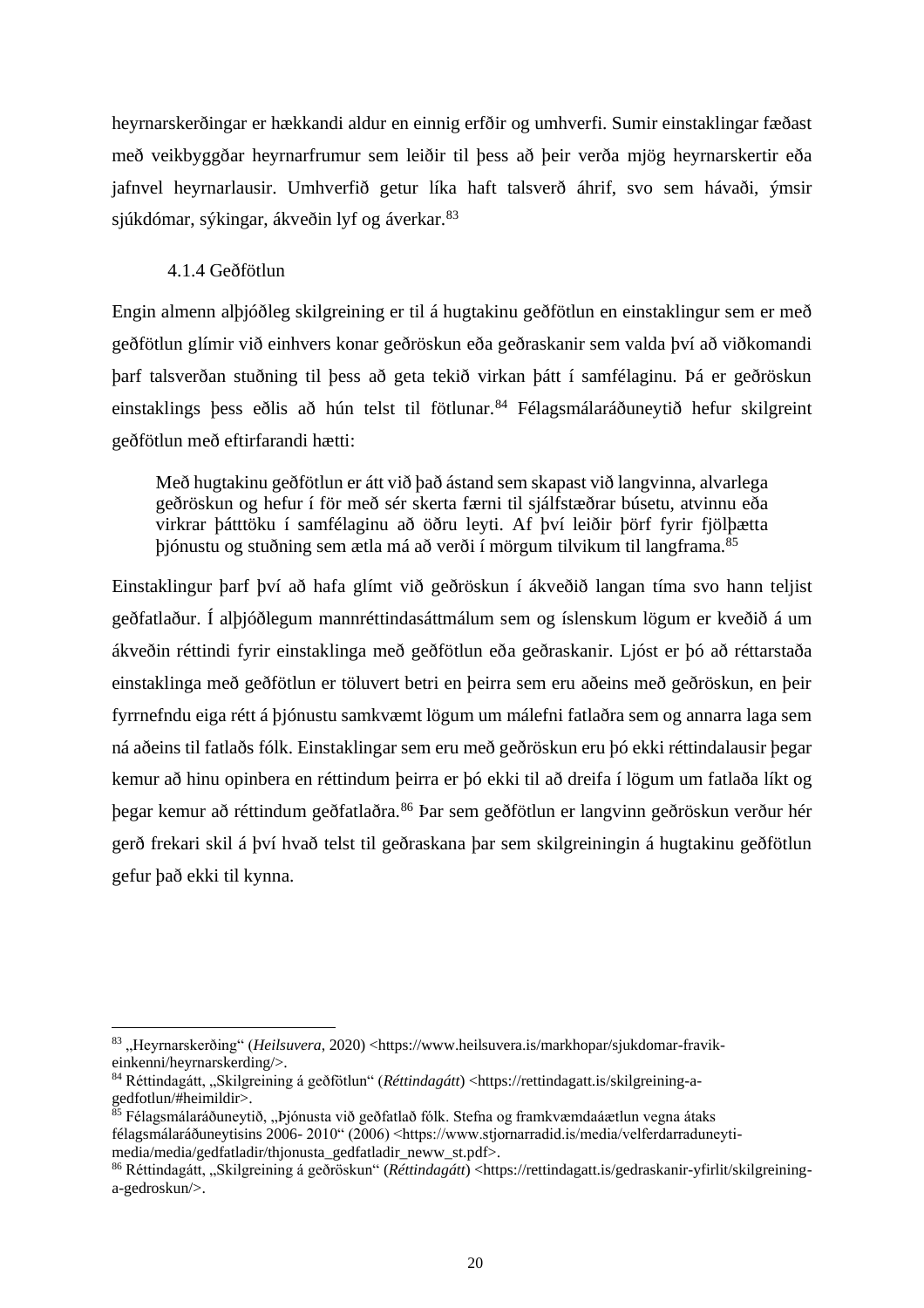### *4.1.4.1 Geðröskun*

Geðröskun er þegar um er að ræða einhvers konar röskun á geðheilbrigði einstaklings.<sup>87</sup> Til eru margar skilgreiningar á því hvað hugtakið geðröskun felur í sér en engin þeirra hefur þó verið fullkomlega tekin í sátt. Flestar hafa þær það þó sameiginlegt að þær kveða á um frávik, vanlíðan, vanvirkni og hættu, og hafa þessi hugtök búið til ákveðið mynstur hvað felst í geðröskunum.<sup>88</sup> Enga sérstaka skilgreiningu er að finna á hugtakinu geðröskun í íslenskum lögum. Félagsmálaráðuneytið hefur þó notast við eftirfarandi skilgreiningu á hugtakinu: "Einstaklingur búi við andlegan líðan eða ástand sem skerðir möguleika hans til lífsgæða, tilfinningalegra og/eða félagslegra samskipta, þátttöku í námi eða starfi eða virkni í samfélaginu að öðru leyti."<sup>89</sup>

Geðraskanir eru gífurlega algengar en þetta er einn algengasti heilsufarsvandi sem hrjáir hverja einustu þjóð.<sup>90</sup> Samkvæmt Alþjóðaheilbrigðismálastofnuninni eru allt að 22-24% íbúa vestrænna landa, með einhvers konar geðheilbrigðisvanda einhvern tímann á lífsleiðinni. Það þýðir að fjórði til fimmti hver einstaklingur á Íslandi þjáist af geðröskun einhvern tíma á ævi sinni.<sup>91</sup> Helstu einkenni geðraskana er mikill kvíði, ótti og þjáning, líkamleg einkenni eins og lítil sem engin matarlyst og einkenni frá taugakerfi líkamans, svo sem svefntruflanir, margvíslegar truflanir á hegðun, samskiptum og tengslum við aðra, breytingar á geðslagi, til að mynda ofskynjanir og ranghugmyndir, einangrun, ofsaköst, sjálfvígshugleiðingar og vonleysi.<sup>92</sup> Einkennin geta þó verið eins misjöfn og geðraskanirnar eru margar, en allar eiga þær það sameiginlegt að hrjá einstakling og hans daglega líf. Ýmsir félagslegir, geðrænir og líffræðilegir þættir geta haft áhrif á geðheilsu fólks. Orsakir geðraskana eru því ekki einungis innra með fólki, heldur getur umhverfið einnig verið orsakavaldur.<sup>93</sup>

# **5. Rannsókn sakamála þegar kemur að fötluðum brotaþolum**

Það eru sterkar vísbendingar um það að fatlaðir einstaklingar sem verða fyrir ofbeldi njóti ekki verndar réttarkerfisins til jafns við ófatlaða. Ástæða þess er talin vera sú að ekki sé tekið tillit

<sup>&</sup>lt;sup>87</sup> Geðhjálp, "Almennt um geðraskanir" (*Geðhjálp*) <https://gedhjalp.is/fraedsla/>.

<sup>88</sup> Ronald J. Comer og Jonathan S. Comer, *Fundamentals of abnormal psychology* (níunda útgáfa, Worth Publishers 2019) 2.

<sup>89</sup> Félagsmálaráðuneytið (n. 85) 26.

<sup>90</sup> sama heimild 28.

<sup>91</sup> Geðhjálp (n. 87).

<sup>&</sup>lt;sup>92</sup> sama heimild.

<sup>93</sup> Réttindagátt (n. 86).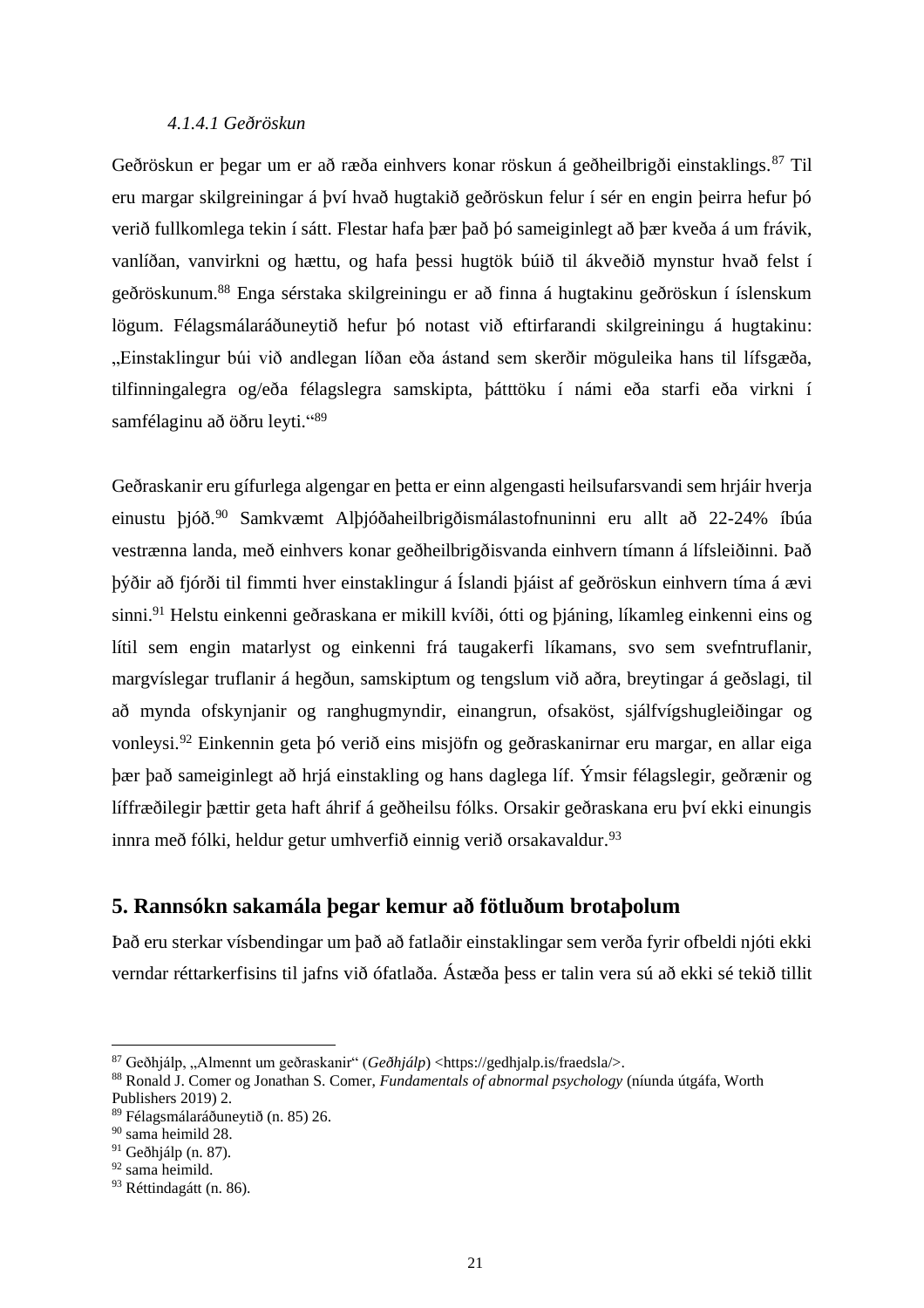til þeirra sérstöku að stæðna er þessi hópur býr við.<sup>94</sup> Við rannsókn sakamála er því nauð synlegt að taka tillit til fjölbreytileika samfélagsins og ólíkra þarfa fólks. Því er mikilvægt að þeir sem starfa innan réttarvörslukerfisins, og þá sérstaklega rannsakendur, hafi þá þekkingu sem til þarf til að mæta þeim þörfum og séu meðvitaðir um fordóma, staðalímyndir og forréttindi. Tryggja þarf að einstaklingar sem eru með fötlun, á borð við þær sem fjallað er um í kafla 4.1 hér að framan, fái viðeigandi aðlögun og stuðning þannig þeirra þörfum sé mætt. Réttarkerfið þarf því að aðlaga sig að ólíkum þörfum mismunandi einstaklinga og hópa þannig að jafnræði sé tryggt við meðferð sakamála. 95

#### **5.1. Gildandi réttur**

Samningur Sameinuðu þjóðanna um réttindi fatlaðs fólks var samþykktur á allsherjarþingi Sameinuðu þjóðanna þann 13. desember 2006. Markmið samningsins er að efla, verja og tryggja að allt fatlað fólk njóti til fulls og til jafns við aðra allra mannréttinda og grundvallarfrelsis og að efla virðingu fyrir eðlislægri reisn þess. Samningur þessi kveður á um bann við hvers konar mismunun á grundvelli fötlunar, og á að stuðla að því að fötluðu fólki sé tryggð jöfn og árangursrík réttarvernd gegn mismunun á öllum sviðum. Ísland er aðili að samningi þessum og undirritaði hann þann 30. mars 2007 og fullgilti síðan 23. september 2016.<sup>96</sup> Þann 3. júní 2019 var samþykkt með þingsályktun að samningurinn ætti að vera lögfestur fyrir 13. desember 2020 en sú lögfesting hefur enn ekki átt sér stað.<sup>97</sup> Ísland hefur þó með fullgildingu samningins skuldbundið sig að þjóðarétti til þess að uppfylla skuldbindingar samningsins.<sup>98</sup> Dómsmálaráðherra lagði fram þingsályktunartillögu um nýja þýðingu á samningi Sameinuðu þjóðanna um réttindi fatlaðs fólks<sup>99</sup> sem samþykkt var þann 11. maí 2021.<sup>100</sup>

Í 4. gr. samnings Sameinuðu þjóðanna um réttindi fatlaðs fólks<sup>101</sup> er kveðið á um skyldu aðildarríkis til að efla og tryggja að fullu öll mannréttindi og grundvallarfrelsi fyrir allt fatlað fólk án mismununar af nokkru tagi á grundvelli fötlunar. Síðan er upptalið í níu stafliðum hvaða

<sup>&</sup>lt;sup>94</sup> Þroskahjálp, "Vernd fatlaðs fólks í réttarkerfinu" (*Þroskahjálp*, nóvember 2015)

<sup>&</sup>lt;https://www.throskahjalp.is/is/samtokin/frettir/verndfatladsfolksirettarkerfinu>.

<sup>95</sup> Ríkissaksóknari (n. 69) 18.

<sup>96</sup> Stjórnarráð Íslands, "Samningur Sameinuðu þjóðanna um réttindi fatlaðs fólks" (*Stjórnarráðið*) <https://www.stjornarradid.is/verkefni/mannrettindi-og-jafnretti/mannrettindi/althjodlegirmannrettindasamningar/rettindi-fatlads-folks/>.

<sup>97</sup> Alþt. 2018-2019, A- deild, þskj. 1690- 21. mál.

<sup>98</sup> Ríkissaksóknari (n. 69) 15.

<sup>99</sup> Alþt. 2020-2021, A- deild, þskj. 960- 568. mál.

<sup>100</sup> Alþt. 2020-2021, A- deild, þskj. 1402- 568. mál.

<sup>101</sup> Skammstafað hér eftir sem srff.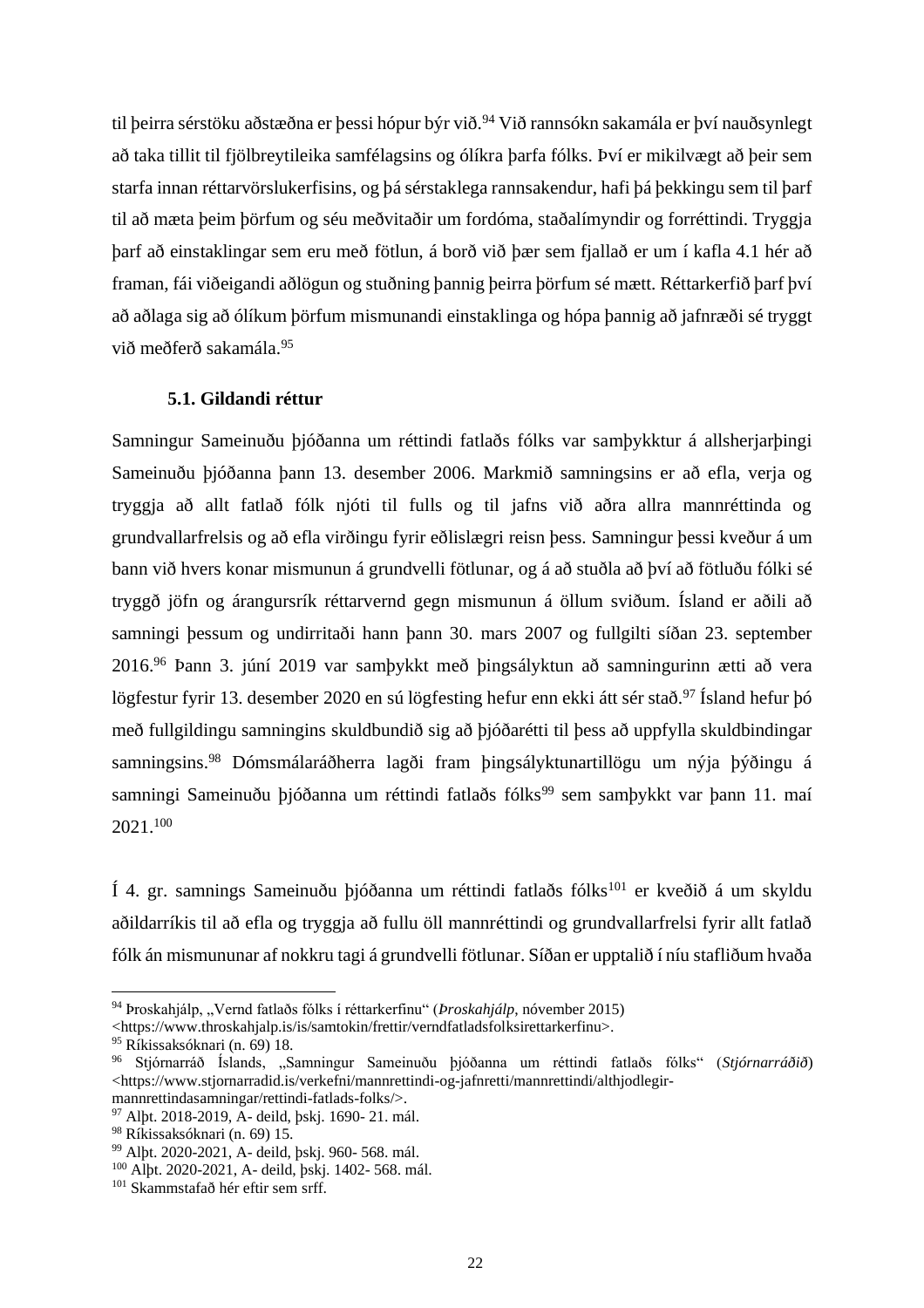skuldbindingar þetta eru. Þar er meðal annars í a-lið kveðið á um skyldu aðildarríkis til að samþykkja alla viðeigandi löggjöf og ráðstafanir á sviði stjórnsýslu og aðrar ráðstafanir til að tryggja að þau réttindi sem viðurkennd eru með samningi þessum, nái fram að ganga. Í b-lið er lögð sú skylda á aðildarríki að gera allar viðeigandi ráðstafanir, þar með talið á sviði lagasetningar, svo að gildandi lög, reglur, venjur og starfshættir, sem fela í sér einhvers konar mismunun gagnvart fötluðum, verði breytt eða afnumin. Þegar kom að fullgildingu samningsins hér á landi var farin sú leið að aðlaga íslenska löggjöf að skuldbindingum hans. 102 Við þann undirbúning fór fram ítarleg greining á ákvæðum samningsins af hálfu innanríkisráðuneytisins og í kjölfarið var íslensk löggjöf löguð að einhverju leyti að ákvæðum samningsins.<sup>103</sup> Í greinargerð innanríkisráðuneytisins um fullgildingu samnings Sameinuðu þjóðanna um réttindi fatlaðs fólks, sem gefin var út 23. apríl 2013, er tekið sérstaklega fram að huga þurfi að breytingum á ákvæðum laga um meðferð sakamála með hliðsjón af ákvæðum samningsins þegar kemur að aðkomu fatlaðra að réttarkerfinu.<sup>104</sup> Þær breytingar hafa enn ekki átt sér stað. Íslands á því nokkuð í land með að tryggja fötluðum einstaklingum þau réttindi sem samningurinn kveður á um.<sup>105</sup>

Íslenskur réttur byggist á kenningunni um tvíeðli, en þá er litið á þjóðarétt og landsrétt sem tvö aðskilin réttarkerfi.<sup>106</sup> Það er þó viðurkennd regla í íslenskum rétti að tryggja að innlend lög fari ekki í bága við fullgildan þjóðréttarsamning og því beri landsrétti að skýra innlend lög í samræmi við þjóðarétt, svo sem kostur er á. Þá skulu dómstólar taka mið af þjóðréttarlegum skuldbindingum við túlkun laga.<sup>107</sup> Þess ber þó að geta að einstaklingar geta ekki beitt ákvæðum alþjóðasamnings fyrir íslenskum dómstólum ef samningurinn hefur ekki verið lögfestur hérlendis. Að sama skapi geta íslenskir dómstólar ekki dæmt á grundvelli ólögfestra alþjóðasamninga, þó þeim beri skylda til að túlka innlend lög í samræmi við þá.<sup>108</sup>

<sup>102</sup> Alþt. 2015-2016, A- deild, þskj. 1637- 865. mál.

<sup>103</sup> Ríkissaksóknari (n. 69) 16.

<sup>104</sup> Innanríkisráðuneytið, "Greinargerð um fullgildingu sáttmála Sameinuðu þjóðanna um réttindi fatlaðs fólks." (23. apríl 2013) 4 <https://www.stjornarradid.is/media/innanrikisraduneyti-media/media/frettir-2015/lokaeintakaf-greinargerd-fylgiskjal-2.pdf>.

<sup>105</sup> Brynhildur G. Flóvenz, "Samningur Sameinuðu þjóðanna um réttindi fatlaðs fólks" [2019] Úlfljótur 7.

<sup>&</sup>lt;sup>106</sup> Björg Thorarensen, "Tengsl þjóðaréttar við íslenska stjórnskipun og áhrif alþjóðasamninga á íslenskan rétt." [2012] Úlfljótur 276.

<sup>107</sup> sama heimild 280.

<sup>&</sup>lt;sup>108</sup> Mannréttindaskrifstofa Íslands, "Eineðli og tvíeðli" (*Human rights*)

<sup>&</sup>lt;https://www.humanrights.is/is/mannrettindi-og-island/mannrettindahugtakid/einedli-og-tviedli>.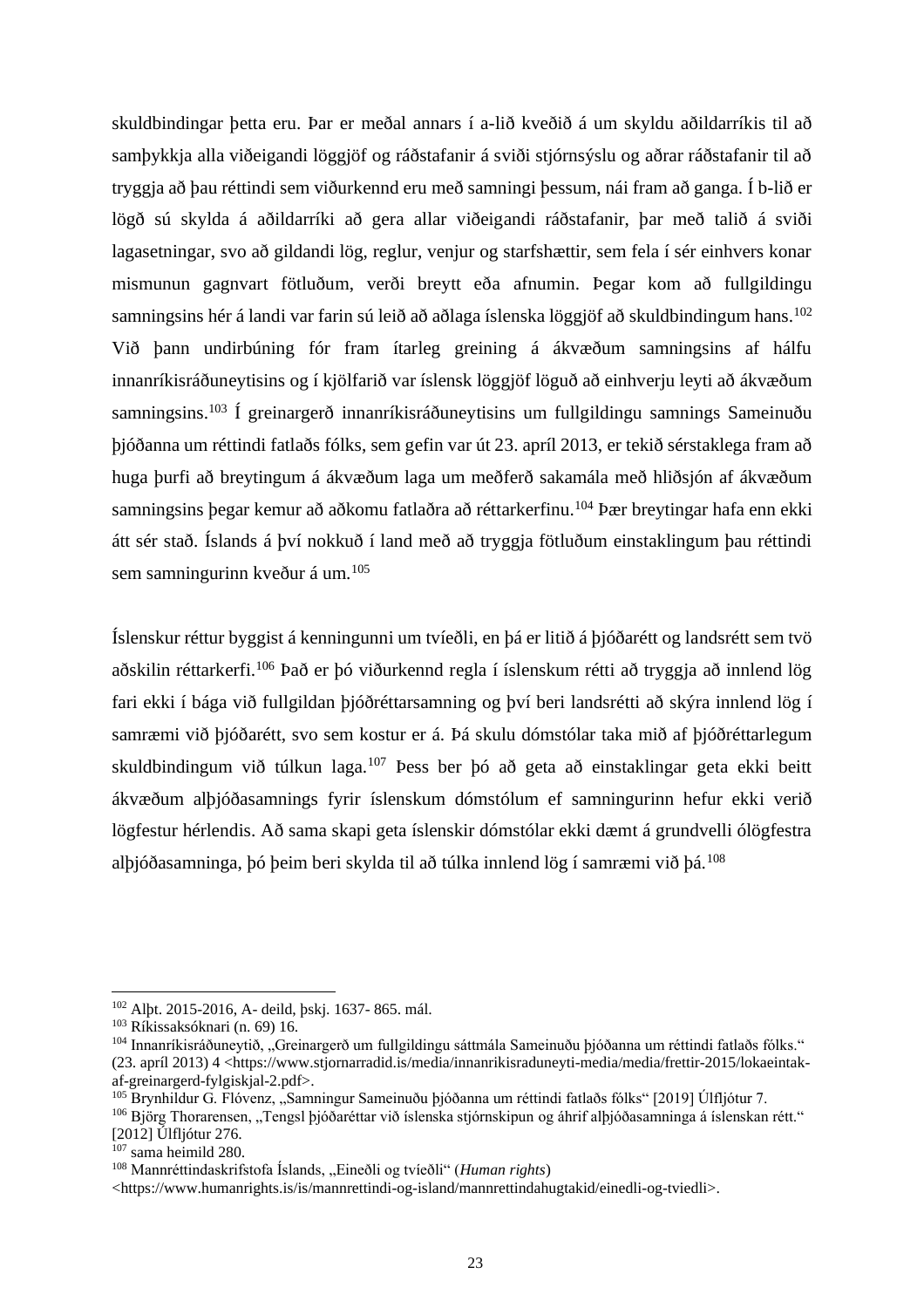Samningurinn kveður á um skyldur aðildarríkja til að gera viðeigandi aðlaganir að þörfum fatlaðra. Til að mynda er í 5. gr. srff. kveðið á um jafnrétti og bann við mismunun, en í 2. mgr. ákvæðisins er lögð sú skylda á aðildarríki að tryggja fötluðu fólki jafna og árangursríka réttarvernd gegn mismunun á öllum sviðum. Þá er einnig í 1. og 2. mgr. 13. gr. srff. aðgangur fatlaðra að réttarvörslukerfinu sérstaklega tryggður en þar segir:

Aðildarríkin skulu tryggja fötluðu fólki árangursríkan aðgang að réttinum til jafns við aðra, meðal annars með aðlögun málsmeðferðar og aðlögun með tilliti til aldurs í því skyni að greiða fyrir árangursríkri þátttöku þess, beinni eða óbeinni, þar á meðal sem vitni, í allri málsmeðferð, þ.m.t. á rannsóknarstigi eða öðrum fyrri stigum máls.

Í því skyni að tryggja fötluðu fólki árangursríkan aðgang að réttinum skulu aðildarríkin efla viðeigandi þjálfun fyrir þau sem starfa á sviði réttarvörslu, þar á meðal lögreglu og starfsfólk fangelsa.

Ákvæði þetta er í samræmi við 12. gr. srff. sem kveður á um jafna viðurkenningu fyrir lögum. Sérstök nefnd Sameinuðu þjóðanna um réttindi fatlaðs fólks hefur ytra eftirlit með samningnum (e. United Nations Committee on the Rights of Persons with Disabilities) og er hlutverk hennar að fylgjast með framkvæmd samningsins og gefa almennar athugasemdir (e. General Comments) sem oftast lúta að einstökum samningsákvæðum og túlkun þeirra.<sup>109</sup> Í almennum athugasemdum eftirlitsnefndarinnar um 12. gr. er að finna frekari túlkun á 13. gr. srff. og er því um ákveðin tengsl á milli þessara ákvæða að ræða. <sup>110</sup> Þar kemur meðal annars fram að svo fatlaðir geti notið jafnræðis fyrir dómstólum verða þessir einstaklingar að njóta viðurkenningar sem persónur að lögum og hafa aðgang til jafns við aðra að fyrirsvari lögmanns. Þá bendir eftirlitsnefndin sérstaklega á að tryggja þurfi að þeir sem hafa fyrstu samskipti við fatlaða einstaklinga, svo sem lögreglumenn, starfsfólk í félagsþjónustu og aðrir, viðurkenni réttindi þeirra til jafns við aðra og taki jafnt mark á kvörtunum og yfirlýsingum frá fötluðum sem og ófötluðum. Ákvæði 12. gr. srff. tryggir fötluðum aðstoð til þess að njóta lagalegra réttinda. Aðstoð þessi getur verið af ýmsu tagi, svo sem viðurkenning á breytilegum tjáningaraðferðum, aðlögun málsmeðferðarreglna eða notkun táknmálstúlkunar. Nauðsynlegt er því að starfsfólk dómstóla sé þjálfað og að þeir viðurkenni gerhæfi fatlaðra einstaklinga, svo sem þegar kemur að hæfi og aðild.<sup>111</sup> Almennar athugasemdir nefndarinnar eru þó ekki bindandi fyrir aðildarríki en þó er viðurkennt að þær hafi ákveðið vægi varðandi túlkun á mannréttindum og þeim

 $109$  Brynhildur G. Flóvenz (n. 105) 7.

 $110$  United Nations Committee on the Rights of Persons with Disabilities, "General comment No. 1 (2014): Article 12: Equal recognition before the law" UN CRPD 11th session (19. maí 2014) UN doc CRPD/C/GC/1. <sup>111</sup> Ríkissaksóknari (n. 69) 17.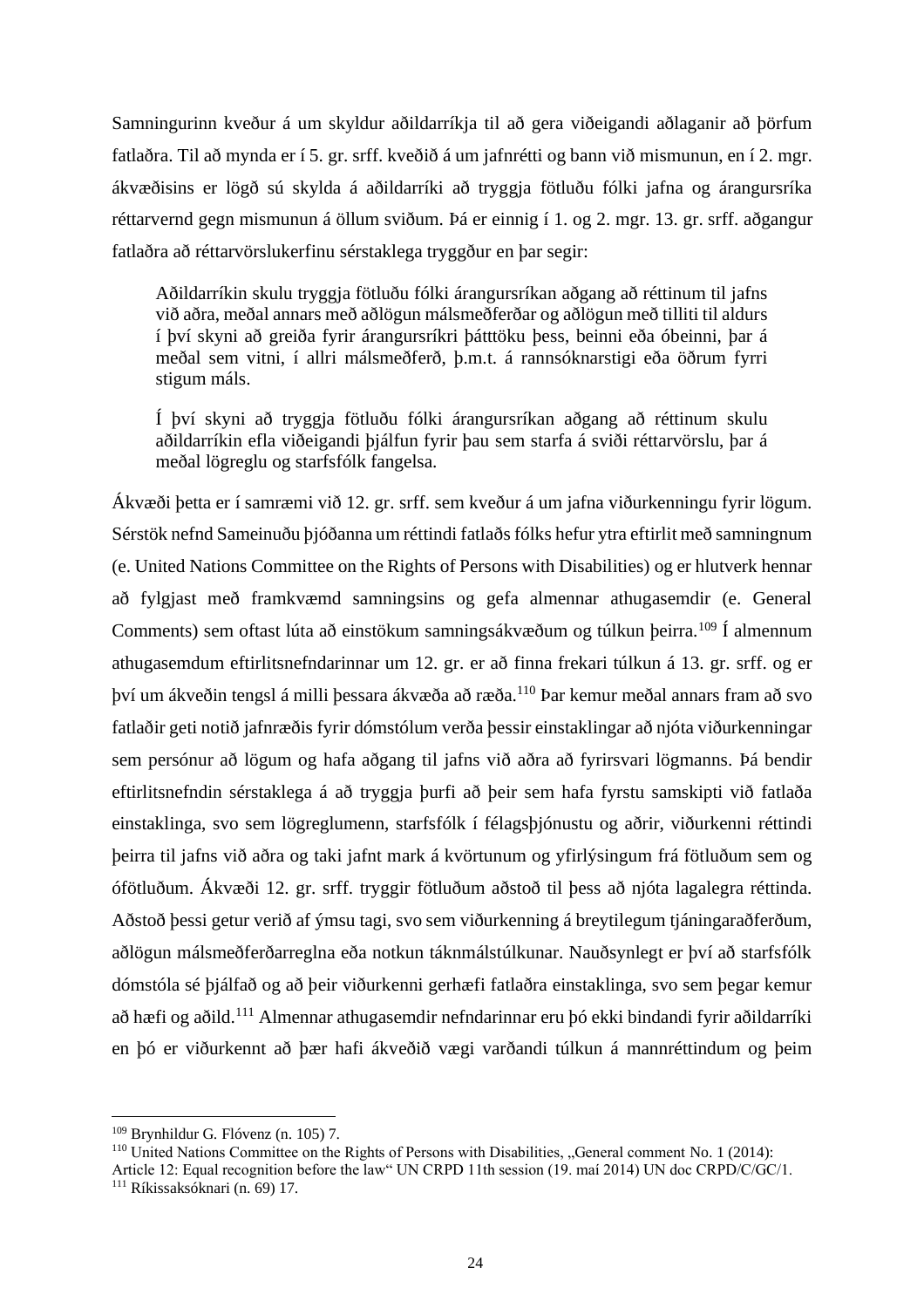skuldbindingum sem kveðið er á um í samningnum, en þær veita aðildarríkjunum leiðbeiningar og ákveðin viðmið þegar kemur að framkvæmd réttinda og innleiðingu þeirra á réttan hátt. 112

Varðandi túlkun eftirlitsnefndarinnar á 13. gr. srff. má líta til tveggja kærumála er fóru fyrir nefndina. Í ákvörðun eftirlitsnefndarinnar í máli nr. 11/2013 frá 25. maí 2016 var meðal annars fallist á að skortur á táknmálstúlkaþjónustu væri brot gegn 1. mgr. 13. gr. srff., bæði sem sjálfstætt brot og einnig í tengslum við önnur ákvæði, svo sem 3., 5. og 29. gr. samningsins.<sup>113</sup> Í ákvörðun eftirlitsnefndarinnar í máli nr. 7/2012 frá 10. október 2016 var síðan fallist á að brotið hafi verið gegn 13. gr. srff. og einnig gegn 2. og 3. mgr. 12. gr., en í málinu hafði einstaklingur með þroskaskerðingu ekki notið réttar til að lýsa yfir sakleysi sínu og fá skorið úr um sekt sína eða sakleysi fyrir dómstólum. Var því talið að hann hafi ekki fengið að njóta aðgangs að dómstólnum og að brotið hafi verið gegn rétti hans til réttlátrar málsmeðferðar.<sup>114</sup>

Ákvæði 1. mgr. 16. gr. srff. lútir að ákveðinni réttarvernd fyrir fatlaða en þar er sérstaklega fjallað um að aðildarríki skulu gera allar viðeigandi ráðstafanir á meðal annars sviði löggjafar og stjórnsýslu í því skyni að vernda fatlað fólk fyrir hvers kyns misnoktun í gróðaskyni, ofbeldi og misþyrmingum. Þá er einnig í 5. mgr. sama ákvæðis kveðið á um að aðildarríki skulu taka upp árangursríka löggjöf og stefnu til þess að tryggja að misnotkun í gróðarskyni, ofbeldi og misþyrmingar, sem beinast gegn fötluðu fólki, verði greindar, rannsakaðar og eftir atvikum ákært vegna þeirra.

Vert er þó að nefna að valkvæður viðauki við samning Sameinuðu þjóðanna um réttindi fatlaðs fólks var einnig undirritaður af Íslands hálfu þegar samningurinn sjálfur var undirritaður, þann 30. mars 2007. Samkvæmt þeim viðauka geta einstaklingar sem telja að á sér hafi verið brotið, leitað til eftirlitsnefndarinnar að uppfylltum tilteknum skilyrðum og fengið álit nefndarinnar þar um.<sup>115</sup> Viðauki þessi hefur þó ekki verið fullgiltur hér á landi þrátt fyrir að í þingsályktun um fullgildingu samningsins, sem samþykkt var 20. september 2016, sé kveðið á um að hann

<sup>&</sup>lt;sup>112</sup> Stig Langvad og Marite Decker, "The Purpose and Use of UN Treaty Body General Comments" (*European Network on Independent living*) <https://enil.eu/news/the-purpose-and-use-of-un-treaty-body-generalcomments/>.

 $113$  UN Committee on the Rights of Persons with Disabilities, "Views adopted by the Committee under article 5 of the Optional Protocol, concerning communication No. 11/2013" (25. maí 2016) CRPD/C/15/D/11/2013.

<sup>&</sup>lt;sup>114</sup> UN Committee on the Rights of Persons with Disabilities, "Views adopted by the Committee under article 5 of the Optional Protocol, concerning communication No. 7/2012" (10. október 2016) CRPD/C/16/D/7/2012.  $115$  Brynhildur G. Flóvenz (n. 105) 3.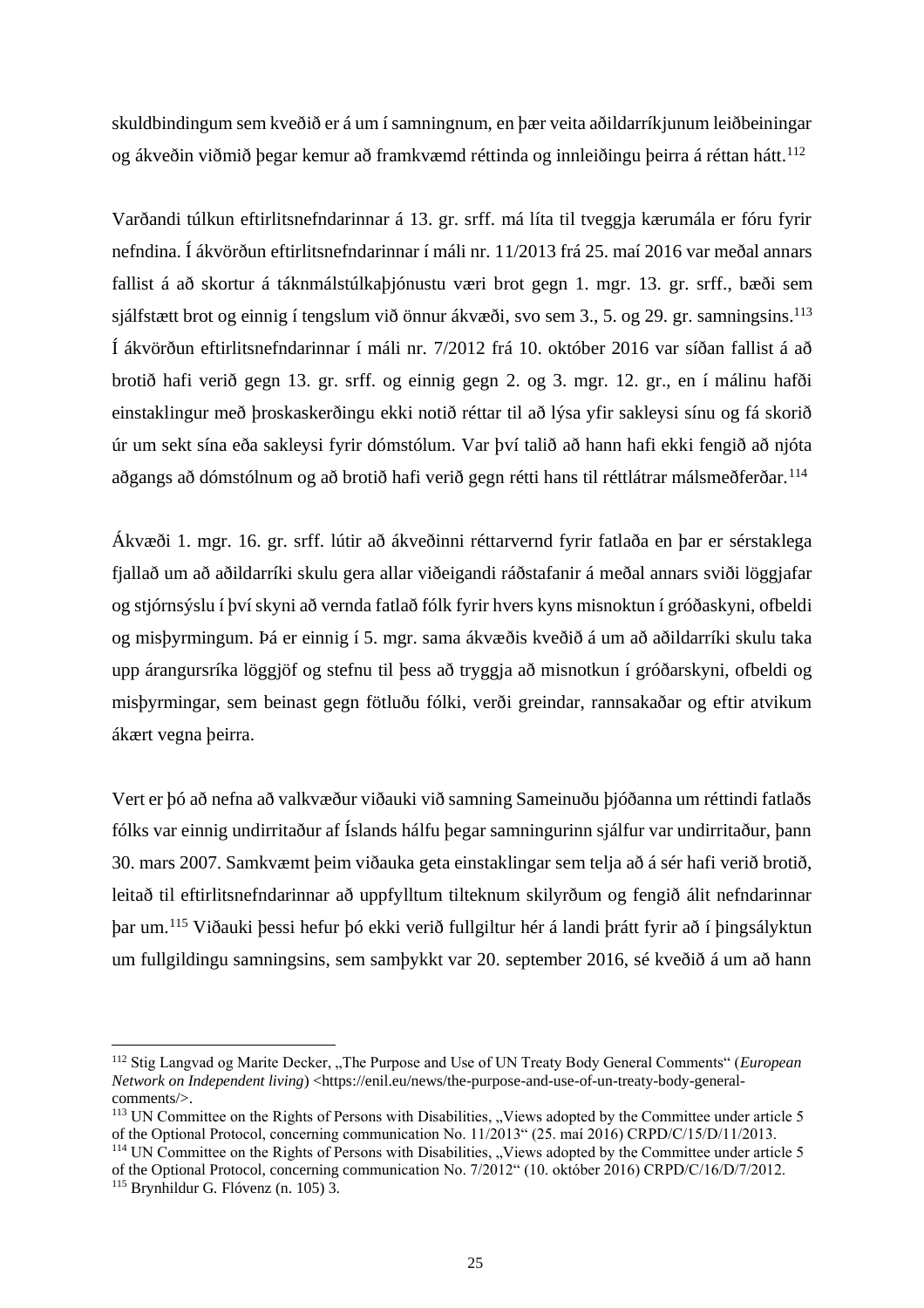skuli vera fullgiltur fyrir árslok 2017.<sup>116</sup> Viðaukinn gildir því ekki gagnvart Íslandi.<sup>117</sup> Af þeim sökum verða málum sem upp koma hérlendis ekki skotið til eftirlitsnefndarinnar.

Þegar kemur að rannsókn sakamála þar sem viðkvæm vitni eiga í hlut, svo sem fatlaðir, er engum sérákvæðum að tefla í lögum um meðferð sakamála. Nokkur ákvæði í fyrrnefndum lögum koma þó til skoðunar í því sambandi, en það eru ákvæði 59. gr., 63. gr., 111. gr. og 123. gr. sml. og fjalla þau öll um skýrslutökur.<sup>118</sup> Þann 19. mars 2021 lagði dómsmálaráðherra þó fram drög að frumvarpi til laga um breytingu á lögum um meðferð sakamála nr. 88/2008, sem snúa allar að réttarstöðu brotaþola, fatlaðra og aðstandenda. <sup>119</sup> Af því gefnu verður fjallað um ákvæðin eins og þau eru lögfest í dag og þau borin saman við þær tillögur er koma fram í umræddu frumvarpi.

Fjallað var með almennum hætti um 59. gr. sml., hér að ofan, í kafla 2.1 um skýrslutökur við rannsókn sakamála. Hér er c-liður 1. mgr. ákvæðisins þó aðeins til umfjöllunar. Í ákvæðinu kemur meðal annars fram að skýrslutaka yfir brotaþola og vitnum fari fram fyrir dómi, á meðan rannsókn stendur, ef það er talið æskilegt með tilliti til hagsmuna þeirra. Hagsmunir brotaþola eða vitna geta því réttlætt það að skýrslur séu teknar fyrir dómi á rannsóknarstigi til þess að hlífa þeim við því að þurfa að gefa skýrslu oftar en einu sinni í málinu.<sup>120</sup> Auk þess sem það er ekki síður mikilvægt að taka skýrslu fyrir dómi á rannsóknarstigi af fötluðum brotaþola þar sem langur tími getur liðið frá því meint brot átti sér stað þar til brotaþoli gefur skýrslu við aðalmeðferð málsins. Framburður brotaþola getur þannig litast af því hversu langt er um liðið, til að mynda geta ákveðin atriði í tengslum við brotið verið fallinn í gleymsku. Með því tapast mikilvæg atriði og er framburður brotaþola því ekki eins áreiðanlegur sökum þess. Þá getur einnig fötlun brotaþola aukið þessi áhrif sem tíminn hefur á áreiðanleika framburðarins. Ákvæði 1. mgr. 59. gr. sml. hefur áður verið beitt í tengslum við skýrslutöku af fötluðum brotaþolum á rannsóknarstigi, og það með vísan til c-liðar ákvæðisins. <sup>121</sup> Í þessu sambandi má nefna dóm Hæstaréttar Íslands frá 15. júní 2017 í máli nr. 433/2016 sem varðaði meint kynferðisbrot bílstjóra hjá Ferðaþjónustu fatlaðra gegn andlega fatlaðri konu en ákærði var sýknaður af þessum sakargiftum. Hæstiréttur gerði athugasemd við að ekki hafi verið nýtt

<sup>116</sup> Alþt. 2015-2016, A- deild, þskj. 1693- 865. mál.

<sup>117</sup> Brynhildur G. Flóvenz (n. 105) 7.

<sup>118</sup> Ríkissaksóknari (n. 69) 9.

<sup>119</sup> Alþt. 2020-2021, A- deild, þskj. x - x. mál. Drög að frumvarpi til laga um breytingu á lögum um meðferð sakamála (réttarstaða brotaþola, fatlaðra og aðstandenda).

<sup>120</sup> Alþt. 2007-2008, A- deild, þskj. 252- 233. mál, athugasemdir við 59. gr.

<sup>121</sup> Ríkissaksóknari (n. 69) 10.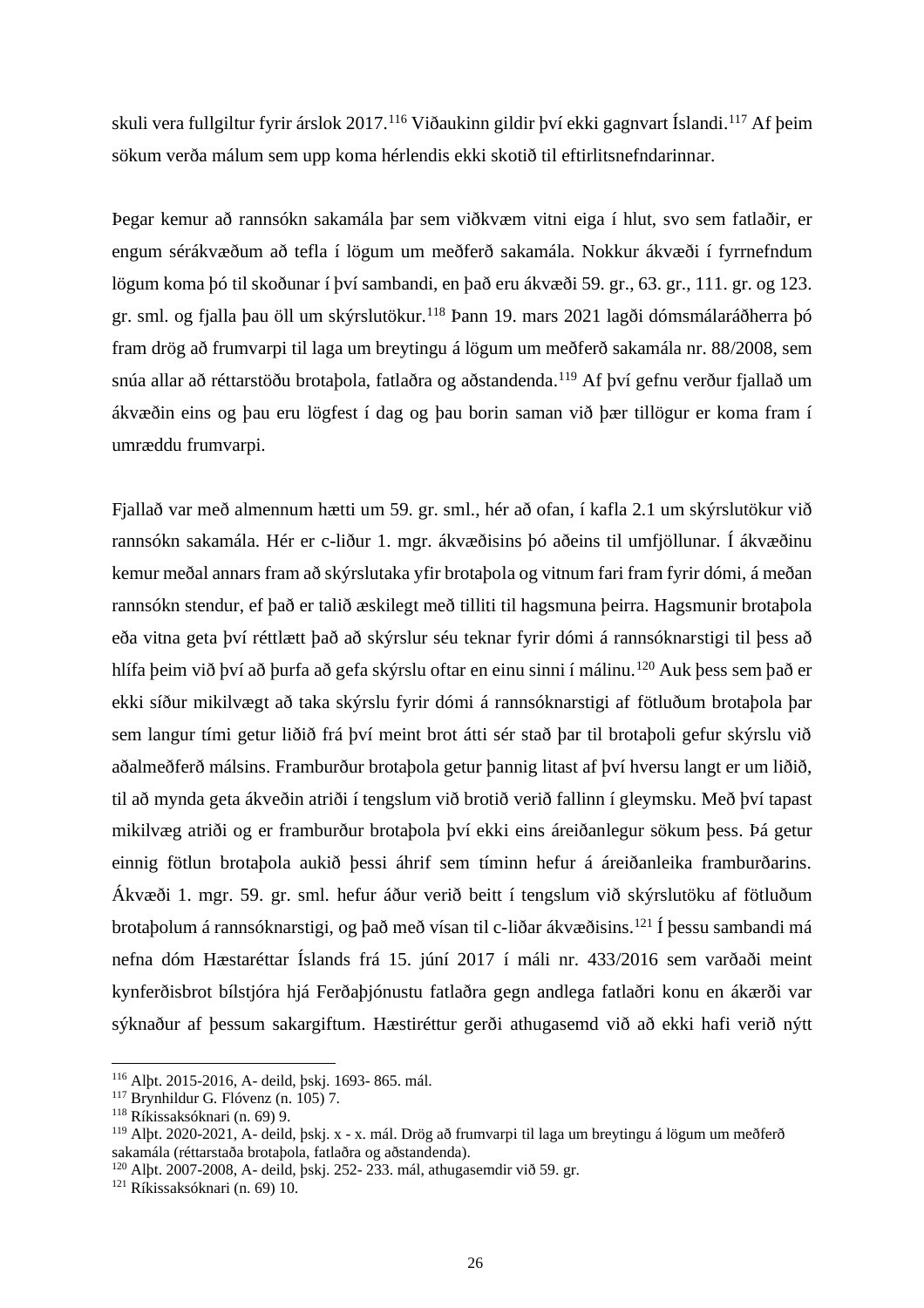heimild c-liðar 1. mgr. 59. gr. sml. til þess að taka skýrslu fyrir dómi af brotaþola við rannsókn málsins, sem var að mati dómsins brýnt vegna þroskaskerðingar hennar. Í dóminum kom fram að slík skýrsla hefði verið betur til þess fallin að upplýsa um atvik máls heldur en sú sem tekin var við aðalmeðferð málsins sem fór fram þremur árum síðar. Síðan má einnig nefna dóm Hæstaréttar Íslands frá 8. september 2016 í máli nr. 615/2016 sem varðaði kynferðisbrot gegn fatlaðri konu. Við rannsókn málsins var tekin skýrsla af brotaþola fyrir dómi með heimild í clið 1. mgr. 59. gr. sml. Hvorki héraðsdómur né Hæstiréttur setti út á það fyrirkomulag. Það er því ljóst samkvæmt þessum dómum að miðað við núgildandi réttarástand sé það alla jafna heimilt að taka skýrslu fyrir dómi á rannsóknarstigi með vísan til c-liðar 1. mgr. 59. gr. sml. ef um er að ræða skýrslugjafa sem er fatlaður. <sup>122</sup> Þá er gerð sú tillaga í 8. gr. frumvarpsdraganna að gerð verði sú breyting á c-lið 59. gr. sml. þannig að sérstaklega sé tekið fram að heimildin nái til fatlaðs fólks.

Í 2. mgr. 111. gr. sml. er hins vegar kveðið á um að skýrslugjafar er gáfu skýrslu fyrir dómi á rannsóknarstigi skulu koma aftur fyrir dóm við aðalmeðferð málsins, ef þess er kostur og annar hvor málsaðili krefst þess eða ef dómari telur ástæðu til. Í ákvæðinu er þó sérstaklega tekið fram að ef um ræðir brot gegn XXII. kafla hgl. og brotaþoli hefur ekki náð 15 ára aldri, þarf hann ekki að koma aftur fyrir dóm nema dómari telji sérstaka ástæðu til. Samkvæmt orðanna hljóðan skýrir ákvæðið sérstaklega frá því hverjir þurfa ekki að koma aftur fyrir dóm við aðalmeðferð. Viðkvæmir hópar, líkt og fatlaðir, falla ekki undir undantekninguna. Fatlaður einstaklingur þarf þar af leiðandi að gefa skýrslu á ný fyrir dómi við aðalmeðferð ef einhver málsaðila krefst þess, þó það hafi verið tekin skýrsla fyrir dómi á rannsóknarstigi á grundvelli heimildar c-liðar 59. gr. sml.<sup>123</sup> Í 10. gr. frumvarpsdraganna er gerð tillaga um breytingu á 3. máls. 2. mgr. 111. gr. sml. sem er á þann veg að bæta við núverandi orðalag að þeir sem hafa geðræna eða vitsmunalega skerðingu eða skerta skynjun þurfi ekki að koma fyrir dóm að nýju og falli þar af leiðandi undir undantekninguna. Á þetta reyndi meðal annars í dómi Hæstaréttar Íslands í máli nr. 615/2016, sem fjallað var um hér að ofan, en þar var við rannsókn málsins tekin skýrsla af brotaþola fyrir dómi með heimild í c-lið 1. mgr. 59. gr. sml. Verjandi ákærða gerði hins vegar kröfu um að brotaþoli gæfi skýrslu á ný við aðalmeðferð málsins. Fallist var á kröfuna bæði í héraði og fyrir Hæstarétti, þrátt fyrir mótmæli ákæruvaldsins og réttargæslumanns brotaþola. Í úrskurði héraðsdóms var vísað til þess að ekki væri hægt að meta

<sup>122</sup> sama heimild 12.

 $123$  sama heimild  $11-12$ .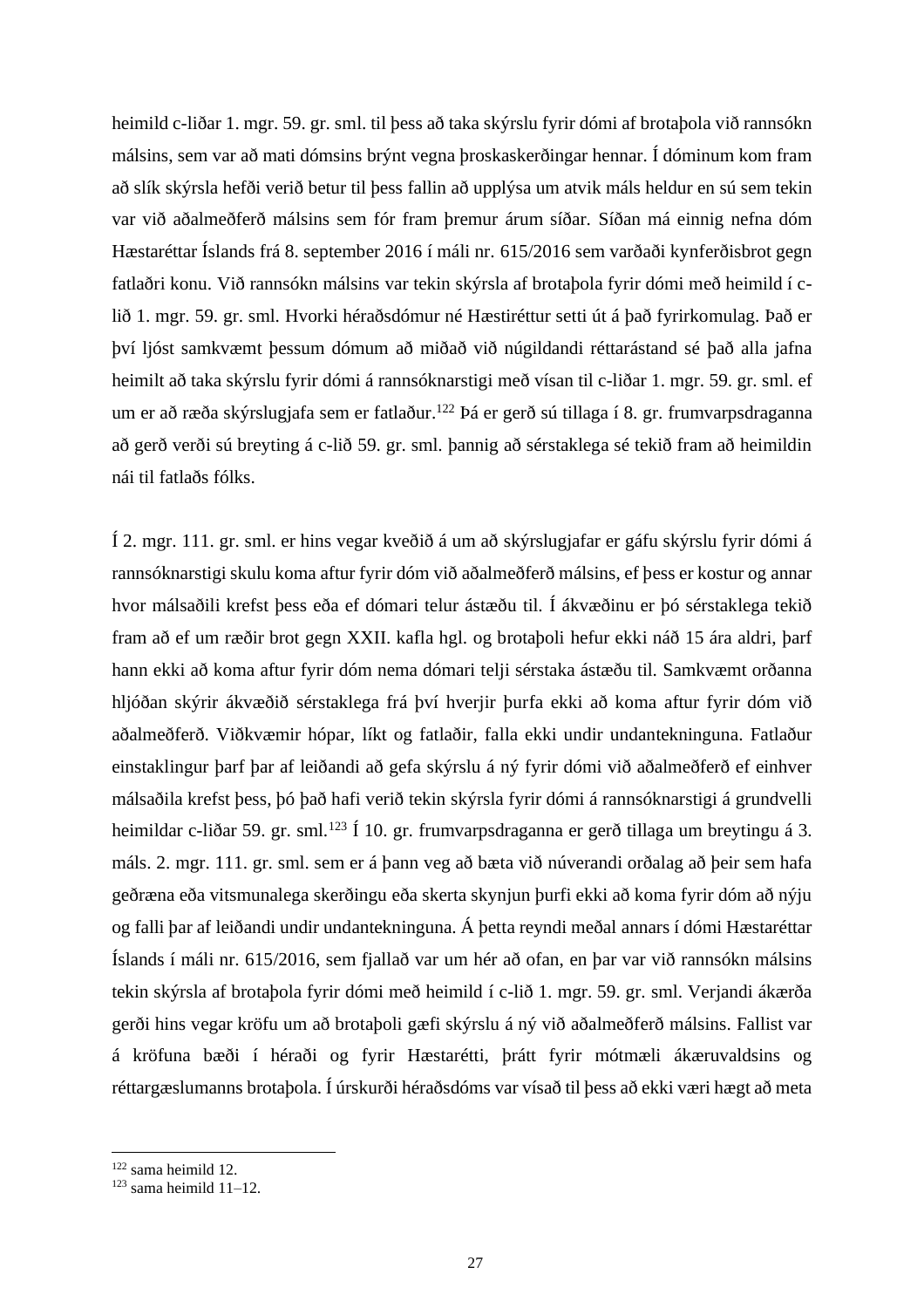ástand brotaþola þannig að hún hefði ekki kost á að koma aftur fyrir dóminn, í skilningi 111. gr. sml., þrátt fyrir að það væri ljóst að hún væri með töluverða þroskahömlun og persónuleikaröskun. Héraðsdómur taldi því undantekningu 3. málsl. 2. mgr. 111. gr. sml. ekki eiga við um brotaþolann. Hér sést mikilvægi þess að lögin séu skýr og að ljóst sé hvert markmið þeirra séu. Til að mynda hefði niðurstaðan í þessum dómi verið á annan veg, brotaþola til mikilla hagsbóta, ef skýrt hefði verið að ákvæði 111. gr. sml. ætti að ná til fatlaðra brotaþola. Þetta sýnir hversu mikilvæg þessi frumvarpsdrög um breytingu á lögum um meðferð sakamála um réttarstöðu brotaþola, fatlaðra og aðstandenda er fyrir þennan viðkvæma hóp.

Í 2. málsl. 5. mgr. 63. gr. sml. er síðan kveðið á um að lögregla skuli kalla til táknmálstúlk ef skýrslugjafi reiðir sig á íslenskt táknmál til tjáningar og samskipta. Á sama hátt skal lögregla kalla til kunnáttumann sér til aðstoðar ef skýrslugjafi er hvorki fyllilega fær um að eiga orðaskipti á mæltu máli eða íslensku táknmáli. Um er að ræða sérákvæði sem á við ef skýrslugjafi á í erfiðleikum með að skilja það sem fer fram við skýrslutökur. <sup>124</sup> Ákvæðið kemur því til skoðunar í tengslum við skýrslutökur af fötluðum. Tilgangurinn með ákvæðinu er því, í samræmi við aðrar meginreglur sakamálaréttarfars, að tryggja að hið sanna og rétta komi fram við skýrslutökur, það er að skýrslugjafinn hafi skilning á þeim spurningum er hann er spurður um og geti þar af leiðandi svarað í samræmi við það.<sup>125</sup> Í þessu sambandi er vert að benda á dóm Hæstaréttar Íslands frá 13. maí 2015 í máli nr. 65/2015. Í málinu var aðili ákærður fyrir kynferðisbrot gagnvart konu með þroskahömlun. Verjandi ákærða gerði athugasemdir við það að undir rannsókn málsins hafði lögregla kallað til aðstoðar forstöðumann Barnahúss sem var viðstaddur þegar skýrsla var tekin af brotaþola. Dómurinn sagðist engar athugasemdir hafa við það að sérfróð kunnáttumanneskja hafi verið kölluð til við lögreglurannsóknina í ljósi atvika sem og þroska brotaþola og vísaði þar til 5. mgr. 63. gr. sml. Af dóminum er ljóst að þessi framkvæmd er heimil að mati réttarins, enda í samræmi við hlutlægnis- og sannleiksregluna, sbr. 2. mgr. 53. gr. sml. Engar tillögur eru í drögum að frumvarpinu um breytingar á 63. gr. sml., en þó er í 9. gr. frumvarpsdraganna, gerð tillaga á breytingu á 2. mgr. 61. gr. sml., sem fjallar um boðun vitna og brotaþola til skýrslutöku. Tillagan um breytingu á ákvæðinu lútir í raun að einhverju leyti að sama markmiði og ef ákvæði 63. gr. sml. næði til fatlaðra. Sú tillaga sem gerð er í frumvarpsdrögunum á 61. gr. sml. er að bæta við 2. mgr. ákvæðisins að bjóða þurfi fötluðu vitni að hafa með sér hæfan stuðningsaðila við skýrslutöku. Þessi hæfi

<sup>124</sup> Eiríkur Tómasson, *Sakamálaréttarfar: rannsókn - þvingunarráðstafanir* (n. 10) 102.

<sup>125</sup> Ríkissaksóknari (n. 69) 10–11.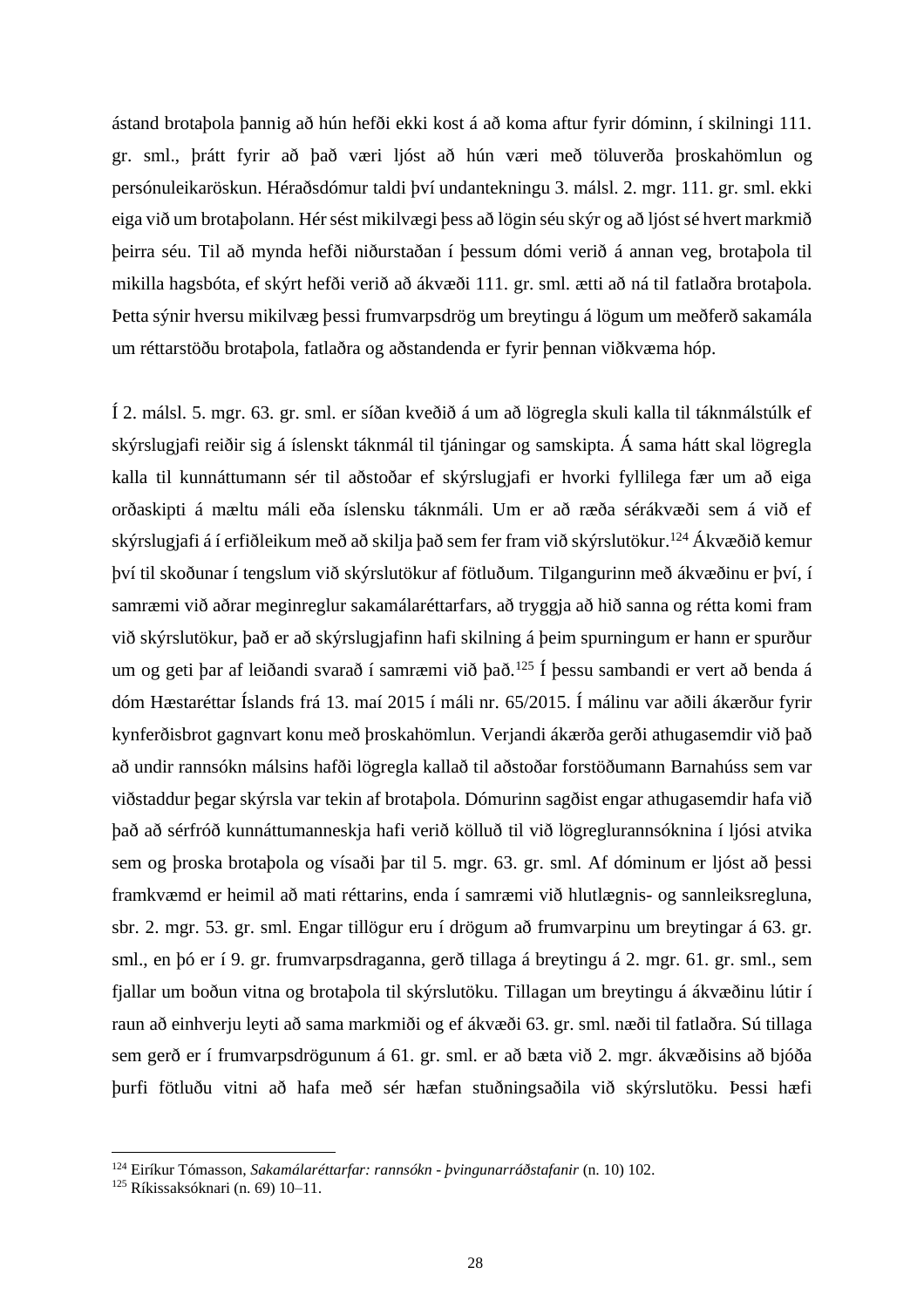stuðningsaðili getur þá einnig verið sá aðili sem getur gætt þess að hinn fatlaði skilji hvað sé að fara fram í skýrslutökunni.

Í tengslum við skýrslutökur af fötluðum þá kemur ákvæði 2. mgr. 123. gr. sml. einnig til skoðunar en ákvæðið veitir dómara heimild til að kveðja til kunnáttumann sér til aðstoðar við skýrslutökur ef tekin er skýrsla af vitni yngra en 15 ára. Álitaefni er því hvort beita megi lögjöfnun þegar kemur að tilhögun skýrslutöku af fötluðum brotaþolum eða vitnum við aðalmeðferð máls fyrir dómi. Í þessu sambandi verður litið til tveggja dóma Hæstaréttar Íslands. Annars vegar dóm frá 13. nóvember 2014 í máli nr. 355/2014 þar sem aðili var sakfelldur fyrir kynferðisbrot gegn fatlaðri konu. Á rannsóknarstigi málsins fór skýrslutaka yfir brotaþola fram með venjubundnum hætti þrátt fyrir að hún væri með mikla þroskaskerðingu. Þegar málið fór fyrir héraðsdóm Vesturlands var skýrsla af brotaþola tekin í sérútbúnu herbergi í dómhúsinu í Reykjavík og vanur rannsóknarlögreglumaður úr kynferðisbrotadeild lögreglustjórans á höfuðborgarsvæðinu fenginn til að aðstoða dómara málsins við skýrslutökuna. Hæstiréttur gerði enga athugasemd við þetta fyrirkomulag fyrir héraðsdómi. Hins vegar var um aðra niðurstöðu að ræða í dómi Hæstaréttar Íslands frá 16. febrúar 2016 í máli nr. 113/2016, en þar var hafnað kröfu réttargæslumanns brotaþola um að skýrslutaka við aðalmeðferð málsins færi fram í Barnahúsi, þó svo um kynferðisbrot gegn þroskaskertri konu var að ræða. Verjandi ákærða krafðist þess að kröfunni yrði hafnað á þeim forsendum að ekki væri í lögum heimild fyrir þessu fyrirkomulagi og taldi að fara þyrfti eftir almennum reglum um skýrslutökur fyrir dómi samkvæmt lögum um meðferð sakamála. Þó ekki hafi verið fallist á kröfu réttargæslumanns þá var komið til móts við þarfir brotaþola að einhverju leyti en ákærða var meðal annars gert að víkja úr dómsal á meðan brotaþoli gaf skýrslu. Einnig var réttindagæslumanni fatlaðra sem og systur brotaþola, sem jafnframt var kunnáttumaður á sviði fatlaðra, heimilt að vera brotaþola til halds og traust í dómsalnum, þótt um lokað þinghald hafi verið að ræða, samkvæmt a-lið 10. gr. sml. Þeim var þó ekki heimilt að hafa milligöngu um spurningar og/eða svör brotaþola. Ljóst er að Hæstiréttur vildi í þessu máli ekki víkja frá ákvæðum laga um meðferð sakamála þegar kemur að fyrirkomulagi um skýrslutökur af vitnum. Af þessum tveimur dómum sést að dómstólar hafa heimilað ýmsar aðgerðir til þess að koma til móts við mismunandi stöðu og þarfir brotaþola og vitna en þeir sýna einnig að ekki er um algjört samræmi að ræða á milli dóma.<sup>126</sup> Gerð er sú tillaga í 12. gr. frumvarpsdraganna að breytt verði 2. mgr. 123. gr. sml. á þann veg að ákvæðið nái sérstaklega til fatlaðra vitna. Auk

 $126$  sama heimild 13.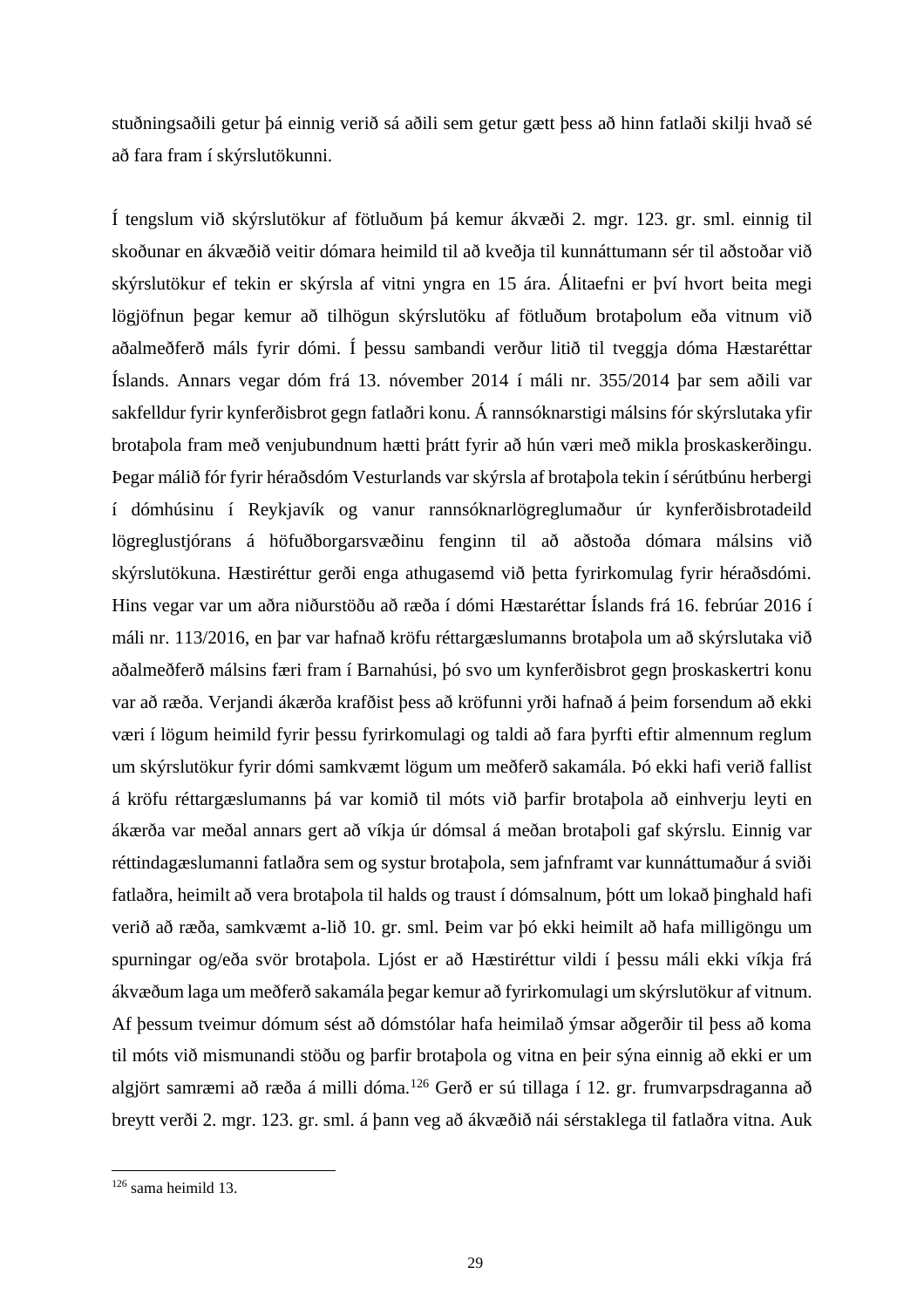þess er gerð tillaga um að bæta við ákvæðið að bjóða skuli fötluðu vitni að hafa með sér hæfan stuðningsaðila við skýrslutökuna.

Samkvæmt 3. mgr. 36. gr. sml. er verjanda heimilt að vera viðstaddur skýrslutökur fyrir dómi og hefur sú framkvæmd í för með sér bæði ákveðna kosti og galla. Í ákvæðinu er kveðið á um að verjandi hafi rétt á því að vera viðstaddur öll þinghöld í máli og jafnframt á meðan rannsókn stendur nema hætta sé á að rannsókn torveldist við það, sbr. 1. mgr. 104. gr. sml. Ákvæði 59. gr. sml. kveður á um, eins og fram hefur komið, ákveðin tilvik þar sem skýrslutaka á rannsóknarstigi skuli fara fram fyrir dómi og á því að fylgja ákveðið réttaröryggi. Helsti gallinn við þessa framkvæmd er að verjandi fær í þessum málum einhvers konar forskot, þar sem hann fær að vera viðstaddur skýrslutökuna og hefur því ákveðna mynd af því um hvað málið snýst og getur þannig undirbúið ákærða fyrir það.<sup>127</sup> Hins vegar er þessi framkvæmd, eins og hún er í dag, mikilvæg upp á sönnunargildi skýrslutökunnar fyrir dómi á rannsóknarstigi. Þar sem það dregur úr vægi skýrslunnar ef verjandi er ekki viðstaddur. Telja verður að markmiðið með þessu fyrirkomulagi sé meðal annars að reyna koma í veg fyrir að brotaþoli þurfi að gefa skýrslu á ný fyrir dómi, og því sé fyrirkomulag þetta nauðsynlegt svo ekki þurfi að endurtaka skýrslutökuna vegna spurninga sem hafa vaknað hjá verjanda. Það að heimila viðveru verjanda er þá í raun ákveðin fórnarkostnaður en talið er hins vegar að hagsmunir brotaþola af því að gefa skýrslu aðeins einu sinni vegi þyngra.<sup>128</sup>

Eins og ofangreind umfjöllun gefur til kynna þá er mikil þörf á lagabreytingum á lögum um meðferð sakamála. Til að mynda var í dómi Hæstaréttar Íslands nr. 113/2016, sem fjallað er um hér að ofan, hafnað kröfu réttargæslumanns brotaþola um að skýrslutaka við aðalmeðferð málsins færi fram í Barnahúsi á grundvelli þess að ekki var um að ræða heimild í lögum fyrir þeirri framkvæmd. Í dóminum kemur eftirfarandi fram:

Á það má fallast að heppilegra gæti verið að sértæk úrræði væru í sakamálalögum varðandi skýrslugjöf brotaþola fyrir dómi, eins og í tilviki því sem hér um ræðir. Hins vegar er það mat dómsins að allar undantekningar frá meginreglunni um skýrslugjöf vitna fyrir dómi beri að skýra þröngt, sérstaklega þar sem úrslit máls geta ráðist af framburði vitnis. Ekki er að finna heimild í sakamálalögum til þess að haga skýrslutöku af brotaþola með þeim hætti sem réttargæslumaður hefur krafist. Verður því að hafna framkominni kröfu um að skýrslutaka af brotaþola fari fram í Barnahúsi.

<sup>127</sup> sama heimild 5.

<sup>128</sup> Alþt. 2007-2008, A- deild, þskj. 252- 233. mál, athugasemdir við 59. gr.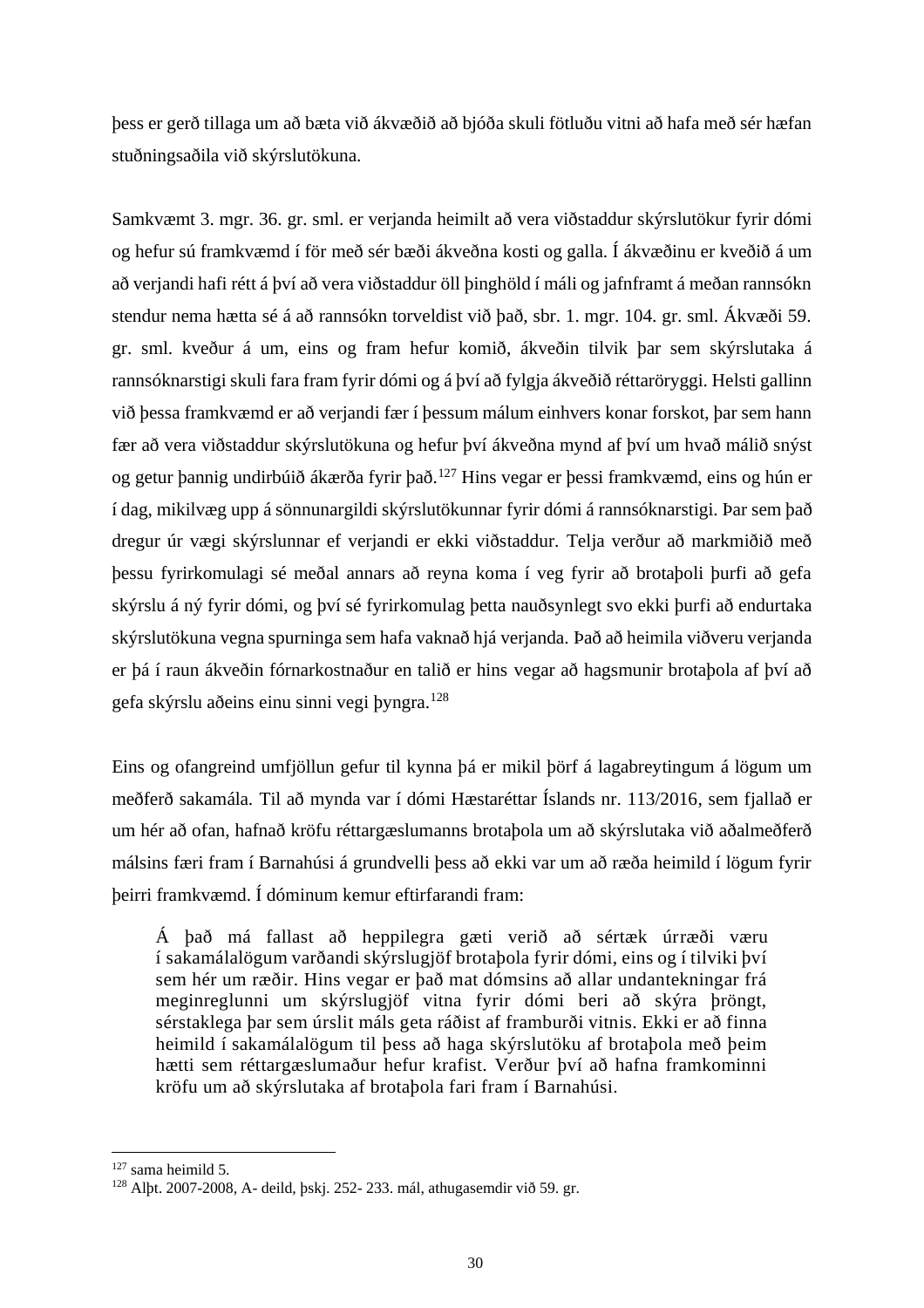Þessi dómur sýnir hversu brýnt það er að hafa skýrar heimildir í lögum. Óskýrleiki sem þessi veldur því að fatlaðir njóta ekki sömu réttinda innan réttarkerfisins og þar af leiðandi er ekki gætt jafnræðis þar sem mismunandi er hvernig og hvaða úrræði sumir fá en aðrir ekki. Til að mynda var í dómi Hæstaréttar Íslands í máli nr. 355/2014, sem fjallað var um hér að ofan, engar athugasemdir gerðar við það að skýrsla af brotaþola hafi verið tekin í sérútbúnu herbergi í Héraðsdómi Reykjavíkur. Drögin að frumvarpinu sem dómsmálaráðherra lagði fram um breytingar á lögum um meðferð sakamála um réttarstöðu brotaþola, fatlaðra og aðstandenda eru mikilvægar og í raun nauðsynlegar til að bæta stöðu fatlaðra innan réttarvörslukerfisins. Tilefni og markmið frumvarps þessa er meðal annars að bæta réttarstöðu fatlaðra og bregðast við breyttum samfélagslegum viðhorfum gagnvart þessum einstaklingum, hvort heldur sem er við rannsókn máls hjá lögreglu eða við málsmeðferð fyrir dómi. <sup>129</sup> Dómaframkvæmdin hérlendis hefur verið að einhverju leyti í samræmi við þær breytingar er frumvarpið kveður á um, en þó er ljóst samkvæmt dómunum sem fjallað er um hér að ofan að mikil réttaróvissa ríkir þegar kemur að heimildum og réttarstöðu fatlaðra, og því yrði lögfesting þessara frumvarps mikið til hagsbóta.

#### **5.2 Möguleg áhrif fötlunar á rannsókn sakamála**

Hér verður fjallað sérstaklega um þau áhrif sem fatlanir geta haft á rannsókn sakamála til að öðlast betur skilning á því hvers vegna og að hvaða leyti þarf að haga rannsókn öðruvísi þegar fatlaðir eiga í hlut svo að markmiðum rannsóknar verði náð og jafnræði verði sömuleiðis tryggt.

Rannsóknir hafa leitt í ljós að skerðing í vitsmunaþroska og aðlögunarfærni einstaklings getur haft margvísleg áhrif þegar kemur að því að gefa skýrslu hjá lögreglu eða fyrir dómi. Rannsóknir hafa einnig sýnt að einstaklingar með þroskahömlun sýna yfirleitt meiri fylgispekt en fólk almennt, það er svara spurningum játandi ef þær gera frekar ráð fyrir já heldur en nei svarmöguleika, óháð efni spurningarinnar. Einstaklingar með þroskahömlun eru oft og tíðum undanlátssamir sem gerir það að verkum að þeir eiga það til að segja eða gera það sem þeir halda að ætlast sé til af þeim, algjörlega óháð þeirra eigin skoðun. Auk þess eru einstaklingar með þroskahömlun sefnæmari og líklegri til þess að láta undan þrýstingi, það er láta leiðandi spurningar afvegaleiða sig eða jafnvel breyta svörum sínum við yfirheyrslu vegna pressu.<sup>130</sup> Af framangreindu blasir því við að nauðsynlegt er að koma til móts við fólk með þroskahömlun

<sup>129</sup> Alþt. 2020-2021, A- deild, þskj. x - x. mál. Drög að frumvarpi til laga um breytingu á lögum um meðferð sakamála (réttarstaða brotaþola, fatlaðra og aðstandenda) 4.

<sup>130</sup> Ríkissaksóknari (n. 69) 19.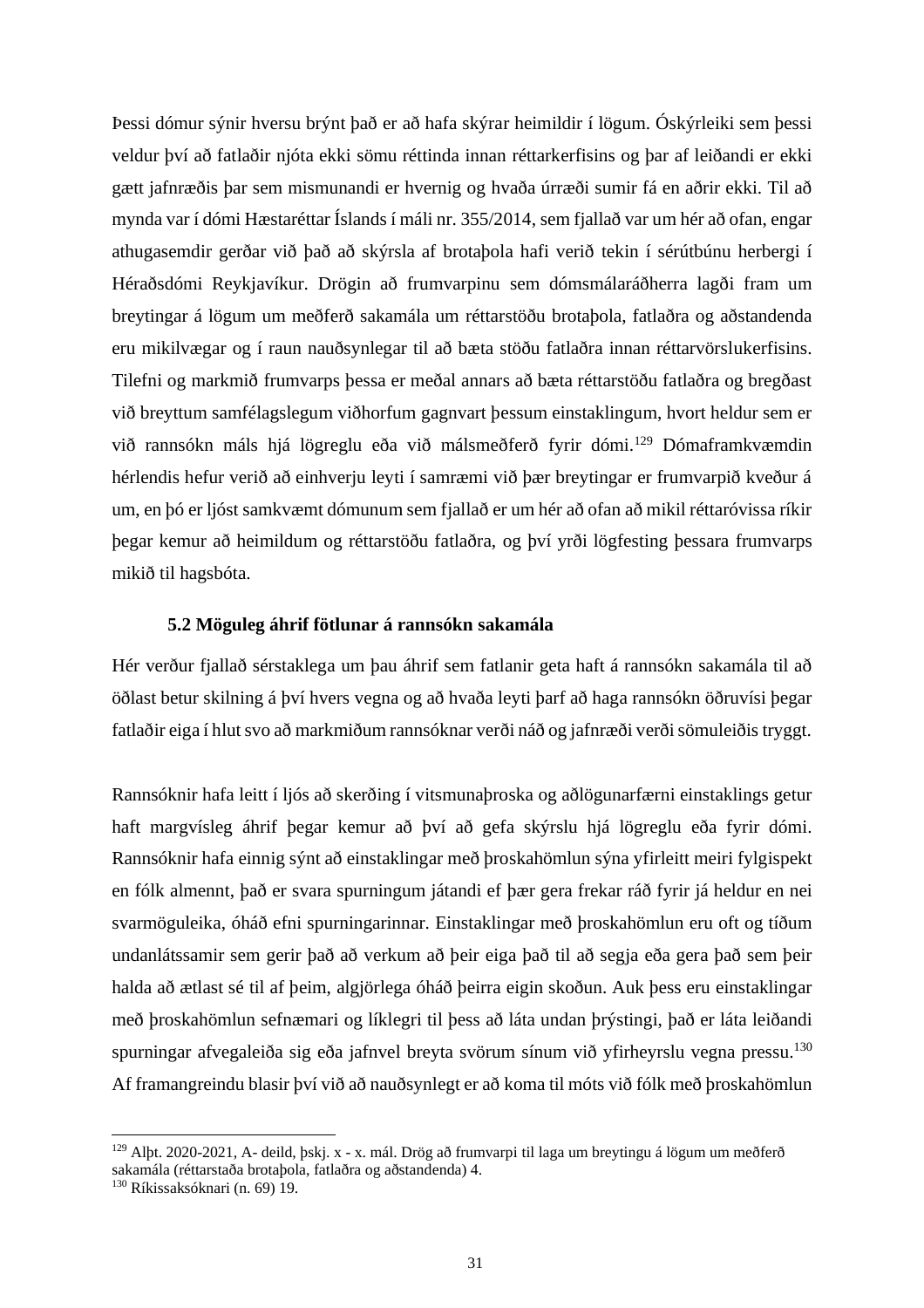í skýrslutökum, bæði á rannsóknarstigi og fyrir dómi. Fyrir liggur að það er sérstaklega erfitt og óaðgengilegt fyrir fólk með þroskahömlun að hafa skilning á réttarkerfinu, ferli sakamáls og því sem fylgir. Því verður að teljast nauðsynlegt að mæta þörfum þessara einstaklinga í tilfellum sem snerta réttarkerfið.

Rannsóknir sýna að þegar vönduðum yfirheyrsluaðferðum er beitt eru meiri líkur á að fá sem mestar upplýsingar frá einstaklingum með þroskahömlun.<sup>131</sup> Með vönduðum yfirheyrsluaðferðum er átt við að gætt sé vel að því hvernig spurningar eru settar fram, þær hafðar einfaldar og lokaðar, en þó ekki leiðandi og viðkomandi einstaklingum gefin tækifæri á að rifja upp atburði sem þeir kunna að eiga í erfiðleikum með að orða. Þessum einstaklingum þarf að vera það sérstaklega ljóst að þeim er heimilt að svara spurningum á þann hátt að þau viti ekki svarið.<sup>132</sup>

Í ljósi umfjöllunar í kafla 4.1.2 hér að framan er fjallar um einhverfu og einhverfuróf og kafla 4.1.4 um geðfatlanir verður að telja nauðsynlegt að koma til móts við einstaklinga sem eru með þessar fatlanir, á grundvelli sömu sjónarmiða og rakin hafa verið þegar um þroskahamlaða einstaklinga er að ræða. Það er því mikilvægt að veita þessum einstaklingum jafnframt sérstaka aðstoð þegar kemur að réttarkerfinu og vanda vel til verka í skýrslutökum, enda ljóst að þær skerðingar sem geta fylgt þessum fötlunum og fjallað er um í tilvitnuðum köflum geta haft margvísleg áhrif á stöðu og skilning viðkomandi einstaklings.

Líkt og rakið var í kafla 4.1.3 hér að framan er ljóst að fötlun á borð við sjón- og heyrnarskerðingu, takmarkar athafnir einstaklings í daglegu lífi og hefur áhrif á þátttöku hans í samfélaginu samanborið við sjáandi og heyrandi. Til að tryggja aðgengi þessa hóps að réttarvörslukerfinu er nauðsynlegt að hafa aðgengi að sérsniðinni þjónustu fyrir þessa einstaklinga. Það er að segja að hafa til reiðu aðila sem aðstoðar viðkomandi í gegnum allt ferlið í réttarvörslukerfinu og vera þeim innan handar þegar kemur meðal annars að táknmálstúlkun, tjáningu, aðgengi og skilning á upplýsingum auk þess að hátta skýrslutökum þannig að nýtt sé tækni sem og önnur hjálpartæki sem gætu auðveldað ferlið.<sup>133</sup>

<sup>131</sup> Anthony Heaton-Armstrong, Eric Shepherd, Gísli Guðjónsson, og David Wolchover (n. 60) 50–51.

<sup>132</sup> Ríkissaksóknari (n. 69) 19.

<sup>133</sup> Þjónustu- og þekkingarmiðstöð fyrir blinda, sjónskerta og einstaklinga með samþætta sjón- og heyrnarskerðingu, "Samþætt sjón- og heyrnarskerðing" (*Miðstöð*, 2016) <https://www.midstod.is/frodleikur/samthaett-sjon-og-heyrnarskerding/>.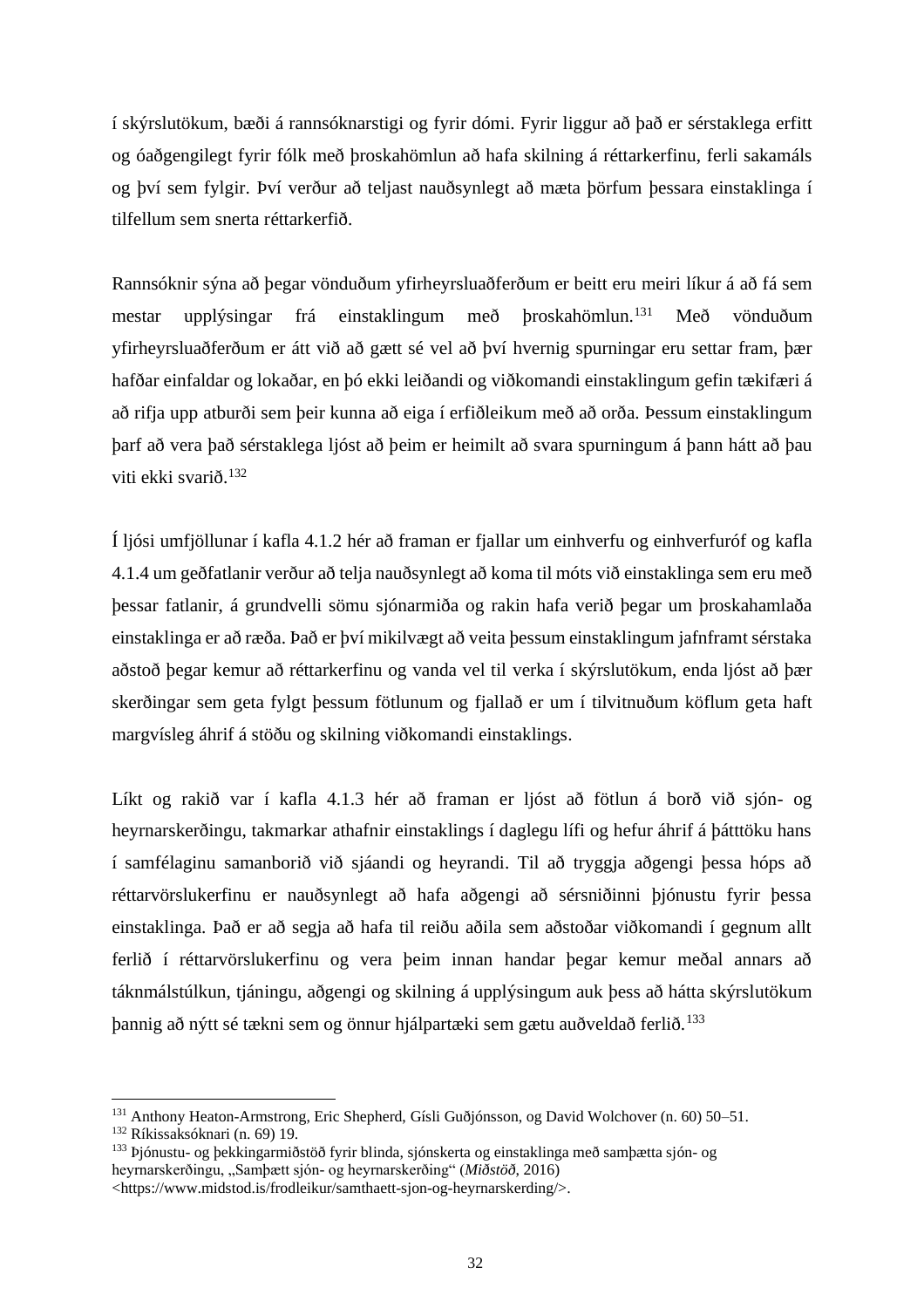Ljóst er samkvæmt ofangreindri umfjöllun að fötlun einstaklings getur haft afskaplega mikil áhrif á rannsókn sakamála og getur það verið algerlega ofviða fyrir fatlaðan brotaþola að skilja hvernig réttarkerfið virkar. Því er nauðsynlegt að koma til móts við fatlaða við rannsókn máls til að auka líkur á því að hið sanna og rétta komi í ljós og réttlætið nái fram að ganga.

#### **5.3 Verklag lögreglunnar við rannsókn sakamála þegar fatlaðir eiga í hlut**

Lengi vel var engum samræmdum reglum til að dreifa í lögregluumdæmum landsins um meðferð mála er fatlaðir áttu í hlut. Flest lögregluumdæmin höfðu þó haft einhver úrræði til að mæta þörfum fatlaðra, en þó misjafnt eftir hverju umdæmi fyrir sig. <sup>134</sup> Þann 2. október 2018 tóku hins vegar í gildi fyrirmæli ríkissaksóknara, nr. RS: 3/2018, um meðferð kynferðisbrotamála þegar um fatlaðan sakborning og/eða brotaþola er að ræða. Fyrirmælin voru sett í kjölfar skýrslu starfshóps sem skipaður var af ríkissaksóknara um málefnið. Fyrirmælin voru gefin út sem leiðbeiningar til lögreglu og ákærenda með það að markmiði að tryggja jafnræði þegar kemur að aðgengi og málsmeðferð þegar fatlaðir eiga í hlut. Þó svo að fyrirmælin séu sérstaklega sett fram með tilliti til kynferðisbrota þá er skýrt tekið fram að leiðbeiningarnar geta einnig átt við um meðferð annarra mála þar sem um er að ræða fatlaða sakborninga eða brotabola.<sup>135</sup>

Í fyrirmælunum kemur skýrt fram að mikilvægt sé að aðlaga rannsókn að hverju máli fyrir sig enda sé fatlað fólk margbreytilegur hópur með mismunandi þarfir. Mikilvægt sé að taka ekki völdin af fólki, forðast forræðis- og verndarhyggju og virða þær óskir er viðkomandi hefur. Einnig er kveðið á um það í fyrirmælunum að góður og vandaður undirbúningur fyrir skýrslutökur í málum sem þessum sé gríðarlega mikilvægur og að framkvæmdin sé með þeim hætti að sem skýrastur framburður fáist frá hinum fatlaða einstaklingi. Í fyrirmælunum er að finna skilgreiningu á fötlun og fötluðu fólki samkvæmt lögum nr. 38/2018, um þjónustu við fatlað fólk með langvarandi stuðningsþarfir. Vísast nánar til umfjöllunar í kafla 4.1, hér að framan, um skilgreiningu á hugtakinu fötlun. Samkvæmt fyrirmælunum skal við rannsókn máls þar sem fatlaðir eiga í hlut, afla eins ítarlegra upplýsinga og mögulegt er um þá fötlun er viðkomandi er með. Þessar upplýsingar getur lögreglan meðal annars nálgast hjá hinum fatlaða eða fjölskyldu hans, réttindagæslumanni fatlaðra, lækni, félagsþjónustu eða viðeigandi meðferðaraðila. Á grundvelli þeirra upplýsinga er síðan lagt mat á það hvort fötlunin sé þess

<sup>134</sup> Ríkissaksóknari (n. 69) 13 og 14.

<sup>135</sup> Fyrirmæli ríkissaksóknara um meðferð kynferðisbrotamála þegar um fatlaðan sakborning og/eða brotaþola er að ræða, nr. RS: 3/2018.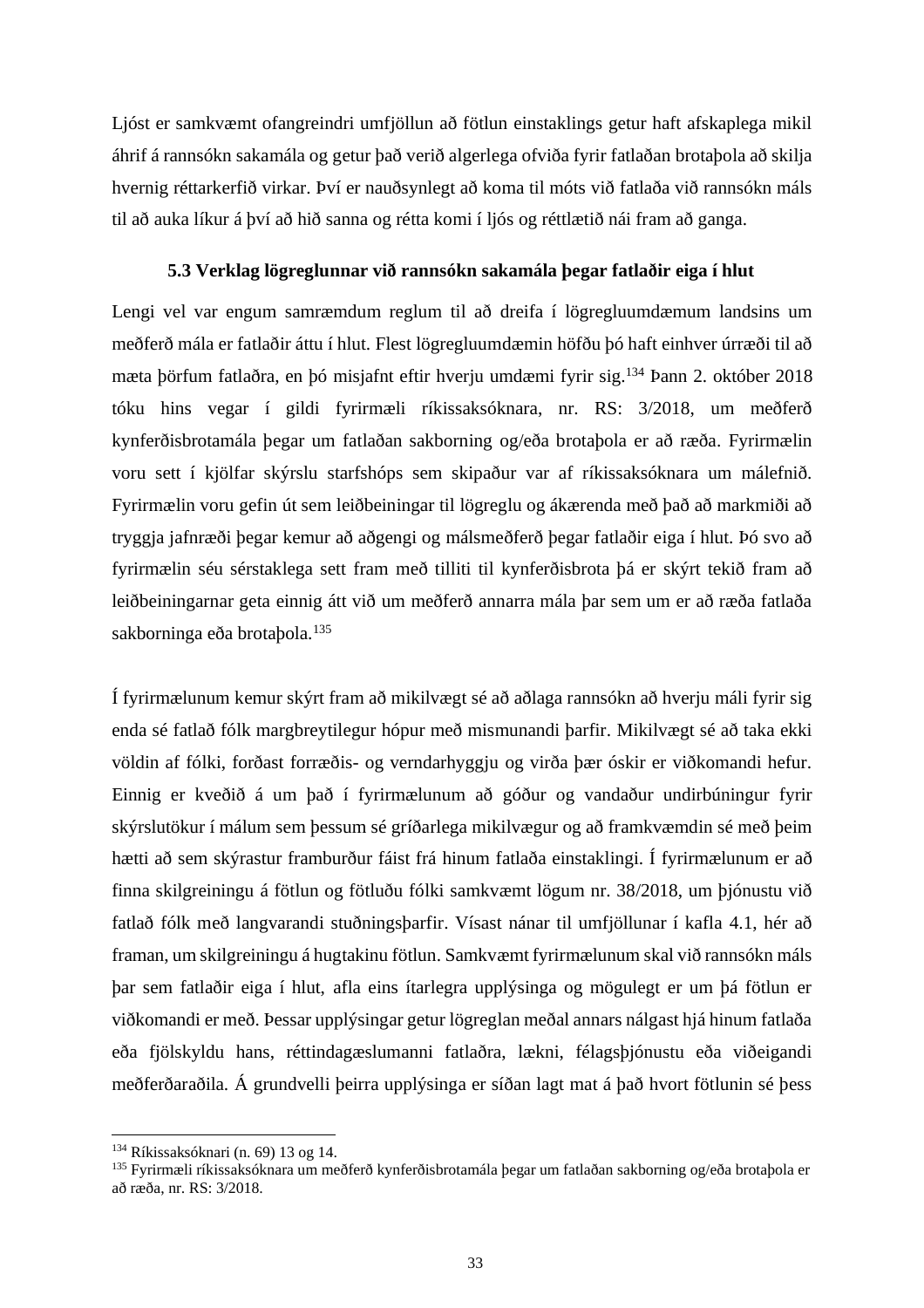eðlis að nauðsynlegt sé að grípa til sérstakra ráðstafana af hálfu lögreglunnar, svo sem að óska eftir því að skýrslutaka verði tekin fyrir dómi á grundvelli c-liðar 1. mgr. 59. gr. sml., eða að framkvæma skýrslutökuna annars staðar en á lögreglustöð. Eftir atvikum getur svo verið nauðsynlegt að kalla til fagaðila til að vera viðstaddan skýrslutökuna, en rannsakandi sjálfur stýrir þó alltaf skýrslutökunni og sér um að spyrja spurninga. Í fyrirmælunum er síðan kveðið á um að ávallt skuli tryggja aðkomu verjanda og/eða réttargæslumanns á fyrstu stigum máls. Við skýrslutöku skuli jafnframt eftir atvikum bjóða hinum fatlaða að hafa með sér hæfan stuðningsaðila, en hlutverk hans er eingöngu að vera til staðar og veita andlegan og tilfinningalegan stuðning. Stuðningsaðili getur verið einhver sem hinn fatlaði treystir, svo sem félagsráðgjafi eða réttindagæslumaður, en gæta þarf þó alltaf að stuðningsaðilinn sé ekki vitni í málinu. Þá segir í fyrirmælunum að óska þurfi eftir nýju mati ef ekki liggja fyrir nýjar upplýsingar um fötlun viðkomandi. Eftir atvikum getur verið mikið til hagsbóta við rannsókn að taka ítarlegar skýrslur af þeim sem standa hinum fatlaða næst, svo sem fjölskyldumeðlimum, starfsfólki í búsetuúrræði eða ráðgjöfum, en það getur gefið betri innsýn í atvik máls sem og aðstæður. Þegar um ræðir mikla fötlun, þá sérstaklega ef viðkomandi er með mikla þroskahömlun eða skyldar skerðingar, svo sem einhverfu, getur verið þörf á að fá réttarsálfræðilegt mat á viðkomandi, þar sem þroski og framburður er metinn. 136

Það er ljóst að hlutverk réttindagæslumanna og persónulegra talsmanna er talsvert þegar kemur að því að fylgjast með högum fatlaðra og aðstoða þau við að gæta réttar síns þegar kemur að réttarvörslukerfinu. Enda kveða fyrirmæli ríkissaksóknara um meðferð kynferðisbrotamála þegar um fatlaðan sakborning og/eða brotaþola er að ræða oft um ástæður þar sem kalla þarf til réttindagæslumanns við rannsókn máls. Um réttindagæslu fyrir fatlað fólk gilda lög nr. 88/2011<sup>137</sup> og er markmið þeirra samkvæmt 3. mgr. 1. gr. laganna að tryggja fötluðu fólki viðeigandi stuðning við gæslu réttinda sinna og tryggja að sjálfsákvörðunarréttur fatlaðs fólks sé virtur og fyllsta réttaröryggis sé gætt þegar brýna nauðsyn ber til að grípa inn í líf þess. Í 5. gr. réttgl. er kveðið á um að hlutverk réttindagæslumanns sé að fylgjast með högum fatlaðs fólks á sínu svæði og vera því innan handar við hvers konar réttargæslu. Þó eru ákvæði laganna um réttindagæslu fyrir fatlað fólk ekki skýr varðandi aðkomu þeirra að málum sem eru undir hönd lögreglu en ákvæði þess efnis myndi auka réttaröryggi fatlaðra innan refsivörslukerfisins til muna. 138

<sup>136</sup> sama heimild.

<sup>&</sup>lt;sup>137</sup> Skammstafað hér eftir sem réttgl.

<sup>138</sup> Ríkissaksóknari (n. 69) 22.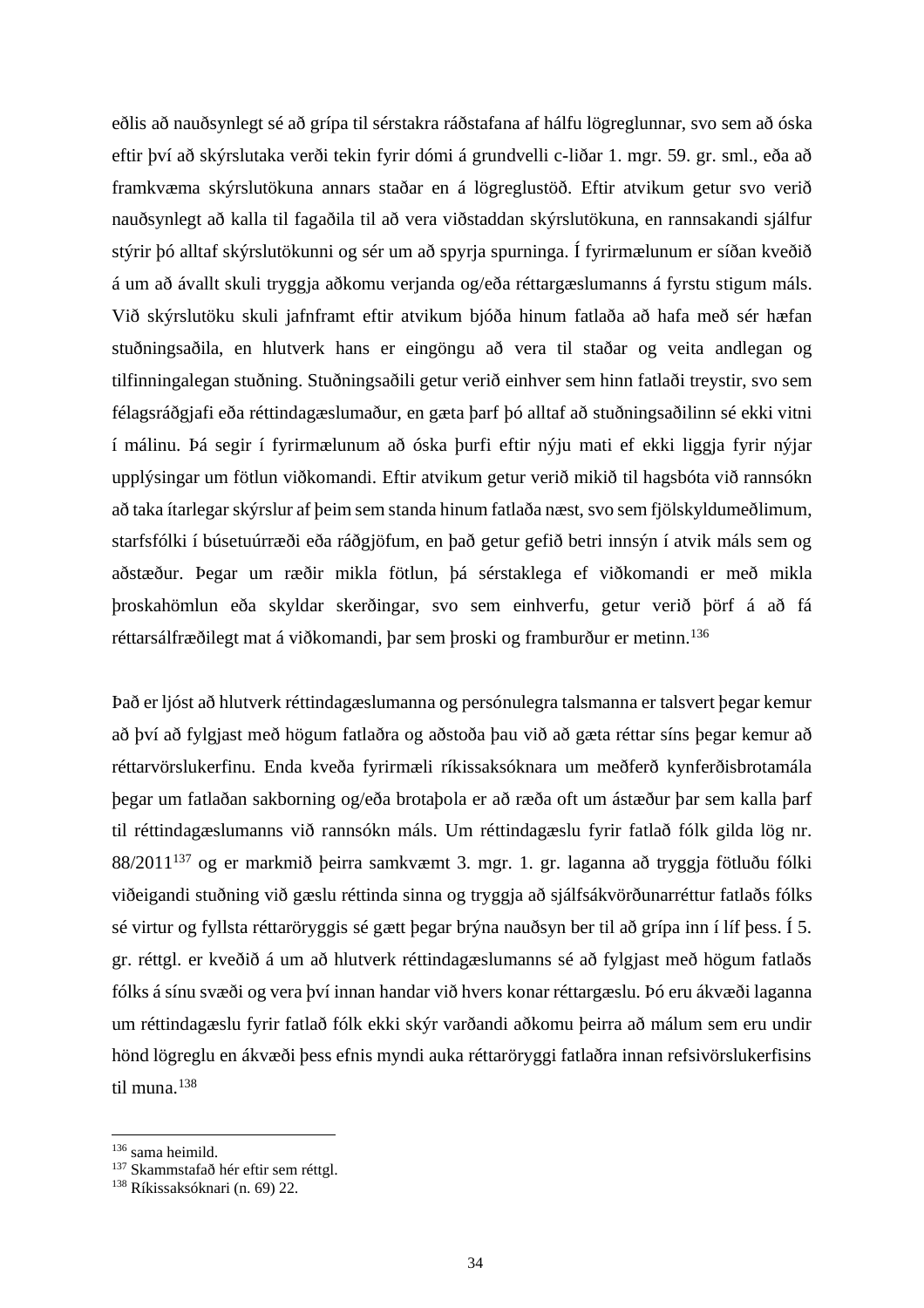#### **5.4 Framkvæmdin á Norðurlöndunum**

#### 5.4.1 Noregur

Noregur undirritaði samning Sameinuðu þjóðanna um réttindi fatlaðs fólks 30. mars 2007 og fullgilti hann 3. júní 2013.<sup>139</sup> Í norsku réttarfarslögunum nr. 5/1981 (n. Lov om rettergangsmåten i straffesaker - Straffeprosessloven) er að finna sérstakar reglur um skýrslutökur af börnum og fullorðnum þolendum eða vitnum sem eru í sérstaklega viðkvæmri stöðu. Í 239. gr. laganna er meðal annars kveðið á um að aðlaga eigi skýrslutökur af börnum og vitnum með þroskahömlun eða aðra fötlun sem hafa sömu þörf fyrir aðlagaðri skýrslutöku. Þá er í ákvæðinu sérstaklega tekið fram að þessum aðferðum er skylt að beita þegar um ræðir brot gegn 26. kafla norsku hegningarlaganna sem fjallar um kynferðisbrot, auk þess ef brotið er gegn 273., 275., 282. eða 284. gr. norsku hegningarlaganna, en ákvæði þessi snúa að ofbeldisbrotum. Í ákvæðinu er þó að finna heimild til að nota aðlagaðar skýrslutökur af þessum viðkvæma hópi í tilfellum þar sem um ræðir önnur refsiverð brot, ef upplýsingar í málinu eða hagir vitnisins gefa tilefni til. Í 239. gr. a – f. er fjallað nánar um hvernig tilhögun aðlagaðra skýrslutöku eigi að fara fram. Þar er meðal annars kveðið á um hæfni þeirra sem koma að og stýra skýrslutökum, að taka skuli skýrslutökur upp í hljóði og mynd, aðgang verjanda og réttargæslumanns að skýrslutöku og að skýrslutökur skuli fara fram í Barnahúsi nema það sé augljóslega í þágu vitnisins að skýrslutaka fari fram annars staðar. Þá er einnig sú meginregla að þessi vitni þurfi ekki að gefa aftur skýrslu við dómsmeðferð máls, heldur sé aðeins upptaka af skýrslutökunni spiluð fyrir dómi. Lögreglan í Noregi hefur síðustu 10 ár unnið að því að auka gæði þegar kemur að yfirheyrslum á viðkvæmum hópum. Þá hafa einnig breytingar á réttarfarslögunum og nýjar reglugerðir um yfirheyrslur á börnum og sérstaklega viðkvæmum einstaklingum verið sérstaklega mikilvægar.<sup>140</sup>

Ekki hefur mikið reynt á ákvæði 239. gr. norsku réttarfarslaganna í framkvæmd. Aðeins er um að ræða níu dóma, þar af aðeins einn fyrir Hæstarétti Noregs, þar sem reynir á ákvæði þetta og enginn þeirra tekur sérstaklega á þeim hluta ákvæðisins er snertir fatlaða einstaklinga.

<sup>&</sup>lt;sup>139</sup> Barne-, ungdoms- og familiedirektoratet, "Disabilities in Norway" (*Bufdir*, desember 2018) <https://bufdir.no/en/English\_start\_page/Disabilities\_in\_Norway/>.

<sup>&</sup>lt;sup>140</sup> Nasjonalt kompetansemiljø om o.fl., "Doktorgradsprosjekt om avhør av fornærmede med nedsatt funksjonsevne i volds- og overgrepssaker" (*Naku*, 9. apríl 2019) <https://naku.no/aktivitet/doktorgradsprosjektom-avh%C3%B8r-av-forn%C3%A6rmede-med-nedsatt-funksjonsevne-i-volds-og>.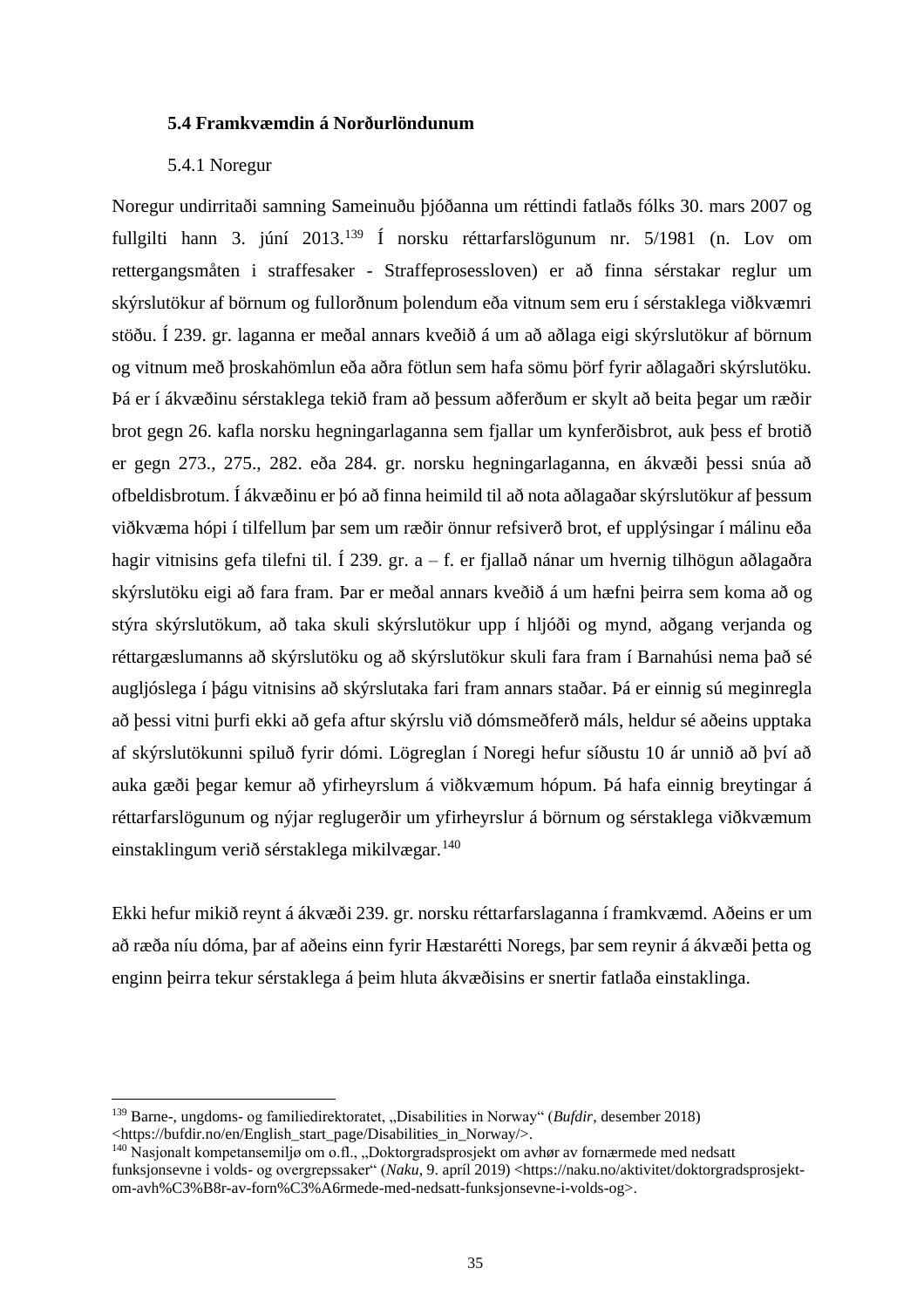#### 5.4.2 Danmörk

Danmörk undirritaði samning Sameinuðu þjóðanna um réttindi fatlaðra árið 2009 og fullgilti hann síðan 2013.<sup>141</sup> Í dönsku réttarfarslögunum nr. 1445/2020 (d. Retsplejeloven) er að finna ákvæði er kveður á um að heimilt sé að taka skýrslu af vitnum á rannsóknarstigi upp í hljóði og mynd og spila upptökuna við aðalmeðferð málsins fyrir dómi. Í 4. tl. 1. mgr. 745. gr. e laganna er skýrt tekið fram að taka megi slíka skýrslu af vitnum sem eru með alvarlega þroskaskerðingu eða með verulega skerta virkni, þar sem tilefni er til. Nánari reglur um tilhögun slíkrar skýrslutöku er að finna í fyrirmælum danska ríkissaksóknara um skýrslutökur í hljóði og mynd (d. Videoafhøring), sem gefin voru út 7. apríl 2021. <sup>142</sup> Fyrirmælin kveða að mestu leyti á um hvernig tilhögun á skýrslutökum af börnum skuli fara fram en samkvæmt embætti ríkissaksóknara Danmerkur geta þessar reglur eins gilt þegar skýrslutaka fer fram af brotaþola sem er með þroskaskerðingu.<sup>143</sup> Sem dæmi er kveðið á um að óska megi eftir aðstoð frá sérfræðingi við skýrslutökur, sbr. kafli 2.4.1.4 fyrirmælanna og rétt einstaklings til þess að hafa stuðningsaðila viðstaddan, sbr. kafli 2.4.1.5 fyrirmælanna. Þá er einnig kveðið á um það að skýrslutökur á grundvelli 745. gr. e laganna skuli fara fram í sérútbúnum Barnahúsum.<sup>144</sup>

Reynt hefur töluvert meira á ákvæði 4. tl. 1. mgr. 745. gr. e dönsku réttarfarslaganna, til samanburðar við framkvæmdina í Noregi. Til að mynda hefur Ugeskrift for Retsvæsen birt 14 dóma þar sem reynir á ákvæðið og Tidsskrift for Kriminalret hefur birt 26 dóma. Af þeim dómum eru þó aðeins tveir sem snúa sérstaklega að fötluðum einstaklingum. Í þessu sambandi má nefna dóm Vestre Landsret UfR 2012.437 frá 27. október 2011 en þar var aðili ákærður fyrir kynferðisbrot gagnvart stúlku sem var með geðsjúkdóm. Óljóst var í málinu hvenær hægt væri að taka skýrslu af brotaþola fyrir dómi vegna fötlunar hennar, en hún hafði verið vistuð á barna- og unglingageðdeild. Af þeim sökum fór ákæruvaldið fram á að skýrslutaka af brotaþola færi fram með þeim hætti er kveðið er á um í 745. gr. e dönsku réttarfarslaganna. Í dóminum er fjallað um að sú heimild sé í raun frávik frá almennri meginreglu og því ætti ekki að nota þá heimild nema í þeim tilvikum þar sem afgerandi sjónarmið benda til þess að vitnið sé ekki hæft til að koma fyrir dóminn. Ákvæðið heimilar að taka skýrslu upp á myndband og spila fyrir dómi ef um sérstakar kringumstæður eru að ræða. Á þeim grundvelli samþykkti dómurinn

<sup>&</sup>lt;sup>141</sup> Bekendtgørelse nr. 20 af 15.11.2017 om rettigheder for personer med handicap.

<sup>142</sup> Rigsadvokatmeddelelsen om videoafhøring, CIR1H nr. 9208 frá 7. apríl 2021.

<sup>143</sup> Ríkissaksóknari (n. 69) 26.

<sup>144</sup> Rigsadvokatmeddelelsen om videoafhøring, CIR1H nr. 9208 frá 7. apríl 2021.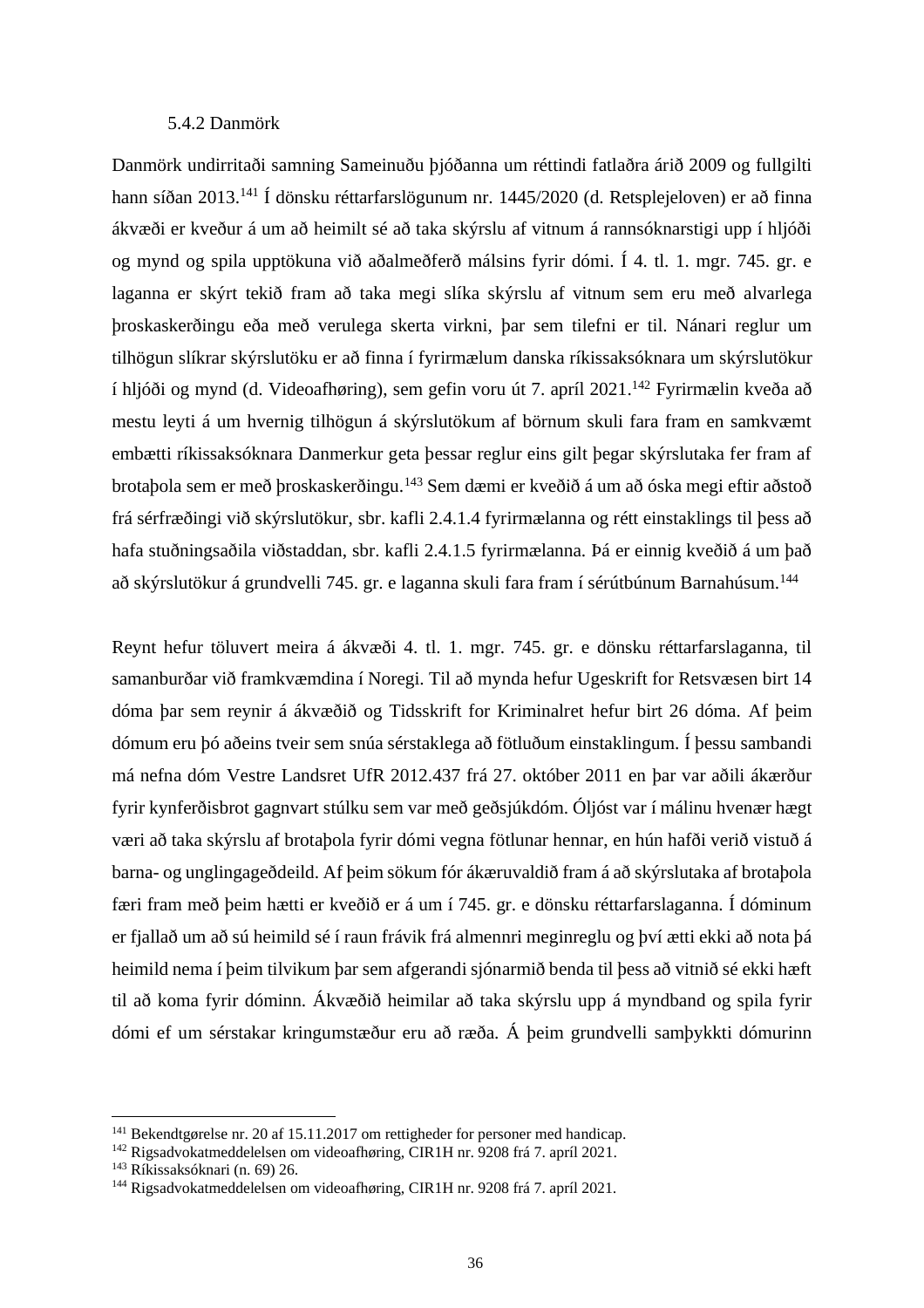kröfu ákæruvaldsins um að skýrslutakan af brotaþola færi eftir 745. gr. e dönsku réttarfarslaganna.<sup>145</sup>

Gefin var út skýrsla árið 2020 af hálfu VIVE, sem er sjálfstæð rannsóknar- og greiningarmiðstöð sem starfar undir innanríkisráðuneyti Danmerkur og sinnir rannsóknar- og greiningarverkefnum á sviði velferðar. Skýrslan fjallar um brotaþola með andlega og vitræna fötlun þar sem gerð var rannsókn á hindrunum í sakamálum (d. Voldsofre med psykiske og kognitive funktionsnedsættelser: En undersøgelse af barrierer i straffesager). Rannsóknarverkefnið var unnið í samvinnu við mannréttindastofnun Danmerkur. Skýrslan gefur mynd af því hvernig danska réttarkerfið virkar þegar kemur að brotaþolum sem eru með vitræna og andlega fötlun. Helstu niðurstöður þessarar skýrslu voru að þættir tengdir samskiptum við brotaþolanna væru ákveðin hindrun, þar á meðal samskipti við lögreglu. Þá er helst átt við að brotaþolar eiga erfitt með að skilja hvað fer fram við yfirheyrslur og að sama skapi geti vitnisburður brotaþola verið þess eðlis að hann sé óskiljanlegur fagfólki réttarvörslukerfisins. Auk þess var komist að þeirri niðurstöðu að þær kröfur sem dómskerfið gerir til vitnisburðar væri hindrun fyrir fatlaða einstaklinga þar sem erfitt getur verið fyrir þá að gefa áreiðanlegan vitnisburð. Dæmi um slíkar kröfur eru að vitnisburður einstaklings verður að vera stöðugur og þarf að innihalda tiltölulega nákvæmar staðsetningar og tímasetningar. Erfitt er fyrir fatlaða einstaklinga að uppfylla þessar kröfur dómskerfisins. Þá kom einnig fram að brotaþolar upplifa óöryggi þegar kemur að réttarkerfinu, einna helst vegna skorts á þekkingu á því hvernig ferlið í réttarvörslukerfinu virkar. <sup>146</sup> Í skýrslunni kemur það sérstaklega fram að ef vitnisburður brotaþola hefur verið tekinn upp á myndband þarf hann ekki að koma aftur fyrir dóm heldur sé myndbandið spilað og notað fyrir dómi. Þá er lögð áhersla á það að sönnunargögn verði að hafa þann styrk að það sé hafið yfir allan vafa að ákærði sé sekur. Því verða sönnunargögn að búa yfir ákveðnum gæðum, þar á meðal vitnisburður brotaþola, enda er hann afgerandi sönnunargagn fyrir dómi og er metinn á grundvelli þess að allan sönnunarvafa skuli túlka ákærða í hag.<sup>147</sup>

<sup>145</sup> Þá má einnig sjá UfR 2005.779/2 L frá 11. nóvember 2004 en þar féllst dómurinn á það að beita reglum um skýrslutöku samkvæmt 745. gr. e dönsku réttarfarslaganna, það er að taka skýrslutökuna upp á myndband og spila fyrir dómi, á hliðstæðan hátt við skýrslutökur af þroskahömluðu fólki.

 $146$  Socialpædagogerne vidensbank, "Ofre for personfarlig kriminalitet med kognitive og psykiske funktionsnedsættelser" (*Viden*, 2020) <https://viden.sl.dk/artikler/voksne/handicap-retsstilling/ofre-forpersonfarlig-kriminalitet-med-kognitive-og-psykiske-funktionsnedsaettelser/>.

<sup>&</sup>lt;sup>147</sup> Maria Lomborg Røgeskov, "Ofre for personfarlig kriminalitet med kognitive og psykiske funktionsnedsættelser: En undersøgelse af mødet med retssystemet" (2020) 14 <https://viden.sl.dk/media/9757/kriminalitet.pdf>.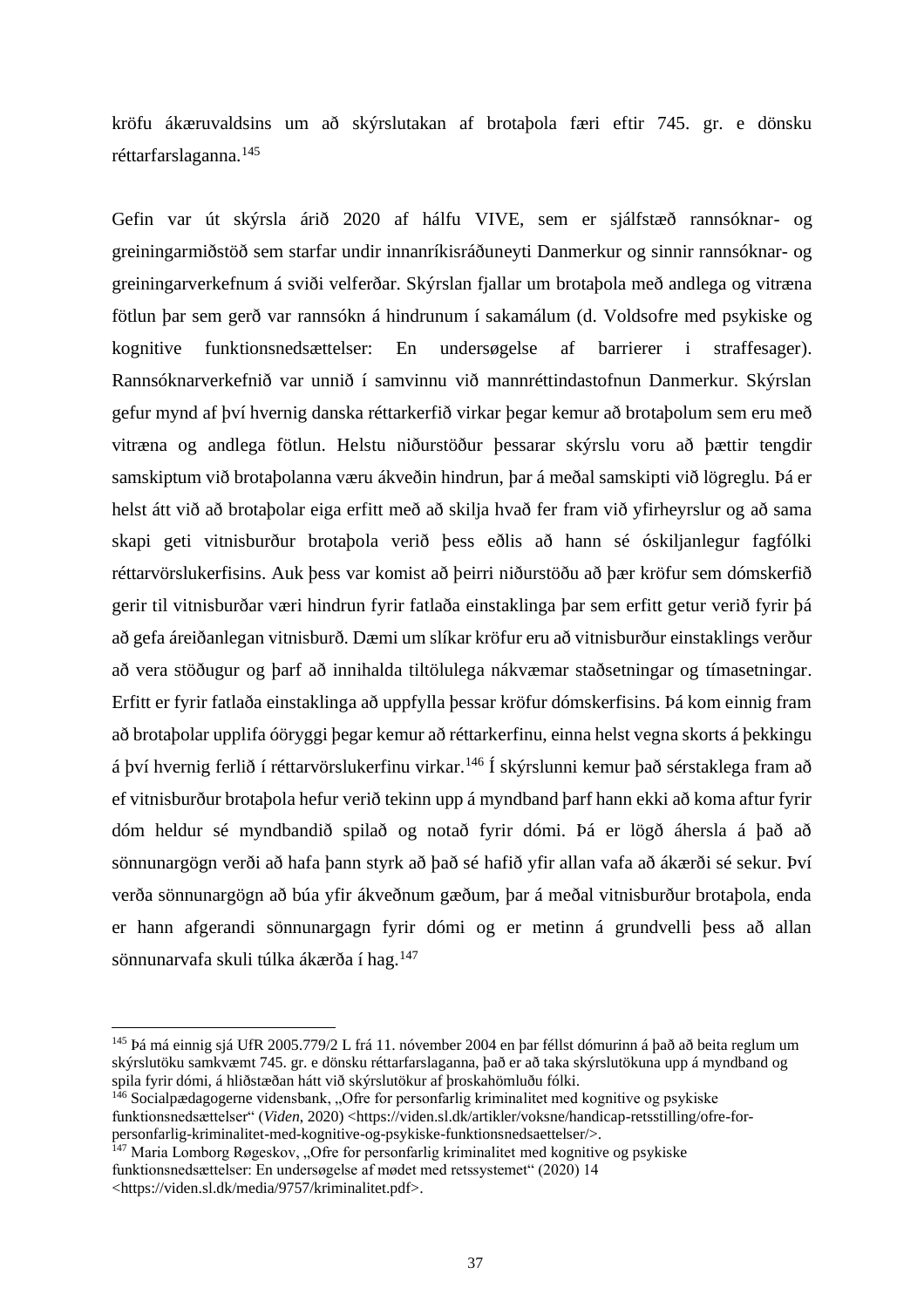## 5.4.3 Svíþjóð

Svíþjóð undirritaði samning Sameinuðu þjóðanna um réttindi fatlaðs fólks í desember 2008 og fullgilti hann í byrjun árs 2009.<sup>148</sup> Í sænsku réttarfarslögunum nr. 1942:740 (s. Rättegångsbalken) er að finna heimild til að taka skýrslutöku upp í hljóði og mynd, sbr. 14. gr. 35. kafla laganna. Heimild þessi er alla jafna notuð þegar um er að ræða brotaþola með þroskahömlun og ef þroskahömlun viðkomandi er þess eðlis að brotaþoli getur ekki gefið skýrslu við aðalmeðferð máls fyrir dómi, og er þess í stað upptakan spiluð fyrir dómi. Ríkissaksóknari Svíþjóðar hefur gefið út handbók fyrir ákærendur um meðferð brotaþola (s. Bemötande av brottsoffer) en hún var gefin út í febrúar 2012 og síðan uppfærð í júní 2016. Í þessari handbók er meðal annars að finna ýmsar leiðbeiningar um hvernig standa skuli að málum þegar um ræðir fatlaða brotaþola. Til að mynda fjallar kafli 7.5 í handbókinni sérstaklega um brotaþola með fötlun og hvernig rannsókn slíkra mála skuli fara fram. Þar kemur meðal annars fram mikilvægi þess að vita hvers konar fötlun brotaþolinn er með og hvernig skuli aðlaga skýrslutökur að aðstæðum brotaþola. 149

Ekki er mikilli dómaframkvæmd til að tefla varðandi ákvæði 14. gr. 35. kafla sænsku réttarfarslaganna. Aðeins er um að ræða einn dóm þar sem reynir á ákvæðið og í því tilfelli var ekki um fatlaðan einstakling að ræða.

Árið 2007 gaf glæpavarnarráð Brå út skýrslu sem fjallar um ofbeldi gagnvart fötluðu fólki (s. Våld mot personer med funktionshinder). Skýrslan varpar ljósi á það að hvaða leyti dómskerfið er ábótavant er kemur að fötluðum brotaþolum auk þess sem þar er að finna ýmsar tillögur hvernig hægt sé að bæta stöðu fatlaðra innan kerfisins. Til að mynda er fjallað um það að lögreglan og dómsvaldið eigi að notast við aðferðir sem auka tækifæri fatlaðs fólks til að láta rödd sína heyrast, til dæmis með því að leyfa þeim að tjá sig á þann hátt er hentar þeim best. Í skýrslunni er mjög áberandi hversu mikið lagt er upp úr því að auka þurfi fræðslu og þekkingu þeirra er koma að fötluðum brotaþolum. Glæpavarnarráðið telur skort á þekkingu geta haft í för með sér að skýrslutökur fari ekki fram með fullnægjandi hætti eða jafnvel komið niður á

<sup>&</sup>lt;sup>148</sup> Myndigheten för delaktighet, "FN:s konvention om rättigheter för personer med funktionsnedsättning" (*Mfd*, 7. september 2020) <https://www.mfd.se/kunskap/manskliga-rattigheter/fn-konventionen/>.

 $149$  Utvecklingscentrum Göteborg, "Bemötande av brottsoffer – Handbok" (júní 2016) 21

<sup>&</sup>lt;https://www.aklagare.se/globalassets/dokument/handbocker/bemotande-av-

brottsoffer.pdf#\_\_utma=1.1348498648.1617666071.1617666071.1617666071.1&\_\_utmb=1.1.10.1617666071&  $\text{Lutmc}=1\&\text{Lutmx}=\&\text{Lutmx}=1.1617666071.1.1.\text{utmcsr}=google|utmccn=(organic|utmcm=d-organic|utmctr=(n-1)$ ot%20provided) $\&$  utmv=- $\&$  utmk=250695814>.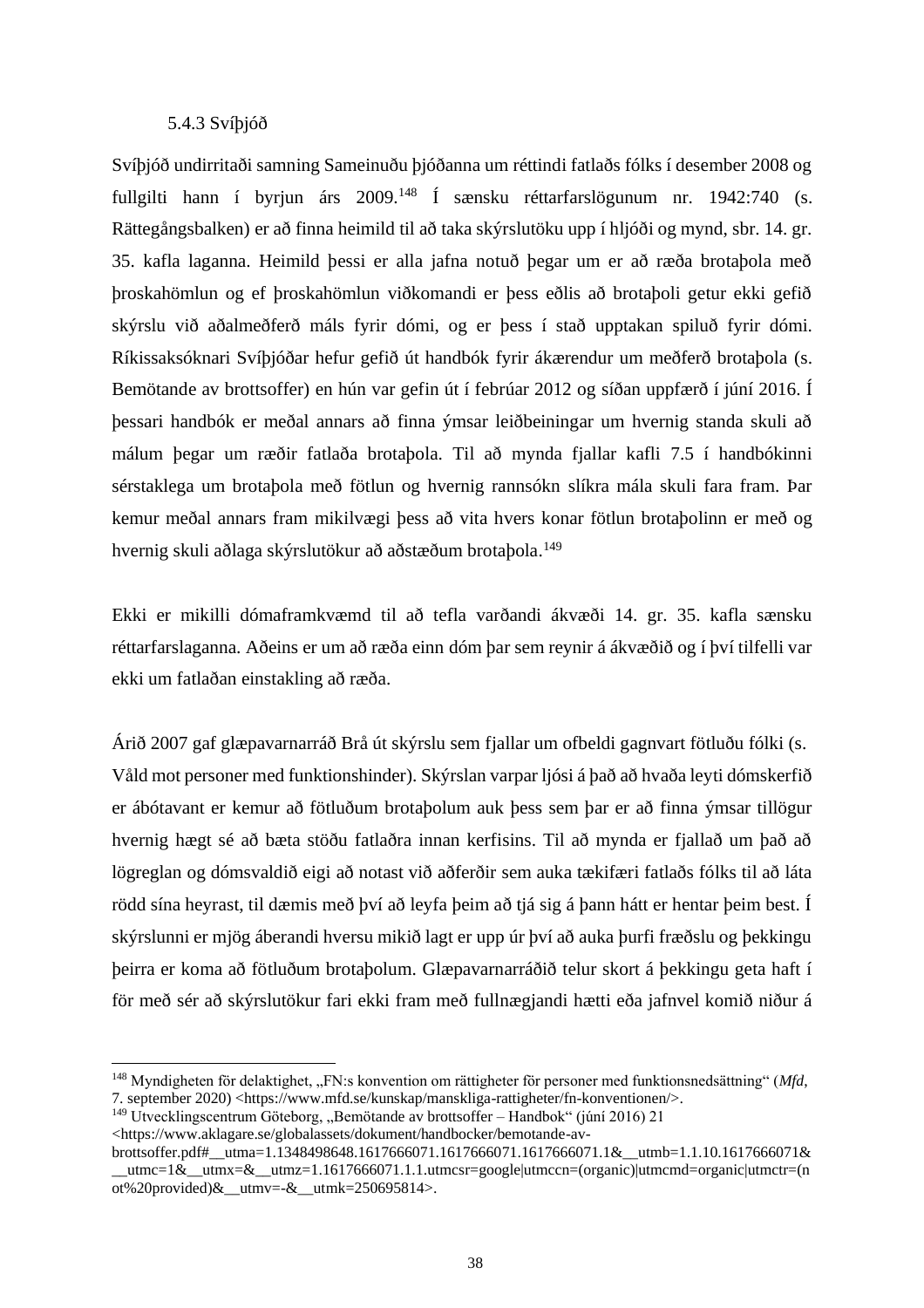sönnunarmati á trúverðugleika fatlaðs einstaklings og sé þar af leiðandi ranglega metinn.<sup>150</sup> Í skýrslunni er það gagnrýnt að dómsvaldið noti sömu viðmið til að meta trúverðugleika framburðar brotabola, óháð því hvort brotaboli sé fatlaður eða ekki.<sup>151</sup>

Í Advokaten, sem er eitt helsta lögfræðitímarit Svíþjóðar, er að finna umfjöllun um það hversu óljós réttindi viðkvæmra hópa er í réttarkerfinu. Þar kemur fram að löggjöf varðandi réttindi fólks sem er með geðsjúkdóma og þroskahömlun er mjög óljós, auk þess sem mikil vanþekking sé á því hvernig meðhöndla skuli mál þeirra í dómskerfinu. Þetta grundvallast af því að sænsk löggjöf er of almenn og þar af leiðandi er ekki ljóst hvaða rétt hver einstaklingur hefur, þar með talið fatlaðir einstaklingar. Þá er einnig fjallað um það að rannsóknir sýni að málshöfðanir í sakamálum sem varða misnotkun og kynferðislegt ofbeldi gagnvart einstaklingum með taugasjúkdóma væru marktækt færri heldur en í öðrum tilvikum, og er það talið sem merki um kerfisbundna annmarka.<sup>152</sup>

# **6. Sönnunarkröfur í sakamálum**

# **6.1 Hugtakið sönnunarkröfur og tilgangur þess**

Líkt og fram kemur í kafla 3.5 þá reynir hvað helst á sönnunarkröfur þegar kemur að mati dómara á sönnun, og þá hvaða sönnunarkröfur skuli gera hverju sinni. Það reynir þó líka á sönnunarkröfur við mat ákæranda á því hvort fyrir liggi nægileg sönnunargögn svo mál sé líklegt til sakfellis. Fer það mat ákæranda eftir því hvaða kröfur eru gerðar til sönnunar í viðkomandi brotaflokki, og ræður það mat því hvort gefin verði út ákæra eður ei. Hugtakið sönnunarkröfur felur í sér hvaða styrkleika sönnunargögn, sem lögð hafa verið fram og benda til sektar ákærða, verða að hafa svo þau leiði til sakfellingar, að teknu tilliti til þeirra sönnunargagna sem mæla gegn sekt ákærða. Sönnunarkröfur í sakamálum geta leitt til þess að atvik sem raunverulega áttu sér stað teljast ekki sönnuð, til dæmis þar sem skortur getur verið á sönnunargögnum sem renna stoðum undir framburð brotaþola.<sup>153</sup> Kveðið er á um það í 1. mgr. 109. gr. sml. að sönnunargögn skuli ekki vera vefengd með skynsamlegum rökum um að

 $150$  Brå – centrum för kunskap om brott och åtgärder mot brott, "Våld mot personer med funktionshinder nr. 2007:26" (2007) 13

<sup>&</sup>lt;https://www.bra.se/download/18.cba82f7130f475a2f1800010148/1371914725775/2007\_26\_vald\_mot\_person er\_med\_funktionshinder.pdf>.

 $151$  sama heimild 58–59.

<sup>152</sup> Kamilla Kvarntorp, "Oklart vilka rättigheter sårbara personer har i rättsprocessen" (*Advokatdagarna*, 2017) <https://www.advokaten.se/Tidningsnummer/2017/nr-9-2017-argang-83/oklart-vilka-rattigheter-sarbarapersoner-har-i-rattsprocessen/>.

<sup>153</sup> Hans Gammeltoft-Hansen (n. 61) 90.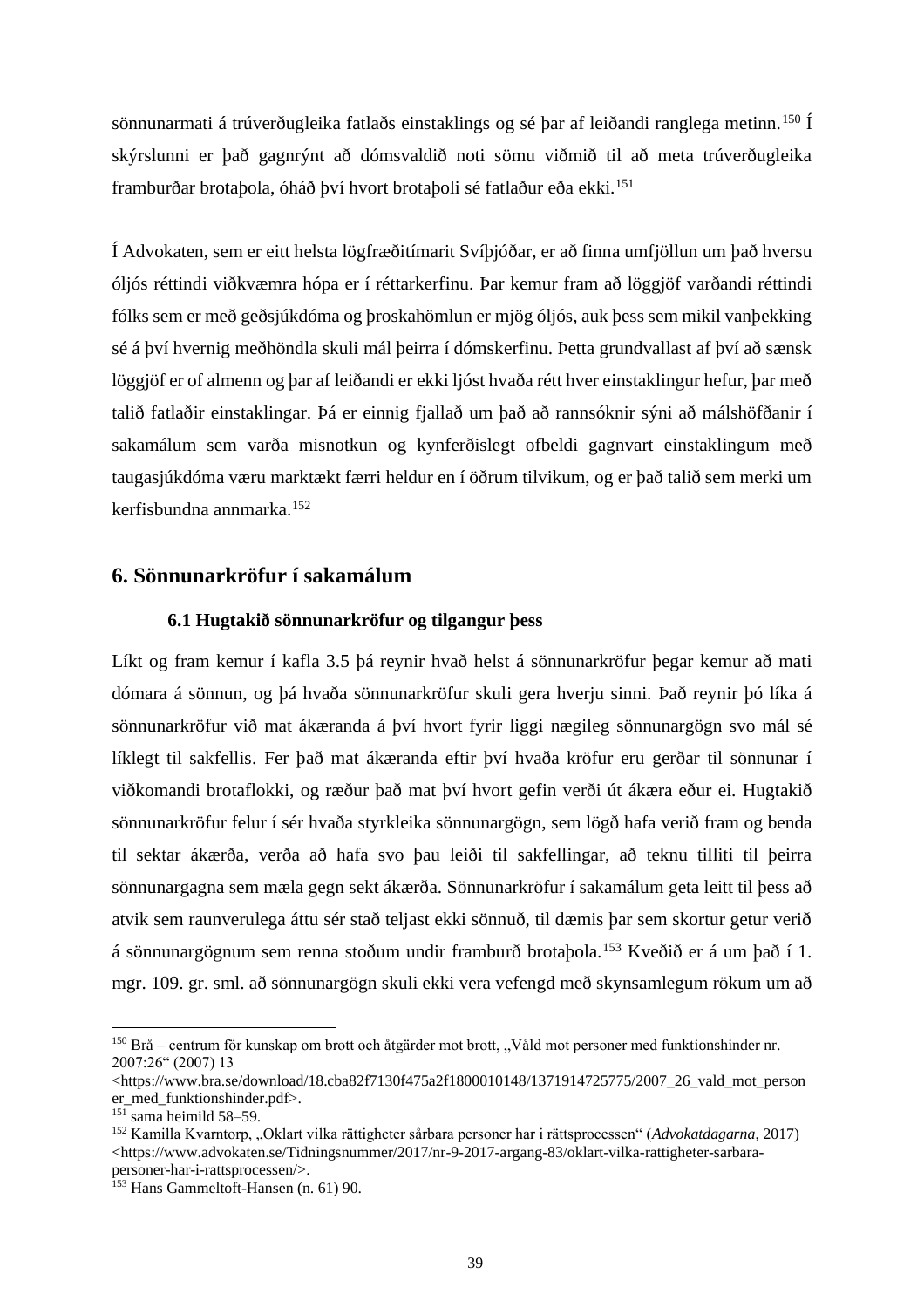hinn ákærði hafi í raun framið þann verknað er hann er borinn að sökum um. Síðan leiðir af 2. mgr. 70. gr. stjskr., sbr. 2. mgr. 6. gr. MSE að allan vafa varðandi sönnun skuli túlka ákærða í hag. Af þessu leiðir að ríkar sönnunarkröfur eru gerðar í sakamálum, enda mikið í húfi fyrir þann sem ákærður er fyrir refsiverðan verknað. Það kemur þó í hlut dómara í hverju máli fyrir sig að meta hvort ákæruvaldið hafi náð að fullnægja þeirri sönnunarbyrði er hvílir á þeim. <sup>154</sup> Í þessu sambandi má nefna dóm Hæstaréttar Íslands frá 11. febrúar 2010 í máli nr. 479/2009 en hann varpar ljósi á það hversu ríkar sönnunarkröfur eru gerðar í sakamálum. Í málinu var aðili ákærður fyrir kynferðisbrot gegn dreng. Framburður drengsins var metinn trúverðugur í héraðsdómi en hann var einn til frásagnar um ætluð atvik og aðdraganda þeirra. Hæstiréttur taldi hins vegar ekkert liggja fyrir í málinu, hvorki í vitnisburðum annarra né öðrum gögnum málsins, sem veitti viðhlítandi stuðning fyrir þeim sökum sem ákærði var borinn að í málinu. Var það því mat Hæstaréttar að framburður drengsins einn og sér nægði ekki, gegn eindreginni neitun ákærða, til þess að ákæruvaldið yrði talið hafa fullnægt þeirri sönnunarbyrði sem það ber. Á þeim grundvelli sýknaði Hæstiréttur ákærða af kröfum ákæruvaldsins.

Rökin að baki reglunni um sönnunarkröfur eru tvíþætt, annars vegar að koma í veg fyrir að saklausir verði dæmdir og hins vegar til þess að veita þjóðfélaginu ákveðna vernd gegn glæpum. Mikilvægt er að finna ásættanlegan milliveg á milli þessara tveggja sjónarmiða. Að dæma aldrei saklausan mann til refsinga er eitt æðsta boðorð réttarríkja og vegur þessi röksemd því þungt. Ljóst er því að því minni sönnunarkröfur sem gerðar eru því meiri líkur eru á að saklaus maður verður fundinn sekur fyrir brot er hann framdi ekki. Sömu rök eru til grundvallar þegar lög gera ráð fyrir hlutlægum refsingum eða þegar lög kveða á um líkur fyrir tiltekinni atburðarás. Ekki er þó ljóst að hvaða marki þessi framkvæmd er leyfileg, þar sem 2. mgr. 6. gr. MSE sker ekki úr um það.<sup>155</sup> Hægt er þó að líta til dóms Mannréttindadómstóls Evrópu í máli Salabiaku gegn Frakklandi nr. 10519/83 frá 7. október 1988 en þar kom fram að framkvæmd sem þessi geti talist heimil samkvæmt lögum en sé þó alltaf takmörkunum háð. Einnig kom fram að MSE leggi ekki bann við að gert sé ráð fyrir löglíkum, en þegar um refsingar sé að ræða skuli halda slíku innan hæfilegra marka.<sup>156</sup> Í íslenskri löggjöf er að finna nokkur ákvæði um hlutlæga refsiábyrgð en þau snúa þó flest öll að refsiábyrgð lögaðila. Vísast sem dæmi í þessu sambandi til II. kafla A almennra hegningarlaga þar sem finna má almenn ákvæði um refsiábyrgð lögaðila. Það er sjaldgæft að íslensk lög kveði á um hlutlæga refsiábyrgð

<sup>&</sup>lt;sup>154</sup> Jóhannes Sigurðsson og Þórir Júlíusson, "Hriktir í stoðum réttarríkis?" [2014] Tímarit lögfræðinga 118.

<sup>155</sup> Stefán Már Stefánsson (n. 2) 32.

<sup>156</sup> Salabaiku gegn Frakklandi (1988) Series A no 141.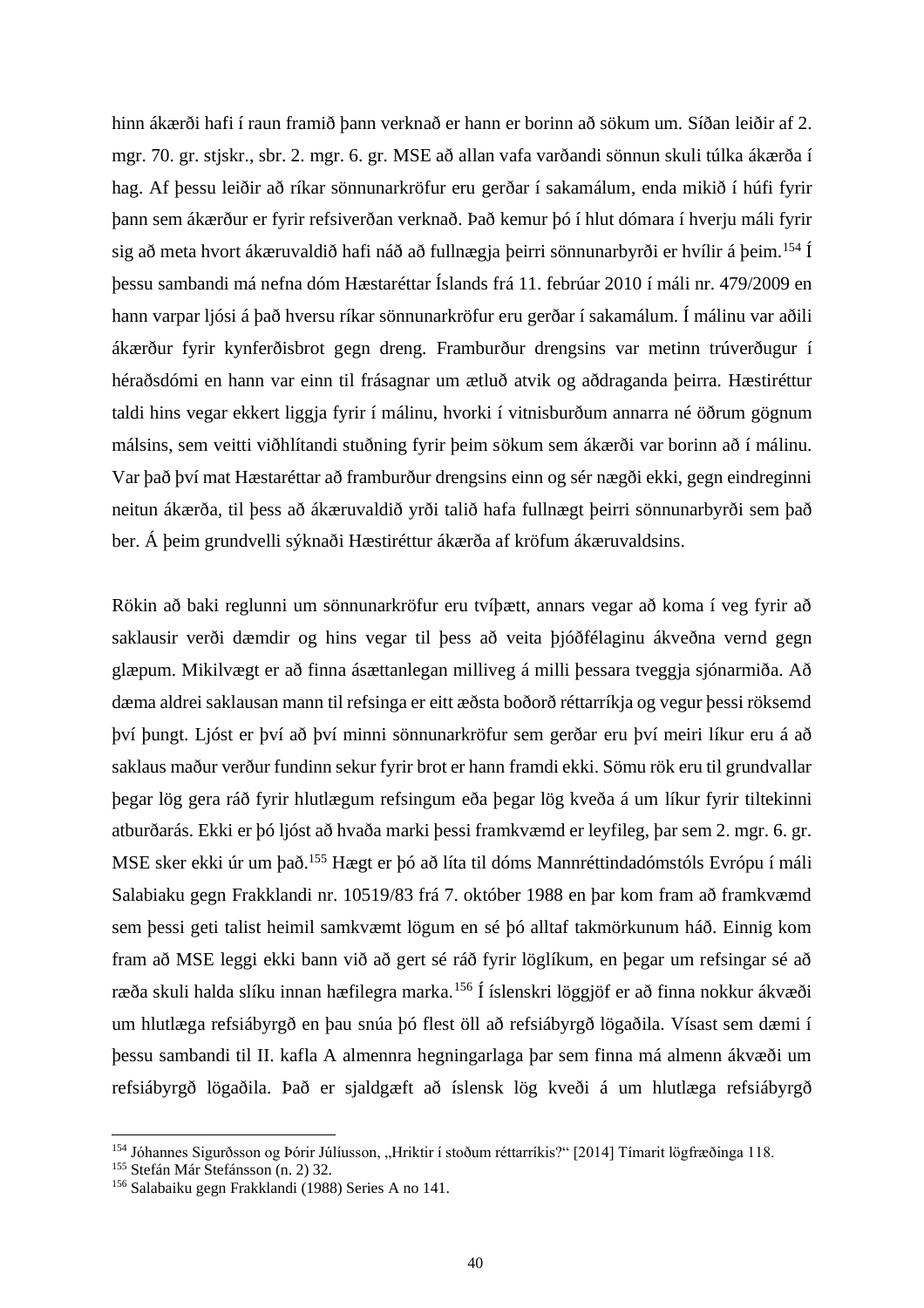einstaklinga, en það hefur þó reynt á það bæði á grundvelli ákvæða laga um stjórn fiskveiða og tollalaga.<sup>157</sup>

Ekki þarf að ríkja algjör vissa um sekt sakbornings um að hann hafi framið þann verknað er hann er borinn að sökum um, heldur er aðeins er gerð krafa um að skynsamleg rök vefengi ekki sekt hans. Í þessu sambandi má líta til dóms Hæstaréttar Íslands frá 19. október 2006 í máli nr. 420/2006 þar sem ákærði var sakfelldur fyrir að hafa flutt til landsins verulegt magn af vökva sem innihélt amfetamínbasa og brennisteinssýru. Ákærði hélt því fram í málinu að hann hefði verið í góðri trú um að flöskurnar innihéldu vín og vatn. Það var hins vegar mat dómsins að skýring ákærða á tilvist flasknanna í farangri hans væri með ólíkindum. Auk þess áleit dómurinn það ótrúlega tilviljun að flöskurnar innihéldu efni sem notuð væru saman til framleiðslu á amfetamíni í neysluformi. Í málinu var ekki hægt að sýna fram á með fullri vissu að framburður ákærða væri ósannur, en þar sem skýringar hans voru taldar mjög ólíklegar og í ljósi málsatvika og annarra gagna er lágu fyrir þá komst dómurinn að þeirri niðurstöðu að sakfella ákærða þar sem sekt hans var ekki talin vefengd með skynsamlegum rökum.

Meginreglan um ríkar sönnunarkröfur í sakamálum hefur marga ótvíræða kosti en einnig ákveðna galla. Ríkar sönnunarkröfur í sakamálum geta til dæmis leitt til ósamræmis á milli dómaframkvæmdar annars vegar og hins vegar þess raunveruleika sem þeim er ætlað að taka á sem veldur því að refsingar hafa ekki þau almennu varnaðaráhrif sem þeim er ætlað að hafa. Einnig kann sakborningur að vera í góðri stöðu til að halda sönnunargögnum leyndum eða til að afla sönnunargagna sem benda til þess að hann hafi ekki framið brot er hann framdi í raun og veru. Þetta á þó betur við suma brotaflokka en aðra, svo sem fíkniefnabrot. Einnig ber að geta að með ríkum sönnunarkröfum er ekki tekið það tillit til brotaþola sem myndi teljast æskilegt. Þrátt fyrir þessa galla er meginreglan langt frá því að vera á undanhaldi, enda góð og gild rök sem liggja á baki henni sem hafa haldist í tímans rás.<sup>158</sup>

<sup>&</sup>lt;sup>157</sup> Eiríkur Tómasson, "Saklaus uns sekt er sönnuð: hvað felst í fyrirmælum 2. mgr. 6. gr. Mannréttindasáttmála Evrópu, sbr. 2. mgr. 70. gr. stjórnarskrárinnar?" [2002] Afmælisrit til heiðurs Gunnari G. Schram sjötugum, 20. febrúar 2001 136.

<sup>158</sup> Stefán Már Stefánsson (n. 2) 33.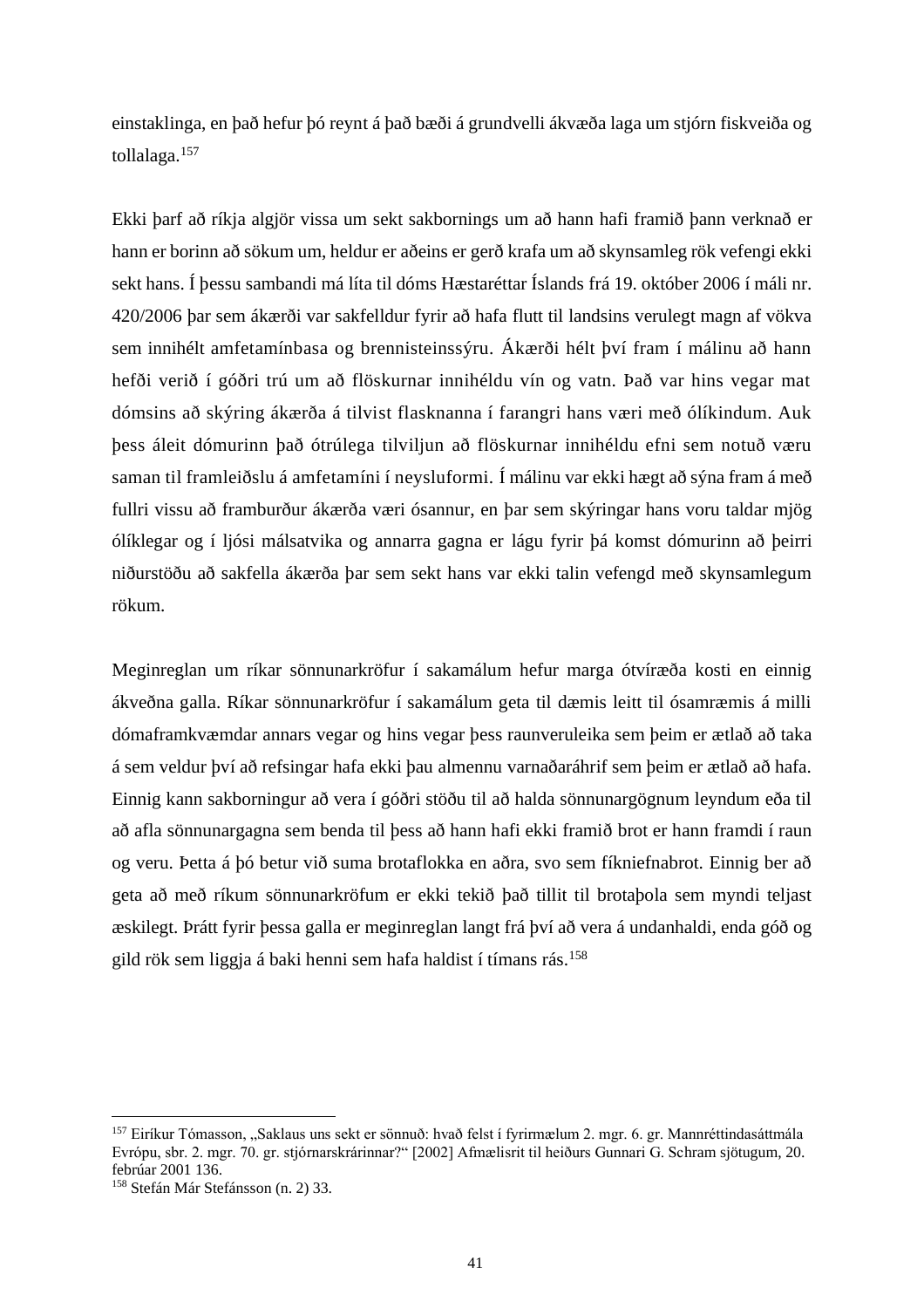#### **6.2 Mismunandi sönnunarkröfur eftir brotaflokkum**

Sönnunarkröfur í sakamálum geta verið misstrangar eftir brotaflokkum. Ríkari sönnunarkröfur eru til dæmis gerðar í alvarlegum brotum líkt og morðmálum heldur en í einföldu umferðarlagabroti.<sup>159</sup> Minni sönnunarkröfur eru því almennt gerðar til minni háttar brota.<sup>160</sup> Rökin að baki meginreglunum um sönnunarbyrði og sönnunarkröfur hafa ekki sömu þýðingu í minni háttar brotum líkt og þegar um er að ræða alvarleg brot. 161

Sum sakamál hafa þá sérstöðu að öflun sönnunargagna er sérstaklega erfið. Í því sambandi má sem dæmi nefna skipulagða glæpastarfsemi í tengslum við fíkniefni og fjármál, bæði innlenda sem erlenda. Í þeim málum reynist öflun sönnunargagna oft erfið þar sem vitni þora oft og tíðum ekki að tjá sig af hættu við tilteknar afleiðingar. Sama gildir um ýmis kynferðisbrotamál, en í þeim málum getur þetta vandamál einnig verið uppi þar sem oft er ekki um nein önnur bein sönnunargögn til að styðjast við í málinu heldur en framburðarskýrslur aðila. Algengt er því í kynferðisbrotamálum að óbein sönnunargögn, svo sem framburður skyldmenna, kennara, nágranna sem og annarra eru lögð fram til stuðnings við þau fátæklegu sönnunargögn sem fyrir liggja þó svo skýrslur þeirra lúti ekki að verknaðinum sjálfum. <sup>162</sup> Vísast hér til dóms Hæstaréttar Íslands frá 20. október 2005 í máli nr. 148/2005 þar sem aðili var sakfelldur fyrir kynferðisbrot gegn barni. Jón Steinar Gunnlaugsson þáverandi hæstaréttardómari skilaði áhugaverðu sératkvæði í dóminum þar sem kemur orðrétt fram:

Líklega eru vandfundin dæmi um að dómstólar hafi sakfellt ákærða menn fyrir refsiverð brot á slíkum grundvelli í öðrum flokkum afbrota. Þessu virðist ráða sú aðstaða að sönnunarfærsla um brot er jafnan erfið í málum af þessu tagi og svo hitt að brot, ef sönnuð eru, teljast án nokkurs vafa svívirðileg að almenningsáliti, [...]. Þessi aðstaða getur ekki að réttum lögum valdið því að sakborningar séu sviptir þeirri mannréttindavernd sem fyrrgreindum lagareglum um sönnunarfærslu í sakamálum er ætlað að tryggja þeim. Er með öllu óheimilt að láta þessar aðstæður valda því að farið sé svo með sönnunarbyrði sem héraðsdómur gerir hér, að snúa henni við og leggja á ákærða að hnekkja framburði þess sem á hann ber sakir.

Í sératkvæðinu hélt Jón Steinar því fram að sakfelling ákærða í héraðsdómi hafi eingöngu verið byggð á vitnisburði brotaþola. Hann taldi niðurstöðu héraðsdóms um sönnunargildi munnlegs

<sup>159</sup> Bogi Nilsson (n. 27) 342.

<sup>160</sup> Í þessu sambandi má sjá ákvæði 161. gr., 2. mgr. 163. gr. og 1. mgr. 164. gr. sml. en þau gefa sterka vísbendingu um að vægari kröfur séu gerðar til sönnunar og þar af leiðandi sé minni sönnunarbyrði í minni háttar brotum.

<sup>161</sup> Stefán Már Stefánsson (n. 2) 45.

<sup>162</sup> sama heimild.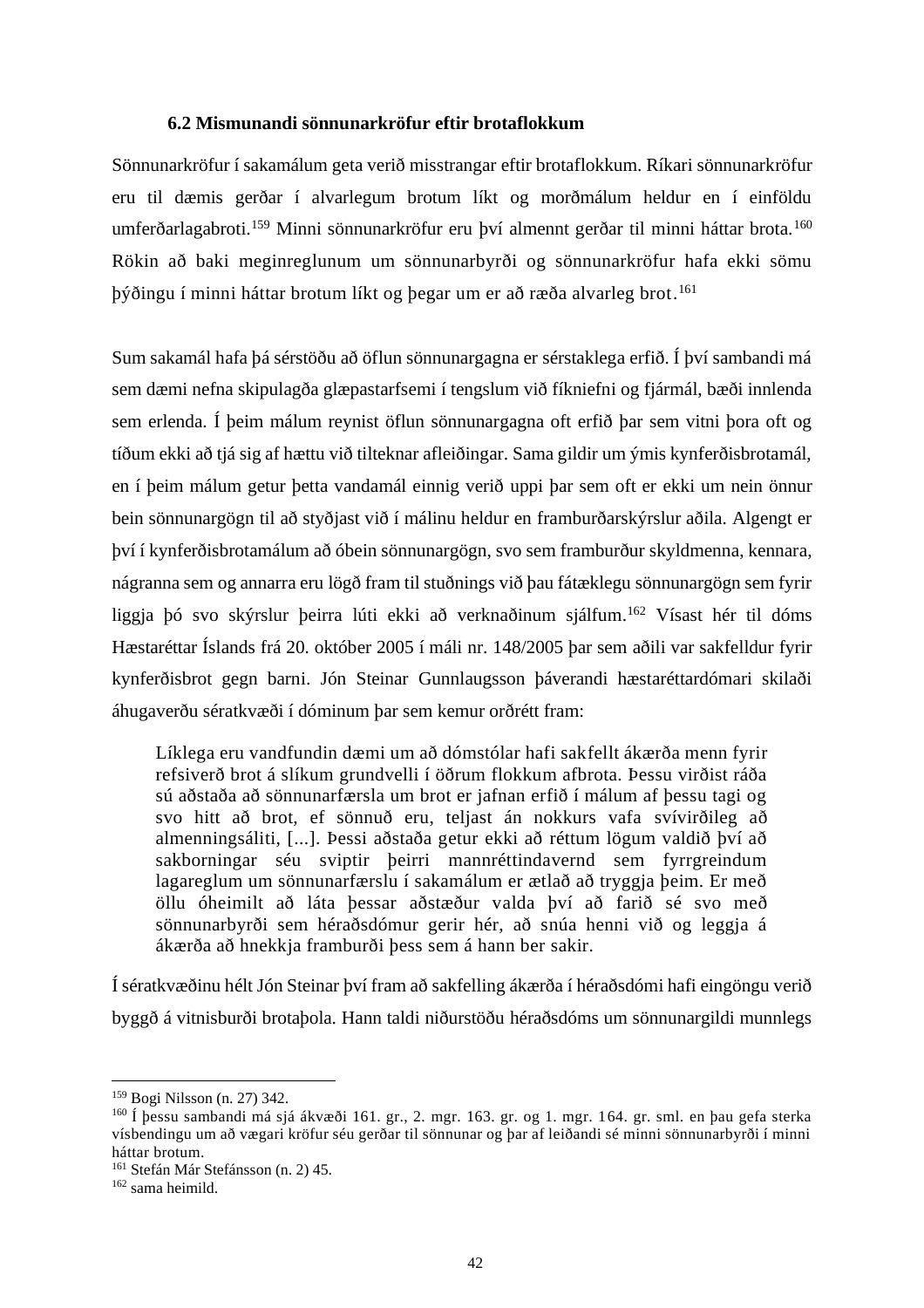framburðar brotaþola hafa að einhverju leyti verið ranga og ósannað að ákærði hafi gerst sekur um þá háttsemi er honum var gefin að sök. Af lestri dómsins verður hins vegar ráðið að til grundvallar niðurstöðunni voru töluvert af óbeinum sönnunargögnum, svo sem framburður vitna og skýrsla sálfræðings sem studdu frásögn brotaþola. Meirihluti Hæstaréttar horfði því til þessara óbeinu sönnunargagna sem talin voru byggja undir trúverðugleika framburðar brotaþola.

Eins og fram kom í kafla 3.1 hófst ritdeila á milli þeirra Jón Steinars Gunnlaugssonar og Eiríks Tómassonar í kjölfar þessa dóms. Þeir deildu meðal annars um hvort slakað hafi verið á sönnunarkröfum í kynferðisbrotamálum. Því hélt Jón Steinar meðal annars fram, það er að segja að dómstólar hafi slakað á sönnunarkröfum svo um munaði í þessum brotaflokki. Hann vísaði til nokkurra dóma Hæstaréttar Íslands máli sínu til stuðnings,<sup>163</sup> sem dæmi um áfellisdóma í kynferðisbrotamálum þar sem hann taldi sönnunarfærslur hafa verið afar veikar. <sup>164</sup> Eiríkur Tómasson var hins vegar ósammála þessari staðhæfingu Jón Steinars, og hélt því fram að sönnunarstaðan í þessum málum væri oft aðeins frábrugðin því sem sést í öðrum sakamálum. Af þeim sökum taldi Eiríkur vandmeðfarið að bera saman sönnunarkröfur í þessum málum saman við þær sönnunarkröfur sem gerðar væru í öðrum brotategundum. Auk þess taldi hann að ekki væri hægt að sjá af dómum Hæstaréttar að slakað hafi verið á sönnunarkröfum í þessum brotaflokki, svo um munaði, síðustu 10-15 árin. 165

Of strangar sönnunarkröfur í ákveðnum brotaflokkum geta haft þær afleiðingar að réttarkerfið virki hreinlega ekki eins og æskilegt væri og veiti ekki þá refsivernd sem refsilögum er ætlað að gera. Þó standa veigamikil rök gegn því að slaka á sönnunarkröfum. Það sem skiptir höfuðmáli, þegar kemur að sönnunarkröfum, er að ákæruvaldið ber sönnunarbyrði fyrir þeim brotum er sakborningi er gefin að sök og að saklausir menn skulu ekki vera dæmdir.<sup>166</sup> Því er nauðsynlegt að fara ákveðinn milliveg sem tekur til beggja bessara sjónarmiða til að tryggja skilvirkni réttarvörslukerfisins.

<sup>&</sup>lt;sup>163</sup> Jón Steinar vitnar í grein sinni "Mál af þessu tagi" í eftirfarandi dóma Hæstaréttar Íslands þessu til stuðnings: mál nr. 454/2001, 138/2003, 148/2005, 44/2006 og 243/2006.

<sup>&</sup>lt;sup>164</sup> Jón Steinar Gunnlaugsson, "Mál af þessu tagi" [2008] Tímarit lögréttu 103-104.

<sup>&</sup>lt;sup>165</sup> Eiríkur Tómasson, "Eiga sérhagsmunir að vera rétthærri almannahagsmunum?" [2008] Úlfljótur 385.

<sup>166</sup> Stefán Már Stefánsson (n. 2) 45–46.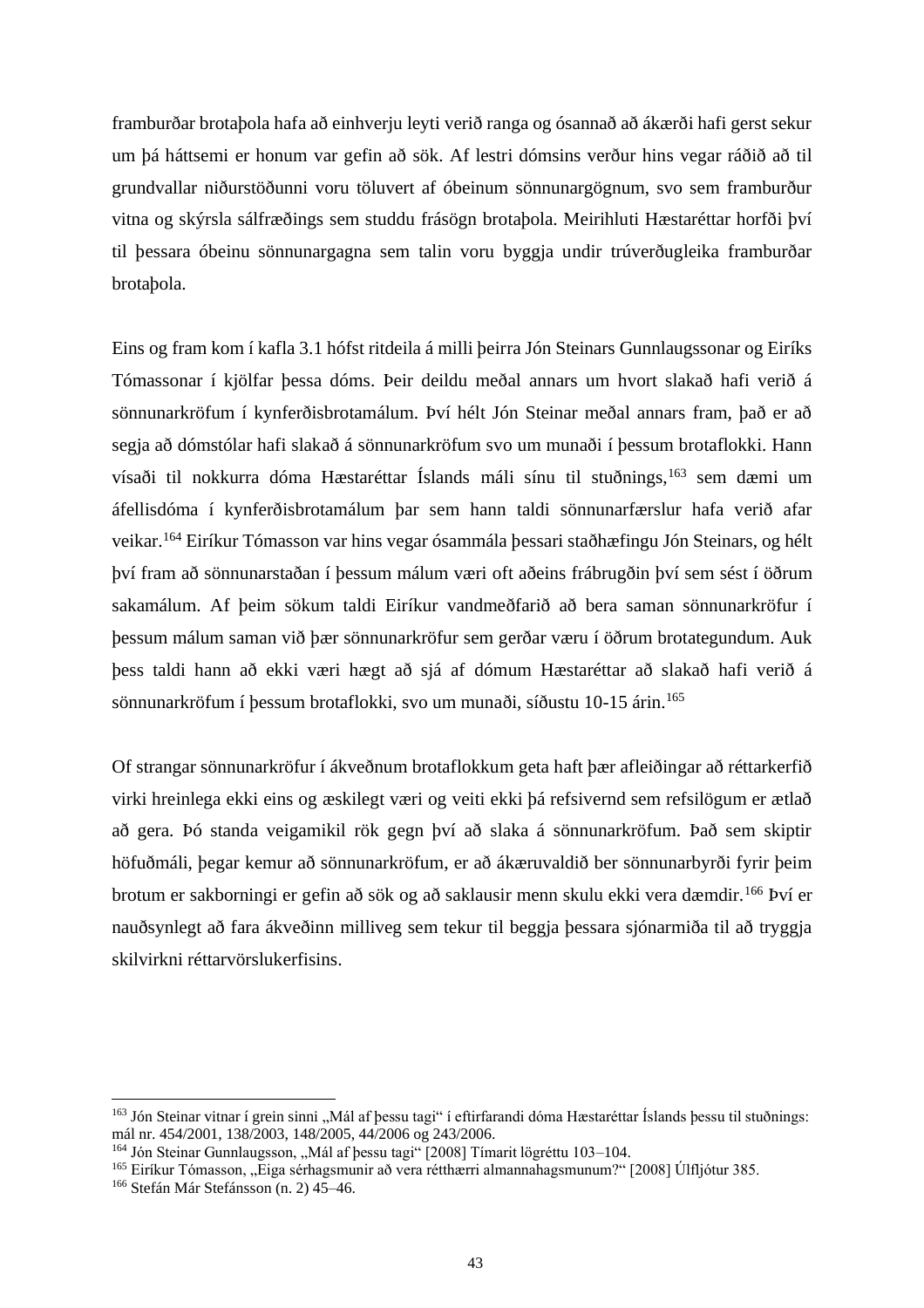# **7. Hvaða sönnunarkröfur eru gerðar þegar fatlaðir eiga í hlut?**

Eins og fram hefur komið er markmiðið með höfðun sakamáls að leiða hið sanna og rétta í ljós, svo hægt sé að taka efnislega rétta ákvörðun um sekt eða sýknu ákærða, og refsingu ef sekt hans telst sönnuð. Sönnun hefur því gríðarlegt vægi í sakamálum, þar sem niðurstaða um sekt eða sýknu ræðst ætíð af sönnun. Sönnunarbyrðin hvílir á ákæruvaldinu og kemur það því í þeirra hlutverk að færa fyrir dóminn sönnur á því hvað hið sanna og rétta sé í hverju máli fyrir sig. Almennt eru gerðar ríkar sönnunarkröfur í sakamálum, en þó þarf ekki að liggja fyrir algjör vissa um sekt ákærða, en gerð er sú krafa til sönnunar að sönnunargögn er lúta að sekt ákærða séu þess eðlis að ekki sé unnt að vefengja þau með skynsamlegum rökum. Tegund, efni og vægi sönnunargagna sem kunna að vera lögð til grundvallar sönnunar í sakamálum geta verið mjög mismunandi. Fer það til dæmis eftir því um hvaða brotaflokk ræðir auk annarra atviksbundinna aðstæðna sem kunna að vera fyrir hendi. Við dómarannsóknina varð það ljóst að kynferðisbrot gegn fötluðum eru með algengustu ofbeldisbrotunum gegn þessum viðkvæma hópi, enda eru fatlaðir einstaklingar í mun meiri hættu á að verða fyrir kynferðisbrotum en ófatlaðir.<sup>167</sup> Sá brotaflokkur býr yfir þeirri sérstöðu að öflun sönnunargagna getur reynst sérstaklega erfið þar sem oft og tíðum er lítið sem ekkert um bein sönnunargögn til að styðjast við. Sönnunargögn í málum af þessum toga einkennast því að miklu leyti af óbeinum sönnunargögnum og framburði brotaþola og vitna, og þar af leiðandi ræðst niðurstaða dómstóla iðulega af mati á sönnunargildi munnlegs framburðar fyrir dómi. Það sem einkennir svo þá dóma sem til skoðunar eru í ritgerð þessari er að brotaþolarnir eru með einhvers konar fötlun, en það hefur lengi gætt þess sjónarmiðs að fatlaðir séu óáreiðanleg vitni og því þurfi að gæta varúðar við að leggja framburð þeirra til grundvallar sakfellingu. Eins og fjallað er um hér að ofan, í kafla 5.2, eru fatlaðir einstaklingar oft leiðitamir, undanlátssamir og vilja oft þóknast spyrjandanum. Sú staðreynd að brotaþoli sé fatlaður gerir því sönnunarstöðuna oft og tíðum enn meira krefjandi þar sem leggja þarf meira upp úr því að ná fram góðum framburði hjá brotaþola og dómurinn þarf að geta lagt mat á framburð hans með tilliti til þeirrar fötlunar sem um ræðir.

Í þessum kafla verður reynt að varpa ljósi á það hvaða sönnunarkröfur eru gerðar í sakamálum þegar um er að ræða fatlaða brotaþola, það er hvort gerðar séu sömu kröfur og almennt þegar ófatlaðir eiga í hlut. Þá verður skoðað sérstaklega hvort þróun hafi átt sér stað í þá átt að slakað hafi verið á sönnunarkröfum í þessum málum eða hvort rök standi

 $167$  Ríkissaksóknari (n. 69) 5.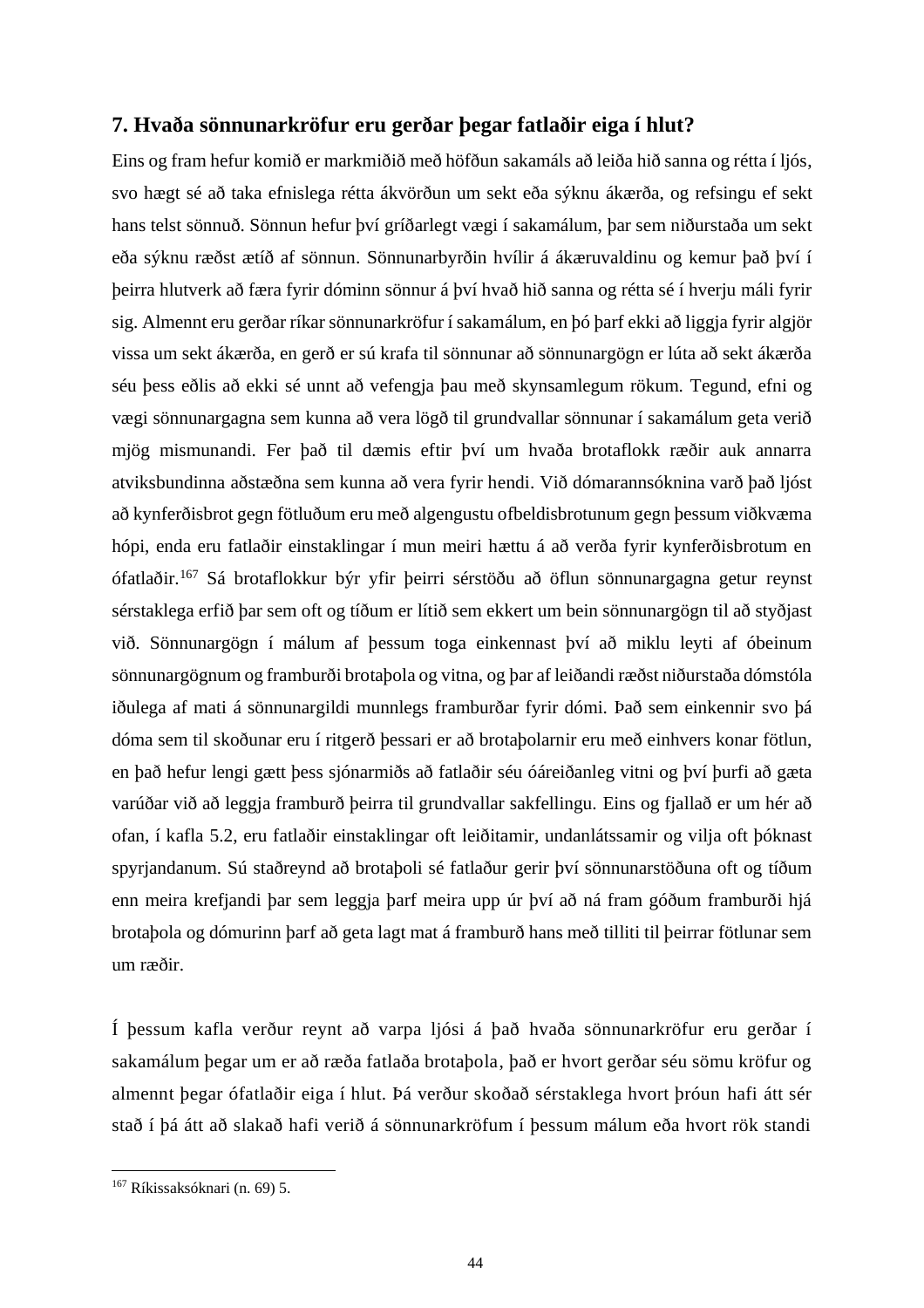til þess. Verður það gert með dómarannsókn og bornir saman dómar þar sem málsatvik eru lík og rekin þau atriði sem virðast hafa hvað mest áhrif á sönnunarmatið. Svo ályktanir sem dregnar verða af dómunum séu marktækar var afráðið að takmarka athugunina við dóma Landsréttar og Hæstaréttar Íslands sem varða ofbeldisbrot gegn fötluðum frá 10. mars 1999, en þá var lögum um meðferð opinberra mála nr. 19/1991 breytt<sup>168</sup> og fram til apríl 2021. Breytingarnar sem gerðar voru á lögunum þann 10. mars 1999 voru þess eðlis að lögfest voru flest þau ákvæði sem hafa verið hvað mest til skoðunar í ritgerð þessari, en þau ákvæði eru 59. gr., 111. gr. og 123. gr. sml. og fjalla um skýrslutökur. Ákvæði þessi fóru svo að mestu leyti óbreytt inn í lög um meðferð sakamála þegar þau voru lögfest þann 12. júní 2008, en þó voru um smávægilegar breytingar að ræða. Ekki er hægt að leita upp dóma þar sem ákært var fyrir ofbeldisbrot gegn fötluðum út frá réttarákvæði þar sem engu slíku er til að dreifa. Við dómarannsóknina var því unnið eftir ákveðnum leitarorðum, en þau orð voru "fötlun", "þroskahömlun", "einhverfa" og "geðsjúkdómar". Þá voru helstu ofbeldisbrotin skoðuð en þau eru kynferðisbrot, nauðgun, ofbeldi og líkamsárás og að lokum nauðung. Allir þeir dómar sem komu upp út frá framangreindum leitarskilyrðum voru skoðaðir en svo umfangsmikilli athugun er ekki unnt að gera tæmandi skil hér. Málin voru því flokkuð eftir þeim atriðum sem höfðu áhrif á sönnunarkröfurnar og valdir dómar reifaðir, en vísað til annarra um þau atriði sem eru til skoðunar hverju sinni. Því er ekki um tæmandi rannsókn að ræða en hún varpar þó ljósi á hvaða sönnunarkröfur eru gerðar í málum af þessum toga.

Þá vill höfundur koma því á framfæri að í kafla þessum er notast á við þá hugtakanotkun um fatlanir sem notuð er í þeim ákærum og dómum sem eru hér til skoðunar. Sú hugtakanotkun kann þó ekki að samræmast þeim hugtökum sem hagsmunasamtök og samningur Sameinuðu þjóðanna um réttindi fatlaðs fólk nota.

# **7.1 Atriði sem hafa áhrif á sönnunarkröfurnar**

## 7.1.1 Ákærði játar hátternislýsingu en neitar sök í málinu

Dómarannsóknin leiddi enga játningardóma í ljós, þar sem ákærði játar sök skýlaust. Hins vegar voru fáeinir dómar þar sem ákærði játaði hátternislýsingu, að heild eða að hluta, en neitaði þó sök í málinu, og verður fjallað sérstaklega um þá dóma hér. Þeir dómar eiga það sammerkt að um kynferðisbrot eru að ræða þar sem ákærði játar að hafa haft einhver

<sup>168</sup> Lög um breytingu á lögum um meðferð opinberra mála, nr. 19/1991, með síðari breytingum, nr. 36/1999.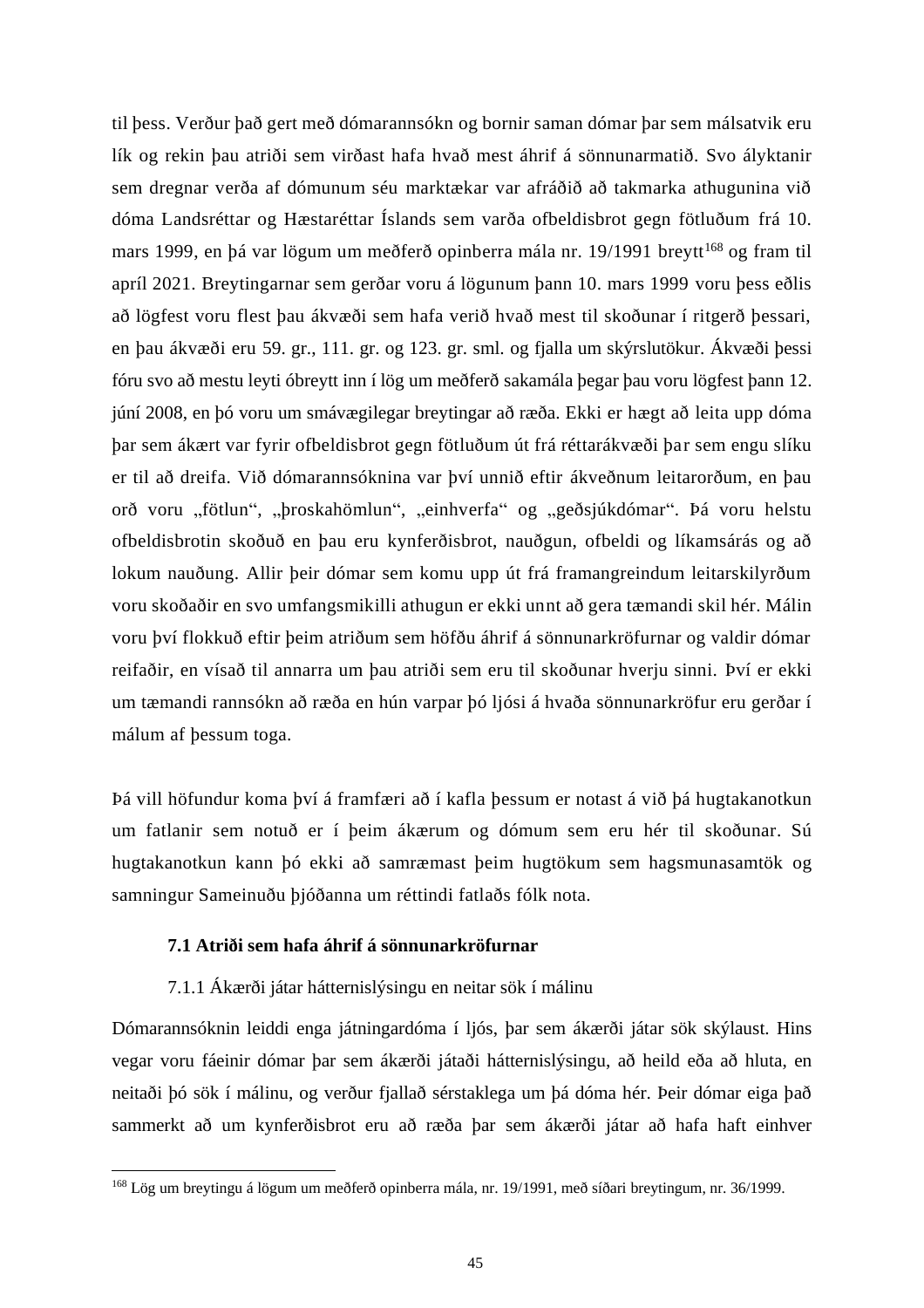kynferðisleg samskipti við hinn fatlaða brotaþola, en neitar að hafa nýtt sér annmarka brotaþola til að ná þeim kynferðislegum samskiptum fram. Sönnunarstaðan í þessum dómum snýr því að miklu leyti að því hvort fötlun brotaþola hafi verið þess eðlis að brotaþolarnir gátu ekki veitt samþykki til einhvers konar kynferðislegra samskipta sem og athafna. Dómarnir verða skoðaðir með sérstöku tilliti til þess hvaða sönnunarkröfur séu gerðar í hverju máli fyrir sig þar sem játning á hátternislýsingu liggur fyrir og hvaða áhrif það hefur fyrir úrslit málsins. Þetta verður skoðað með hliðsjón af því að brotaþolarnir séu fatlaðir og athugað verður hvort það hafi einhver áhrif við úrslit málsins.

Í dómi Hæstaréttar Íslands frá 28. maí 2003 í máli nr. 47/2003 var ákærði sakfelldur fyrir kynferðisbrot gagnvart brotaþola með því að hafa notfært sér þroskahömlun hennar til að hafa við hana samræði sem hún gat ekki spornað við sökum andlegra annmarka. Ákærði viðurkenndi að hafa haft samræði við brotaþola en lýsti sig saklausan þar sem hann hélt því fram að hann hefði ekki notfært sér þroskahömlun og andlega annmarka brotaþola til að ná fram vilja sínum, líkt og greindi í ákæru. Þá hélt hann því fram að kynferðismökin hefðu verið með fullum vilja brotaþola. Í álitsgerð sálfræðings kom fram að brotaþoli væri með þroskahömlun. Þá lá einnig fyrir vottorð kvensjúkdómalæknis er framkvæmdi læknisskoðun á brotaþola eftir meint brot en samkvæmt því voru engin áverkamerki á brotaþola. Fyrir héraðsdómi var framburður brotaþola talinn vera áreiðanlegur og trúverðugur í alla staði þó hann hafi ekki verið alveg hnökralaus en það var talið skýrast af þroskahömlun brotaþola. Þar af leiðandi þótti ekki varhugavert að leggja framburð brotaþola til grundvallar í málinu, enda framburður ákærða talinn að sama skapi vera ótrúverðugur, en hann meðal annars breytti framburði sínum milli skýrslna. Þá var það mat dómsins að engum meðalgreindum manni, gæti blandast hugur um að brotaþoli væri greindarskert, þar sem útlit hennar, framkoma og orðfæri bæri það ótvírætt með sér. Var það því niðurstaða dómsins að það væri hafið yfir skynsamlegan vafa að ákærði hafi notfært sér andlega annmarka brotaþola til að hafa við hana samræði, og var hann því sakfelldur.

Áhugavert er í dómi þessum hversu mikið dómurinn leggur upp úr eigin mati á fötlun brotaþola. Niðurstaða dómsins byggði að miklu leyti á skoðun á myndbandsupptöku og skýrslu brotaþola fyrir dómi, þó svo einhver gögn lágu til grundvallar um fötlun brotaþola. Er því ekki að sjá af lestri dómsins að gerðar hafi verið strangar kröfur til sönnunargagna um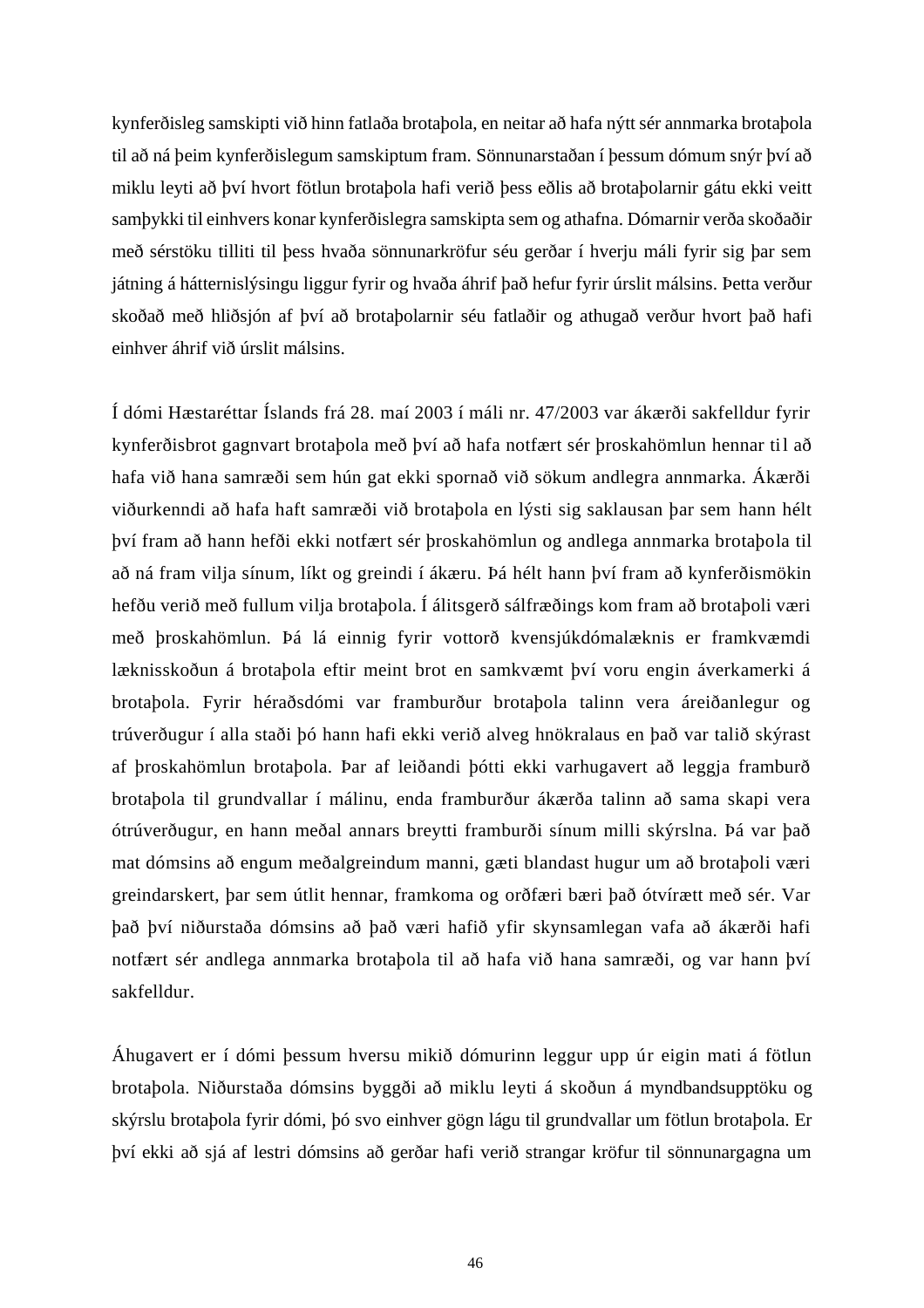fötlun brotaþola, þar sem hún var talin það augljós að hvaða meðalgreindur maður hefði átt að gera sér grein fyrir annmörkum brotaþola.

Annað sambærilegt mál er dómur Hæstaréttar Íslands frá 31. maí 2007 í máli nr. 666**/**2006 en þar var ákærði sakfelldur fyrir kynferðisbrot gagnvart þroskahömluðum starfsmanni á hæfingarstöð fyrir fatlaða einstaklinga, með því að hafa tvisvar sinnum haft við hana samræði og notfært sér að hún gat ekki spornað við verknaðinum sökum andlegra annmarka. Ákærði viðurkenndi hátternislýsinguna, líkt og í ákæru greindi, en kvað samfarirnar hafa verið með fullu samþykki brotaþola og hélt því þar af leiðandi fram að hann hefði ekki notfært sér þroskahömlun hennar. Brotaþoli greindi í meginatriðum eins frá brotunum hjá félagsráðgjafa, lögreglu, lækni og fyrir dómi. Var það álit dómsins að framburður hennar hafi verið trúverðugur og borinn fram af mikilli einlægni um það hvernig atburðarásin var og að hún hafi reynt að koma í veg fyrir brot ákærða með því að neita honum. Þá lá til grundvallar í málinu vitnisburður sálfræðings sem og læknisvottorð um þroska og heilbrigðisástand brotaþola en þar kom meðal annars fram að auðvelt væri að notfæra sér andlega annmarka brotaþolans. Auk þess lá til grundvallar vottorð læknis þar sem fram kom að engir áverkar hafi verið á brotaþola eftir meint brot. Við mat á sönnunargildi framburðar ákærða var litið til þess að hann breytti fyrsta framburði sínum hjá lögreglu við síðari yfirheyrslu hjá lögreglu og fyrir dómi, og var það talið rýra nokkuð trúverðugleika framburðar hans. Ákærði hélt því fram, við síðari yfirheyrslur, að samfarirnar hefðu verið að hennar frumkvæði, en brotaþoli þverneitaði fyrir að hafa sýnt ákærða kynferðislegan áhuga. Dómurinn taldi því ekkert fram komið sem renndi stoðum undir þá staðhæfingu ákærða. Niðurstaða dómsins var að ákærða hefði ekki geta dulist að brotaþoli væri þroskahömluð og því hafi honum hlotið að vera ljóst að hún hefði ekki yfir að ráða andlegum styrk til að standast þrýsting um kynmök af hálfu manns er hún treysti, enda kváðu gögn málsins á um að fötlun brotaþola væri alvarleg og augljós. Var ákærði því sakfelldur fyrir þá háttsemi er honum var gefin að sök í ákæru.

Af þessum dómi verður ekki annað ráðið en að rétturinn hafi talið framburð brotaþola sem og þau óbeinu sönnunargögn sem lágu til grundvallar uppfylla þær kröfur sem gerðar eru til sönnunar, þar sem það var talið nægilegt til sakfellingar. Enda leggur dómurinn áherslu á það að ekkert í málinu hafi rennt stoðum undir staðhæfingu ákærða um þann hluta málsins er orð hans stóð gegn orðum brotaþola. Varð því sú staða uppi í málinu að ákærði hefði þurft að færa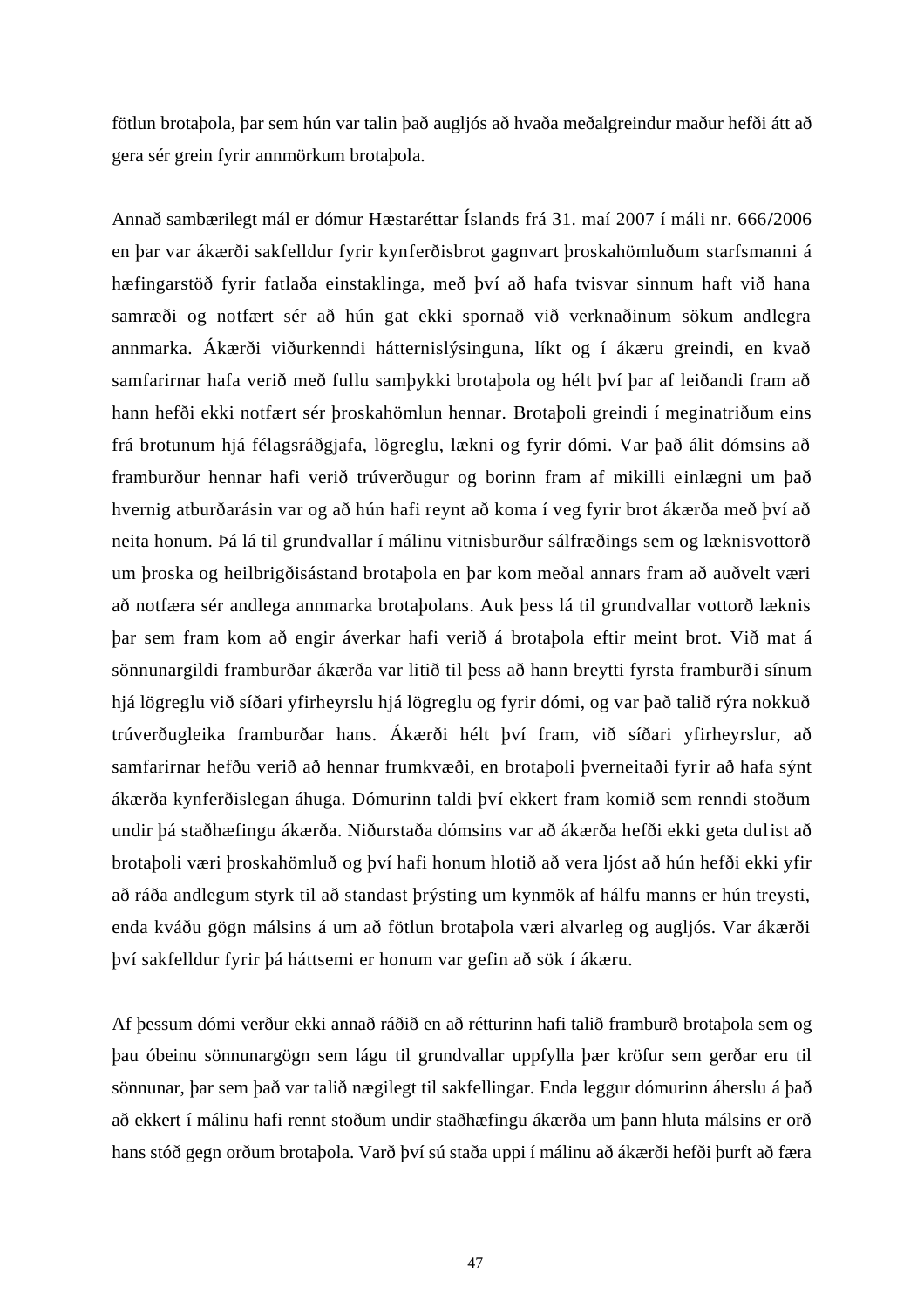líkur fyrir því að staðreynd hans væri sú sanna og rétta til að forða sér frá sakaráfalli þar sem ákæruvaldið hafði þegar fullnægt sönnunarbyrði sinni að mati dómsins.

Ýmis líkindi má sjá með framangreindum dómum, það er dómum Hæstaréttar í málum nr. 47/2003 og nr. 666**/**2006. Í báðum málunum játaði ákærði hátternislýsingu ákærunnar í heild, auk þess sem til grundvallar lágu læknisfræðileg gögn sem sýndu enginn áverkamerki, sem og utanréttarvottorð, en það eru vottorð sem gefin eru út af lækni eða öðrum sérfræðingi sem framkvæma skoðanir án þess að vera til þess sérstaklega dómkvaddir. Þá voru ákærðu sakfelldir í báðum málunum fyrir þá háttsemi er þeim var gefin að sök og því ekki annað séð en að þau gögn sem lágu til grundvallar hafi verið nægileg til sakfellingar. Ekki er að sjá af lestri dómanna að sérstaklega strangar kröfur séu gerðar til sönnunar, ef ljóst er að fötlun brotaþola sé þess eðlis að hún sé alvarleg og augljós. Helsti greinarmunurinn á dómum þessum er að í dómi Hæstaréttar í máli nr. 47/2003 lagði dómurinn í raun sjálfur það mat á fötlun brotaþola, að hún ætti að vera meðalgreindum manni ljós. Á meðan að í dómi Hæstaréttar í máli nr. 666**/**2006 var sérstaklega vísað til þeirra sérfræðigagna er lágu til grundvallar og vörpuðu ljósi á fötlun brotaþola við úrlausn málsins. Auk þess verður ekki séð að það komi að sök í málunum að læknisfræðilegu gögnin sýni ekki fram á áverkamerki þar sem fyrir liggur þegar játning ákærða á háttseminni sjálfri.

Þá er áhugavert að skoða dóma þar sem ákærði játar aðeins hluta af hátternislýsingu til samanburðar við framangreinda dóma. Í því sambandi má nefna dóm Hæstaréttar Íslands frá 13. nóvember 2014 í máli nr. 355/2014 þar sem ákærði var sakfelldur fyrir kynferðisbrot gegn brotaþola og fyrir að hafa notfært sér andlega fötlun hennar þar sem hún gat ekki spornað við samræðinu eða skilið þýðingu þess. Ákærði viðurkenndi við rannsókn málsins hjá lögreglu háttsemi sína eins og henni var lýst í ákæru, en neitaði þó að hafa haft samræði við brotaþola eftir ákveðið tímabil, það er viðurkenndi ekki eins langt tímabil og ákært var fyrir. Var játning hans í samræmi við ákæru sem og framburð brotaþola. Ákærði hélt því þó fram að kynmökin hefðu ávallt farið fram með samþykki brotaþola og oft jafnvel að hennar frumkvæði. Í dómi héraðsdóms kom fram að það væri hafið yfir allan vafa að brotaþoli væri andlega fötluð. Einnig var vísað til viðurkenningar ákærða á því að hann hafi gert sér fulla grein fyrir fötlun hennar. Í málinu lá fyrir greinargóð matsgerð dómkvadds matsmanns þar sem gert var sálfræðilegt mat á brotaþola. Í niðurstöðu dóms Hæstaréttar var vísað til þess að ekki væri hægt að leggja til grundvallar að brotaþoli hafi verið fær um að gefa samþykki sitt fyrir kynmökunum, en þetta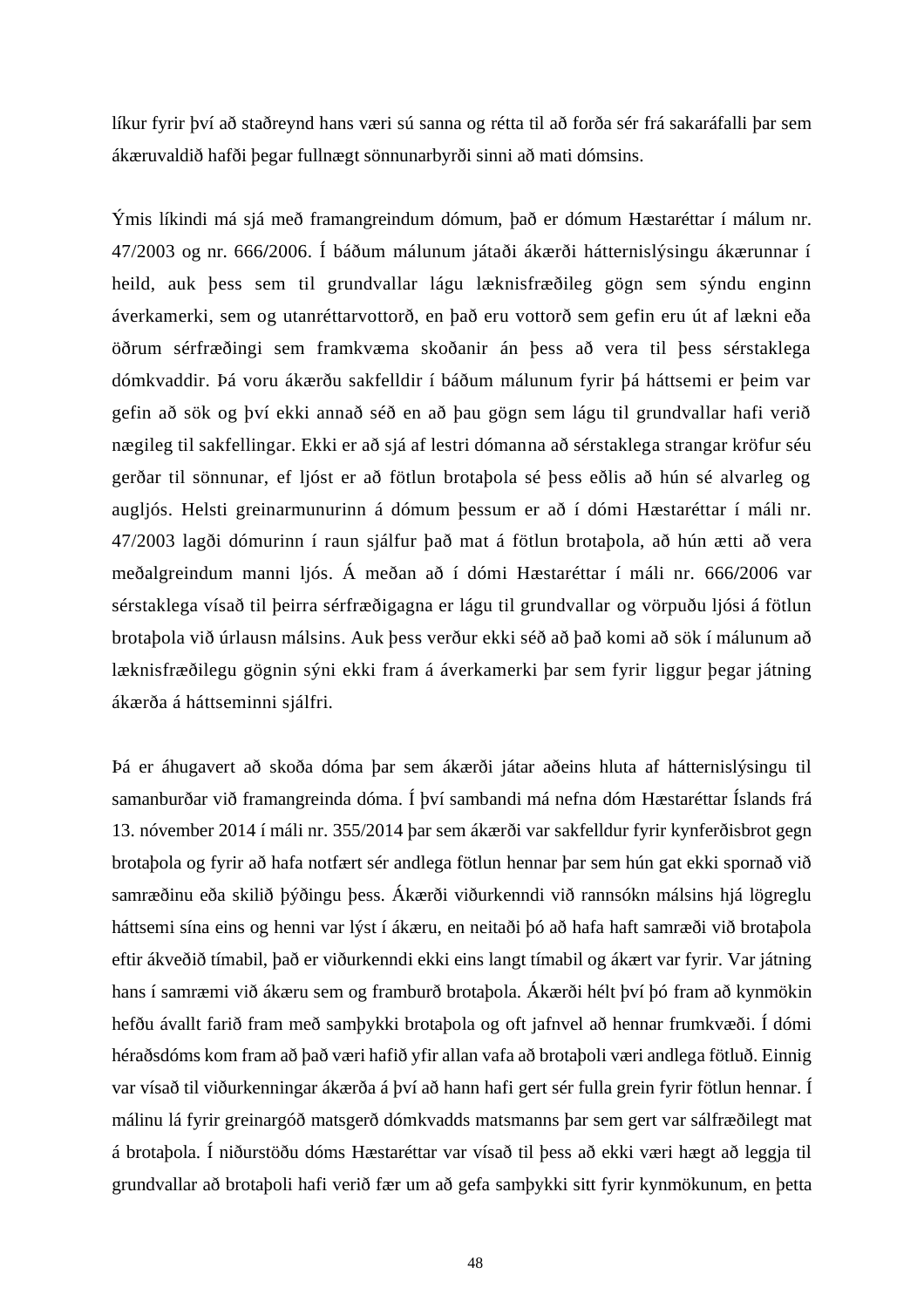fékk stoð í matsgerð sálfræðingsins. Var það mat dómsins að sú vörn ákærða væri því haldlaus. Hér verður ekki annað séð en að rétturinn hafi veitt matsgerð sálfræðingsins töluvert vægi við úrslit málsins og hún verið nægileg stoð til sakfellingar. Þó var ekki fallist á sekt ákærða fyrir eins langt tímabil og ákært var fyrir, þar sem það var ekki talið sannað gegn eindreginni neitun ákærða.

Þá má sjá svipaða niðurstöðu í dómi Landsréttar frá 31. maí 2019 í máli nr. 141/2018. Í málinu var ákærði sakfelldur fyrir kynferðisbrot gegn brotaþola með því að hafa nýtt sér andlega fötlun hennar, yfirburðastöðu sína gagnvart henni og traust hennar til hans, til þess að ná fram kynferðislegum samskiptum. Í málinu voru ákærði og brotaþoli ein til frásagnar um það sem þeim fór á milli. Ákærði neitaði sök og að hafa nýtt sér fötlun brotaþola, en játaði þó að mestu hátternislýsingu ákærunnar. Varðandi framburð brotaþola þá mat héraðsdómur hann trúverðugan þó svo hann hafi ekki verið hnökralaus og taldi þá annmarka er voru á framburðinum skýrast af fötlun hennar. Þá þótti dóminum ekki varhugavert að leggja til grundvallar skýlausa játningu ákærða varðandi fjölda tilvika, þó hann hafi borið um fleiri tilvik en brotaþoli, þar sem dómurinn taldi brotaþola eiga erfitt með að bera um fjölda tilvika og tímasetningar. Í málinu stóð orð gegn orði varðandi það hvort ákærði hafi farið með fingur inn í leggöng hennar, og taldi dómurinn það ósannað gegn staðfastri neitun ákærða þótt framburður brotaþola hafi verið metinn afar trúverðugur, en þá fékk hann ekki stuðning í öðrum gögnum málsins. Þá þótti dóminum ekki varhugavert að leggja til grundvallar að ákærða hefði mátt vera ljóst að brotaþoli væri andlega skert. Framburður ákærða var að mestu leyti stöðugur og í samræmi við framburð brotaþola, en varðandi það hvort brotaþoli hafi verið hæf til að gefa upplýst samþykki til kynferðislegra athafna, líkt og ákærði hélt fram, var ekki að sama skapi trúverðugt að öllu leyti. Framburður hans um að brotaþoli hafi sýnt frumkvæði að kynferðislegum samskiptum var afar óljós og ótrúverðugur. Auk þess sem gögn málsins og framburður vitna gáfu til kynna að hæfi brotaþola til að gefa slíkt samþykki hafi verið verulega skert. Meðal málsgagna var álitsgerð sálfræðings sem unnin var að beiðni lögreglunnar og ákæruvaldsins, sem og matsgerð dómkvadds matsmann og yfirmatsgerð tveggja dómkvaddra matsmanna. Gögn þessi snerust öll um andlegar aðstæður brotaþola. Niðurstaða þessara gagna hnigu öll í sömu átt, en samkvæmt þeim var brotaþoli með fötlun sem hafi átt að vera öllum ljós sem höfðu umgengist hana og við hana haft samskipti. Var það því mat dómsins að fram væri komin lögfull sönnun um að ákærði hafi misnotað andlega fötlun brotaþola og beitt hana ólögmætri nauðung.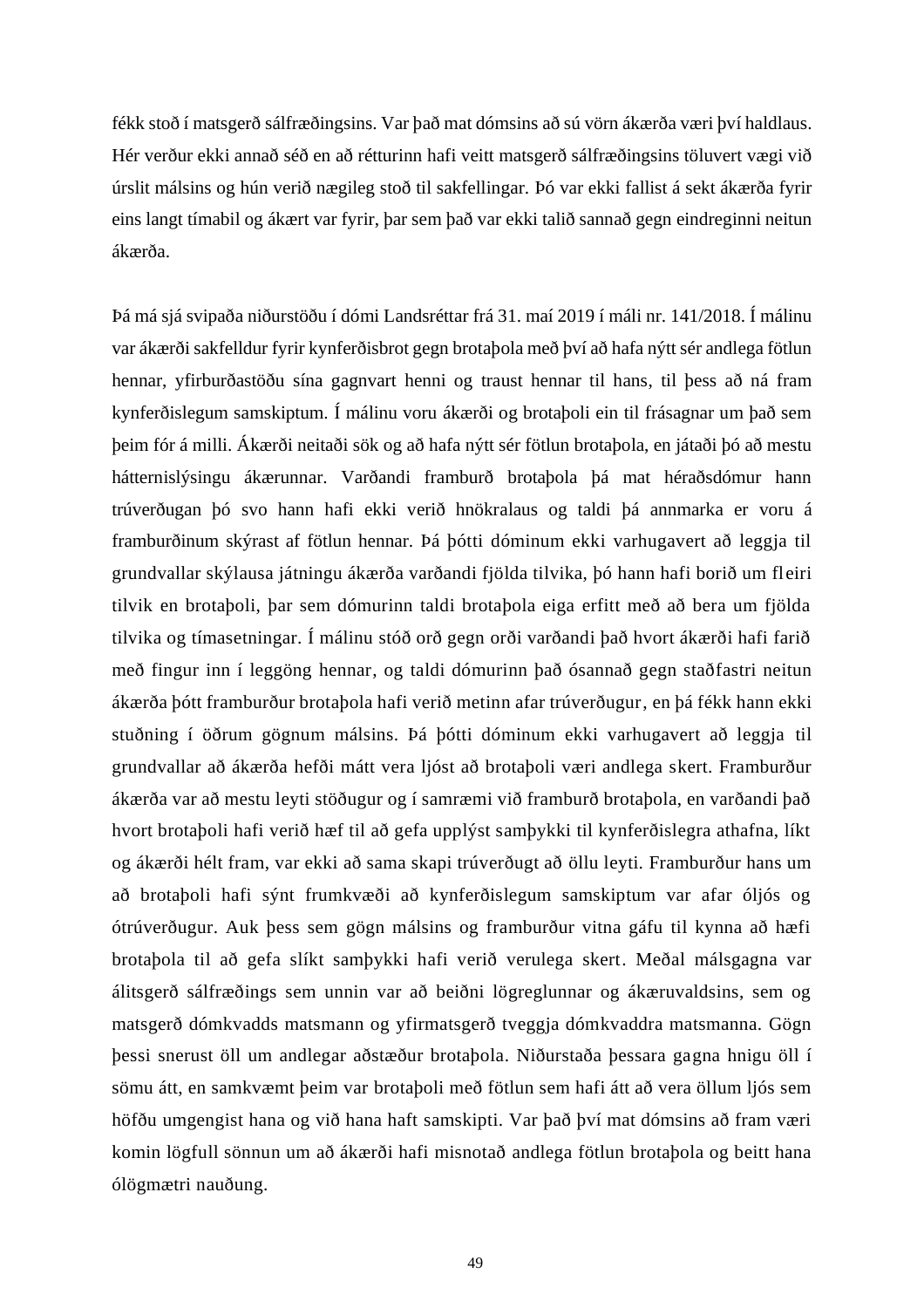Ef framangreindir dómar eru skoðaðir saman, það er dómur Hæstaréttar í máli nr. 355/2014 og dómur Landsréttar í máli nr. 141/2018, má sjá hvaða áhrif staðföst neitun ákærða á hluta hátternislýsingunnar hefur við úrlausn málsins og þær sönnunarkröfur sem gerðar eru í slíkum tilfellum. Eins og gefur til kynna þá neituðu ákærðu í báðum málunum hluta af hátternislýsingu ákærunnar auk þess að hafa nýtt sér fötlun brotaþola. Í þessum málum er sönnunarstaðan því þess eðlis að ákæruvaldið þarf að sanna bæði hluta af háttseminni eins og greint er frá henni í ákæru og einnig sýna fram á að fötlun brotaþola sé þess eðlis að þær hafi hvorki getu né skilning til að veita samþykki til kynferðislegra samskipta. Dómarnir hafa það sammerkt að aflað var matsgerðar dómkvaddra matsmanna um andlegt ástand brotaþola auk þess sem í hvorugum málunum voru lögð fram einhver læknisfræðileg gögn sem sýndu fram á skoðun á brotaþola.

Í hvorugum málunum var fallist á sekt ákærða um þá hluta er ákærðu neituðu hátternislýsingu, sem sýnir hversu mikil áhrif staðföst neitun ákærða á háttsemi hefur í sakamálum af þessum toga. Ljóst er því að strangari sönnunarkröfur eru gerðar þegar neitun ákærða liggur fyrir. Ákveðinn greinarmun má sjá á þeim kröfum sem gerðar eru til sönnunar þegar ákæruvaldið þarf aðeins að sanna að ákærði hafi notfært sér fötlun brotaþola og svo þegar ákæruvaldið þarf einnig að sanna einhvern hluta hátternislýsingunnar. Sönnunarstaðan verður töluvert erfiðari fyrir ákæruvaldið í þeim málum þar sem ákærði neitar einhverjum hluta hátternislýsingunnar. Því verður ekki annað ráðið en að strangari sönnunarkröfur eru gerðar þegar sanna þarf hátternislýsinguna sjálfa heldur en ef aðeins þarf að sanna hvort ákærði hafi gert sekur um refsiverðan verknað með því að notfæra sér fötlun brotaþola.

Þá er áhugavert að líta til þess að í dómum Hæstaréttar í máli nr. 47/2003 og nr. 666**/**2006 voru aðeins lögð til grundvallar utanréttarvottorð um heilbrigðisástand brotaþola á meðan að í dómi Hæstaréttar í máli nr. 355/2014 og dómi Landsréttar í máli nr. 141/2018 var sérstaklega aflað matsgerðar dómkvaddra matsmanna til að meta ástand brotaþola. Almennt er talið að matsgerðir hafi ríkara sönnunargildi en önnur sérfræðiálit, svokölluð utanréttarvottorð, sem aðrir en dómkvaddir matsmenn framkvæma, en það kann að skýrast af því að slíkum sönnunargögnum er einhliða aflað. <sup>169</sup> Í XIX. kafla laga um meðferð sakamála er að finna kafla um matsgerðir og þar kemur meðal annars fram hvernig þeim skuli háttað. Þrátt fyrir að utanréttarvottorð kunni að hafa vægari sönnunargildi almennt

<sup>169</sup> Markús Sigurbjörnsson og Kristín Benediktsdóttir, *Einkamálaréttarfar* (Úlfljótur 2013) 231.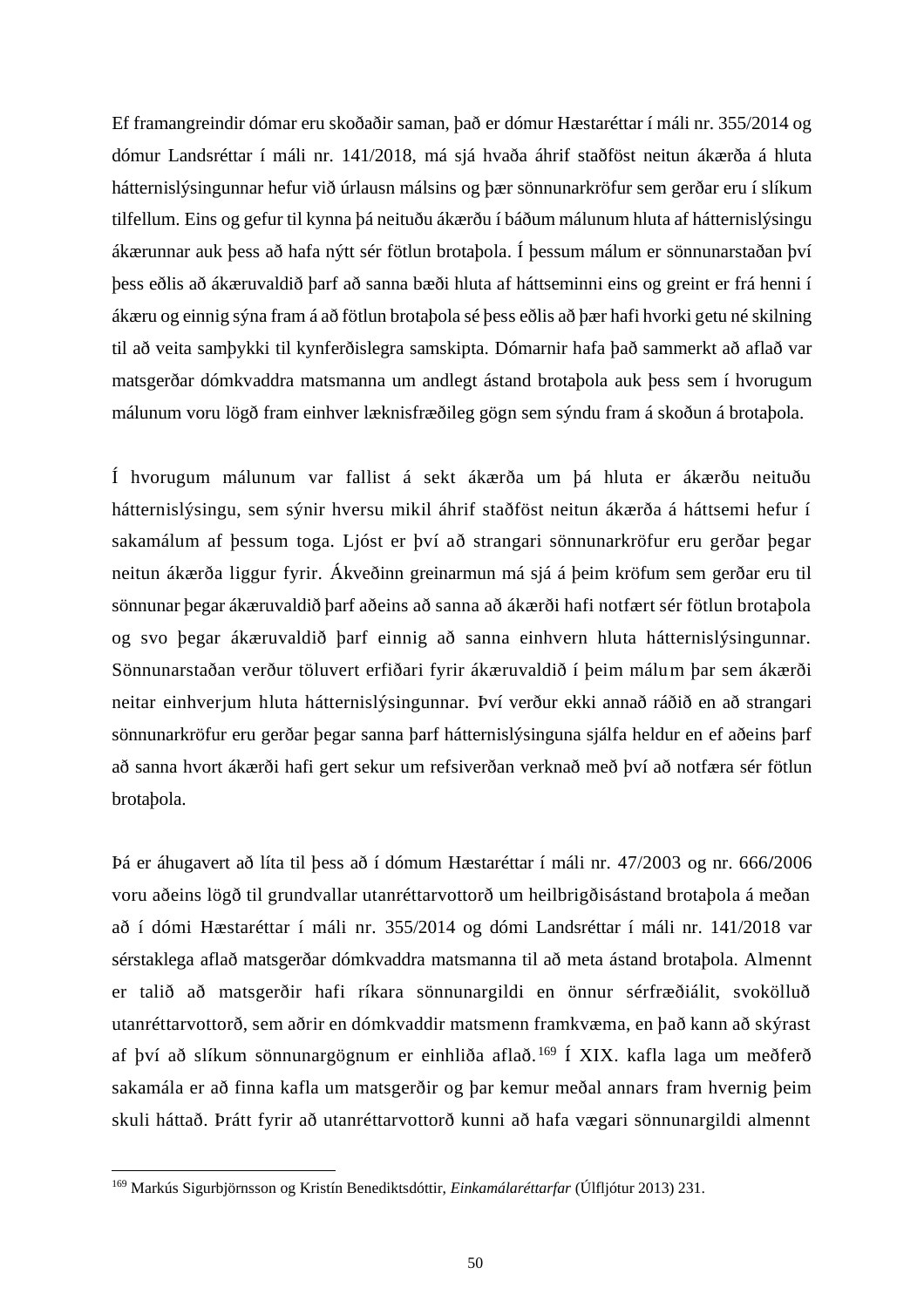þykir ekki að sjá af lestri dómanna að það hafi komið að sök í Hæstaréttardómum nr. 47/2003 og 666/2006 þar sem ákærðu voru sakfelldir fyrir þá háttsemi er þeim var gefin að sök. Þau gögn sem lágu til grundvallar í báðum þessum málum ásamt trúverðugum framburði brotaþolanna voru talinn nægileg til sönnunar um að fötlun brotaþola væri þess eðlis að þær höfðu ekki getu eða skilning til að veita samþykki fyrir kynferðislegum athöfnum. Kann það mögulega að skýrast af því að fötlun brotaþolanna var augljós og þar af leiðandi gögn þessi talin nægileg til sakfellingar. Dregin er því sú ályktun að ekki séu gerðar sérstaklega strangar kröfur til þeirra gagna er varpa ljósi á fötlun brotaþola, ef fötlunin er þess eðlis að hún sé alvarleg og augljós.

Af lestri dómanna verður einnig ráðið að ekki sé nauðsynlegt að leggja fram læknisfræðileg gögn til að uppfylla þær sönnunarkröfur sem gerðar eru í málum þar sem fyrir liggur játning ákærða á háttseminni sjálfri. Þar sem það kom hvorki að sök í dómum Hæstaréttar í málum nr. 47/2003 og 666/2006 að engin áverkamerki fundust og engin slík gögn voru lögð fram í dómi Hæstaréttar í máli nr. 355/2014 og dómi Landsréttar í máli nr. 141/2018.

Eins og sést á framangreindum dómum, þar sem ákærði játar hátternislýsinguna, þá var sakfellt í öllum málunum. Af dómunum verður því ráðið að ekki séu gerðar eins strangar kröfur um aðra þætti málsins í þeim tilvikum þar sem játning ákærða á háttseminni sjálfri liggur fyrir. Þá má sjá af lestri dómanna að alla jafna nægir það til sakfellingar að til grundvallar séu gögn sem varpa ljósi á að fötlun brotaþola sé þess eðlis að hún sé augljós og að ákærði hefði mátt vita að brotaþoli gæti ekki sökum fötlunar sinnar veitt samþykki til kynferðislegra samskipta. Eins og ofangreindir dómar bera með sér þá er sú háttsemi sönnuð með sérfræðigögnum, svo sem vottorðum, skýrslum eða matsgerðum. Dregin er því sú ályktun að slík gögn uppfylli þær sönnunarkröfur sem gerðar eru í málum af þessum toga.<sup>170</sup> Þá verður einnig ekki annað séð en að strangari kröfur séu gerðar þegar sanna þarf hátternislýsingu gegn neitun ákærða heldur en ef sönnunarstaðan er þess eðlis að aðeins þurfi að sanna hvort ákærði hafi nýtt sér fötlun brotaþola.<sup>171</sup>

<sup>170</sup> Sjá einnig dóm Hæstaréttar Íslands frá 11. desember 2008 í máli nr. 284/2008 og dóm Hæstaréttar Íslands frá 31. október 2013 í máli nr. 526/2013

<sup>171</sup> Sjá einnig dóm Hæstaréttar Íslands frá 17. desember 2009 í máli nr. 54/2009, dóm Hæstaréttar Íslands frá 3. desember 2009 í máli nr. 312/2009, dóm Hæstaréttar Íslands frá 26. maí 2005 í máli nr. 56/2005 og dóm Hæstaréttar Íslands frá 11. desember 2008 í máli nr. 284/2008 um þann hluta málsins er ákærði neitar að hafa sett getnaðarlim sinn inn í kynfæri stúlkunnar.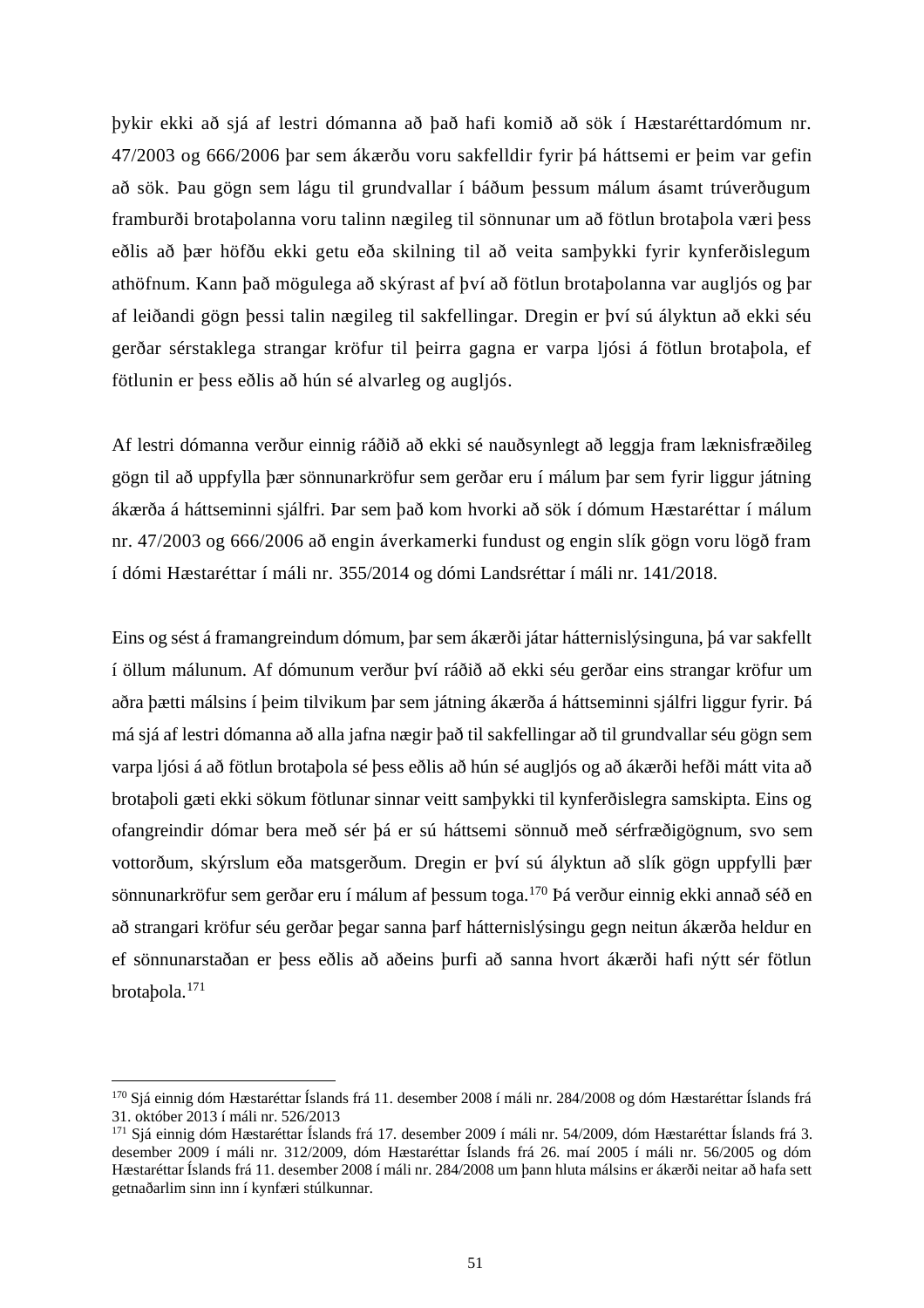## 7.1.2 Ákærði neitar alfarið sök í málinu

Í meirihluta þeirra dóma sem skoðaðir voru við dómarannsókn þessa neituðu ákærðu alfarið sök í málunum. Sönnunarstaðan í slíkum málum er því á þann veg að ákæruvaldið ber að sanna að sú hátternislýsing er ákæran greinir á um sé hið sanna og rétta gegn eindreginni neitun ákærða. Hér verður fjallað um þá dóma og skoðað sérstaklega hvaða sönnunarkröfur eru gerðar þegar eindregin neitun ákærða liggur fyrir. Það er hvenær telst ákæruvaldið hafa fullnægt sönnunarbyrði sinni þannig að þær sönnunarkröfur sem gerðar eru, séu taldar nægilegar til sakfellingar, og hvað var ábótavant í þeim málum þar sem sönnunarkröfum var ekki uppfyllt. Þar sem dómarannsókn þessi snýr að sönnunarkröfum í sakamálum þegar fatlaðir brotaþolar eiga í hlut verða sönnunarkröfurnar skoðaðar með hliðsjón af fötlun brotaþola og hvort þeir annmarkar sem fylgja fötlun brotaþola hafi einhver áhrif á sönnunarkröfurnar og þar af leiðandi á dómsniðurstöðu.

# *7.1.2.1 Framburður brotaþola hefur stuðning í öðrum gögnum máls*

Fjallað verður hér sérstaklega um þá dóma þar sem framburður brotaþola fær stuðning í gögnum máls. Athugað verður hvaða áhrif það hefur á sönnunarmatið ef óbein sönnunargögn eru fyrir hendi sem styrkja frásögn brotaþola og hversu miklar kröfur eru gerðar til þess að framburður brotaþola fái stoð í gögnum máls.

Í dómi Hæstaréttar Íslands frá 20. maí 2010 í máli nr. 448/2009 var aðili ákærður fyrir kynferðisbrot gegn brotaþola og fyrir að hafa notfært sér meðal annars þroskaskerðingu hans, reynsluleysi af kynlífi og tölvufíkn. Ákærði neitaði alfarið sök í málinu. Við mat á trúverðugleika framburðar ákærða og brotaþola leit dómurinn meðal annars til tölvusamskipta sem lágu fyrir í málinu en þau renndu stoðum undir þá háttsemi er ákærða var gefin að sök í ákæru. Þá var litið til þess að í framburði ákærða var nokkuð um ótrúverðugar skýringar, meðal annars á því hver tilgangur ákærða var með að hitta brotaþola. Þá var sérstaklega litið til vottorðs og vættis læknis á Barna- og unglingageðdeild Landspítala- háskólasjúkrahúss sem hélt því fram að börn með ódæmigerða einhverfu, líkt og brotaþoli var greindur með, segðu yfirleitt satt og rétt frá þegar þau væru spurð og væru ekki mikið gefin fyrir ýkjur. Þá mat héraðsdómur frásögn brotaþola í alla staði trúverðuga og lagði hana því til grundvallar niðurstöðu í málinu. Var það mat dómsins að það hafi verið yfir skynsamlega vafa hafið að ákærði hafi gerst sekur um þá háttsemi er ákæran kvað á um og þar af leiðandi var hann sakfelldur. Af dóminum verður ráðið að vottorð læknis sem og tölvusamskiptin sem lágu til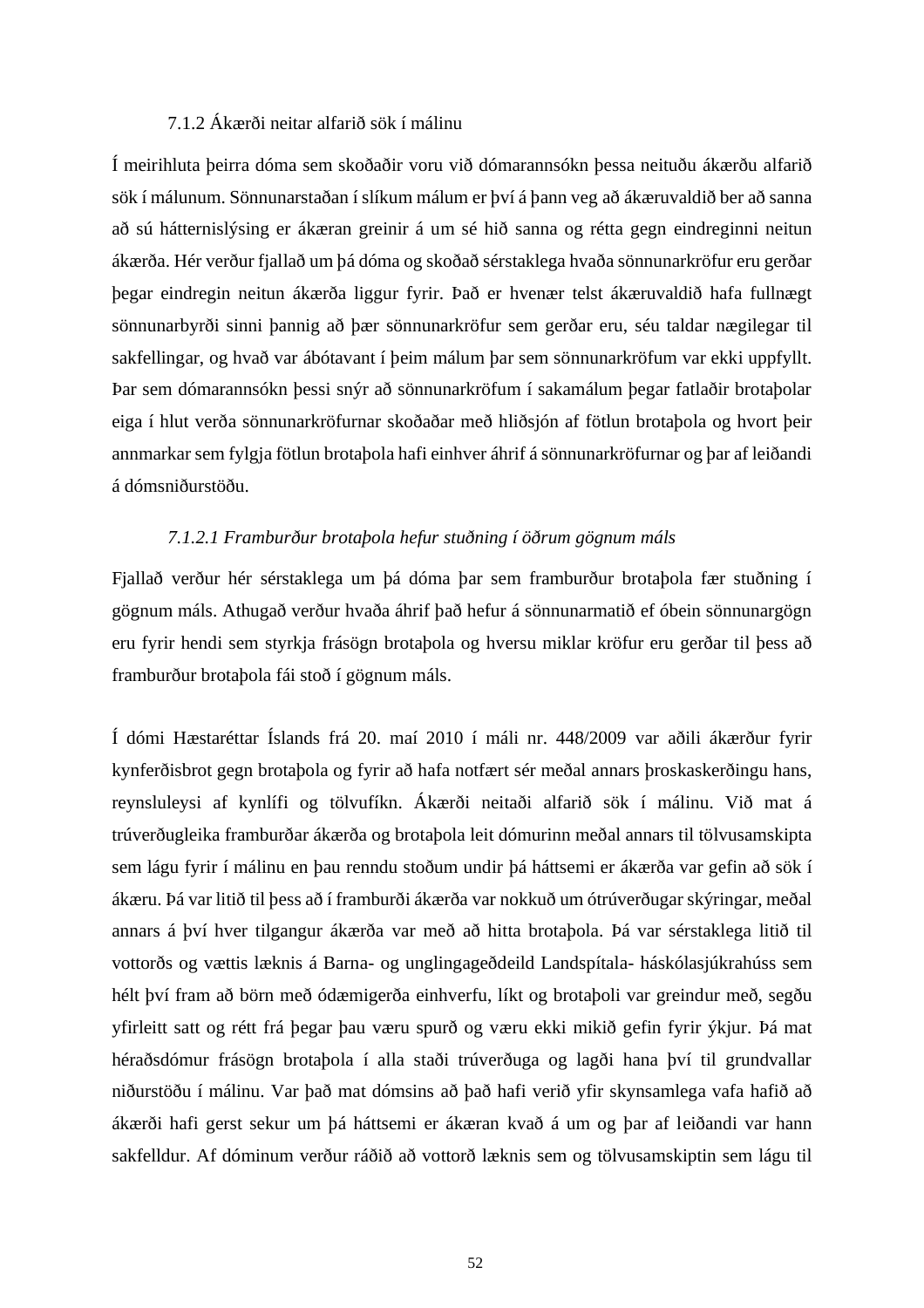grundvallar hafa vegið hvað þyngst við mat á sönnun, enda sérstaklega til þessara gagna vísað í forsendum héraðsdóms við mat á trúverðugleika brotaþola, sem staðfest var síðan af Hæstarétti.

Annar dómur þar sem framburður brotaþola fékk stuðning í gögnum máls var dómur Hæstaréttar Íslands frá 23. október 2014 í máli nr. 388/2014. Í málinu var ákærði sakfelldur fyrir kynferðisbrot gegn tveimur systrum en hann neitaði öllum sakargiftum í málinu. Önnur systirin var með greiningu á einhverfurófi og með athyglisbrest. Í málinu lá fyrir vottorð um heilbrigðisástand brotaþola frá sálfræðingi í Barnahúsi en þar kom sérstaklega fram að þeir sem væru greindir á einhverfurófi ættu það til að vera bókstaflegir og væru ekki að fegra eigin hlut. Framburður brotaþola var metinn trúverðugur, auk þess sem hann fékk stoð í framburði annarra vitna og skýrslum sálfræðinga sem höfðu haft brotaþola til meðferðar. Þá lá einnig fyrir vottorð kvensjúkdómalæknis um skoðun á brotaþola sem rengdi að hluta til framburð brotaþola en aftur á móti studdu skýringar kvensjúkdómalæknisins frásögn brotaþola að einhverju leyti þegar kom að útskýringum brotaþola á meintu kynferðisbroti. Einnig lá fyrir mat sálfræðings á sálrænu heilbrigðisástandi, hugarástandi og siðferðisvitund ákærða, þar sem fram kom að ákærði væri haldinn barnagirnd. Niðurstaða dómsins var að það hafi verið yfir skynsamlega vafa hafið að ákærði hafi gerst sekur um þau brot sem honum var gefin að sök í ákæru. Mat dómsins byggðist á heildstæðu mati á öllum gögnum málsins sem og trúverðugs framburðar brotaþola annars vegar og hins vegar ótrúverðugs framburðar ákærða, en innbyrðis ósamræmi var í frásögn ákærða.

Til skýringar á því hvernig ólík gögn geta haft áhrif á úrslit máls og hvaða atriði hafa áhrif á sönnunarkröfurnar í hverju máli fyrir sig verða tveir síðastnefndu dómar Hæstaréttar, það er mál nr. 448/2009 og mál nr. 388/2014 bornir saman. Dómarnir eiga það sammerkt að framburður ákærða var metinn ótrúverðugur en framburður brotaþola trúverðugur. Í dómi Hæstaréttar í máli nr. 448/2009 hafði hvað mest áhrif á sönnunarmatið þau tölvusamskipti sem lágu til grundvallar sem og vottorð læknis er skýrði frá fötlun brotaþola, en þau atriði höfðu gríðarlegan sönnunarþunga við úrslit málsins. Hins vegar var í dómi Hæstaréttar í máli nr. 388/2014 ýmis sönnunargögn sem lágu til grundvallar sem langflest styrktu frásögn brotaþola til muna. Ekki er að sjá af lestri dómsins að einhver einstök sönnunargögn hafi vegið þyngra við sönnunarmatið heldur en önnur. Þá er eins og fyrr segir ólík gögn sem liggja til grundvallar í málunum sem leiða þó í báðum tilvikum til sakfellingar. Í báðum málunum fékk trúverðugur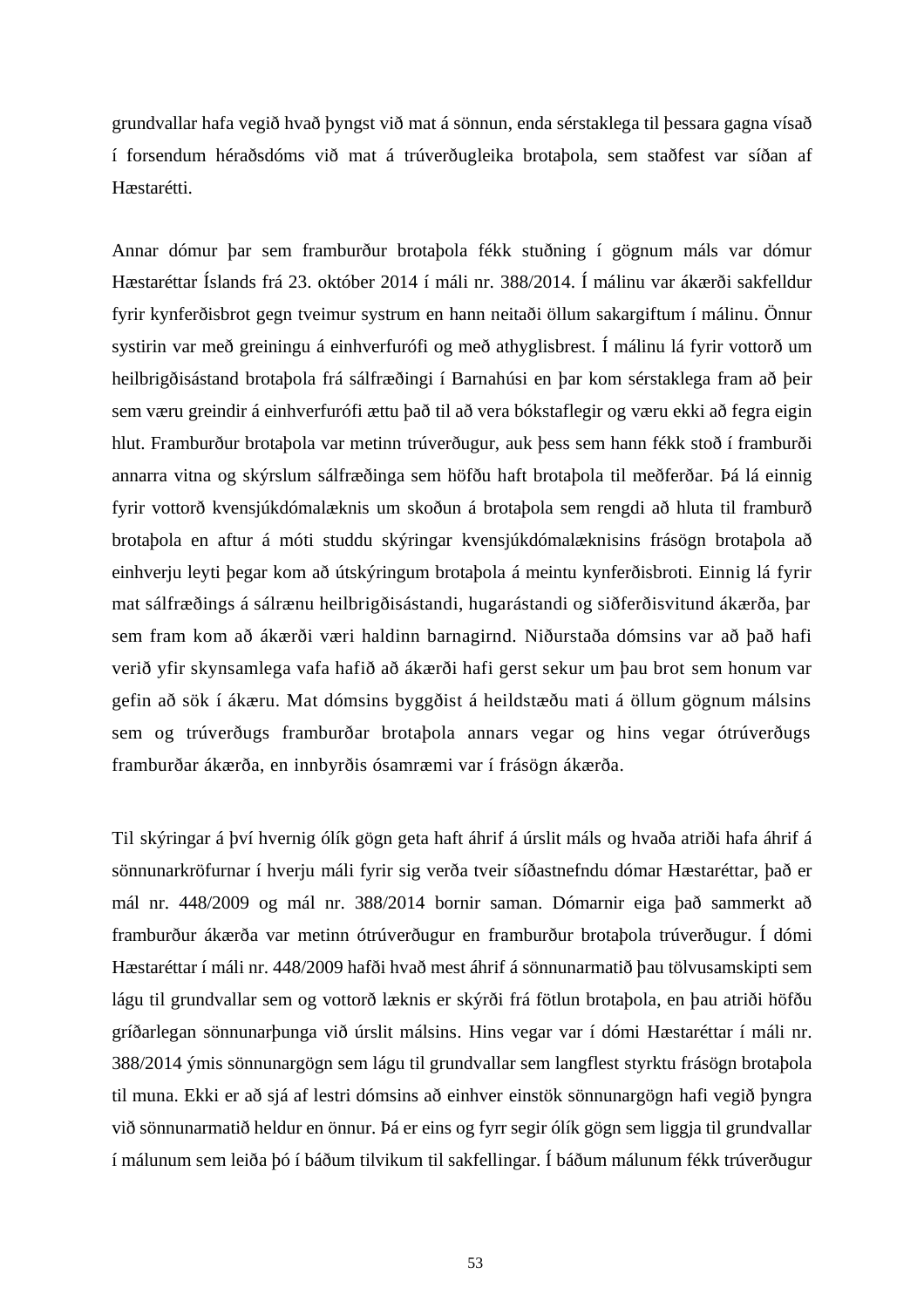framburður brotaþola töluverðan stuðning í gögnum málanna auk þess sem framburður ákærða var metinn ótrúverðugur og voru atriði þessi talin næga til sakfellingar gegn neitun ákærða. Hér er ekki að sjá að slakað hafi verið á sönnunarkröfum svo nokkru muni, heldur hafi ákæruvaldið í málum þessum náð að fullnægja þeirri sönnunarbyrði sem á þeim hvílir með óbeinum sönnunargögnum, með tilliti til þeirra aðstæðna sem voru uppi. Þó kann það að hafa haft áhrif á sönnunarkröfurnar að framburður ákærða var metinn ótrúverðugur.

Þá er áhugavert að líta til dóms Hæstaréttar Íslands frá 1. október 2009 í máli nr. 141/2009 en þar var aðili ákærður fyrir nauðgun með því að hafa haft önnur kynferðismök en samræði við brotaþola, gegn vilja hennar, og þannig notfært sér það að hún gat ekki spornað við verknaðinum sökum andlegra annmarka. Í málinu lá fyrir skýrsla fæðingar- og kvensjúkdómalæknis, um skoðun brotaþola á neyðarmóttöku en þar kom fram að áverkar hafi fundist á brotaþola. Fyrrnefndur læknir taldi áverka á brotaþola passa við lýsingar hennar á meintu kynferðisbroti. Auk þess lá fyrir í málinu skýrsla sálfræðings sem unnin var að beiðni lögreglunnar vegna rannsóknar málsins auk matsgerð dómkvadds matsmanns sem einnig var unnin af sálfræðingi. Gögn þessi vörpuðu ljósi á fötlun brotaþola, en hún var með töluverða þroskahömlun. Ákærði neitaði sök í málinu en dómurinn taldi framburð ákærða vera nokkuð á reiki. Þá var það mat dómsins að skýringar ákærða á breyttum framburði fyrir dómi hafi verið ótrúverðugar. Framburður brotaþola var, að mati dómsins, hins vegar staðfastur, skýr og greinargóður. Á grundvelli þess sem og skýrslu fæðingar- og kvensjúkdómalæknis taldi dómurinn sannað að ákærði hefði nuddað kynfæri brotaþola, en sýknaði hann af ákæruatriðum er lutu að notkun kynlífstækis og að hafa stungið fingri inn í kynfæri brotaþola. Þá var það einnig mat dómsins að ákærða hefði ekki geta dulist að brotaþoli ætti við andlega annmarka að stríða og vísar í því sambandi til vottorðs sálfræðings sem og matsgerð dómkvadds matsmanns. Af þeim sökum var ákærði sakfelldur fyrir að hafa notfært sér það að brotaþoli gat ekki spornað við verknaðinum.

Af þessum dómi verður það ráðið að framburður brotaþola verður að fá ákveðin stoð í gögnum máls svo til sakfellingar komi, til að mynda féllst Hæstiréttur í máli þessu ekki á að sakfella ákærða fyrir notkun kynlífstækis þó til grundvallar lægi trúverðugur framburður brotaþola gegn óskýrum og reikulum framburði ákærða. Aðeins var fallist á trúverðugan framburð brotaþola að því leyti sem hann fékk stoð í læknisfræðilegum gögnum málsins. Trúverðugur framburður brotaþola nægði því ekki einn og sér til sakfellingar þrátt fyrir ótrúverðugan framburð ákærða þar sem framburður brotaþola fékk ekki beina augljósa stoð í læknisfræðilegum gögnum eða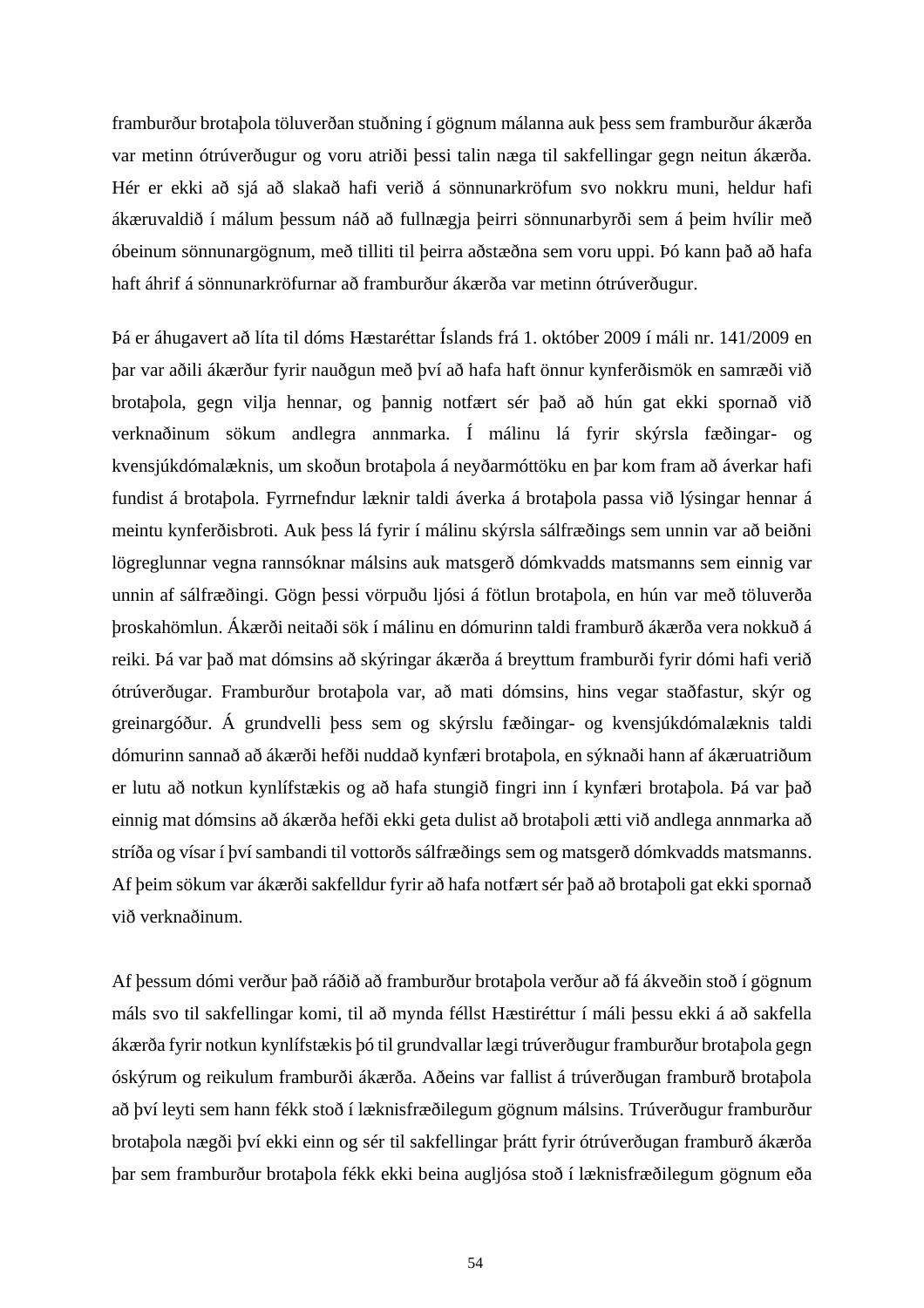öðrum gögnum um þann hluta málsins. Hér verður ekki annað séð en að þau læknisfræðilegu gögn sem til grundvallar lágu höfðu ákveðin sönnunarþunga og hafi í raun gert útslagið þegar kom að úrslitum málsins.

Í dómi Hæstaréttar Íslands frá 19. maí 2011 í máli nr. 571/2010 var maður ákærður fyrir kynferðisbrot gagnvart dóttur sinni og fyrir að hafa notfært sér að hún gat ekki spornað við verknaðinum sökum andlegra annmarka. Ákærði neitaði staðfastlega sök í málinu og að mati dómsins var ekkert fram komið í málinu sem var til þess fallið að hnekkja framburði ákærða eða rýra gildi hans svo nokkru muni. Í héraðsdómi var sérstaklega tekið fram að líta bæri til fötlunar brotaþola við mat á framburði hennar um ætlað athæfi ákærða og taka þyrfti tillit til þess að framburður hennar um atvik hafi ekki verið fyllilega glöggur og eindreginn vegna atgervis hennar og þroska. Dómurinn taldi þó ósamræmi vera milli framburðar brotaþola og bræðra hennar um ætlað athæfi ákærða, en vísaði til þess að framburður brotaþola fengi aftur á móti nokkurn stuðning af skýrslum og vætti sérfræðinga. Í málinu lágu fyrir ýmis sérfræðigögn um hagi og heilsufar brotaþola. Þar á meðal var mat Greiningar- og ráðgjafarstöðvar ríkisins, vottorð heimilislæknis þar sem rakin var félags- og sjúkrasaga brotaþola, vottorð kvensjúkdómalæknis, læknabréf kvennadeildar og vottorð sálfræðings sem hafði haft brotaþola til meðferðar hjá sér eftir meint brot. Þá lá einnig til grundvallar matsskýrsla sálfræðings sem einnig var sérfræðingur á sviði fatlana sem kvað á um að brotaþoli væri greind ofarlega á stigi vægrar þroskahömlunar. Í vottorði kvensjúkdómalæknis um kvenskoðanir sem brotaþoli hafði undirgengist, kom fram að meyjarhaft brotaþola væri órofið, og taldi því umræddur læknir ólíklegt að samfarir hefðu verið hafðar við brotaþola, þó ekki væri unnt að útiloka það með öllu. Fyrir héraðsdómi var sérstaklega litið til þessara læknisfræðilegra gagna, auk þess sem ekki var talið að framburður brotaþola sem og önnur sakargögn fengu framburði ákærða hnekkt. Þá var það niðurstaða dómsins að gegn eindreginni neitun ákærða hafi ákæruvaldinu ekki tekist að færa fram nægilegar sönnur um sekt ákærða sem ekki yrðu vefengdar með skynsamlegum rökum. Undir áfrýjun málsins til Hæstaréttar fékk ríkissaksóknari dómkvadda tvo kvensjúkdómalækna til að meta hvort brotaþoli gæti hafa haft samræði um leggöng á ákveðnu tímabili þrátt fyrir að fyrri læknisgögn bentu meðal annars til þess að hún væri með órofið meyjarhaft. Niðurstaða matsmannanna var gagnstæð því sem kvensjúkdómalæknirinn, sem framkvæmdi fyrri skoðanir á brotaþola, hélt fram. Að mati Hæstaréttar fékk matsgerð hinna dómkvöddu matsmanna ekki hnekkt áliti kvensjúkdómalæknisins. Á þeim grundvelli var dómur héraðsdóms staðfestur og ákærði sýknaður.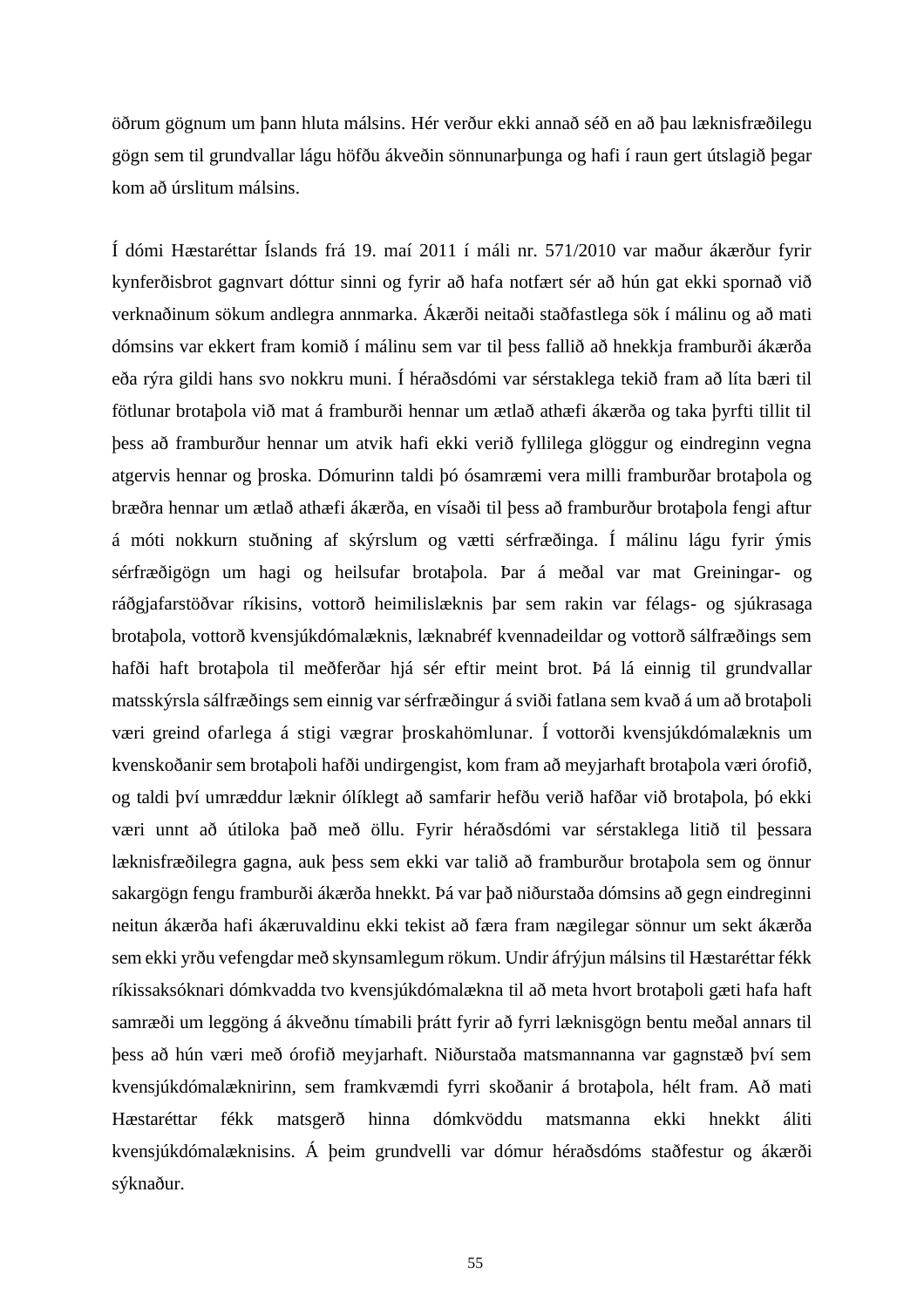Það sem vekur eftirtekt við framangreindan dóm Hæstaréttar er það vægi sem utanréttarvottorð kvensjúkdómalæknisins fær, en því er gefið meira vægi en matsgerð dómkvaddra matsmanna sem og allra annarra gagna er lágu til grundvallar er studdu frásögn brotaþola. Dómurinn taldi því matsgerð tveggja dómkvaddra matsmanna, ásamt öðrum óbeinum sönnunargögnum málsins, ekki næga til sakfellingar gegn eindreginni neitun ákærða og utanréttarvottorði kvensjúkdómalæknis er styrkti frásögn ákærða.<sup>172</sup>

Ákveðin greinarmun má sjá á framburði brotaþolanna í fyrrnefndum dómum Hæstaréttar, það er í málum nr. 141/2009 og 571/2010 og því tilefni til að skoða þá saman með hliðsjón af því hvaða kröfur eru gerðar til sönnunar þegar fyrir liggja mismunandi góðir framburðir brotaþola. Í dómi Hæstaréttar í máli nr. 141/2009 var framburður brotaþola staðfastur, skýr og greinargóður en aðeins var þó sakfellt fyrir þann hluta málsins er læknisfræðileg gögn studdu framburð brotaþola þó svo framburður ákærða hafi verið ótrúverðugur um alla þætti málsins. Framburður brotaþola var því ekki talinn næga einn og sér gagnvart ótrúverðugum framburði ákærða. Hins vegar var í dómi Hæstaréttar í máli nr. 571/2010 framburður brotaþola ekki metinn fyllilega glöggur og eindreginn auk þess sem ósamræmi var á milli framburðar brotaþola og bræðra hennar, sem var talið draga nokkuð úr trúverðugleika framburðarins. Í málinu vóg utanréttarvottorð kvensjúkdómalæknis afar þungt við sönnunarmatið en það vóg í raun hærra en öll önnur sönnunargögn er studdu frásögn brotaþola, sem voru ýmis sérfræðigögn um hagi og heilsufar brotaþolans, auk matsgerðar tveggja dómkvaddra matsmanna. Ekki er að sjá af lestri dómsins að annmarkar á framburði brotaþola hafi haft mikil áhrif við sönnunarmatið. Þó verður ekki annað séð en að strangari kröfur hafi verið gerðar til sönnunar í dómi Hæstaréttar í máli nr. 571/2010, þar sem töluvert af gögnum studdu frásögn brotaþola, sem þótti samt sem áður ekki næga til sakfellingar. Telja má að hluti af þeirri skýringu gæti ráðist af því að framburður ákærða var metinn trúverðugur og af þeim sökum hafi verið gerðar strangari kröfur til sönnunar og sönnunargagna.

Af framangreindum dómum er ljóst að framburður brotaþola verður að fá nokkra stoð í sönnunargögnum máls svo að til sakfellingar komi. Þó er misjafnt hversu miklar kröfur eru gerðar til þess hverju sinni. Af skoðun dómanna er ekki unnt að ráða í hvaða tilfellum gerðar eru strangari sönnunarkröfur eða vægari í öðrum. Mál þessi byggjast að miklu leyti á framburði

<sup>172</sup> Sjá einnig dóm Hæstaréttar Íslands frá 7. apríl 2011 í máli nr. 570/2010, en málsatvik þar voru með svipuðum hætti, það er þegar kemur að framburði brotaþola og vitna, sem og þeirra sönnunargagna er lágu til grundvallar í málinu, enda um sama brotaþola að ræða og í þessu máli, en í þessu tilviki var ákærði bróðir föður hennar.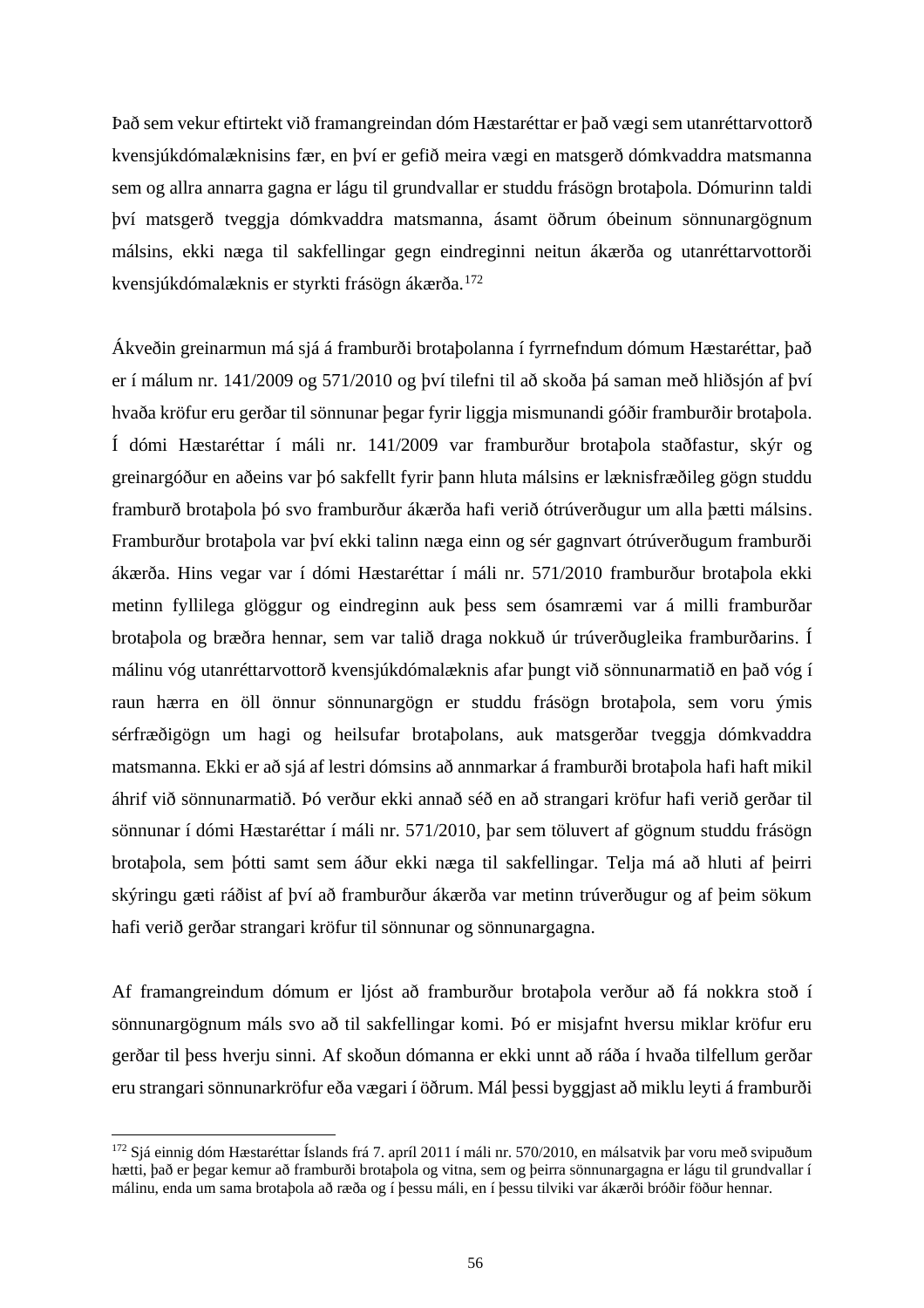brotaþola og ákærða sem og óbeinum sönnunargögnum og því um atviksbundið mat sem fer fram í hverju máli fyrir sig. Þó þykir þetta skýrast að einhverju leyti á því hvort framburður ákærða sé trúverðugur eður ei, það er ef framburður ákærða er trúverðugur þá þurfi meira að koma til svo hægt sé að sakfella fyrir þá háttsemi er ákærða er gefin að sök.<sup>173</sup>

## *7.1.2.2 Framburður brotaþola er aðal sönnunargagn máls*

Eins og fram hefur komið eru kynferðisbrot með algengustu ofbeldisbrotunum gegn fötluðum, en í kynferðisbrotamálum er sjaldan hlutrænum sönnunargögnum til að dreifa og þar af leiðandi ræðst niðurstaða þeirra mála oft og tíðum á framburði brotaþola og ákærða. Hér verður því sérstaklega skoðað þær sönnunarkröfur sem gerðar eru þegar framburður brotaþola er metinn sem aðal sönnunargagn málsins og hvað þurfi að koma til svo mál endi með sakfellingu.

Í dómi Hæstaréttar Íslands frá 13. maí 2015 í máli nr. 65/2015 má sjá hvernig dómurinn leggur mikið upp úr framburði brotaþola sem sönnunargagn í málinu, en þar var ákærði sakfelldur fyrir nauðgun og kynferðislega áreitni gagnvart brotaþola sem var andlega fötluð og gat því ekki skilið þýðingu kynferðismakanna. Var það mat dómsins að framburður ákærða, sem neitaði alfarið sök í málinu, hafi verið ótrúverðugur auk þess sem hann naut ekki beins stuðnings í gögnum málsins. Framburður brotaþola var hins vegar metinn trúverðugur en hún var einlæg, staðföst og sjálfri sér samkvæm. Í málinu lá fyrir vottorð yfirlæknis geðdeildar Sjúkrahússins á Akureyri sem var fenginn af lögreglu til að greina þroska og heilbrigði brotaþola, sem og vætti tveggja þroskaþjálfa um andlegt ástand brotaþola, en í gögnum þessum kom meðal annars fram að brotaþoli væri greind með þroskaskerðingu. Það var niðurstaða dómsins að ekki væri varhugavert að leggja framburð brotaþola um atvik máls til grundvallar og var ákærði sakfelldur fyrir þá háttsemi er honum var gefin að sök í ákæru. Niðurstöðu dómsins til stuðnings var litið til skýrslu sálfræðings sem lá til grundvallar um kynhegðan ákærða.

Hér verður ekki annað séð en að trúverðugur framburður brotaþola hafi fengið töluvert vægi við sönnunarmatið, þar sem framburður hennar var lagður til grundvallar í ljósi þess að framburður ákærða var metinn ótrúverðugur og fékk engan stuðning í gögnum málsins. Auk þess sem sönnunargögn málsins voru frekar almenn og vörpuðu engu frekari ljósi á hvernig málsatvik voru þar sem engum sýnilegum rannsóknargögnum var til að dreifa.

<sup>173</sup> Sjá einnig dóm Hæstaréttar Íslands frá 26. október 2006 í máli nr. 220/2006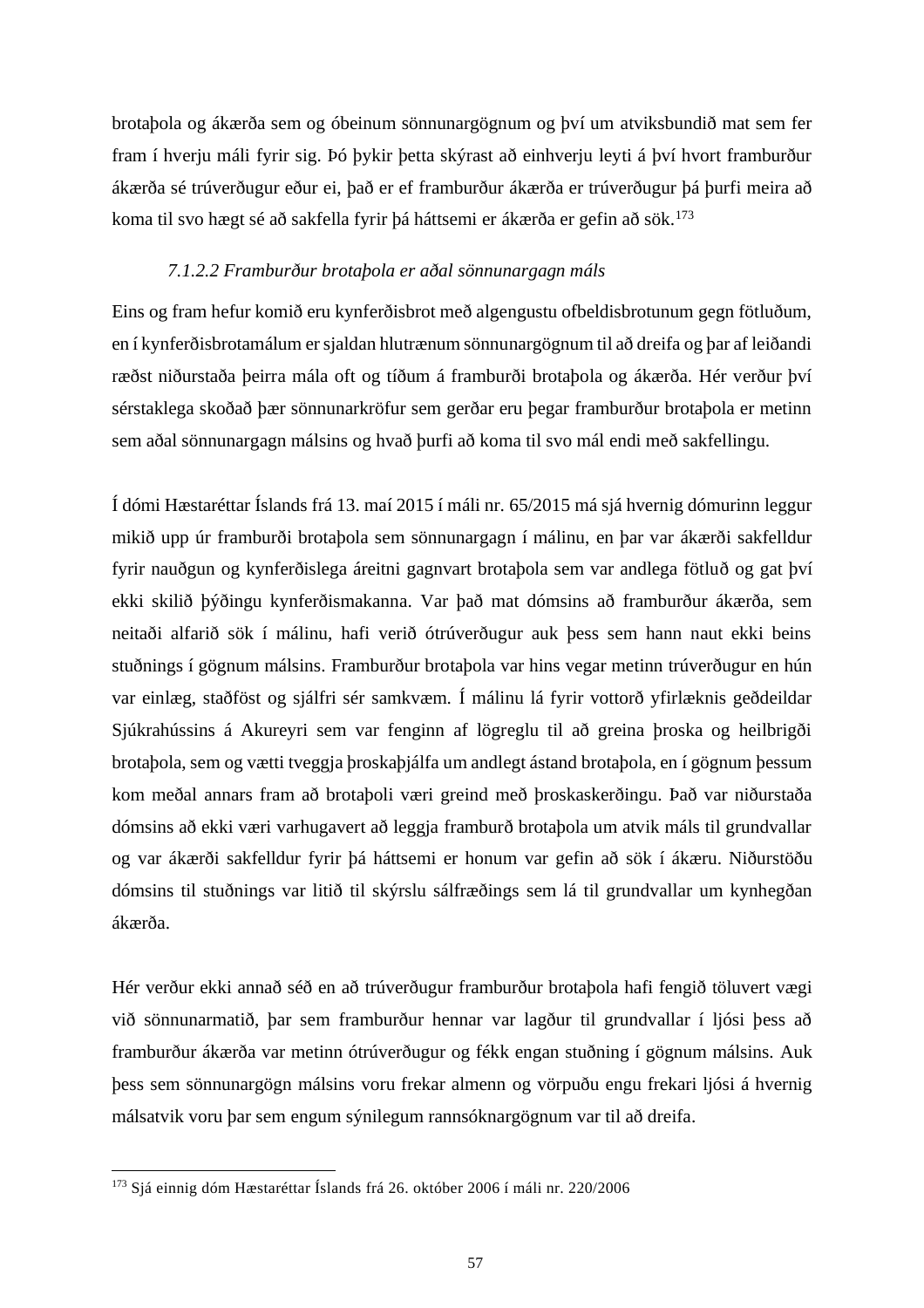Annar dómur þar sem framburður brotaþola er aðal sönnunargagn máls er dómur Hæstaréttar Íslands frá 7. apríl 2011 í máli nr. 504/2010 en í málinu var aðili ákærður fyrir kynferðisbrot gegn sonardóttur sinni og fyrir að hafa notfært sér að hún gat ekki spornað við verknaðinum sökum andlegra annmarka. Í málinu var fenginn sálfræðingur til að kanna trúverðugleika framburðar brotaþola með hliðsjón af þroska hennar, en brotaþoli var með væga þroskahömlun. Niðurstaða sálfræðingsins var að framburður brotaþola hafi verið trúverðugur í hvívetna. Þá lá fyrir í málinu vottorð kvensjúkdómalæknis sem hafði skoðað brotaþola nokkrum sinnum, en þar kom meðal annars fram að meyjarhaft brotaþola væri órofið en ekki væri unnt að fullyrða um það hvort brotaþoli hefði haft samfarir eða ekki. Ákærði var sýknaður í héraði af tveimur ákæruliðum af þremur á grundvelli þess að ósamræmi var á milli framburðar brotaþola og bræðra hennar og fékk framburður hennar því ekki nægan stuðning í framburði vitna. Af þeim sökum taldi dómurinn það ekki yfir skynsamlegan vafa hafið að sönnuð væri sekt ákærða um þá háttsemi sem honum var gefin að sök í þeim ákæruliðum. Hins vegar var ákærði sakfelldur fyrir einn ákærulið á grundvelli trúverðugs framburðar brotaþola, en hún var staðföst um þann hluta málsins auk þess sem samræmi var á milli skýrslna hennar fyrir dómi við aðalmeðferð og rannsókn málsins, sem og í könnunarviðtali í Barnhúsi. Þá fékk framburður hennar einnig stoð í framburði annarra vitna og öðrum gögnum málsins.

Hæstiréttur taldi frásögn brotaþola hins vegar vera á reiki um þann þátt sem ákærði var sakfelldur fyrir í héraðsdómi, og taldi framburð hennar hafa tekið talsverðum breytingum frá einni skýrslu til annarrar. Þá sagði Hæstiréttur framburð hennar ekki hafa verið stöðugan innbyrðis í skýrslutökunum, einkum við aðalmeðferð málsins. Af þeim sökum sýknar Hæstiréttur ákærða af þessum ákærulið. Í málinu var þó um að ræða sératkvæði sem bar á þann veg að staðfesta hefði átt niðurstöðu héraðsdóm, en þar segir meðal annars:

Fjölskipaður héraðsdómur hefur metið framburð brotaþola trúverðugan. Í hinum áfrýjaða dómi eru ítarlega reifaðar skýrslur sem gefnar voru í málinu, svo og önnur málsgögn sem varða a. lið ákærunnar. Með vísan til þess sem sagt hefur verið um tregðu brotaþola til að tala um þær sakargiftir sem bornar hafa verið á ákærða, svo og þess sem hér hefur verið rakið, er fallist á þá niðurstöðu héraðsdóms að fullt samræmi hafi verið í framburði brotaþola í þeim þremur skýrslum sem hún gaf.

Verður hér ekki annað séð en að framburður brotaþola hafi verið aðal sönnunargagn málsins, þar sem úrslit málsins fyrir Hæstarétti réðst í raun eingöngu af mati á þeim framburði. Þeir annmarkar er voru á framburði brotaþola leiddu þar af leiðandi til þess að ákærði var sýknaður af þessum ákærulið, þrátt fyrir gagnstætt mat fjölskipaðs héraðsdóms, þar sem dómurinn mat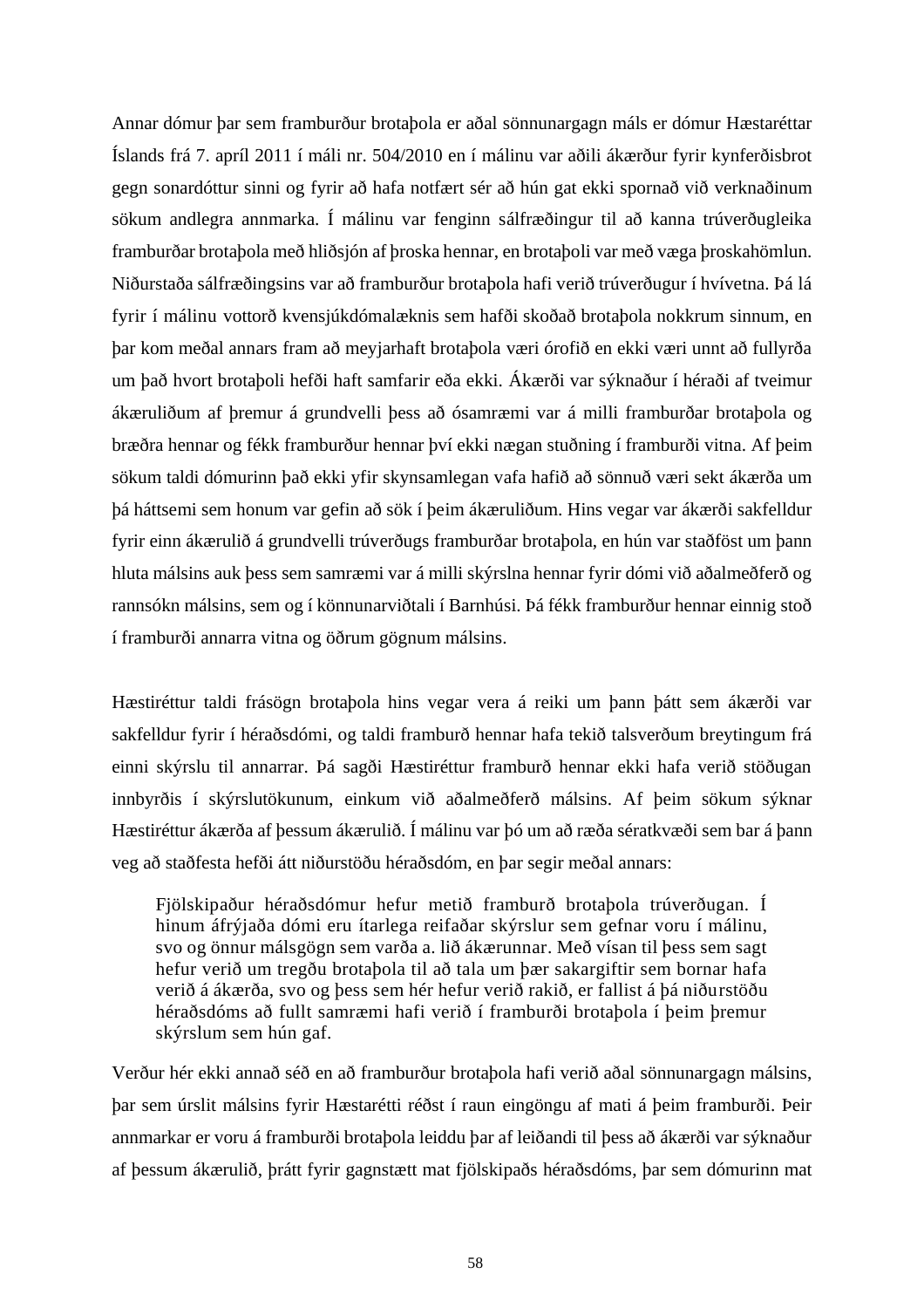það sem svo að ekki væri unnt að leggja frásögn brotaþola til grundvallar. Ekki er að sjá af lestri dómsins að önnur atriði hafi haft áhrif á sönnunarmat Hæstaréttar. Hér sést með greinilegum hætti hversu matskennt sönnunarmatið er og hvenær sönnunarkröfur eru taldar vera uppfylltar.

Sambærilega niðurstöðu má svo sjá í nýlegum dómi Landsréttar frá 11. desember 2020 í máli nr. 759/2019, en dómurinn snýr við dómi héraðsdóms á grundvelli þess að sönnunarkröfum var ekki uppfyllt. Í málinu var aðili ákærður fyrir kynferðisbrot gegn syni sínum, með því að hafa í fjölda skipta beitt hann ofbeldi og ólögmætri nauðung. Í dóminum kom fram að niðurstaða hins áfrýjaða dóms um sakfellingu ákærða hafi aðallega verið reist á framburði brotaþola sem var metinn trúverðugur en einnig þess að framburður ákærða var metinn ótrúverðugur. Í héraðsdóminum var vísað til nokkurra atriða er talin voru styðja frásögn brotaþola og að sama skapi drógu úr trúverðugleika framburðar ákærða, en þess á meðal var vottorð heimilislæknis um komu brotaþola til heilsugæslunnar, vottorð og vætti sálfræðings og einnig greinargerð og vætti félagsráðgjafa. Landsréttur gagnrýnir í dómi sínum að við skýrslugjöf af brotaþola fyrir héraðsdómi hafi þess ekki verið gætt að brotaþoli gæfi sjálfstæða lýsingu á atvikum máls. Landsréttur taldi það kunna skýrast af stöðu brotaþola, sem var greindur með ódæmigerða einhverfu, en taldi það samt sem áður torvelda mjög möguleikanum á að meta trúverðugleika framburðar hans. Þrátt fyrir það mat Landsréttur það sem svo að ekki hafi verið fullt samræmi í framburði brotaþola hjá lögreglu, í héraði og fyrir Landsrétti. Auk þess sem rétturinn taldi ekkert fram komið í málinu sem væri sérstaklega til þess fallið að draga úr trúverðugleika framburðar ákærða og taldi hann hafa verið stöðugan og samkvæman sjálfum sér í frásögn sinni. Var það því niðurstaða Landsréttar að snúa við dómi héraðsdóms og sýkna ákærða af kröfum ákæruvaldsins. Sú niðurstaða vekur mikla athygli, í ljósi þess að héraðsdómur hafði þegar metið framburð brotaþola trúverðugan og framburð ákærða ótrúverðugan. Þessi dómur hefur verið umdeildur og fylgdi honum nokkur fjölmiðlaumfjöllun.<sup>174</sup> Enda vekur það töluverða athygli hversu miklar sönnunarkröfur Landsréttur gerir í máli þessu auk þess sem dómurinn bendir á annmarka er voru á málsmeðferð í héraði en lætur ekki bæta úr þeim annmarka heldur kveður upp dóm í málinu.

<sup>&</sup>lt;sup>174</sup> Aðalheiður Ámundadóttir, "Þriðjungi sakfellinga í nauðgunarmálum snúið við í Landsrétti" *Fréttablaðið* (2. janúar 2021) <https://www.frettabladid.is/frettir/thridjungi-sakfellinga-i-naudgunarmalum-snuid-vid-ilandsretti/>; Heimir Hannesson, "Landsréttur snýr við sjö ára dómi - Var sagður hafa nauðgað syni sínum ítrekað um pabbahelgar" *DV* (desember 2020) <https://www.dv.is/frettir/2020/12/11/landsrettur-snyr-vid-sjoara-domi-var-sagdur-hafa-naudgad-syni-sinum-itrekad-um-pabbahelgar/>.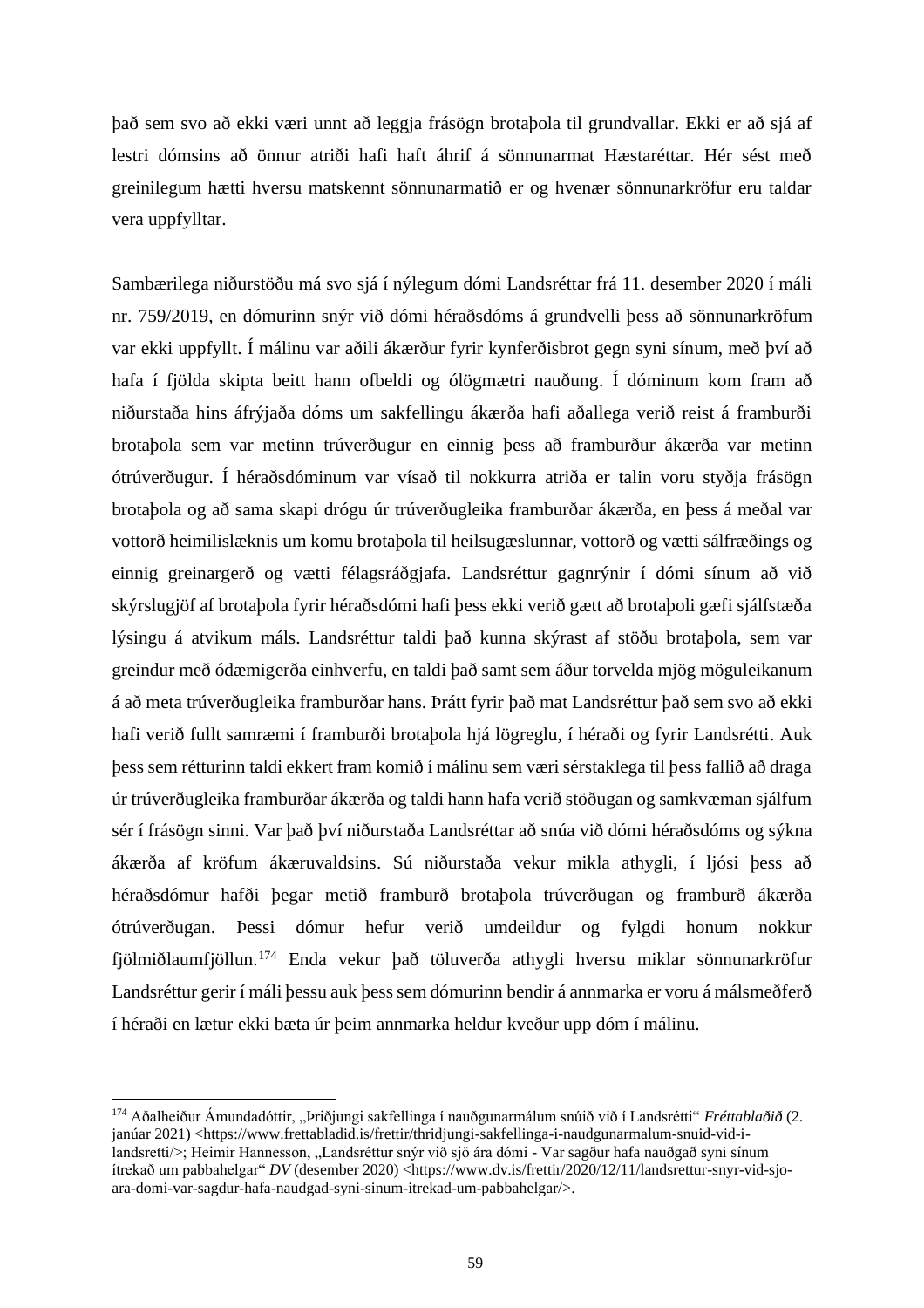Ef framangreindur dómur Hæstaréttar í máli nr. 504/2010 er borinn saman við dóm Landsréttar í máli nr. 759/2019 þá má sjá hvernig Hæstiréttur og Landsréttur gera í raun töluvert strangari kröfur til sönnunar, þá sérstaklega til framburðar hins fatlaða brotaþola, heldur en héraðsdómur gerði í báðum málunum. Dómarnir hafa það sammerkt að snúa við niðurstöðu héraðsdóms um sakfellingu ákærða og meta framburð brotaþola ótrúverðugan gagnstætt mati héraðsdóms. Af lestri dómanna er ekki að sjá að önnur atriði en framburðir brotaþola hafi haft áhrif við sönnunarmatið. Ljóst er þó að í hvorugum tilvikum fannst æðra dómstigi nægileg sönnunargögn liggja til grundvallar svo til sakfellingar gæti komið þrátt fyrir að töluvert hafi verið af óbeinum sönnunargögnum sem studdu framburð brotaþola. Verður ekki annað séð en að framburðir brotaþolanna hafi í raun verið taldir aðal sönnunargögnin í málum þessum en þeir ekki dugað til sakfellingar.

Þá verður ekki séð að æðri dómstigin hafi tekið jafnt tillit til þess að fatlanir brotaþola gætu skýrt þá annmarka er voru á framburði þeirra, líkt og telja verður að héraðsdómur hafi gert, þar sem æðri dómstigin þóttu ekki unnt að leggja frásagnir brotaþola til grundvallar í málunum sökum þessara annmarka. Þykir því nokkuð ljóst að æðri dómstigin hafi í þessum málum gert töluvert strangari sönnunarkröfur til framburðar hins fatlaða brotaþola og þá þeirra gagna sem lágu til grundvallar.

Af framangreindum dómum má sjá hvernig dómarnir leggja oft og tíðum mikið upp úr framburði brotaþola, sem og ákærða. Skýrist það af eðli þessara mála, en oftast nær er engum beinum sönnunargögnum að tefla. Þó er ljóst að framburður brotaþola leiðir einn og sér ekki til sakfellingar, það þarf ávallt eitthvað meira að koma til, hvort sem það eru óbein sönnunargögn sem styðja frásögn brotaþola eða eitthvað í frásögn ákærða sem bendir til sektar hans. 175

# *7.1.2.3 Framburður brotaþola hefur ekki næga stoð í sönnunargögnum og dugir ekki einn og sér til sakfellingar*

Sönnunarstaðan er iðulega erfið í málum þar sem aðeins óbeinum sönnunargögnum er til að dreifa. Það ræðst eftir atvikum hverju sinni hvort þau gögn sem til grundvallar liggja veiti framburði brotaþola nægilegan stuðning svo til sakfellingar komi. Fjallað verður hér um dóma þar sem framburður brotaþola fékk ekki nægileg stoð í óbeinum sönnunargögnum og

<sup>175</sup> Sjá einnig dóm Hæstaréttar Íslands frá 18. febrúar 2021 í máli nr. 30/2020 og dóm Hæstaréttar Íslands frá 12. maí 2016 í máli nr. 463/2015, þó aðeins þriðji ákæruliður.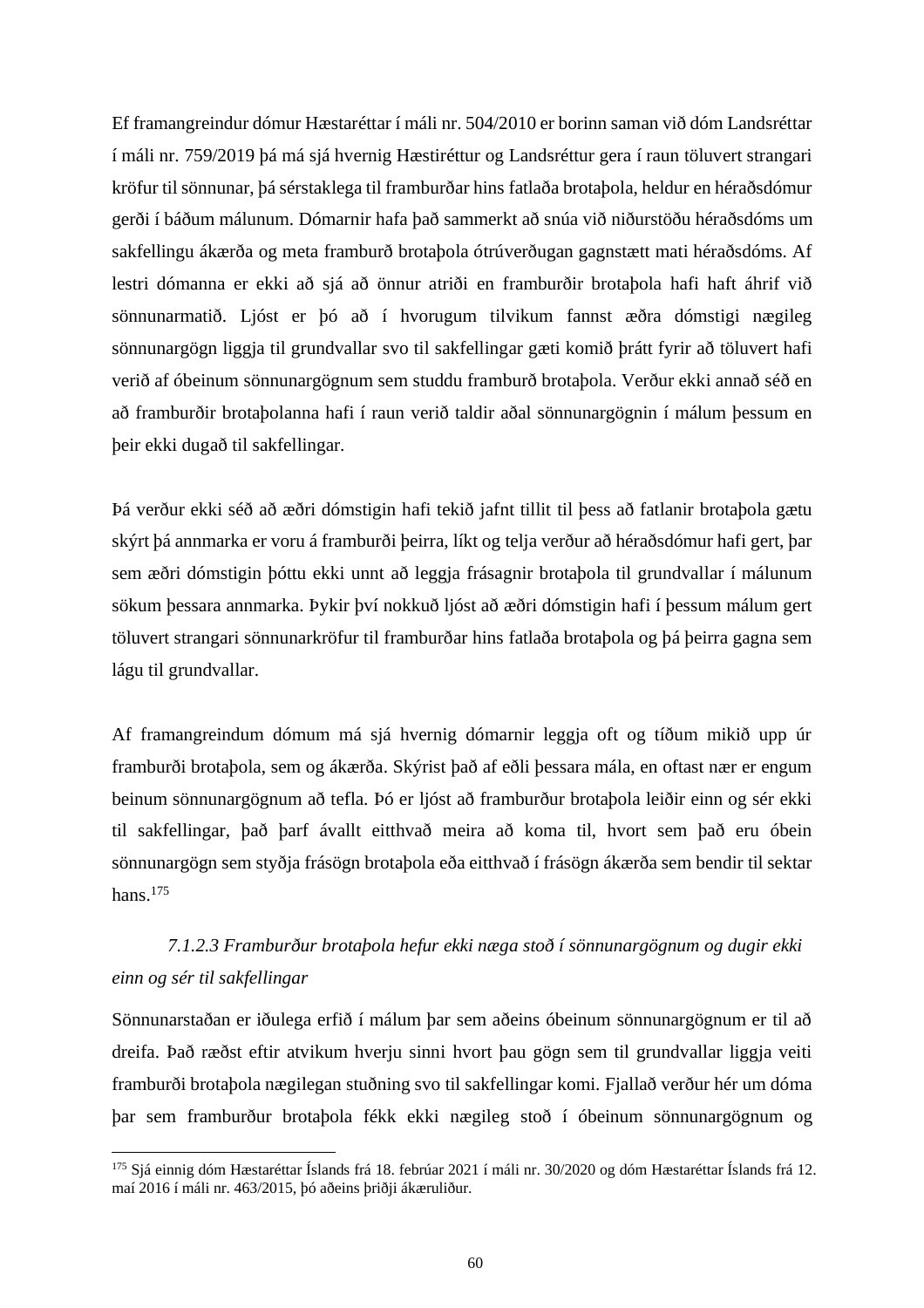framburður brotaþola gat einn og sér ekki leitt til sakfellingar. Dómarnir verða skoðaðir með tilliti til þess hvað vanhagaði svo sönnunarkröfunum hefði verið fullnægt.

Í dómi Landsréttar frá 10. júní 2020 í máli nr. 654/2018 var aðili ákærður fyrir kynferðisbrot gagnvart nokkrum börnum, en ákærða var meðal annars gefin að sök nauðgun gagnvart brotaþola og með því notfært sér það að brotaþoli gat ekki spornað við verknaðinum sökum andlegrar fötlunar. Í málinu neitaði ákærði staðfastlega sök varðandi þessa háttsemi, en framburður hans var ekki metinn fyllilega trúverðugur, þar sem upp komust ósannindi af hans hálfu í skýrslutöku hjá lögreglu og var það talið draga nokkuð úr trúverðugleika framburðar hans. Framburður brotaþola fyrir dómi var í meginatriðum í samræmi við framburð hans hjá lögreglu. Þó var nokkuð um ónákvæmni varðandi fjölda atvika, inntak þeirra og tímasetningar, en var það talið skýrast af andlegum högum brotaþola auk þess sem langt var um liðið frá því ætluð kynferðisbrot höfðu átt að eiga sér stað. Dómurinn taldi framburð brotaþola þó ekki hafa skýra stoð í framburði annarra vitna né annarra sönnunargagna í málinu. Til grundvallar lágu samt ýmis sönnunargögn sem studdu frásögn brotaþola, þar á meðal vottorð frá lækni er kvað á um læknisskoðun er brotaþoli fór í á barnsaldri, sem og vottorð frá sérfræðingi í geðlækningum og ráðgjafa á heilsugæslustöð. Í vottorðum þessum kom fram að brotaþoli kvaðst hafa orðið fyrir kynferðislegu ofbeldi. Var niðurstaða héraðsdóms, sem staðfest var af Landsrétti, sú að sýkna ákærða af þessum kröfum ákæruvaldsins þar sem talið var að ákæruvaldinu hafi ekki tekist að sanna að ákærði hafi gerst sekur um þá háttsemi er umræddur ákæruliður greindi á um. Þau gögn sem studdu framburð brotaþola voru því ekki talin nægileg til sakfellingar, enda ljóst að dómurinn gerir kröfu um að framburður brotaþola fái skýra stoð í gögnum málsins. Að mati dómsins hefði því meira þurft að koma til svo sönnunarkröfum sem gerðar eru í málum af þessu toga væru fullnægt.

Annar dómur sem þykir virkilega áhugaverður er dómur Hæstaréttar Íslands frá 22. maí 2008 í máli nr. 545/2007 en þar var maður ákærður fyrir að hafa reynt í tvígang að hafa við brotaþola kynferðismök. Brotaþoli glímdi við erfiðan geðsjúkdóm, en í málinu lágu fyrir vottorð sálfræðings og geðlæknis því til stuðnings. Ákærði neitaði alfarið sök í málinu fyrir dómi, en í vottorði sérfræðings á geðdeild Landspítala- háskólasjúkrahúss kom fram að ákærði hafði viðurkennt að hafa haft mök við brotaþola. Einnig lá fyrir vitnisburður læknis sem framkvæmdi réttarlæknisfræðilega skoðun á ákærða eftir handtöku og fannst við þá skoðun nýleg rispa á bringu ákærða. Framburður bæði brotaþola og ákærða voru óskýrir um málsatvik sem gerði það að verkum að rétturinn átti erfitt með að átta sig á því hvað hafði í raun gerst umrætt sinn.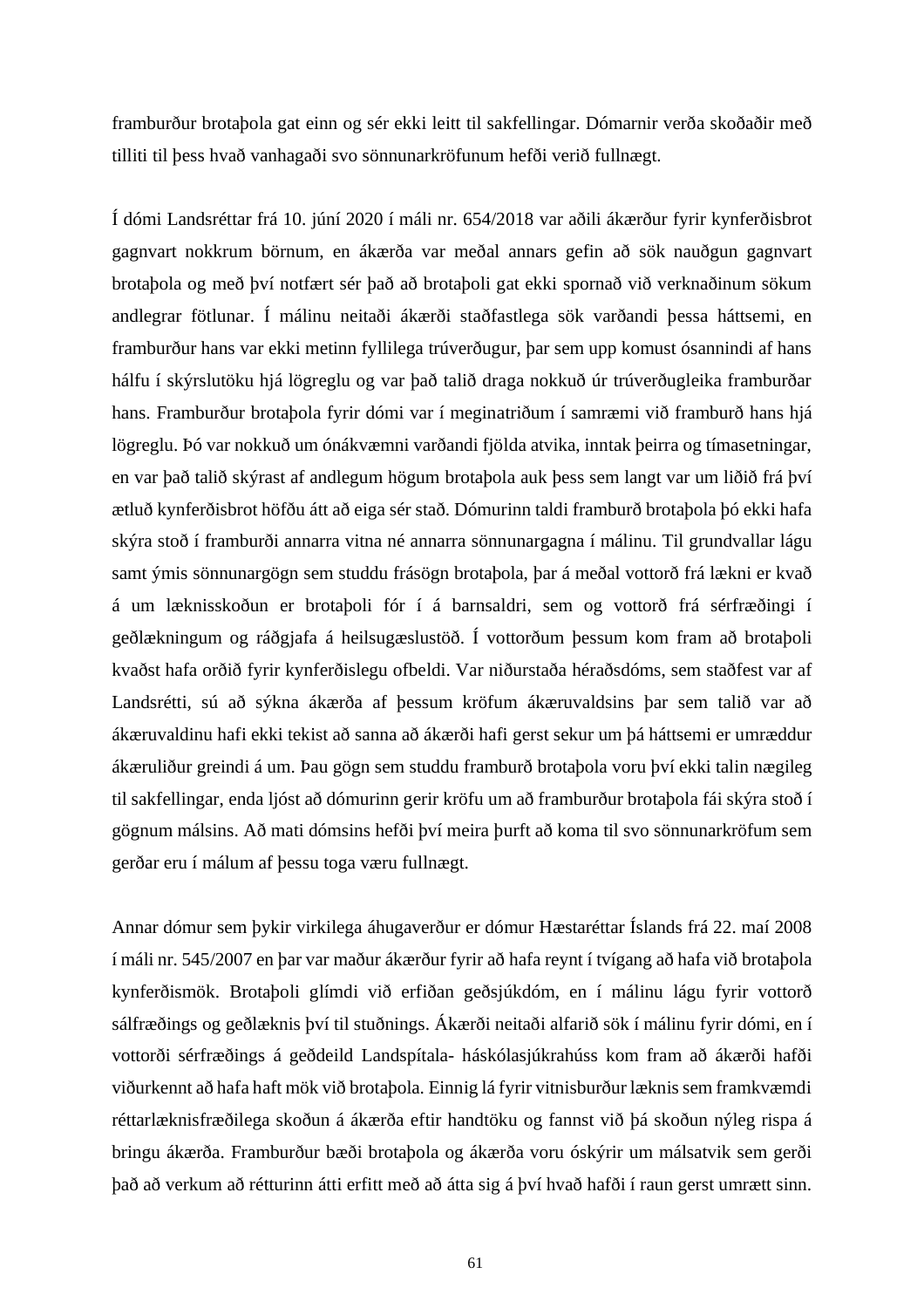Héraðsdómur taldi þó geðsjúkdóm brotaþola geta verið skýringu á reikandi og á köflum mótsagnakenndum framburði brotaþola, en það var í samræmi við það sem kom fram í vætti geðlæknis um geðsjúkdóm brotaþola. Varðandi fyrri ákærulið þá taldi héraðsdómur varhugavert að leggja fram óskýran framburð brotaþola til grundvallar, gegn eindreginni neitun ákærða, þar sem engin gögn voru talin renna stoðum undir þær sakargiftir er ákærða var borinn um. Af þeim sökum var ákærði því sýknaður af þessum ákærulið. Varðandi seinni ákæruliðinn þá var einnig litið til þess að framburður beggja var óskýr um atvik máls og þótti dóminum því varhugavert að telja sannað að ákærði hafi gerst sekur um þá háttsemi sem honum var gefin að sök í ákæru. Sú staðreynd að brotaþoli hafi verið með ferska afrifu við leggangaop fékk þessu ekki haggað, en þetta kom fram í vottorði læknis sem framkvæmdi réttarfræðilega skoðun á brotaþola. Þó dómurinn hafi ekki fallist á það að ákærði hafi í greint sinn gerst sekur um tilraun til nauðgunar líkt og ákæran hljóðaði upp á var hins vegar talið sannað að ákærði hafi gerst sekur um að hafa reynt að nýta sér svefndrunga og ölvunarástand brotaþola í þeim tilgangi að hafa við hana kynferðismök. Því til stuðnings lá vitnisburður einstaklings sem var staddur í íbúðinni umrætt sinn sem og vættis læknis, geðhjúkrunarfræðings og sálfræðings sem kváðu ástand brotaþola hafa versnað eftir meint atvik.

Athyglisvert er að skoða þær kröfur sem gerðar voru til sönnunar í máli þessu á þeim hluta er dómurinn sýknar ákærða samanborið við þann hluta er ákærði var sakfelldur. Varðandi þann hluta er ákærði var sýknaður fyrir, sem var tilraun til nauðgunar, lágu til grundvallar vottorð læknis um ferska afrifu við leggangaop, skýrsla þar sem fram kom að nýleg rispa var á bringu ákærða við réttarlæknisskoðun og vottorð sérfræðings á geðdeild þar sem fram kom að ákærði hafði viðurkennt að hafa haft mök við brotaþola. Auk þess sem framburður ákærða var óskýr um málsatvik. Þessi óbeinu sönnunargögn sem studdu frásögn brotaþola voru ekki talin nægileg til sakfellingar að mati dómsins. Hins vegar var talið nægilegt til sakfellingar, um að ákærði hafi reynt að nýta sér svefndrunga og ölvunarástand brotaþola til að hafa við hana kynferðismök, vitnisburður einstaklings sem var staddur í íbúðinni umrætt sinn. Vitnið gat þó einungis borið á um þau atriði er brotaþoli kvað honum í kjölfar meints brots og hvert andlegt ástand brotaþola hafi verið á þeirri stundu þar sem hann varð ekki vitni af háttseminni sjálfri. Verður hér ekki annað séð en að vitnisburður þessi hafi haft gríðarleg áhrif við úrslit málsins þar sem hann var talinn nægilegur til sakfellingar með framburði brotaþola. Vekur það athygli í ljósi þess að öll þau sönnunargögn sem lágu til grundvallar í málinu um ákæruatriði er vörðuðu tilraun til nauðgunar voru ekki talin nægileg til sakfellingar, þó svo töluvert af sönnunargögnum hafi stutt frásögn brotaþola.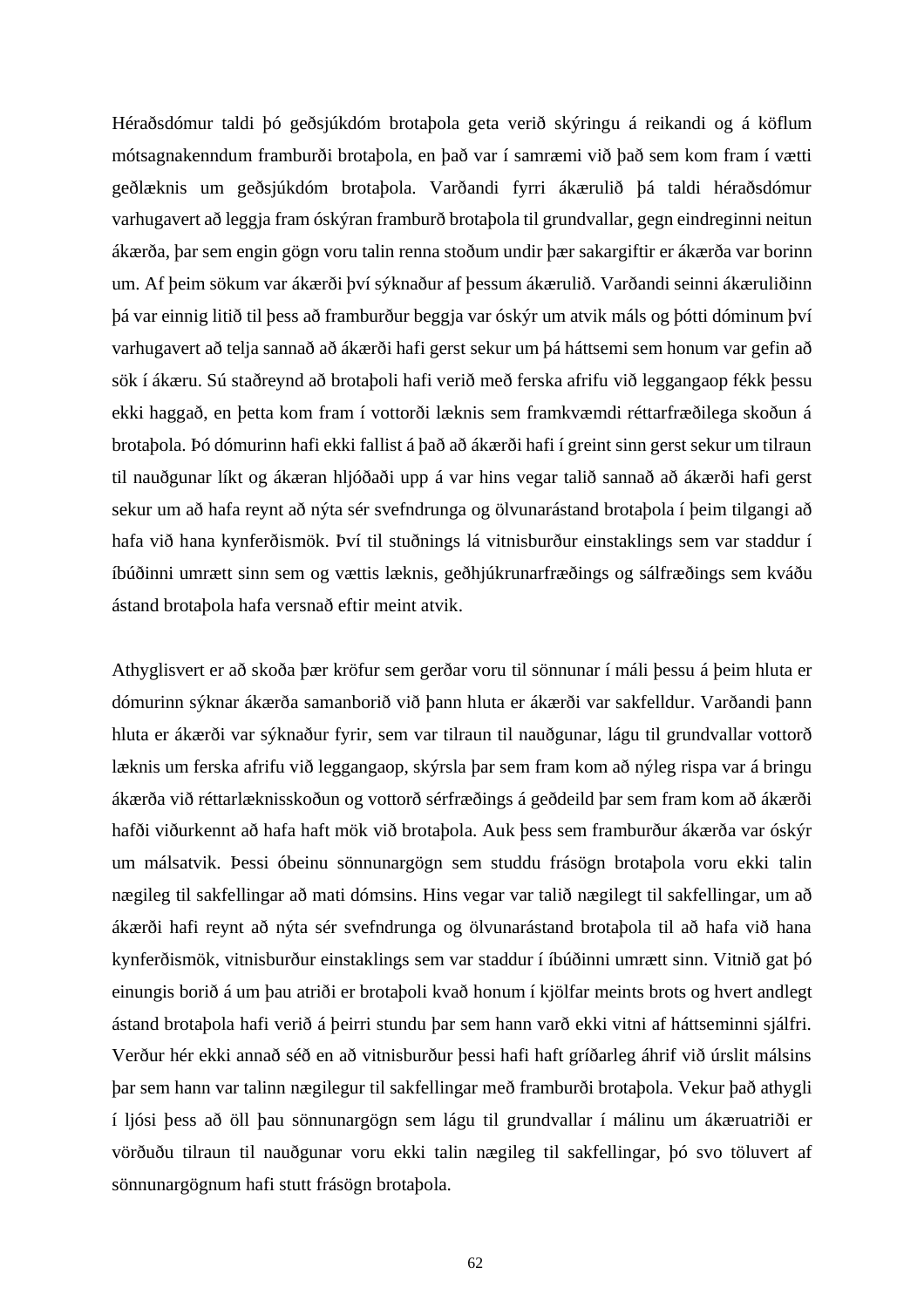Framangreindir dómar, það er dómur Landsréttar í máli nr. 654/2018 og dómur Hæstaréttar í máli nr. 545/2007, verða bornir saman með tilliti til þeirra sönnunarkrafna sem gerðar eru þegar um ræðir trúverðugan framburð brotaþola annars vegar og ótrúverðugan framburð brotaþola hins vegar. Í Landsréttardóminum nr. 654/2018 verður ekki annað séð af lestri dómsins en að rétturinn hafi metið framburð brotaþola trúverðugan þó svo hann hafi ekki verið alveg nákvæmur varðandi ákveðin atriði. Þó taldi dómurinn framburð hans ekki fá skýra stoð í framburði annarra vitna né öðrum sönnunargögnum og því var ákærði sýknaður. Þess ber þó að geta að framburður ákærða var metinn ótrúverðugur um atvik máls. Hins vegar var í Hæstaréttardóminum nr. 545/2007 framburður brotaþola talinn mjög óskýr og ábótavant en fékk þó einhverja stoð í málsgögnum, og var sakfellt fyrir þann hluta málsins. Framburður ákærða var einnig ótrúverðugur um atvik máls. Í báðum málunum voru annmarkar á framburði brotaþola taldir skýrast af fötlun þeirra. Sönnunarkröfurnar samkvæmt þessum dómum eru þess eðlis að trúverðugur framburður brotaþola, sem fær enga stoð í gögnum máls, hefur í raun minna vægi en ef um ræðir óskýran framburð brotaþola sem fær einhver stoð í gögnum. Af þessu er ljóst að krafa er gerð um það að framburður brotaþola hafi stoð í gögnum svo framburðurinn hafi sönnunargildi í málinu. Dregin er því sú ályktun að sönnunarkröfur í sakamálum af þessum toga teljast ekki uppfylltar ef framburður brotaþola fær engin stoð í gögnum máls.

Í dómi Hæstaréttar Íslands frá 15. júní 2017 í máli nr. 433/2016 var starfsmaður sem ók bifreið á vegum Ferðaþjónustu fatlaðra ákærður fyrir kynferðisbrot með því að hafa í fjögur skipti haft samræði og önnur kynferðismök við brotaþola og káfað innanklæða á brjóstum hennar og kynfærum og með þessu notfært sér það að brotaþoli gat ekki spornað við verknaðinum sökum andlegrar fötlunar. Fyrir héraðsdómi var framburður brotaþola metinn ótrúverðugur varðandi meint samræði, en brotaþoli hafði að mati dómsins verið margsaga um þann hluta. Í málinu lá fyrir skýrsla kvensjúkdómalæknis, sem kvað á um að ólíklegt, og í raun útilokað, væri að samfarir hefðu verið hafðar við brotaþola. Niðurstaða héraðsdóms var sú að það hafi ekki verið hafið yfir skynsamlega vafa að ákærði hafi gerst sekur um þá háttsemi að hafa haft samræði eða önnur kynferðismök við brotaþola. Ákærði var þar af leiðandi sýknaður af þeirri háttsemi. Af lestri dómsins þykir skýrsla kvensjúkdómalæknis auk þess sem framburður brotaþola hafi ekki verið skýr um þennan hluta málsins hafa haft úrslit um þessa niðurstöðu dómsins. Á hinn bóginn var brotaþoli staðföst og trúverðug um þann þátt málsins að ákærði hafi káfað á brjóstum hennar og kynfærum. Framburði brotaþola til stuðnings lá fyrir vottorð geðlæknis sem og taugasálfræðings sem framkvæmdu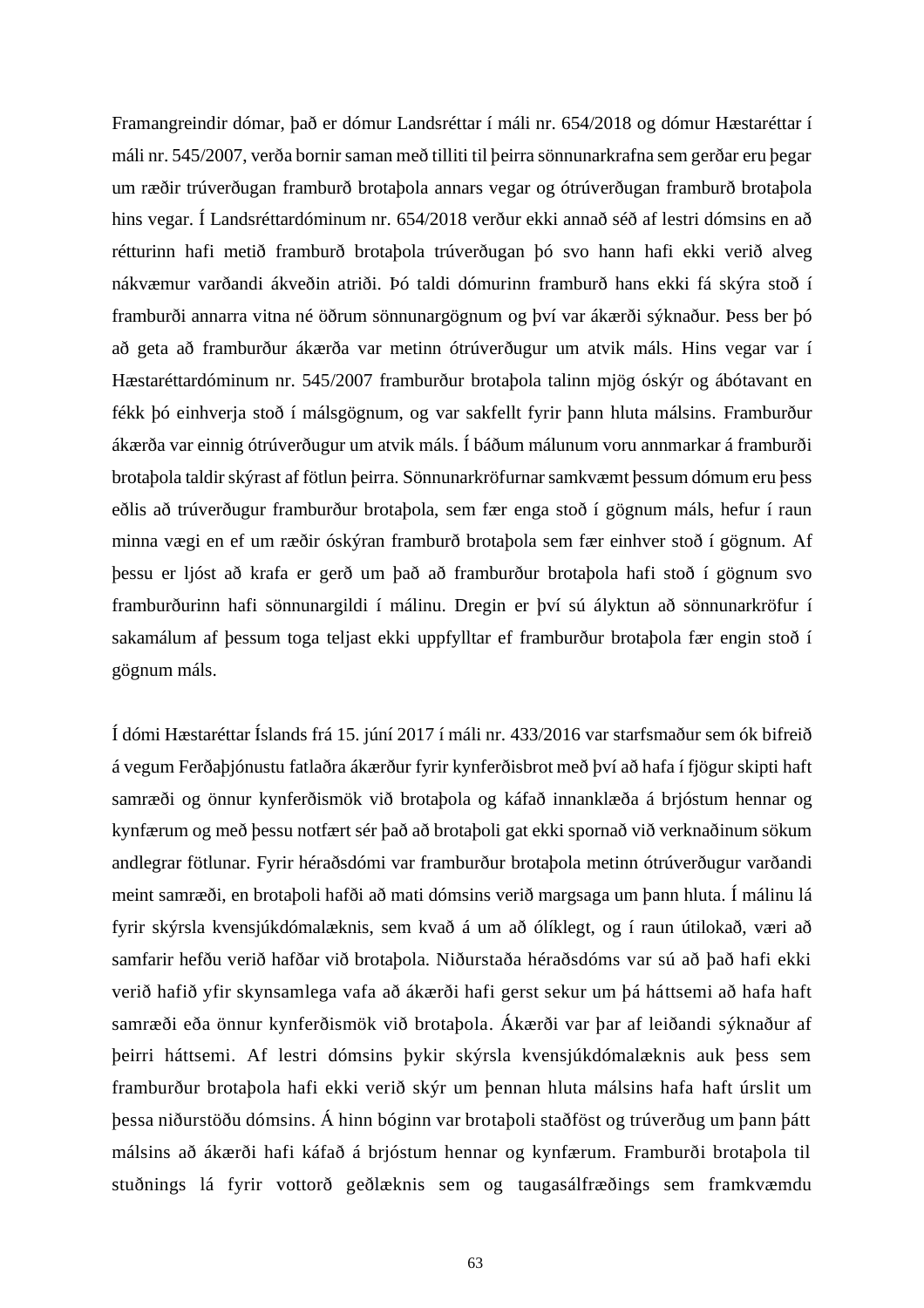taugasálfræðilegt mat á brotaþola, en óskað var sérstaklega eftir því við rannsókn málsins. Í vottorðum þessara sérfræðinga kom fram að ólíklegt væri að brotaþoli gæti sagt frá atburðum sem þessum, nema að hafa upplifað atburðinn sjálf og var það því mat þeirra að brotaþoli myndi eiga í erfiðleikum með að búa til þá sögu og ná að endurtaka hana alltaf eins. Héraðsdómur taldi því sannað svo hafið var yfir skynsamlegan vafa með staðföstum framburði brotaþola um þennan þátt málsins, sem átti sér stoð í vitnisburði fjölda vitna, gegn ótrúverðugum framburði ákærða, að ákærði hafi gerst sekur um þá háttsemi er honum var gefin að sök í ákæru. Hins vegar var í dómi Hæstaréttar fjallað um skort á sönnun varðandi akstur bílstjórans sem og aðstæður í umræddri bifreið. Auk þess sem Hæstiréttur taldi framburð brotaþola og vitna fyrir dómi vera rýran um atvik máls þar sem langt var um liðið frá því ætluð brot höfðu átt að eiga sér stað og þar til aðalmeðferð málsins fór fram í héraði. Á grundvelli þessara þátta taldi Hæstiréttur ekki vera komna fram lögfulla sönnun um að ákærði hafi gerst sekur um þá háttsemi er hann var sakfelldur fyrir í héraði. Í dómi Hæstaréttar er þó ekkert fjallað um framburð ákærða sem var fyrir héraðsdómi metinn ótrúverðugur.

Hliðstæða niðurstöðu má sjá í dómi Hæstaréttar Íslands frá 24. október 2013 í máli nr. 316/2013, þar sem dómurinn tók það skýrt fram að sönnunargögnin sem lágu til grundvallar í málinu væru ekki nægileg með tilliti til þeirra sönnunarkrafna sem gera eigi í sakamálum. Í málinu var aðili ákærður fyrir kynferðisbrot gegn brotaþola sem greindur var með geðklofa og var sakfelldur fyrir þá háttsemi í héraði. Ákærði hafði staðfastlega neitað sakargiftum í málinu. Sakfellingin var reist á trúverðugum framburði brotaþola sem var talinn fá stoð í framburði vitna. Í málinu lá fyrir vitnisburður yfirlæknis á göngudeild og bráðamóttöku geðdeildar á Landspítala- háskólasjúkrahúss, auk vitnisburðir geðlækna og sálfræðings um andlegt ástand brotaþola. Í héraði var framburður brotaþola talinn skýr, greinargóður og staðfastur auk þess sem framburður hans fyrir dóminum var í öllum meginatriðum í samræmi við framburð hans hjá lögreglu. Við mat á trúverðugleika framburðar brotaþola leit dómurinn sérstaklega til vættis sálfræðings. Hæstiréttur hins vegar sneri niðurstöðu héraðsdóms við og rökstuddi niðurstöðu sína með eftirfarandi hætti:

Þótt framburður A hjá lögreglu og fyrir dómi hafi verið efnislega samhljóða og metinn trúverðugur hefur framburðurinn ekki þá stoð, sem gera verður kröfu um í sakamáli, í skýrslum annarra vitna eða hlutrænum sönnunargögnum. [...]. Verður hann því sýknaður af kröfum ákæruvaldsins.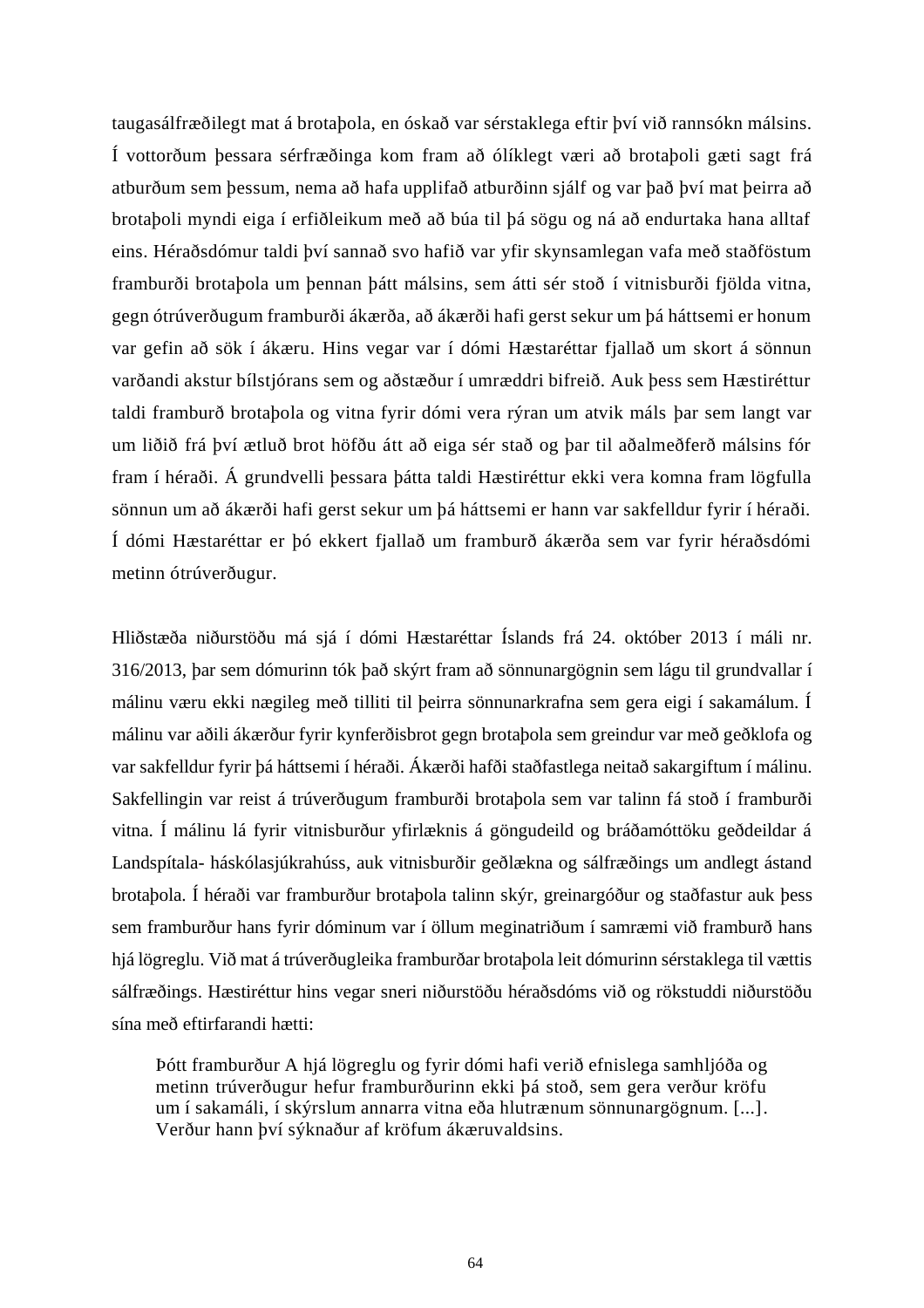Einn dómari skilaði sératkvæði og taldi engin efni til að draga mat héraðsdóms í efa. Taldi hann að staðfesta hefði átt niðurstöðu héraðsdóms með vísan til forsendna hans um sakfellingu ákærða.

Áhugavert þykir að bera saman síðastnefndu tvo dóma Hæstaréttar, það er mál nr. 433/2016 og 316/2013. Málsatvik þessara dóma eru lík að því leyti að Hæstiréttur snýr niðurstöðu héraðsdóms við í báðum tilvikum á þeim grundvelli að sönnunarkröfum var ekki fullnægt. Í dómi Hæstaréttar í máli nr. 433/2016 fjallar Hæstiréttur sérstaklega um skort á hlutrænum sönnunargögnum en ljóst er að rétturinn taldi þau gögn geta skýrt málsatvik betur. Það var því mat dómsins að ákveðin óvissa væri uppi í málinu, sem skýrð var ákærða í hag. Þá mat Hæstiréttur einnig framburð brotaþola ótrúverðugan gagnstætt mati héraðsdóm. Þessi tvö atriði gerðu í raun útslagið við sönnunarmatið fyrir Hæstarétti sem leiddi til þess að dómurinn sneri við niðurstöðu héraðsdóms. Þessi skortur á sönnunargögnum sem og mat Hæstaréttar á framburði brotaþola vóg því í raun meira heldur en öll þau gögn sem lágu til grundvallar í málinu. Í dómi Hæstaréttar í máli nr. 316/2013 sneri rétturinn niðurstöðu héraðsdóm við á grundvelli þess að framburður brotaþola, sem var metinn trúverðugur í héraði, fengi ekki þá stoð í skýrslum annarra vitna eða hlutrænum sönnunargögnum sem gera þyrfti kröfu um í sakamáli. Afstaða Hæstaréttar í málum þessum er því mjög skýr, en dómarnir gera töluverðar kröfur um að framburður brotaþola þurfi að fá skýr og góð stoð í óbeinum sönnunargögnum. Af síðarnefnda dóminum nr. 316/2013 verður jafnframt ráðið að rétturinn gerir ekki aðeins kröfu um að þessi óbeinu sönnunargögn styðji frásögn brotaþola heldur einnig að þau bendi til sektar ákærða. Í málinu lágu fyrir ýmis sönnunargögn sem studdu frásögn brotaþola, en voru að mati dómsins ekki þess eðlis að þau studdu sakargiftir á hendur ákærða.

Líkt og þær ályktanir sem dregnar voru hér að ofan þá þykir það ljóst samkvæmt framangreindum dómum að annmarkar á framburði brotaþola hafi alla jafna ekki endilega mikil áhrif á sönnunarmatið, þar sem fötlun brotaþola hefur verið talin skýring á framburði þeirra. Heldur séu það þau óbeinu sönnunargögn sem liggja til grundvallar sem hafa hvað mest áhrif við sönnunarmatið, og því verður dregin sú ályktun hér að meiri kröfur eru gerðar til þess að framburður fái stoð í gögnum máls heldur en að framburður brotaþola sé hnökralaus. Þá verður einnig séð af þessum dómum að neitun ákærða fyrir dómi hefur gríðarleg áhrif, þó svo framburður hans sé ótrúverðugur, en það eitt er ekki talið nægilegt til sakfellingar, jafnvel þó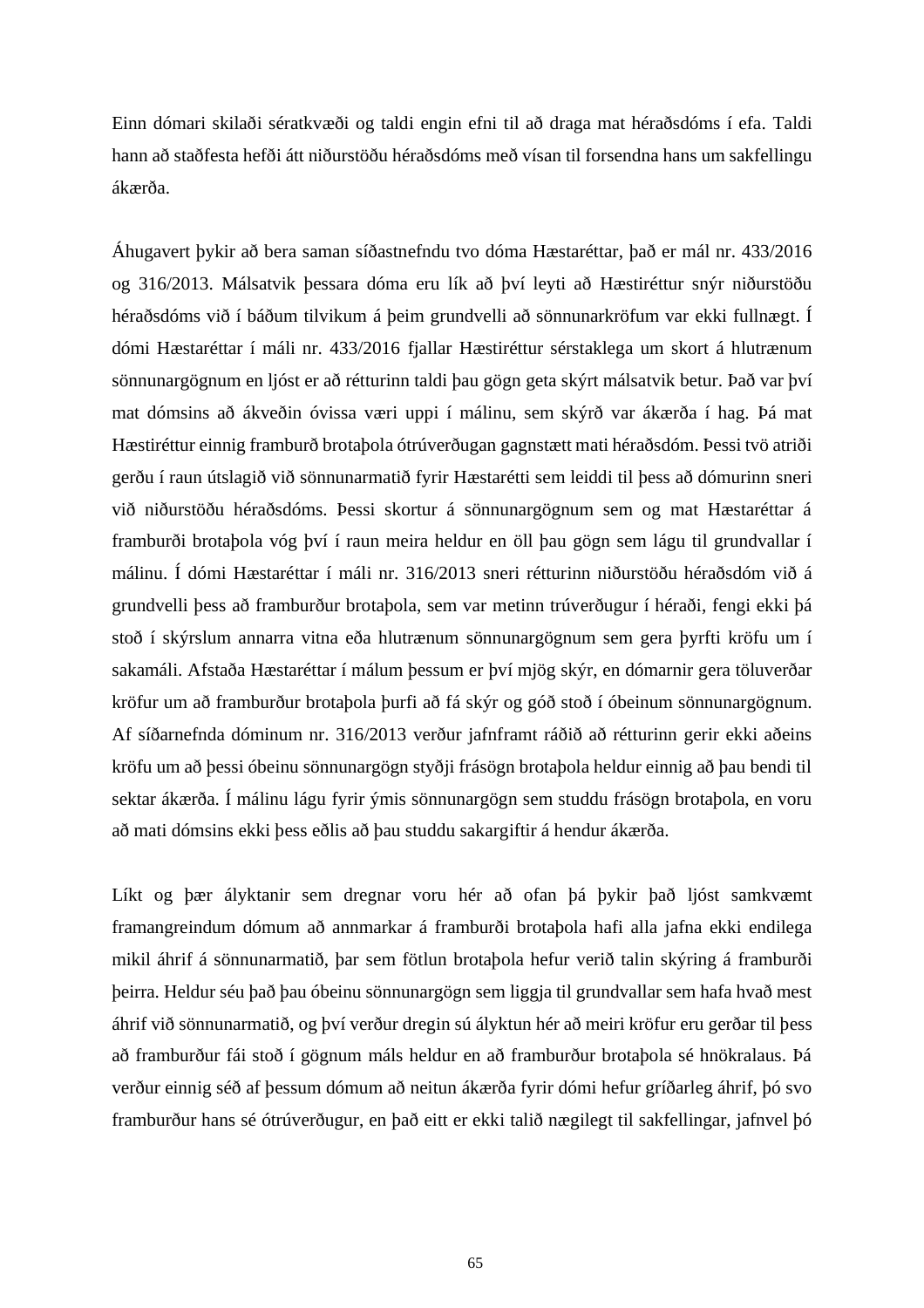einhver gögn málsins kunni að benda til sektar ákærða. <sup>176</sup> Af dómum þessum verður ekki annað ráðið, þá allra helst af síðustu tveimur dómum Hæstaréttar, það eru mál nr. 433/2016 og 316/2013, að gerðar séu kröfur um að það verði að liggja fyrir gögn sem styðja frásögn brotaþola, með skýrum hætti, auk þess sem gögnin verða að benda til sektar ákærða. Aftur er því dregin sú ályktun, líkt og gert var með dómi Hæstaréttar í máli nr. 504/2010 og dómi Landsréttar í máli nr. 759/2019, að æðri dómstigin geri strangari sönnunarkröfur en héraðsdómur um þessi atriði. 177

## 7.1.3 Samantekt

Í dómarannsókn þessari var farið yfir dómaframkvæmd hjá Landsrétti og Hæstarétti Íslands í yfir um 20 ára skeið, eða aftur til byrjun árs 1999. Valdir voru nokkrir dómar sem höfðu að geyma röksemdarfærslu sem unnt var að taka afstöðu til og þóttu varpa ljósi á hvernig framkvæmdin er hérlendis, það er hvaða sönnunarkröfur eru gerðar í sakamálum þegar fatlaðir eiga í hlut og þá hvaða atriði það eru sem hafa áhrif á sönnunarkröfurnar.

Líkt og sést á þeim dómum sem fjallað var sérstaklega um hér að ofan þá eru dómarnir margir hverjir ólíkir, með hliðsjón af atvikum og aðstæðum í hverju máli, högum brotaþola, og þeim sönnunargögnum sem teflt var fram í málunum. Því þótti erfitt að draga stórar ályktanir um hvað það væri helst sem leiddi til þess að framburður fatlaðs brotaþola yrði lagður til grundvallar í máli og metinn trúverðugur enda um gríðarlega marga matskennda þætti að ræða sem koma til skoðunar. Það þykir þó ráðast að einhverju leyti á því hversu mikil stoð framburður brotaþola fær í þeim gögnum sem liggja til grundvallar í málunum. Ljóst er að dómstólar gera ákveðnar kröfur til þeirra óbeinu sönnunargagna sem liggja til grundvallar sönnunar og einnig að þau styrki frásögn brotaþola nokkuð svo sakfellt verði í málinu. Þá má einnig sjá út frá rannsókninni að ótrúverðugur framburður ákærða hefur töluverð áhrif á þær sönnunarkröfur sem gerðar eru, og einnig ef fyrir liggja einhver gögn sem benda sérstaklega til sektar ákærða. Þó dugar ótrúverðugur framburður ákærða ekki einn og sér til sakfellingar heldur verður eins og áður sagði framburður brotaþola einnig að fá skýra stoð í gögnum málsins. Þá er ljóst að mun strangari sönnunarkröfur eru gerðar í þeim tilvikum þar sem framburður ákærða er metinn trúverðugur. Einnig hafði það áhrif á sönnunarkröfurnar hvort

<sup>176</sup> Sjá einnig dóm Hæstaréttar Íslands frá 1. október 2009 í máli nr. 141/2009, þó aðeins um þann hluta málsins þar sem dómurinn taldi ekki sönnun komna fram um að ákærði hafi notað kynlífstæki eða stungið fingri inn í kynfæri hennar.

<sup>&</sup>lt;sup>177</sup> Þá má einnig nefna dóm Hæstaréttar Íslands frá 11. febrúar 2010 í máli nr. 479/2009 og dóm Landsréttar frá 5. febrúar 2021 í máli nr. 862/2018.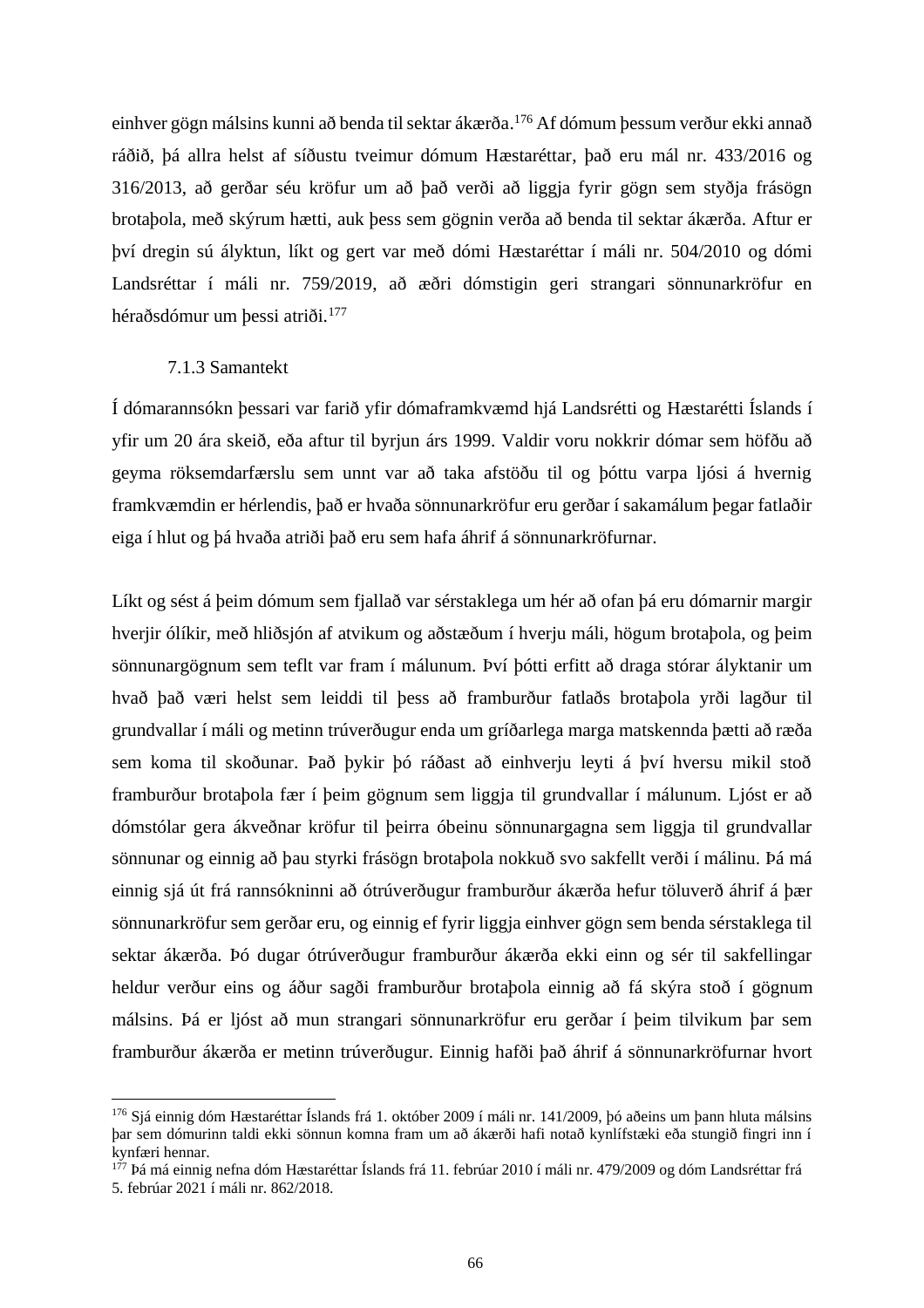fyrir lá staðföst neitun ákærða á sakargiftum eða skýlaus játning ákærða eða játning að hluta. Dregin verður sú ályktun af rannsókn þessari að ekki hafi verið slakað neitt sérstaklega á sönnunarkröfum þegar fatlaðir eigi í hlut þannig að nokkru muni. Til að mynda er eftirtektarvert hversu mörgum dómum Landsréttur og Hæstiréttur Íslands hafa snúið við, annað hvort í heild sinni eða að hluta, annars vegar vegna þess að það var mat æðra dómstigs að ekki hafi verið komnar fram nægilegar sönnur eða hins vegar einfaldlega metið framburð brotaþola ótrúverðugan, gagnstætt mati héraðsdóms, og sýknað á grundvelli þess. Því er ekki annað að sjá en að æðri dómstigin geri strangari sönnunarkröfur í málum af þessum toga. Það hefur borið nokkuð á þeirri umfjöllun að undanförnu að Landsréttur sé að gera gífurlega strangar sönnunarkröfur, jafnvel strangari en Hæstiréttur Íslands hefur gert, í kynferðisbrotamálum. Til að mynda hefur Landsréttur sýknað eða mildað dóma í 42% tilvika síðan dómurinn tók til starfa 1. janúar 2018.<sup>178</sup>

## **7.2 Standa rök til þess að gera vægari sönnunarkröfur þegar fatlaðir eiga í hlut?**

Það þykir ljóst að íslenska réttarkerfið nær ekki að tryggja að fatlað fólk sem verður fyrir alvarlegum brotum njóti sömu stöðu og verndar til jafns við aðra.<sup>179</sup> Það kann að skýrast af því að réttur fatlaðra til viðeigandi aðlögunar er ekki tryggður, hvorki á rannsóknarstigi eða hvað varðar meðhöndlun dómsmála. Af umfjöllun í kafla 5.2 sem fjallar um þau áhrif sem fatlanir geta haft á rannsókn sakamála sem og þeirri dómarannsókn sem rakin er hér að framan er ljóst að ekki er sanngjarnt eða á nokkurn hátt réttlát að gera sömu kröfur til fatlaðra og ófatlaðra, þá einna helst þegar kemur að áreiðanleika framburðar þeirra. Nauðsynlegt er því að koma til móts við fatlaða að þessu leyti með hliðsjón af fötlun viðkomandi einstaklings. Það að koma til móts við fatlaðan brotaþola að þessu leyti leiðir hins vegar ekki sjálfkrafa til þess að vægari sönnunarkröfur séu almennt gerðar í öllum sakamálum þar sem fatlaðir eiga í hlut, heldur séu þær aðeins á annan veg vegna eðli þessara mála og lúta aðeins að mati á framburði þeirra. Í málum af þessu tagi er oft um erfiða og flókna sönnunarstöðu að ræða og þá sérstaklega í tilvikum þar sem orð stendur á móti orði og lítið um önnur bein sönnunargögn. Ýmis atriði gera sönnunarstöðuna enn erfiðari í sakamálum þar sem fatlaðir eiga í hlut, til að mynda þegar kemur að framburði þeirra þar sem skýrleika og stöðugleika getur verið ábótavant.

<sup>178</sup> Kristín Sigurðardóttir, "Landsréttur strangari í kynferðisbrotum en Hæstiréttur" (*Rúv*, 9. maí 2021) <https://www.ruv.is/frett/2021/05/09/landsrettur-strangari-i-kynferdisbrotum-en-haestirettur>. <sup>179</sup> Þroskahjálp (n. 94).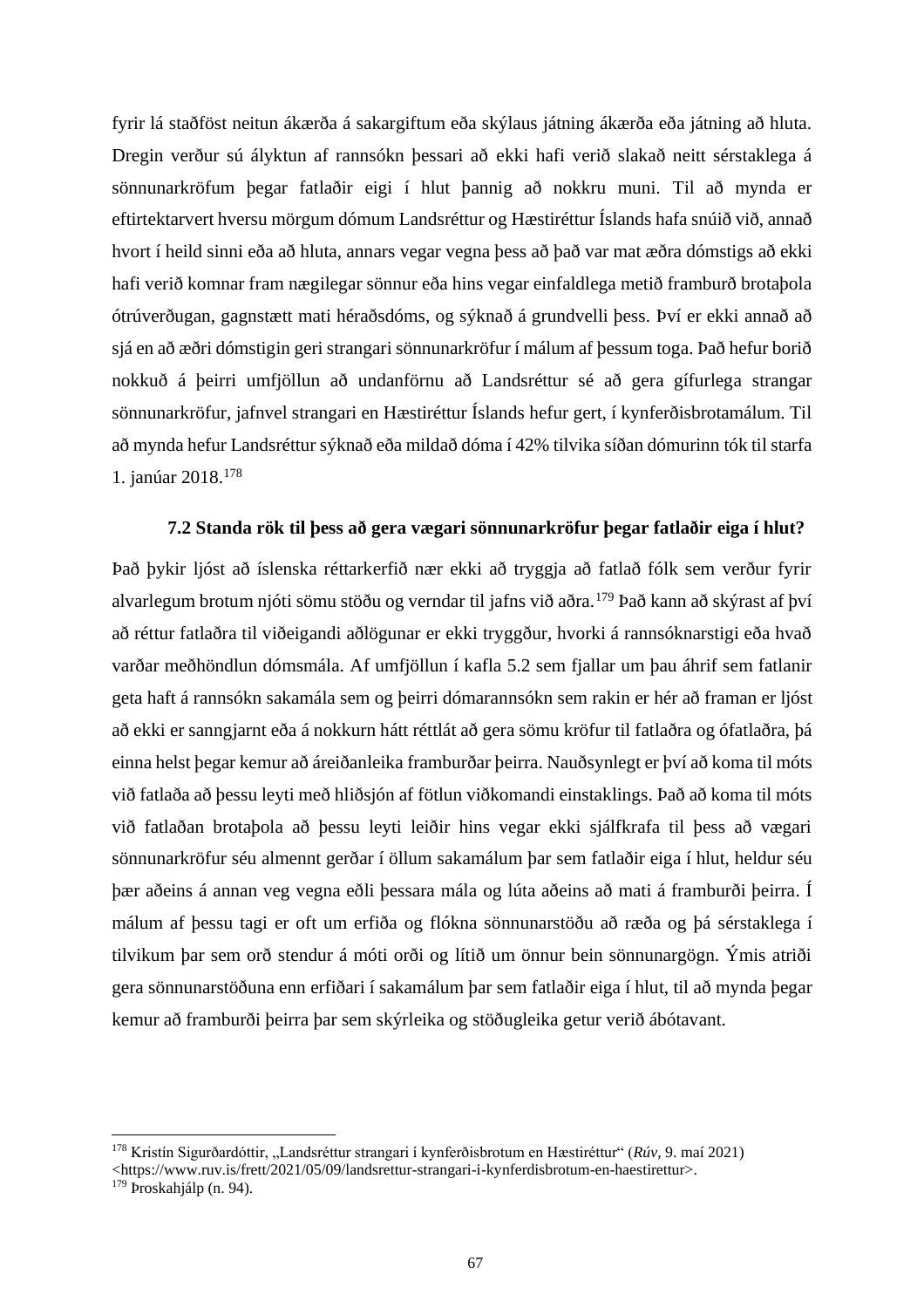Það er mat höfundar að sönnunarstaðan í málum af þessu tagi sé þess eðlis að líta þurfi til annarra þátta við dómsúrlausn og jafnvel veita gögnum sem unnin eru af sérfræðingum á sviði fötlunar, svo sem sálfræðingum, geðlæknum og læknum, meira vægi en almennt er gert.<sup>180</sup> Verði það túlkað sem svo að þá sé verið að gera vægari sönnunarkröfur í þessum málum er vert að hafa í huga að eðli hvers og eins brotaflokks býður upp á mismunandi sönnunargögn og þar af leiðandi er misjafnt hvaða vægi einstök sönnunargögn hafa við sönnunarmatið. Því verður ekki að öðru komist en að sönnunargögn sem geta gefið skýringu á fötlun brotaþola og þeim annmörkum sem kunna að vera á framburði þeirra séu mikilvæg sönnunargögn í málum þar sem fatlaðir eiga í hlut. Því verður ekki annað séð en að það yrði ósanngjarnt ef ekki yrði litið til slíkra gagna við úrlausn mála þar sem um ræðir fatlaða brotaþola. Með þeim hætti að líta til slíkra sönnunargagna og veita þeim vægi við úrlausn þessara mála væru dómstólar að aðlaga dómstólakerfið sem og málmeðferðarreglum að þörfum fatlaðra, í samræmi við ákvæði samnings Sameinuðu þjóðanna um réttindi fatlaðra til að stuðla að því að uppræta alla mismunun á grundvelli fötlunnar.

Í ljósi þessarar umfjöllunar þykir áhugavert að benda á svokölluð Nýjabæjar mál frá árinu 2014, en þau snerust um mál tveggja þroskaskertra kvenna sem kært höfðu mann, er rak sumardvalarheimili ásamt konu sinni, fyrir kynferðisbrot. Ríkissaksóknari ákvað að fella mál þeirra niður, og mat það sem svo að framburður brotaþolanna og þriggja annarra kvenna, er voru fyrrum starfsmenn, af kynferðislegri áreitni, auk frásagna af tilraunum eiginkonu mannsins til að hafa áhrif á framburð þroskaskertrar konu sem og mat sérfræðinga á framburði þeirra, hafa lítið vægi gegn eindreginni neitun kærða. Framburður kvennanna var metinn trúverðugur en þau sönnunargögn er lágu til grundvallar voru ekki talin veita nægilegan stuðning fyrir þeim sökum er bornar voru fram í málinu svo til sakfellingar kæmi. Þessi niðurstaða ríkissaksóknara vekur athygli í ljósi þess sem þá þegar lá til grundvallar sem sönnunargögn í málinu, en töluvert var af óbeinum sönnunargögnum er renndu stoðum undir framburð brotaþolanna tveggja. Verður hér ekki annað séð en að ríkissaksóknari hafi metið það sem svo að málið væri ólíklegt til sakfellingar vegna þeirra sönnunarkrafna sem gerðar eru í málum af þessum toga. Þó þykja þau sönnunargögn sem til grundvallar lágu alveg jafna til þeirra sönnunargagna sem hafa í öðrum málum leitt til

<sup>&</sup>lt;sup>180</sup> Þessi skoðun höfundar ber á sama veg og hjá Eiríki Tómassyni, sem kemur fram á bls 386 í grein hans "Eiga sérhagsmunir að vera rétthærri almannahagsmunum" en þar segir orðrétt: Að mínu áliti verða dómarar sem fyrr segir að líta til umræddra skýrslna og framburðar sérfræðinga um viðtöl þeirra við brotaþola, eins og allra annarra fyrirliggjandi sönnunargagna, beinna sem óbeinna, við mat á því hvort nægileg sönnun hafi verið færð fyrir sekt ákærða í málum sem þessum.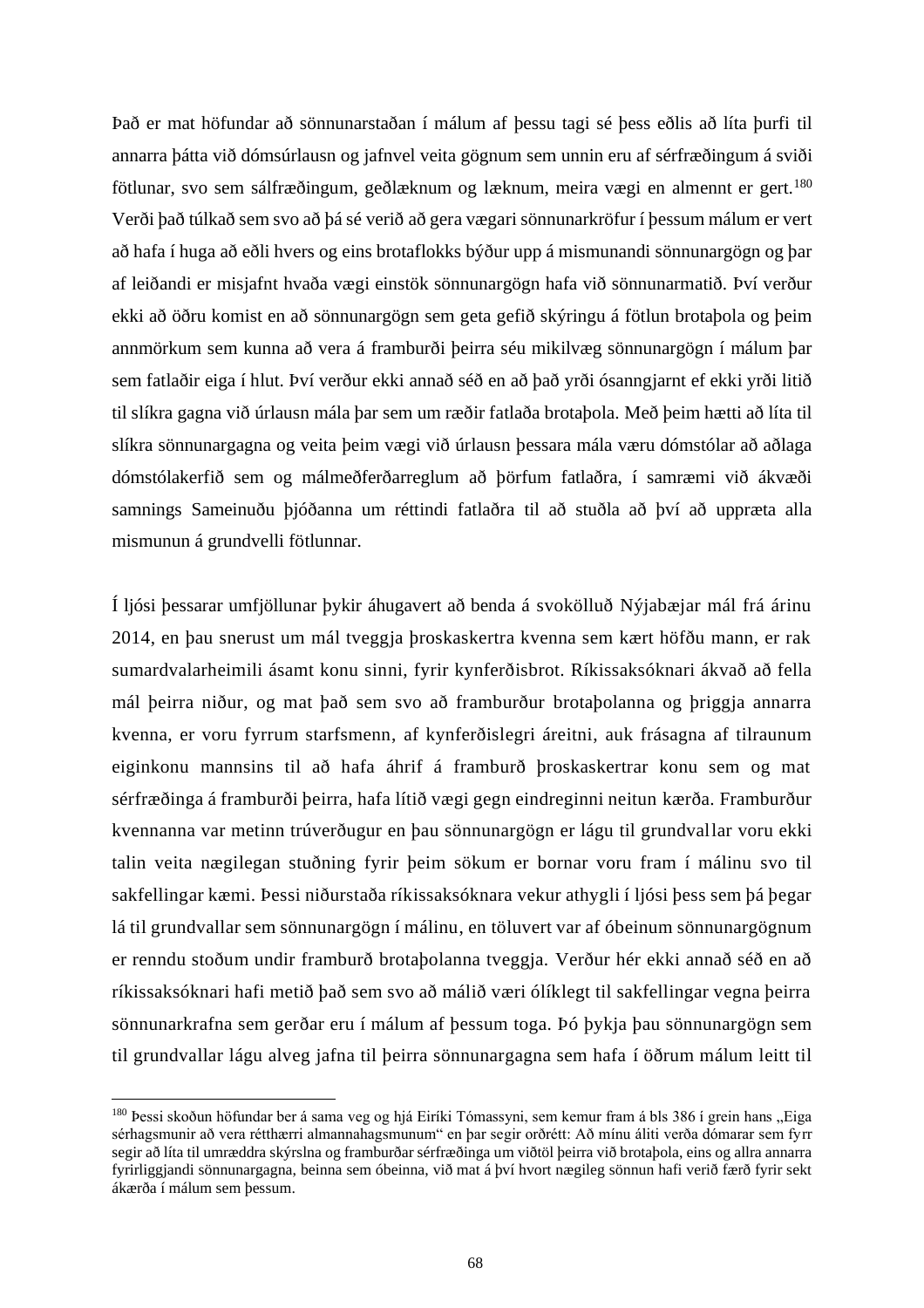sakfellingar fyrir Landsrétti og Hæstarétti.<sup>181</sup> Farvegur þessara mála er gott dæmi þess efnis að ekki sé tekið tillit til fatlaðra og að þeir njóti ekki verndar réttarvörslukerfisins.

Líkt og að framan greinir, þá standa ekki endilega rök til þess að gera vægari sönnunarkröfur í sakamálum þar sem um ræðir fatlaða brotaþola heldur sé eðli málanna og þeirra sönnunargagna er máli skipta aðeins á annan veg. Enda verður að telja að það að gera vægari sönnunarkröfur almennt í sakamálum sem þessum leiði ekki endilega til neins góðs. Heldur er, í ljósi þess að fatlaðir einstaklingar njóta ekki verndar réttarkerfisins til jafns við aðra og eru í sérstaklega viðkvæmri stöðu er kemur að ofbeldisbrotum, grundvallaratriði að aðlaga kerfið í heild að þörfum fatlaðra, það er alveg frá því rannsókn hefst og þar til dómsuppkvaðning fer fram. Það þarf því á öllum stigum réttarvörslukerfisins að koma til móts við þarfir fatlaða, en telja verður að það myndi hafa hvað mestan árangur til þess að gæta að réttindum fatlaðra. Samkvæmt 2. gr. srff. merkir viðeigandi aðlögun að gerðar séu viðeigandi breytingar og lagfæringar sem teljast nauðsynlegar þar sem þeirra er þörf, sem eru þó ekki um fram það sem eðlilegt þykir, til þess að unnt sé að tryggja að fatlað fólk njóti mannréttinda og mannfrelsis til jafns við aðra. Samkvæmt samningnum er það mismunun á grundvelli fötlunar ef fatlaður einstaklingur nýtur ekki viðeigandi aðlögunar þegar það á við. Það kemur fram með skýrum hætti í 4., 5., 13. og 16. gr. samningsins hvaða skyldur hvíla á aðildarríkjum, en þeim ber að gera allar viðeigandi ráðstafanir sem þarf til þess að tryggja mannréttindi fatlaðra. Vísast hér í kafla 5 um nánari umfjöllun um ákvæði þessi. Eins og staðan er í dag þá þykir Ísland ekki vera búið að uppfylla allar þær skyldur sem á þeim hvílir samkvæmt samningnum þó svo einhverjar breytingar er snúa að réttarkerfinu hafi verið til hagsbóta. Til að mynda þykja drögin að frumvarpi til laga um breytingu á lögum um meðferð sakamála þegar kemur að réttarstöðu brotaþola, fatlaðra og aðstandenda, væri dæmi þess efnis að Ísland sé að reyna bæta stöðu fatlaðra þegar kemur að réttarkerfinu. Þær breytingar sem frumvarpið kveður á um hafa þó ekki bein áhrif á þær sönnunarkröfur sem gerðar eru í sakamálum þegar um ræðir fatlaða brotaþola, en þær gera það þó að verkum að komið er til móts við þarfir fatlaðra sem skilar sér alla jafna í betri sönnunargögnum, sem leiðir til þess að ákæruvaldið er í betri sönnunarstöðu sem eykur því líkurnar á að mál leiði til sakfellingar.

<sup>&</sup>lt;sup>181</sup> Kastljós, ""Þroskahamlaðir njóta minni verndar"" *Rúv* (nóvember 2015) <https://www.ruv.is/frett/throskahamladir-njota-minni-verndar>.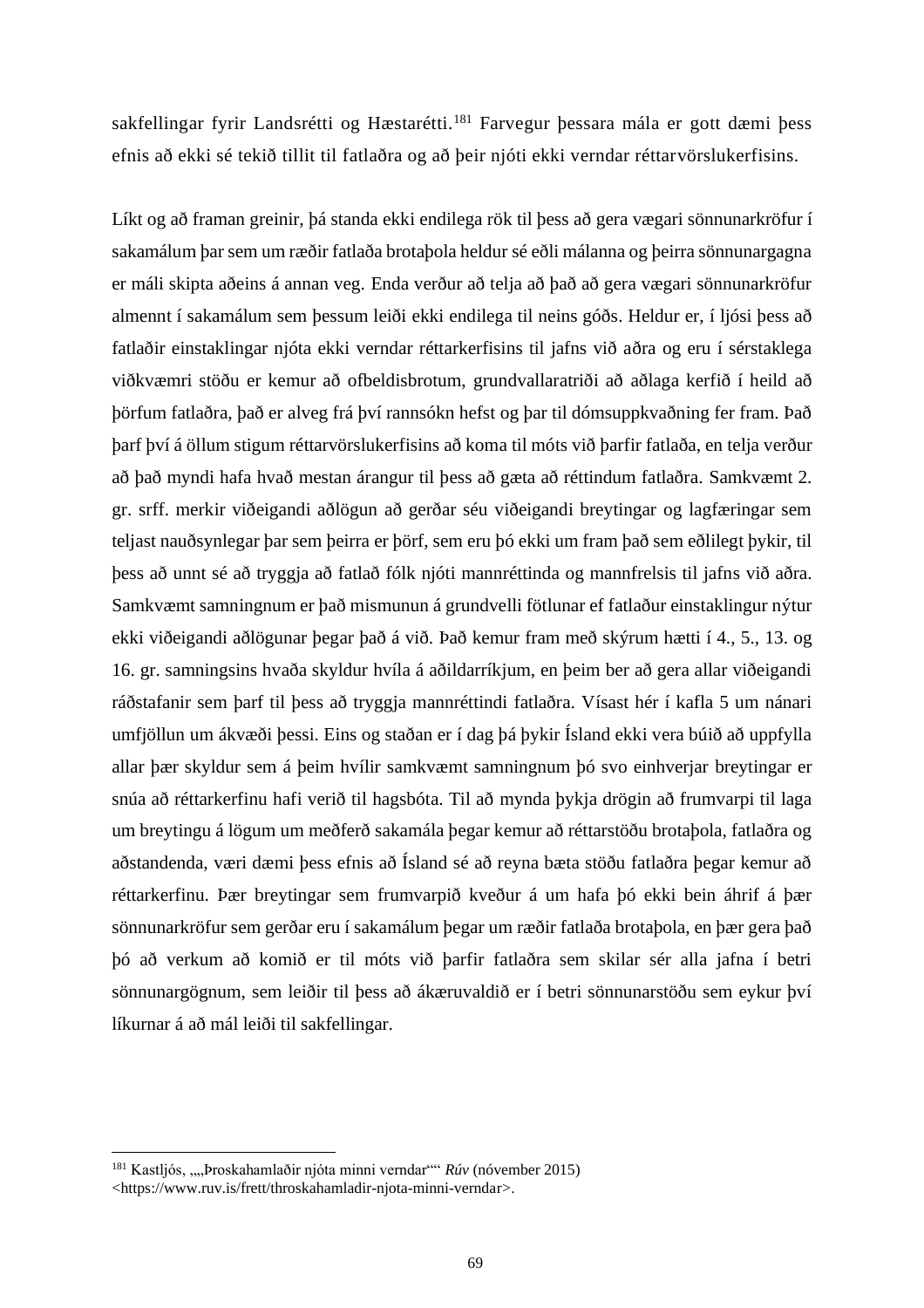Þá þykir það einnig skipta feiknalega miklu máli að leggja áherslu á góða þekkingu hjá þeim er koma að málum af þessu tagi, á þeim atriðum er kunna að skipta máli, en það leiðir til þess að réttarvörslukerfið virki með skilvirkari hætti. Viðhorfsbreytingar, fræðsla og þekking verður að teljast mikilvægur þáttur í því að bæta málsmeðferð og vera liður í því að aðlaga réttarvörslukerfið fyrir fatlaða. Ljóst er að þeir sem koma að málum af þessum toga, það er lögreglumenn, ákæruvaldið og dómsvaldið, verða að hafa einhvern vegvísi og þekkingu á þessu málefni. Aukin þekking á fötlunum og áhrifum þess getur leitt til þess að ákært yrði í fleiri málum og að gerendur yrðu í auknum mæli sakfelldir fyrir ofbeldisbrot gegn fötluðum. Þá myndi aukin þekking og vitund um fatlanir einnig gera ofbeldi gegn fötluðum sýnilegra innan réttarvörslukerfisins.<sup>182</sup>

## **8. Lokaorð og niðurstöður**

Markmiðið með höfðun sakamáls er að leiða hið sanna og rétta í ljós. Sönnun spilar þar stóran hlut enda ræðst sekt eða sýkna ákærða ætíð af sönnun. Ákveðnar réttarfarsreglur gilda um rannsókn og meðferð sakamála fyrir dómstólum, og snúa þær margar hverjar að atriðum tengt sönnun. Í sakamálum er gerðar ákveðnar kröfur til sönnunar, svo mál leiði til sakfellingar. Þó þarf ekki að ríkja algjör vissa um sekt ákærða en það má ekki vera unnt að vefengja sekt hans með skynsamlegum rökum. Fatlaðir einstaklingar njóta ekki verndar réttarkerfisins til jafns við aðra og því er nauðsynlegt að mæta þörfum þeirra svo jafnréttis sem og mannréttinda þeirra sé tryggt.

Staðan á Íslandi er í réttum farvegi er kemur að rannsókn sakamála þar sem fatlaðir eiga í hlut. Gildistaka fyrirmæla ríkissaksóknara nr. RS: 3/2018 um meðferð kynferðisbrotamála þegar um fatlaðan sakborning og/eða brotaþola er að ræða var stórt skref í rétta átt. Slíkar reglur stuðla að jafnari rétti handa þessum viðkvæma hóp, þar sem einstaklingar njóta sömu málsmeðferðar á rannsóknarstigi sama undir hvaða lögregluumdæmi rannsóknin fer fram. Auk þess sem samræmdar reglur sem þessar gæta þess að þörfum fatlaðra sé mætt. Þó er ljóst að þörf er á skýrari reglum og heimildum í lög er kemur að rannsókn sakamála þar sem fatlaðir eiga í hlut til að tryggja enn betur rétt fatlaðra. Að sama skapi verður að teljast ábótavant er kemur að lögum um meðferð sakamála að þörfum fatlaðra sé sérstaklega mætt í réttarvörslukerfinu, til samræmis við ákvæði samnings Sameinuðu þjóðanna um réttindi fatlaðs fólks auk annarra alþjóðasamninga er sérstaklega tryggja aðgang fatlaðra einstaklinga að réttarkerfinu, svo sem

<sup>182</sup> Brå – centrum för kunskap om brott och åtgärder mot brott (n. 150) 69.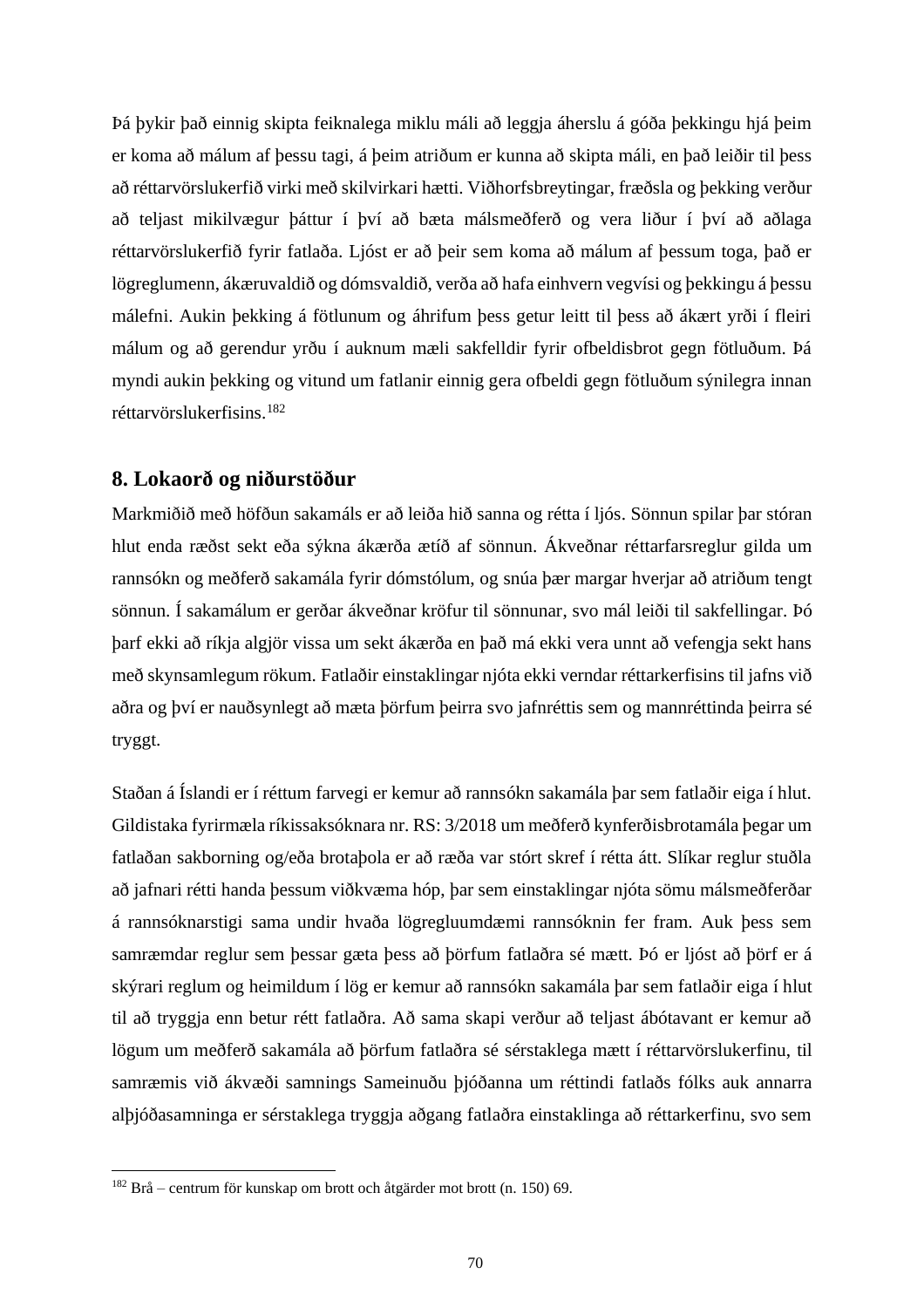Mannréttindasáttmála Evrópu. Dómsmálaráðherra hefur þó lagt fram drög að frumvarpi til laga um breytingu á lögum um meðferð sakamála þegar kemur að réttarstöðu brotaþola, fatlaðra og aðstandenda. Þær breytingar sem þar er kveðið á um eru nauðsynlegar til að gæta þess að fatlaðir standi jafnt og ófatlaðir þegar kemur að réttarvörslukerfinu. Mikil þörf er á þessum lagabreytingum og er frumvarp þetta til mikilla hagsbóta og því jákvætt skref í rétta átt.

Með ritgerð þessari var reynt að svara því lögfræðilega álitaefni með dómarannsókn hvaða sönnunarkröfur séu gerðar í sakamálum þegar um er að ræða fatlaða brotaþola. Athugunin var takmörkuð við dóma Landsréttar og Hæstaréttar Íslands sem féllu frá 10. mars 1999 til apríl 2021. Af þeirri rannsókn var dregin sú ályktun að ekki hafi verið slakað á sönnunarkröfum þegar fatlaðir eiga í hlut svo nokkru muni, en misjafnt sé þó eftir dómum hvaða sönnunarkröfur séu gerðar og hvaða atriði hafa mest áhrif á þær kröfur. Til að mynda þykir ljóst að framburður brotaþola getur ekki einn og sér leitt til sakfellingar, heldur verður framburður brotaþola að fá nokkra stoð í sönnunargögnum máls svo til sakfellingar komi, en þó misjafnt eftir málum hversu strangar kröfur eru gerðar til þess. Þá þótti það alla jafna ekki hafa mikil áhrif á sönnunarmatið þótt einhverjir annmarkar væru á framburði brotaþola ef þeir skýrðust af fötlun þeirra. Það réðst helst af þeim óbeinu sönnunargögnum sem lágu til grundvallar í hverju máli fyrir sig og hvort þau veittu frásögn brotaþola einhvern stuðning hvort sönnunarkröfur voru taldar uppfylltar. Í sumum málum þótti það duga til sakfellingar að framburður brotaþola fengi einhver stoð í sönnunargögnum máls á meðan að í öðrum tilvikum voru gerðar kröfur um að framburður brotaþola fengi skýra stoð í gögnum máls auk þess sem gögnin þurftu einnig að benda sérstaklega til sektar ákærða. Þá hafði það áhrif á sönnunarkröfurnar hvernig framburður ákærða var metinn, en trúverðugur framburður ákærða leiddi alla jafna til þess að dómstólar gerðu strangari sönnunarkröfur til ákæruvaldsins og því þurfti í þeim tilvikum meira að koma til svo sekt ákærða var talin sönnuð. Ótrúverðugur framburður ákærða eða önnur atriði í frásögn hans sem bentu til sektar hans höfðu töluverð áhrif á þær sönnunarkröfur sem gerðar voru, en þó ekki á þann veg að það nægði eitt og sér til sakfellingar, heldur þurfti ávallt meira að koma til. Þetta sýnir hversu mikil áhrif staðföst neitun ákærða hefur á sönnunarkröfur í málum af þessum toga. Þá var um töluverðan greinarmun að sjá í þeim málum þar sem ákærði neitaði sök og þar sem játning ákærða lá fyrir á háttseminni sjálfri, en þar voru ekki gerðar eins strangar sönnunarkröfur um aðra þætti málsins. Áhugavert þótti hversu mörgum dómum Landsréttur og Hæstiréttur Íslands hefur snúið við þegar kemur að sönnunarkröfur og var sú ályktun dregin að æðri dómstigin geri strangari sönnunarkröfur heldur en sjá má að héraðsdómstólar hafa verið að gera.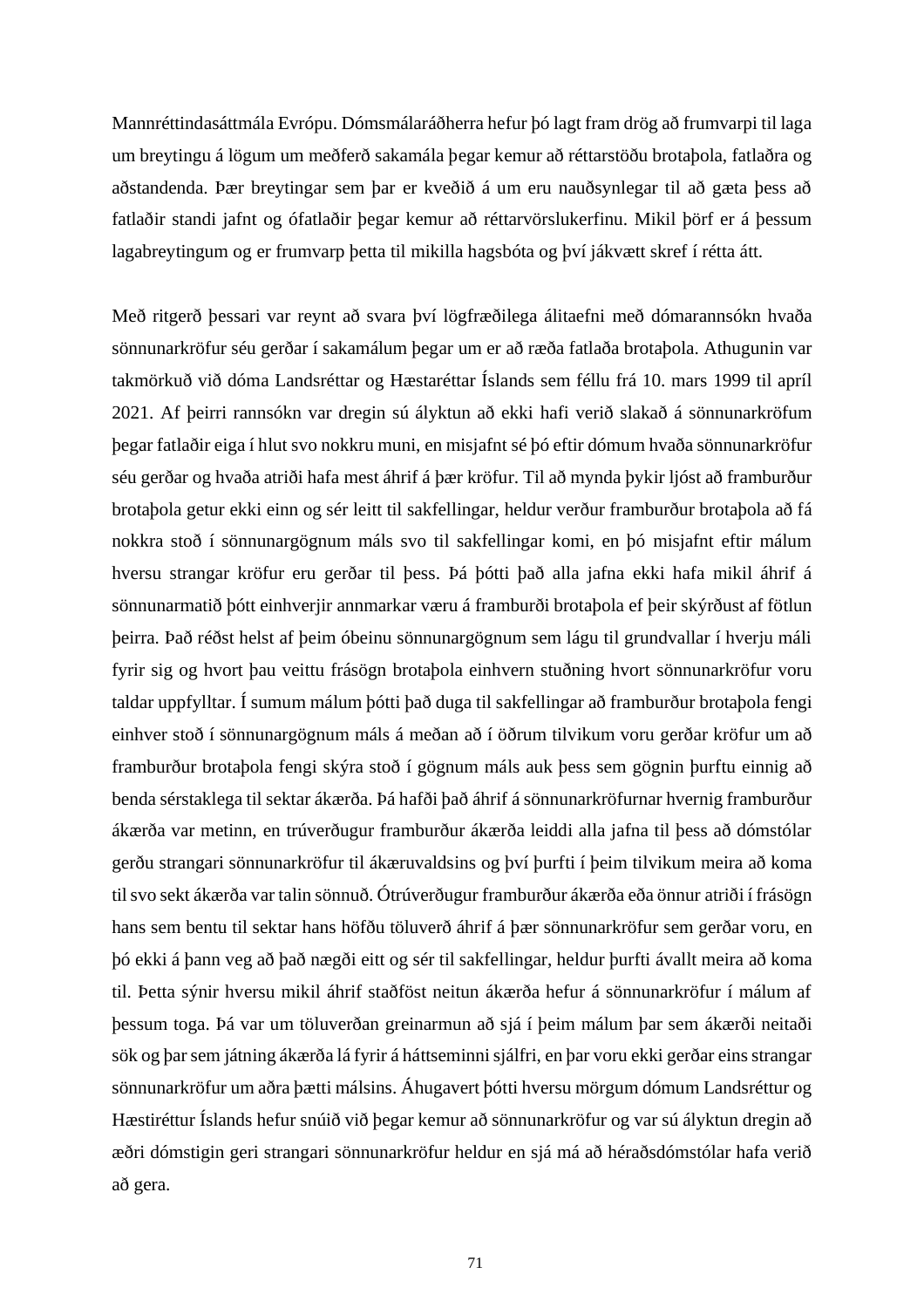Þá var leitast við því að svara hvort rök standi til þess að gera vægari sönnunarkröfur þegar fatlaðir eiga í hlut. Höfundur ritgerðarinnar komst að þeirri niðurstöðu að ekki sé endilega ástæða til að gera vægari sönnunarkröfur þegar um ræðir fatlaða brotaþola heldur sé eðli þessara mála aðeins á þann veg að líta þurfi sérstaklega til annarra sönnunargagna sem varpa ljósi á fötlun brotaþola og þeim áhrifum sem fötlunin kann að hafa meðal annars á framburð brotaþola og gefa slíkum sönnunargögnum ákveðið vægi við úrlausn máls. Sem dæmi geta þessi gögn verið skýrslur og matsgerðir sálfræðinga, geðlækna sem og lækna. Þá víkur höfundur einnig að mikilvægi þekkingar um fatlanir, en allir þeir aðilar er koma að málum sem þessum verða að hafa góða þekkingu og einhvern vegvísi, enda vandmeðfarið að fara með mál af þessum toga. Grundvallarniðurstaða ritgerðarinnar er að það þarf ávallt að koma til móts við fatlaða á öllum stigum réttarvörslukerfisins og gæta þess að þessi viðkvæmi hópur njóti verndar til jafns við aðra.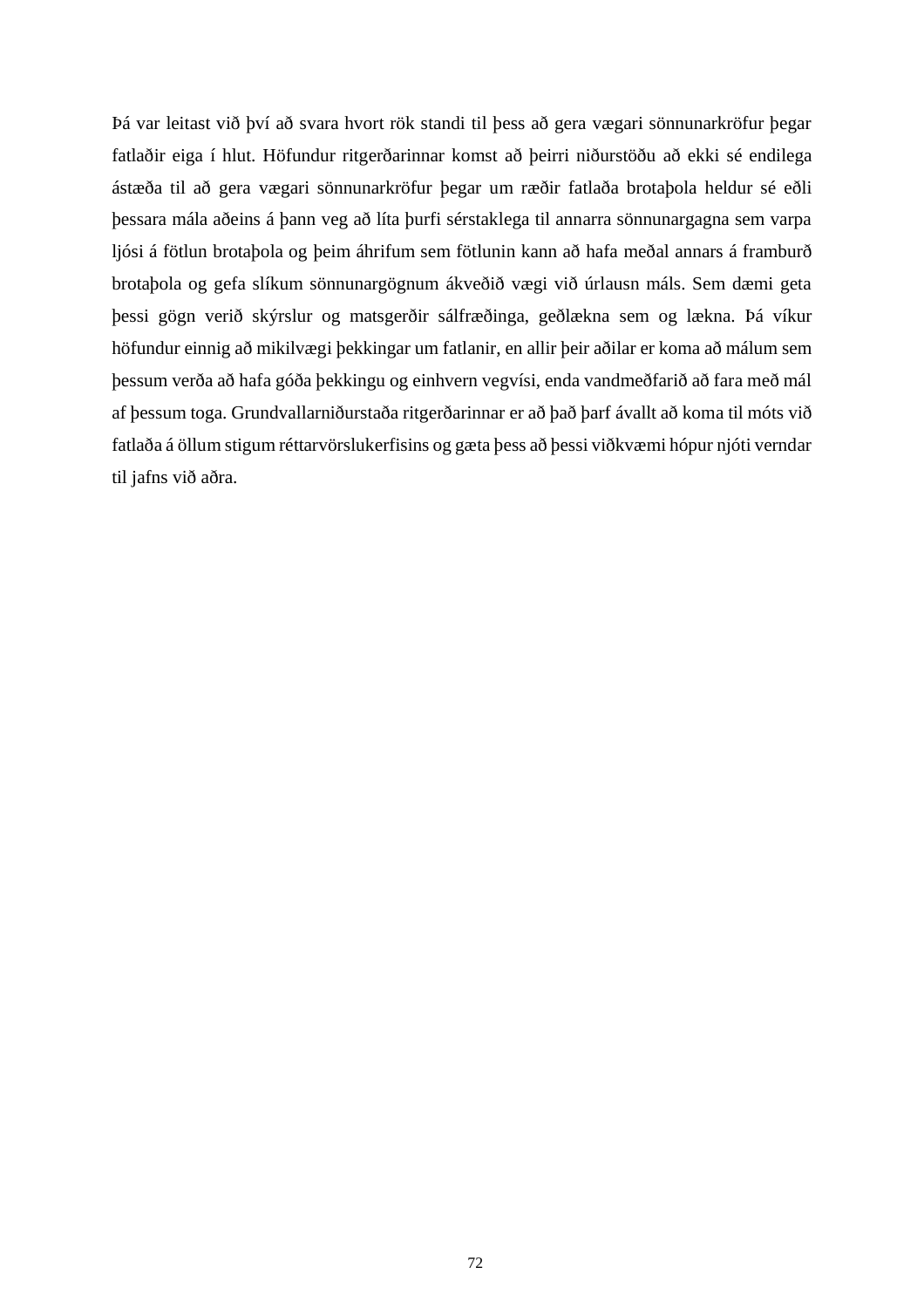## **Heimildaskrá**

Aðalheiður Ámundadóttir, "Þriðjungi sakfellinga í nauðgunarmálum snúið við í Landsrétti" *Fréttablaðið* (2. janúar 2021) <https://www.frettabladid.js/frettir/thridjungi-sakfellinga-inaudgunarmalum-snuid-vid-i-landsretti/>

Anthony Heaton-Armstrong, Eric Shepherd, Gísli Guðjónsson, og David Wolchover, *Witness Testimony: Psychological, Investigative and Evidential Perspectives.* (Oxford University Press 2006)

Arnljótur Björnsson, "Sönnun í skaðabótamálum" [1991] Tímarit Lögfræðinga

Barne-, ungdoms- og familiedirektoratet, "Disabilities in Norway" (*Bufdir*, desember 2018) <https://bufdir.no/en/English\_start\_page/Disabilities\_in\_Norway/>

Björg Thorarensen, "Tengsl þjóðaréttar við íslenska stjórnskipun og áhrif alþjóðasamninga á íslenskan rétt." [2012] Úlfljótur

Björg Thorarensen og fleiri. Ritstjóri Róbert R. Spanó, *Um lög og rétt: helstu greinar íslenskrar lögfræði* (Codex 2006)

Bogi Nilsson, "Um sönnunargögn og sönnunarfærslu í sakamálum." [1991] Úlfljótur

Brynhildur G. Flóvenz, "Samningur Sameinuðu þjóðanna um réttindi fatlaðs fólks" [2019] Úlfljótur

Brå – centrum för kunskap om brott och åtgärder mot brott, "Våld mot personer med funktionshinder nr. 2007:26" (2007) <https://www.bra.se/download/18.cba82f7130f475a2f1800010148/1371914725775/2007\_26 \_vald\_mot\_personer\_med\_funktionshinder.pdf>

Dóms- og kirkjumálaráðuneytið, "Álit nefndarinnar um milliliðalausa sönnunarfærslu í sakamálum" (október 2008) <https://www.stjornarradid.is/media/innanrikisraduneytimedia/media/frettir/Skyrsla\_17.10.08.pdf>

Einar Arnórsson, *Meðferð opinberra mála* (Háskóli Íslands 1919)

"Einkenni og áhrif heyrnarskerðingar" (*Heyrnartæki*) <https://www.heyrnartaekni.is/frodleikur/einkenni-og-ahrif-heyrnarskerdingar/>

Eiríkur Tómasson, "Sönnun og sönnunarbyrði. Fyrri hluti" [1987] Úlfljótur

——, *Meginreglur opinbers réttarfars. Handrit til kennslu við lagadeild Háskóla Íslands.* (Úlfljótur 1999)

—, "Endurskoðun á sönnunarmati í sakamálum, m.a. með hliðsjón af Mannréttindasáttmála Evrópu." [2002] Úlfljótur

—, "Saklaus uns sekt er sönnuð: hvað felst í fyrirmælum 2. mgr. 6. gr. Mannréttindasáttmála Evrópu, sbr. 2. mgr. 70. gr. stjórnarskrárinnar?" [2002] Afmælisrit til heiðurs Gunnari G. Schram sjötugum, 20. febrúar 2001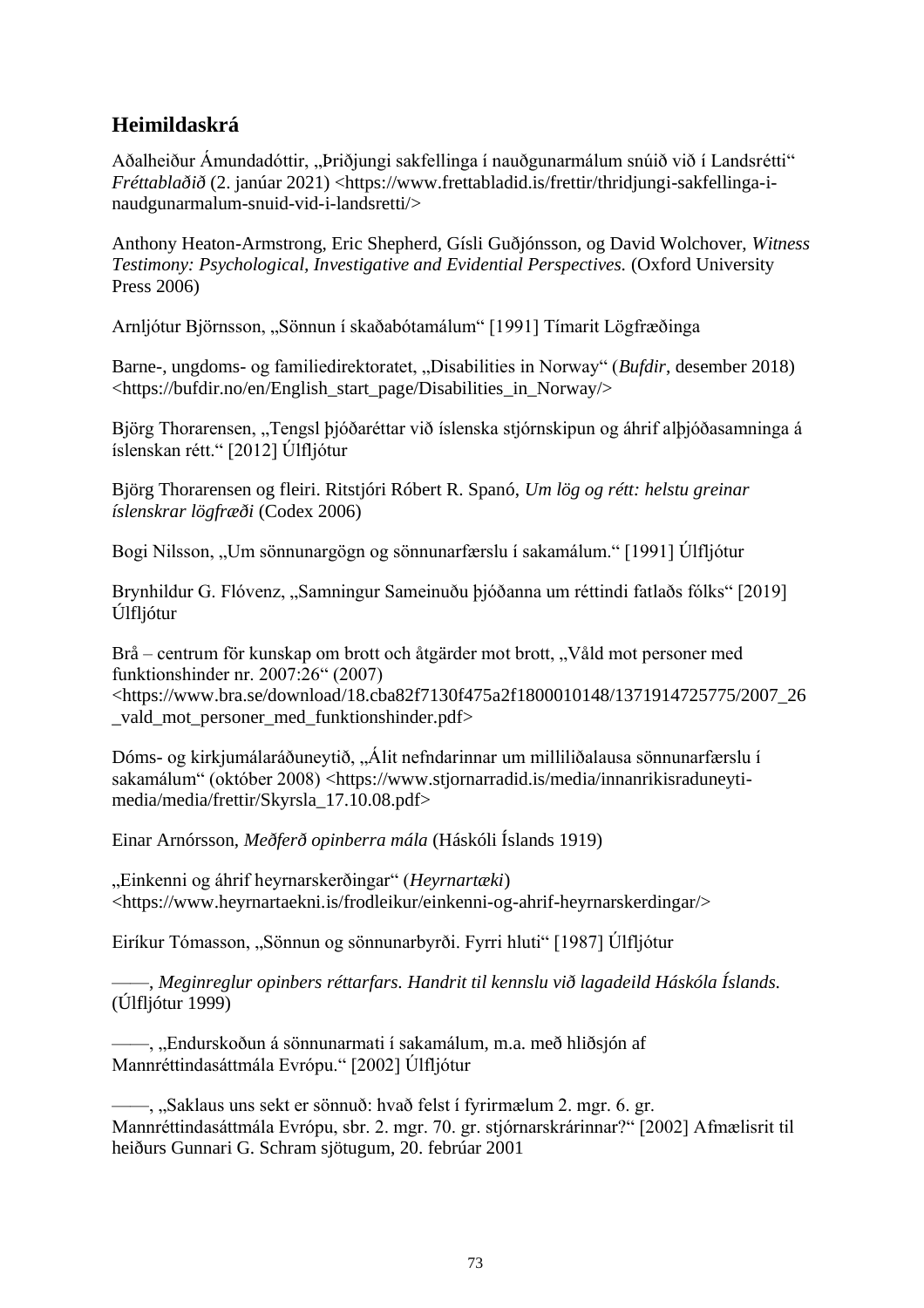——, "Sitt er hvað, sönnunarbyrði og sönnunarmat: umfjöllun um dóm Hæstaréttar 20. október 2005 í máli nr. 148/2005" [2007] Úlfljótur

——, "Eiga sérhagsmunir að vera rétthærri almannahagsmunum?" [2008] Úlfljótur

——, "Meginreglur sakamálaréttarfars" [2009] Úlfljótur

——, *Sakamálaréttarfar: rannsókn - þvingunarráðstafanir* (Codex 2012)

Evald Sæmundsen og Þóra Leósdóttir, "Einhverfa og einhverfuróf" (*Greiningar- og ráðgjafarstöð ríkisins*, 2017) <https://www.greining.is/is/fraedsla-ognamskeid/fraedsluefni/einhverfurofid>

Félagsmálaráðuneytið, "Þjónusta við geðfatlað fólk. Stefna og framkvæmdaáætlun vegna átaks félagsmálaráðuneytisins 2006- 2010" (2006) <https://www.stjornarradid.is/media/velferdarraduneytimedia/media/gedfatladir/thjonusta\_gedfatladir\_neww\_st.pdf>

Geðhjálp, "Almennt um geðraskanir" (*Geðhjálp*) <https://gedhjalp.is/fraedsla/>

Greiningar- og ráðgjafarstöð ríkisins, "Þroskahömlun" (*Greiningar- og ráðgjafarstöð ríkisins*) <https://www.greining.is/is/fraedsla-og-namskeid/fraedsluefni/throskahamlanir>

Gylfi Baldursson, "Heyrnarskerðing" (*Persóna*) <https://persona.is/index.php?template=print&action=articles&method=display&aid=118&pi  $d=18$ 

Hans Gammeltoft-Hansen, *Strafferetspleje I* (2. útgáfa, Jurist- og Økonomforbundets Forlag 1998)

Heimir Hannesson, "Landsréttur snýr við sjö ára dómi - Var sagður hafa nauðgað syni sínum ítrekað um pabbahelgar" *DV* (desember 2020) <https://www.dv.is/frettir/2020/12/11/landsrettur-snyr-vid-sjo-ara-domi-var-sagdur-hafanaudgad-syni-sinum-itrekad-um-pabbahelgar/>

"Heyrnarskerðing" (*Heilsuvera*, 2020) <https://www.heilsuvera.is/markhopar/sjukdomarfravik-einkenni/heyrnarskerding/>

Innanríkisráðuneytið, "Greinargerð um fullgildingu sáttmála Sameinuðu þjóðanna um réttindi fatlaðs fólks." (23. apríl 2013) <https://www.stjornarradid.is/media/innanrikisraduneytimedia/media/frettir-2015/lokaeintak-af-greinargerd-fylgiskjal-2.pdf>

Johs. Andenæs, *Norsk straffeprosess - samlet utgave ved Tor-Geir Myhrer* (4. útg., Universitetsforlaget 2009)

Jóhannes Sigurðsson og Þórir Júlíusson, "Hriktir í stoðum réttarríkis?" [2014] Tímarit lögfræðinga

Jón Steinar Gunnlaugsson, "Mál af þessu tagi" [2008] Tímarit lögréttu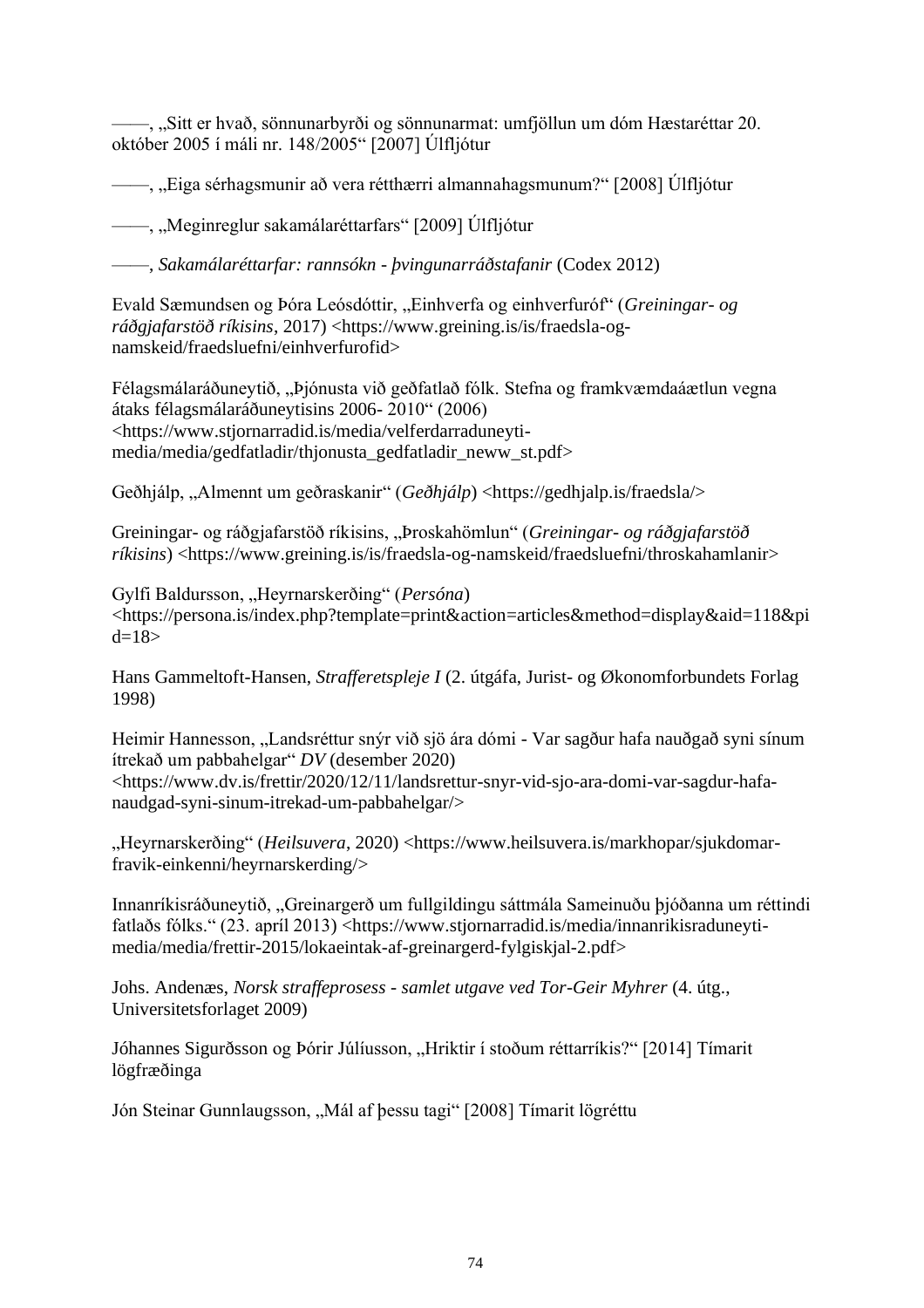Kamilla Kvarntorp, "Oklart vilka rättigheter sårbara personer har i rättsprocessen" (*Advokatdagarna*, 2017) <https://www.advokaten.se/Tidningsnummer/2017/nr-9-2017 argang-83/oklart-vilka-rattigheter-sarbara-personer-har-i-rattsprocessen/>

Karen Hughes, o.fl., "Prevalence and risk of violence against adults with disabilities: a systematic review and meta-analysis of observational studies" [2012] The lancet

Kastljós, ""Þroskahamlaðir njóta minni verndar"" *Rúv* (nóvember 2015) <https://www.ruv.is/frett/throskahamladir-njota-minni-verndar>

Kristín Sigurðardóttir, "Landsréttur strangari í kynferðisbrotum en Hæstiréttur" (*Rúv*, 9. maí 2021) <https://www.ruv.is/frett/2021/05/09/landsrettur-strangari-i-kynferdisbrotum-enhaestirettur>

Mannréttindaskrifstofa Íslands, "Eineðli og tvíeðli" (*Human rights*) <https://www.humanrights.is/is/mannrettindi-og-island/mannrettindahugtakid/einedli-ogtviedli>

Maria Lomborg Røgeskov, "Ofre for personfarlig kriminalitet med kognitive og psykiske funktionsnedsættelser: En undersøgelse af mødet med retssystemet" (2020) <https://viden.sl.dk/media/9757/kriminalitet.pdf>

Markús Sigurbjörnsson og Kristín Benediktsdóttir, *Einkamálaréttarfar* (Úlfljótur 2013)

Myndigheten för delaktighet, "FN:s konvention om rättigheter för personer med funktionsnedsättning" (*Mfd*, 7. september 2020) <https://www.mfd.se/kunskap/manskligarattigheter/fn-konventionen/>

Nasjonalt kompetansemiljø om o.fl., "Doktorgradsprosjekt om avhør av fornærmede med nedsatt funksjonsevne i volds- og overgrepssaker" (*Naku*, 9. apríl 2019) <https://naku.no/aktivitet/doktorgradsprosjekt-om-avh%C3%B8r-av-forn%C3%A6rmedemed-nedsatt-funksjonsevne-i-volds-og>

Rannveig Traustadóttir, *Fötlun: hugmyndir og aðferðir á nýju fræðasviði.* (Háskólaútgáfan 2006)

Rannveig Traustadóttir og Hrafnhildur Snæfríðar- og Gunnarsdóttir, "Hvað er vitað um kynferðisofbeldi gegn fötluðu fólki?" (Málstofa á Grand Hóteli, nóvember 2014) <https://www.throskahjalp.is/static/files/Malstofa/1rannveigtr.pdf>

Réttindagátt, "Skilgreining á geðfötlun" (*Réttindagátt*) <https://rettindagatt.is/skilgreining-agedfotlun/#heimildir>

——, "Skilgreining á geðröskun" (*Réttindagátt*) <https://rettindagatt.is/gedraskaniryfirlit/skilgreining-a-gedroskun/>

Ritstj. Páll Sigurðsson, *Lögfræðiorðabók með skýringum.* (Afmælisrit, Codex 2008)

Ríkislögreglustjóri, greiningardeild, "Ofbeldi gegn fötluðum á Íslandi." (2020) <https://www.logreglan.is/wp-content/uploads/2021/01/Ofbeldi-gegn-fotludum-2020.pdf>